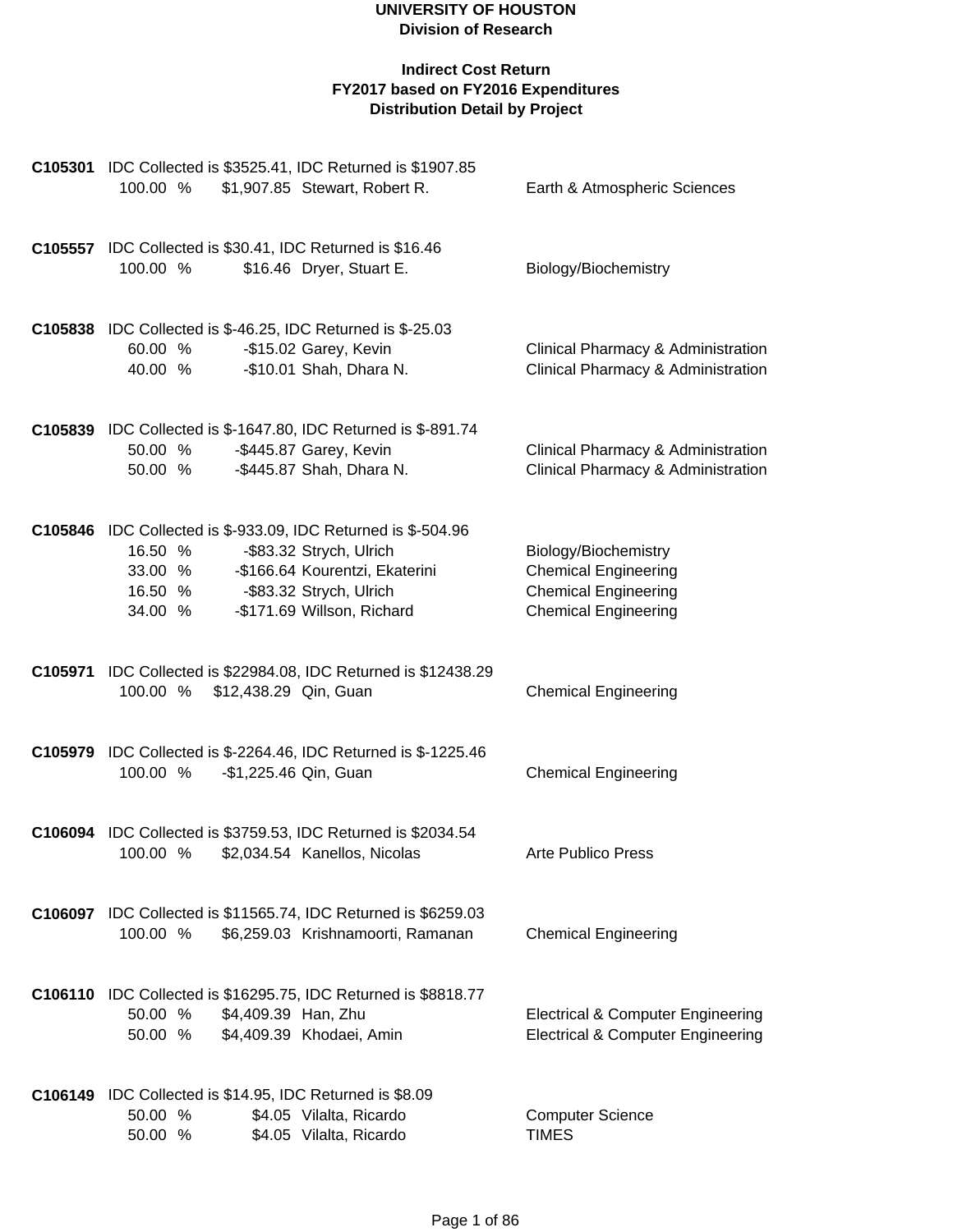|         | C106334 IDC Collected is \$7402.79, IDC Returned is \$4006.17<br>100.00 %                | \$4,006.17 Zhou, Hua-Wei                                                                                                                                                                                                   | Earth & Atmospheric Sciences                                                                                                                            |
|---------|------------------------------------------------------------------------------------------|----------------------------------------------------------------------------------------------------------------------------------------------------------------------------------------------------------------------------|---------------------------------------------------------------------------------------------------------------------------------------------------------|
|         | C106370 IDC Collected is \$3723.75, IDC Returned is \$2015.18<br>100.00 %                | \$2,015.18 Chen, Yuhua                                                                                                                                                                                                     | <b>Electrical &amp; Computer Engineering</b>                                                                                                            |
|         | 100.00 %                                                                                 | C106421 IDC Collected is \$11171.58, IDC Returned is \$6045.72<br>\$6,045.72 Khan, Shuhab D.                                                                                                                               | Earth & Atmospheric Sciences                                                                                                                            |
|         | <b>C106505</b> IDC Collected is \$432.24, IDC Returned is \$233.92<br>40.00 %<br>60.00 % | \$93.57 Garey, Kevin<br>\$140.35 Shah, Dhara N.                                                                                                                                                                            | Clinical Pharmacy & Administration<br>Clinical Pharmacy & Administration                                                                                |
|         | C106536 IDC Collected is \$595.40, IDC Returned is \$322.21<br>100.00 %                  | \$322.21 Ziburkus, Jokubas                                                                                                                                                                                                 | Biology/Biochemistry                                                                                                                                    |
|         | 16.00 %<br>34.00 %<br>17.00 %<br>17.00 %<br>16.00 %                                      | C106569 IDC Collected is \$88971.20, IDC Returned is \$48148.54<br>\$7,703.77 Balakotaiah, Vemuri<br>\$16,370.51 Epling, William S.<br>\$8,185.25 Grabow, Lars C.<br>\$8,185.25 Harold, Michael P.<br>\$7,703.77 Luss, Dan | <b>Chemical Engineering</b><br><b>Chemical Engineering</b><br><b>Chemical Engineering</b><br><b>Chemical Engineering</b><br><b>Chemical Engineering</b> |
|         | 25.00 % \$4,000.40 Harold, Michael P.<br>75.00 %                                         | C106589 IDC Collected is \$29568.53, IDC Returned is \$16001.60<br>\$12,001.20 Holley, Thomas K.                                                                                                                           | <b>Chemical Engineering</b><br><b>Chemical Engineering</b>                                                                                              |
|         | 100.00 %                                                                                 | <b>C106600</b> IDC Collected is \$-17300.19, IDC Returned is \$-9362.34<br>-\$9,362.34 Myers, Michael                                                                                                                      | <b>Chemical Engineering</b>                                                                                                                             |
|         | C106635 IDC Collected is \$5158.73, IDC Returned is \$2791.75<br>100.00 %                | \$2,791.75 Schmuckli, Claudia R.                                                                                                                                                                                           | <b>Blaffer Gallery</b>                                                                                                                                  |
| C106651 | IDC Collected is \$6662.15, IDC Returned is \$3605.36<br>100.00 %                        | \$3,605.36 White, Kenneth W.                                                                                                                                                                                               | <b>Mechanical Engineering</b>                                                                                                                           |
|         | C106692 IDC Collected is \$1203.76, IDC Returned is \$651.44<br>50.00 %<br>50.00 %       | \$325.72 Bhattacharya, Janok P.<br>\$325.72 Khan, Shuhab D.                                                                                                                                                                | Earth & Atmospheric Sciences<br>Earth & Atmospheric Sciences                                                                                            |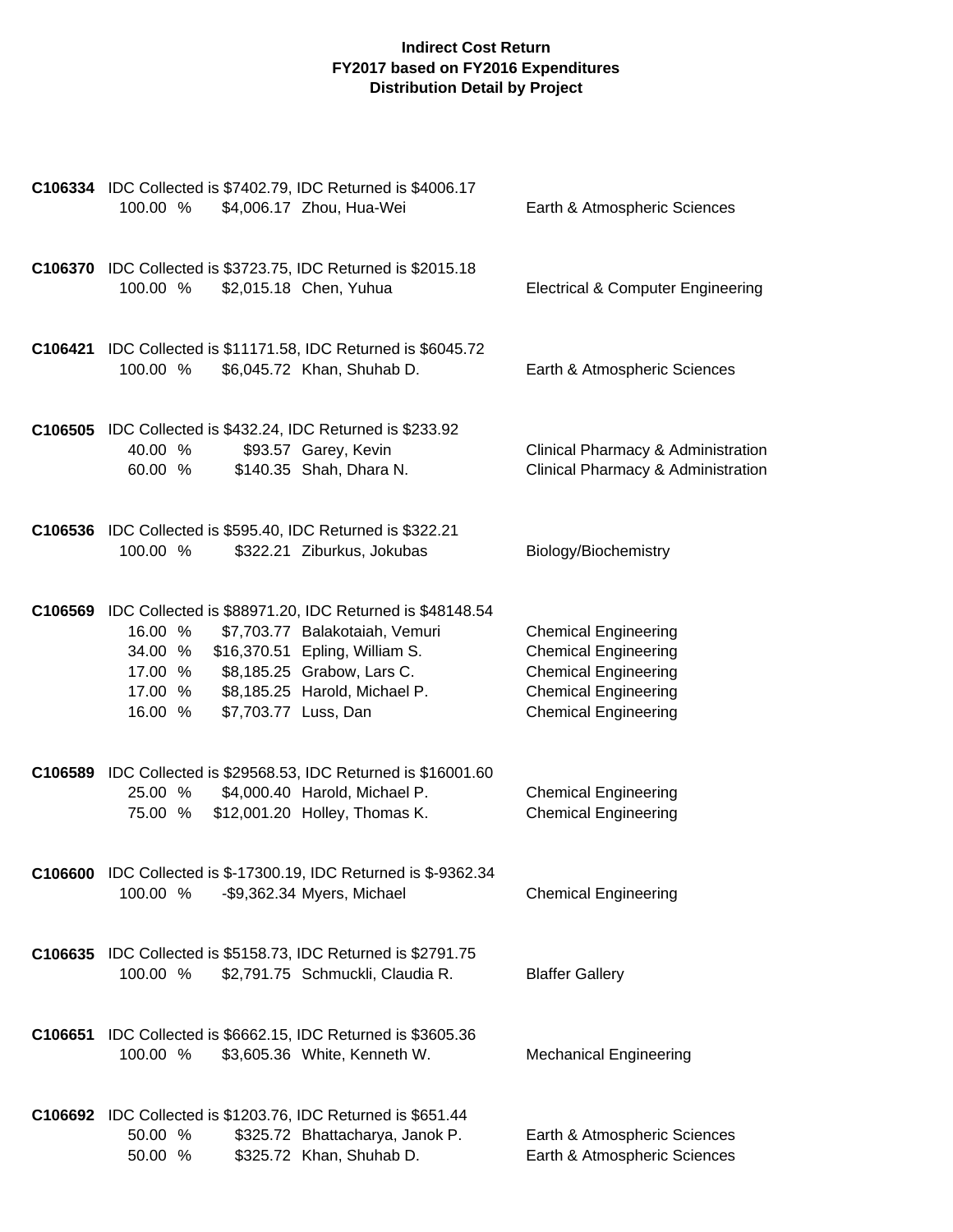| C106693 IDC Collected is \$27020.75, IDC Returned is \$14622.82<br>80.00 % \$11,698.26 Chen, Ji<br>\$2,924.56 Kayali, Mohammad A.<br>20.00 %                                                  | <b>Electrical &amp; Computer Engineering</b><br><b>Electrical &amp; Computer Engineering</b> |
|-----------------------------------------------------------------------------------------------------------------------------------------------------------------------------------------------|----------------------------------------------------------------------------------------------|
| C106694 IDC Collected is \$94118.38, IDC Returned is \$50934.04<br>100.00 %<br>\$50,934.04 Weglein, Arthur B.                                                                                 | Physics                                                                                      |
| <b>C106717</b> IDC Collected is \$136.89, IDC Returned is \$74.08<br>100.00 %<br>\$74.08 Keller-Margulis, Milena                                                                              | Psychological, Health, and Learning Sciences                                                 |
| C106758 IDC Collected is \$245.38, IDC Returned is \$132.79<br>\$26.56 Garey, Kevin<br>20.00 %<br>\$106.23 Shah, Dhara N.<br>80.00 %                                                          | Clinical Pharmacy & Administration<br>Clinical Pharmacy & Administration                     |
| <b>C106782</b> IDC Collected is \$-44868.62, IDC Returned is \$-24281.55<br>100.00 % - \$24,281.55 Mann, Paul                                                                                 | Earth & Atmospheric Sciences                                                                 |
| C106849 IDC Collected is \$-0.24, IDC Returned is \$-0.13<br>100.00 %<br>-\$0.13 Snow, Jonathan E.                                                                                            | Earth & Atmospheric Sciences                                                                 |
| C106852 IDC Collected is \$-1931.86, IDC Returned is \$-1045.46<br>-\$418.19 Epling, William S.<br>40.00 %<br>-\$313.64 Grabow, Lars C.<br>30.00 %<br>30.00 %<br>-\$313.64 Harold, Michael P. | <b>Chemical Engineering</b><br><b>Chemical Engineering</b><br><b>Chemical Engineering</b>    |
| C106915 IDC Collected is \$35927.76, IDC Returned is \$19443.03<br>100.00 %<br>\$19,443.03 Myers, Michael                                                                                     | <b>Chemical Engineering</b>                                                                  |
| C106916 IDC Collected is \$26859.24, IDC Returned is \$14535.41<br>100.00 % \$14,535.41 Myers, Michael                                                                                        | <b>Chemical Engineering</b>                                                                  |
| <b>C106960</b> IDC Collected is \$44.04, IDC Returned is \$23.83<br>100.00 %<br>\$23.83 Chen, Ji                                                                                              | <b>Electrical &amp; Computer Engineering</b>                                                 |
| C106965 IDC Collected is \$41479.17, IDC Returned is \$22447.28<br>100.00 % \$22,447.28 Han, De-Hua                                                                                           | Earth & Atmospheric Sciences                                                                 |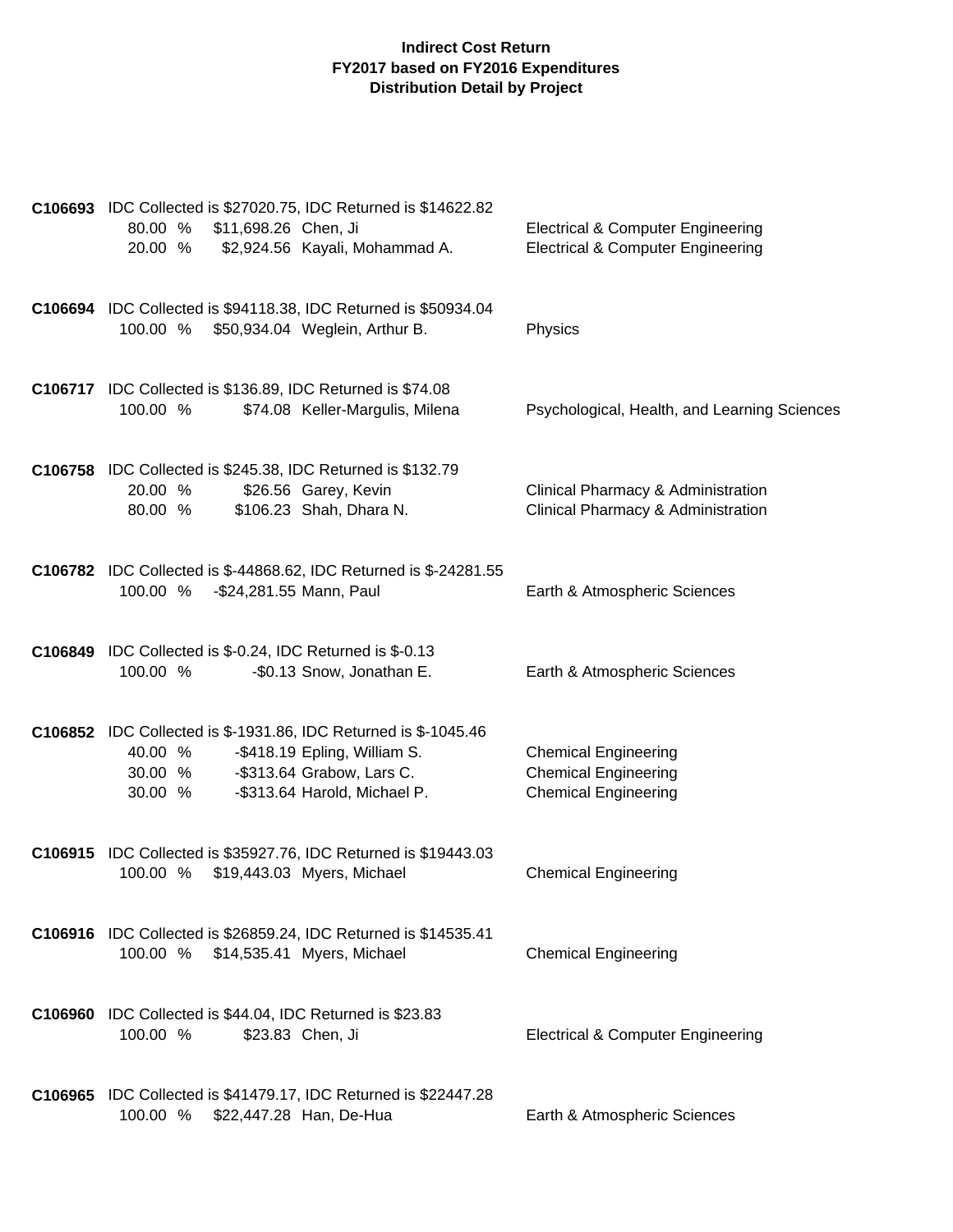| C106966 IDC Collected is \$1881.26, IDC Returned is \$1018.08<br>\$1,018.08 Ignatiev, Alex<br>100.00 %                                                                               | <b>Center for Advanced Materials</b>                                                         |
|--------------------------------------------------------------------------------------------------------------------------------------------------------------------------------------|----------------------------------------------------------------------------------------------|
| C106968 IDC Collected is \$27487.72, IDC Returned is \$14875.53<br>100.00 % \$14,875.53 Chen, Ji                                                                                     | <b>Electrical &amp; Computer Engineering</b>                                                 |
| C106969 IDC Collected is \$3924.15, IDC Returned is \$2123.63<br>100.00 %<br>\$2,123.63 Glasser, Adrian                                                                              | <b>Optometry Vision Sciences</b>                                                             |
| C107097 IDC Collected is \$-892.03, IDC Returned is \$-482.74<br>-\$289.64 Lee, T. Randall<br>60.00 %<br>-\$193.10 Lee, T. Randall<br>40.00 %                                        | Chemistry<br><b>TcSUH</b>                                                                    |
| <b>C107148</b> IDC Collected is \$-2250.02, IDC Returned is \$-1217.64<br>20.00 %<br>-\$243.53 Mo, Yi-Lung<br>-\$974.11 Song, Gangbing<br>80.00 %                                    | Civil Engineering<br><b>Mechanical Engineering</b>                                           |
| C107218 IDC Collected is \$0.04, IDC Returned is \$0.02<br>50.00 %<br>\$0.01 Talbot, Robert<br>\$0.01 Talbot, Robert<br>50.00 %                                                      | Earth & Atmospheric Sciences<br>Institute for Climate and Atmospheric Science                |
| <b>C107266</b> IDC Collected is \$-1916.03, IDC Returned is \$-1036.90<br>-\$622.14 Beyda, Nicholas<br>60.00 %<br>-\$414.76 Garey, Kevin<br>40.00 %                                  | Clinical Pharmacy & Administration<br>Clinical Pharmacy & Administration                     |
| C107268 IDC Collected is \$2299.10, IDC Returned is \$1244.20<br>100.00 %<br>\$1,244.20 Mohan, Chandra                                                                               | <b>Biomedical Engineering</b>                                                                |
| C107278 IDC Collected is \$10298.56, IDC Returned is \$5573.27<br>70.00 %<br>\$3,901.29 Schwartz, Robert J.<br>30.00 %<br>\$1,671.98 Dacso, Clifford                                 | Biology/Biochemistry<br><b>Engineering Technology</b>                                        |
| C107283 IDC Collected is \$5292.02, IDC Returned is \$2863.88<br>33.00 %<br>\$945.08 Hall, Stuart A.<br>\$973.72 Murphy, Michael<br>34.00 %<br>\$945.08 Snow, Jonathan E.<br>33.00 % | Earth & Atmospheric Sciences<br>Earth & Atmospheric Sciences<br>Earth & Atmospheric Sciences |
| C107285 IDC Collected is \$56.00, IDC Returned is \$30.31<br>100.00 %<br>\$30.31 Tackett, Jennifer L.                                                                                | Psychology                                                                                   |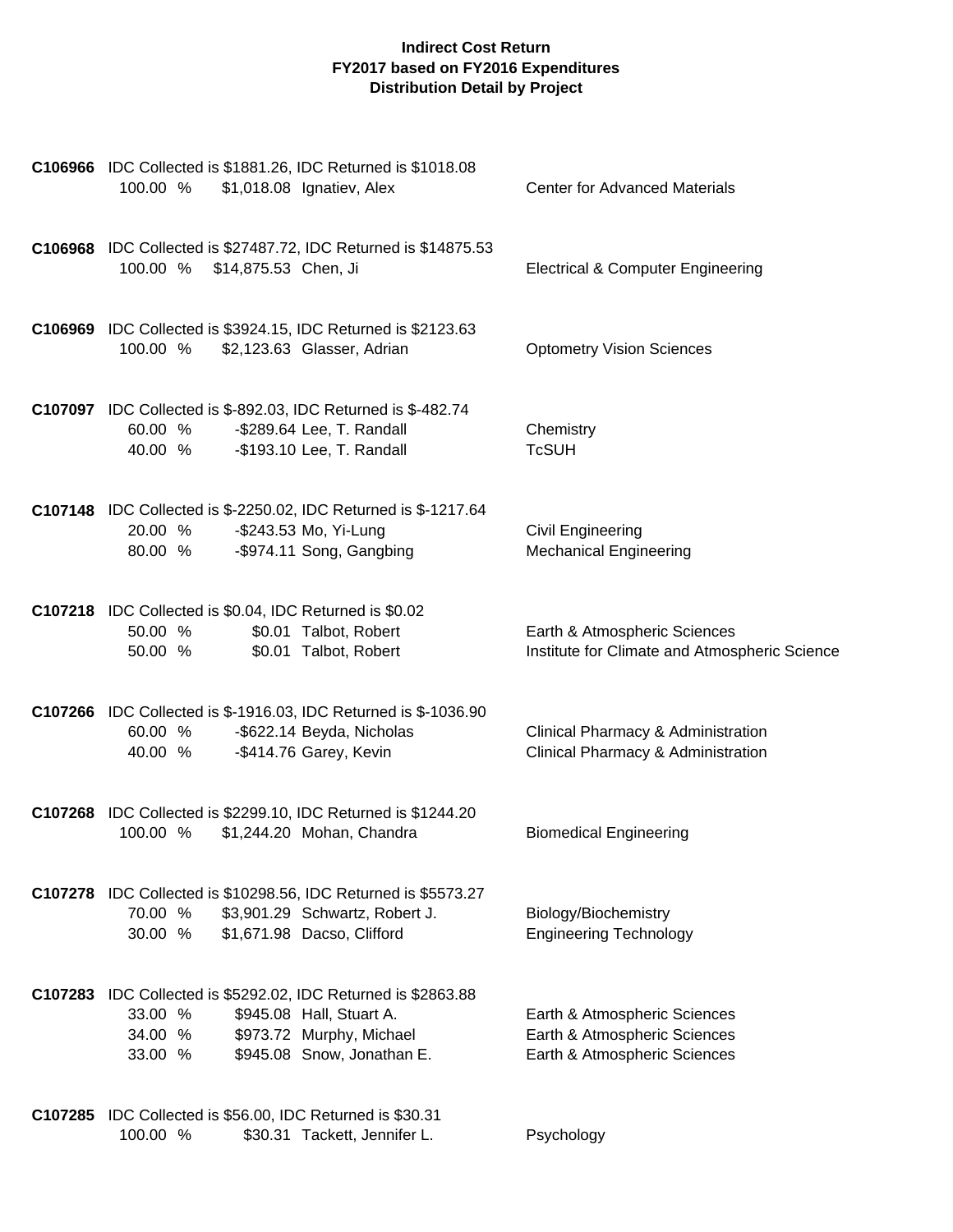|         |          |  | C107293 IDC Collected is \$552.92, IDC Returned is \$299.22                             |                                              |
|---------|----------|--|-----------------------------------------------------------------------------------------|----------------------------------------------|
|         | 50.00 %  |  | \$149.61 Donnelly, Vincent M.                                                           | <b>Chemical Engineering</b>                  |
|         | 50.00 %  |  | \$149.61 Economou, Demetre J.                                                           | <b>Chemical Engineering</b>                  |
|         |          |  | C107434 IDC Collected is \$74947.88, IDC Returned is \$40559.54                         |                                              |
|         | 50.00 %  |  | \$20,279.77 Epling, William S.                                                          | <b>Chemical Engineering</b>                  |
|         | 50.00 %  |  | \$20,279.77 Grabow, Lars C.                                                             | <b>Chemical Engineering</b>                  |
|         |          |  | C107484 IDC Collected is \$21578.42, IDC Returned is \$11677.59                         |                                              |
|         | 100.00 % |  | \$11,677.59 Donnelly, Vincent M.                                                        | <b>Chemical Engineering</b>                  |
|         |          |  | C107485 IDC Collected is \$15567.03, IDC Returned is \$8424.41                          |                                              |
|         | 100.00 % |  | \$8,424.41 Farber, Karen                                                                | Cynthia Woods Mitchell Center for the Arts   |
|         |          |  |                                                                                         |                                              |
|         | 100.00 % |  | C107488 IDC Collected is \$7263.50, IDC Returned is \$3930.79<br>\$3,930.79 Chen, Yuhua | <b>Electrical &amp; Computer Engineering</b> |
|         |          |  |                                                                                         |                                              |
|         |          |  | C107559 IDC Collected is \$25205.88, IDC Returned is \$13640.67                         |                                              |
|         | 100.00 % |  | \$13,640.67 Rimer, Jeffrey D.                                                           | <b>Chemical Engineering</b>                  |
|         |          |  | <b>C107567</b> IDC Collected is \$2660.83, IDC Returned is \$1439.96                    |                                              |
|         | 80.00 %  |  | \$1,151.97 Chauvot, Jennifer B.                                                         | Curriculum and Instruction                   |
|         | 20.00 %  |  | \$287.99 Hawkins, Jacqueline                                                            | Dean, Education                              |
|         |          |  | C107577 IDC Collected is \$37065.96, IDC Returned is \$20058.99                         |                                              |
|         | 100.00 % |  | \$20,058.99 Myers, Michael                                                              | <b>Chemical Engineering</b>                  |
|         |          |  | <b>C107648</b> IDC Collected is \$15774.48, IDC Returned is \$8536.68                   |                                              |
|         | 20.00 %  |  | \$1,707.34 Beyda, Nicholas                                                              | Clinical Pharmacy & Administration           |
|         | 60.00 %  |  | \$5,122.01 Garey, Kevin                                                                 | Clinical Pharmacy & Administration           |
|         | 20.00 %  |  | \$1,707.34 Shah, Dhara N.                                                               | Clinical Pharmacy & Administration           |
|         |          |  | C107693 IDC Collected is \$16923.67, IDC Returned is \$9158.58                          |                                              |
|         | 100.00 % |  | \$9,158.58 Shevkoplyas, Sergey S.                                                       | <b>Biomedical Engineering</b>                |
|         |          |  |                                                                                         |                                              |
| C107789 |          |  | IDC Collected is \$-238.04, IDC Returned is \$-128.82                                   |                                              |
|         | 10.00 %  |  | -\$12.88 Chen, Hua                                                                      | Clinical Pharmacy & Administration           |
|         | 90.00 %  |  | -\$115.94 Garey, Kevin                                                                  | Clinical Pharmacy & Administration           |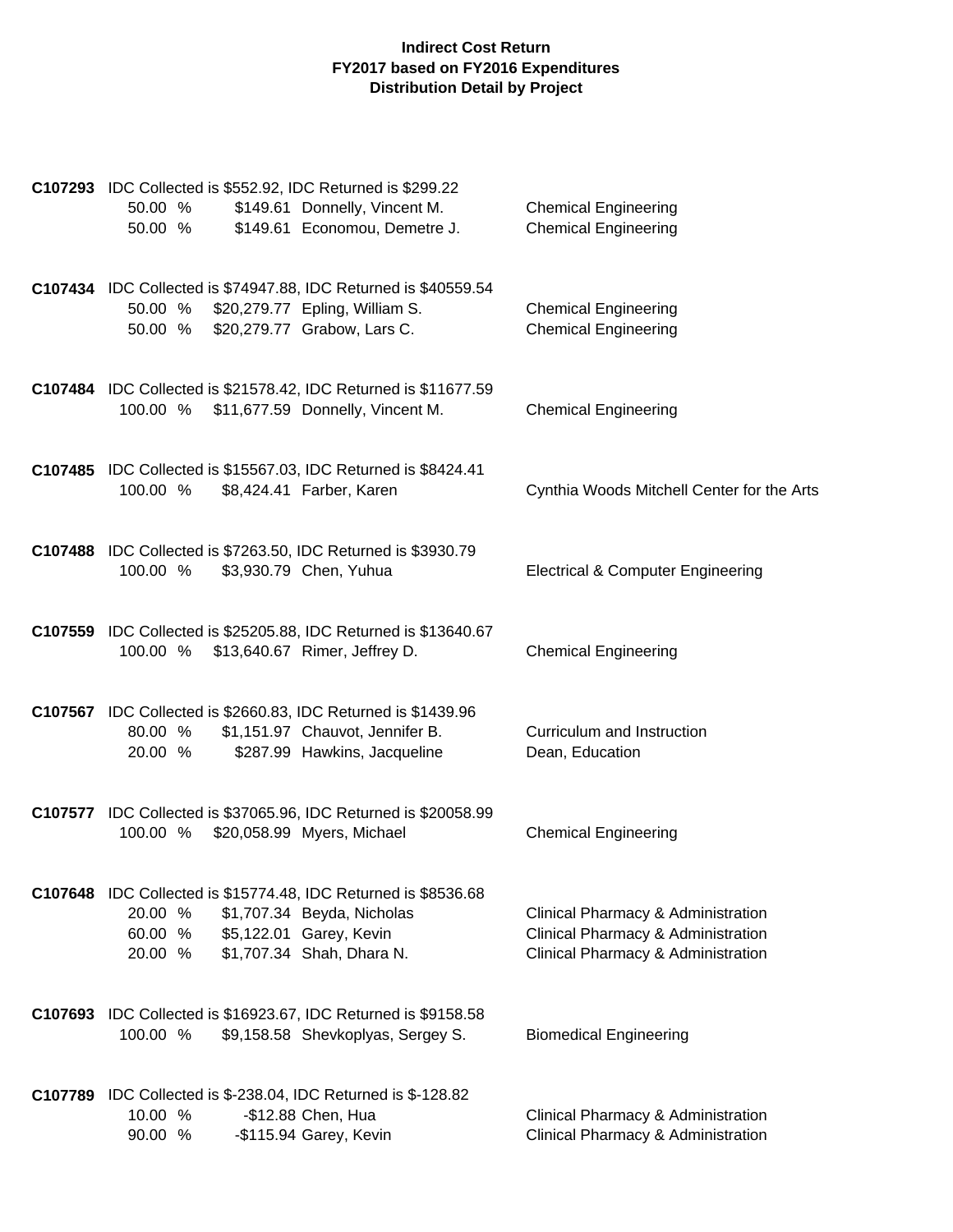| <b>C107830</b> IDC Collected is \$-4471.62, IDC Returned is \$-2419.91<br>-\$1,209.95 Franchek, Matthew<br>50.00 %<br>-\$1,209.95 Grigoriadis, Karolos M.<br>50.00 %                                                                      | <b>Mechanical Engineering</b><br><b>Mechanical Engineering</b>                                                                                                 |
|-------------------------------------------------------------------------------------------------------------------------------------------------------------------------------------------------------------------------------------------|----------------------------------------------------------------------------------------------------------------------------------------------------------------|
| C107835 IDC Collected is \$8.14, IDC Returned is \$4.41<br>\$4.41 Berger Cardoso, Jodi<br>100.00 %                                                                                                                                        | Child & Family for Innovative Research                                                                                                                         |
| C108066 IDC Collected is \$11488.19, IDC Returned is \$6217.06<br>100.00 %<br>\$6,217.06 Dryer, Stuart E.                                                                                                                                 | Biology/Biochemistry                                                                                                                                           |
| C108239 IDC Collected is \$47072.40, IDC Returned is \$25474.17<br>100.00 % \$25,474.17 Trivedi, Meghana                                                                                                                                  | Clinical Pharmacy & Administration                                                                                                                             |
| C108285 IDC Collected is \$2787.91, IDC Returned is \$1508.73<br>\$1,508.73 McDermott, Alison<br>100.00 %                                                                                                                                 | <b>Optometry Vision Sciences</b>                                                                                                                               |
| C108307 IDC Collected is \$73302.36, IDC Returned is \$39669.04<br>100.00 %<br>\$39,669.04 Balakotaiah, Vemuri                                                                                                                            | <b>Chemical Engineering</b>                                                                                                                                    |
| C108346 IDC Collected is \$-57811.45, IDC Returned is \$-31285.82<br>10.00 %<br>-\$3,128.58 Krishnamoorti, Ramanan<br>10.00 % - \$3,128.58 Han, Zhu<br>-\$12,514.33 Shih, Wei-Chuan<br>40.00 %<br>-\$12,514.33 Shih, Wei-Chuan<br>40.00 % | <b>Chemical Engineering</b><br><b>Electrical &amp; Computer Engineering</b><br><b>Electrical &amp; Computer Engineering</b><br>Nanosystem Manufacturing Center |
| C108356 IDC Collected is \$1707.12, IDC Returned is \$923.84<br>100.00 %<br>\$923.84 Tam, Vincent                                                                                                                                         | Clinical Pharmacy & Administration                                                                                                                             |
| C108367 IDC Collected is \$479.56, IDC Returned is \$259.52<br>100.00 %<br>\$259.52 Granato, Jim                                                                                                                                          | Hobby Center for Public Policy                                                                                                                                 |
| C108386 IDC Collected is \$8378.38, IDC Returned is \$4534.13<br>80.00 %<br>\$3,627.30 Ryou, Jae-Hyun<br>20.00 %<br>\$906.83 Ryou, Jae-Hyun                                                                                               | <b>Mechanical Engineering</b><br><b>TcSUH</b>                                                                                                                  |
| C108389 IDC Collected is \$2008.43, IDC Returned is \$1086.90<br>60.00 %<br>\$652.14 Lee, T. Randall<br>\$434.76 Lee, T. Randall<br>40.00 %                                                                                               | Chemistry<br><b>TcSUH</b>                                                                                                                                      |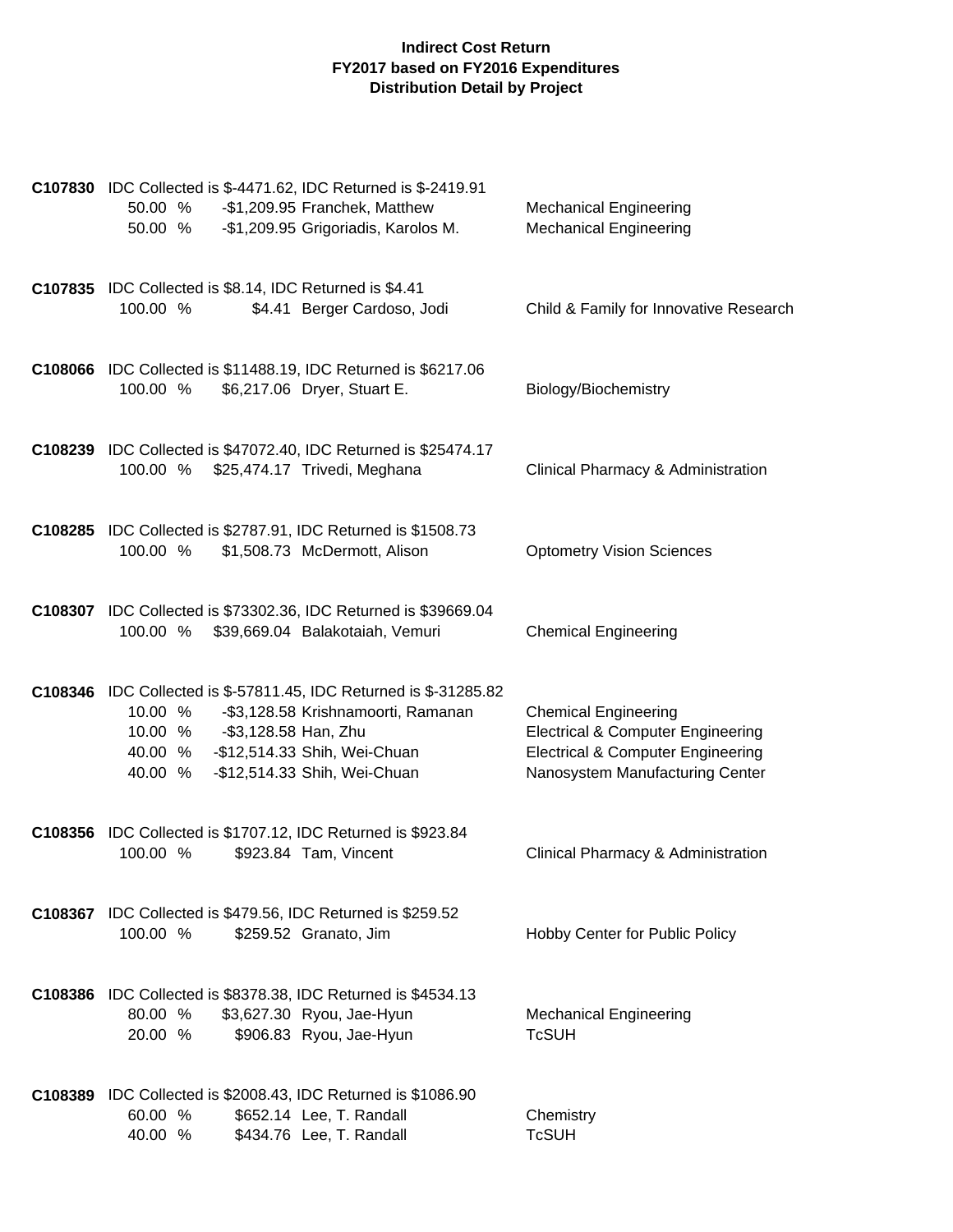| C108398 IDC Collected is \$25800.78, IDC Returned is \$13962.61<br>\$6,981.30 Donnelly, Vincent M.<br>50.00 %<br>\$6,981.30 Economou, Demetre J.<br>50.00 % | <b>Chemical Engineering</b><br><b>Chemical Engineering</b>                                   |
|-------------------------------------------------------------------------------------------------------------------------------------------------------------|----------------------------------------------------------------------------------------------|
| <b>C108440</b> IDC Collected is \$58.48, IDC Returned is \$31.65<br>100.00 %<br>\$31.65 Sager, William W.                                                   | Earth & Atmospheric Sciences                                                                 |
| C108471 IDC Collected is \$12501.85, IDC Returned is \$6765.63<br>100.00 %<br>\$6,765.63 Shevkoplyas, Sergey S.                                             | <b>Biomedical Engineering</b>                                                                |
| C108516 IDC Collected is \$3378.79, IDC Returned is \$1828.50<br>\$1,828.50 Narendorf, Sarah<br>100.00 %                                                    | Child & Family for Innovative Research                                                       |
| C108530 IDC Collected is \$25530.21, IDC Returned is \$13816.18<br>100.00 % \$13,816.18 Mohan, Chandra                                                      | <b>Biomedical Engineering</b>                                                                |
| <b>C108653</b> IDC Collected is \$-1675.00, IDC Returned is \$-906.46<br>-\$453.23 Masson, Philippe<br>50.00 %<br>-\$453.23 Masson, Philippe<br>50.00 %     | <b>Mechanical Engineering</b><br><b>TcSUH</b>                                                |
| C108682 IDC Collected is \$4166.91, IDC Returned is \$2255.01<br>100.00 %<br>\$2,255.01 Reitzel, Lorraine                                                   | Psychological, Health, and Learning Sciences                                                 |
| <b>C108687</b> IDC Collected is \$-304.74, IDC Returned is \$-164.92<br>-\$131.93 Chen, Ji<br>80.00 %<br>20.00 %<br>-\$32.98 Kayali, Mohammad A.            | <b>Electrical &amp; Computer Engineering</b><br><b>Electrical &amp; Computer Engineering</b> |
| <b>C108690</b> IDC Collected is \$96.00, IDC Returned is \$51.95<br>100.00 %<br>\$51.95 Freiberg, H. Jerome                                                 | <b>Consistency Mgmt and Coop Disc</b>                                                        |
| C108697 IDC Collected is \$77.82, IDC Returned is \$42.11<br>100.00 %<br>\$42.11 Freiberg, H. Jerome                                                        | <b>Consistency Mgmt and Coop Disc</b>                                                        |
| C108742 IDC Collected is \$8263.37, IDC Returned is \$4471.89<br>100.00 %<br>\$4,471.89 Garbey, Marc                                                        | Center for Advanced Computing and Data Systems                                               |
| <b>C108745</b> IDC Collected is \$-693.24, IDC Returned is \$-375.16<br>-\$187.58 Dawood, Mina<br>50.00 %                                                   | <b>Civil Engineering</b>                                                                     |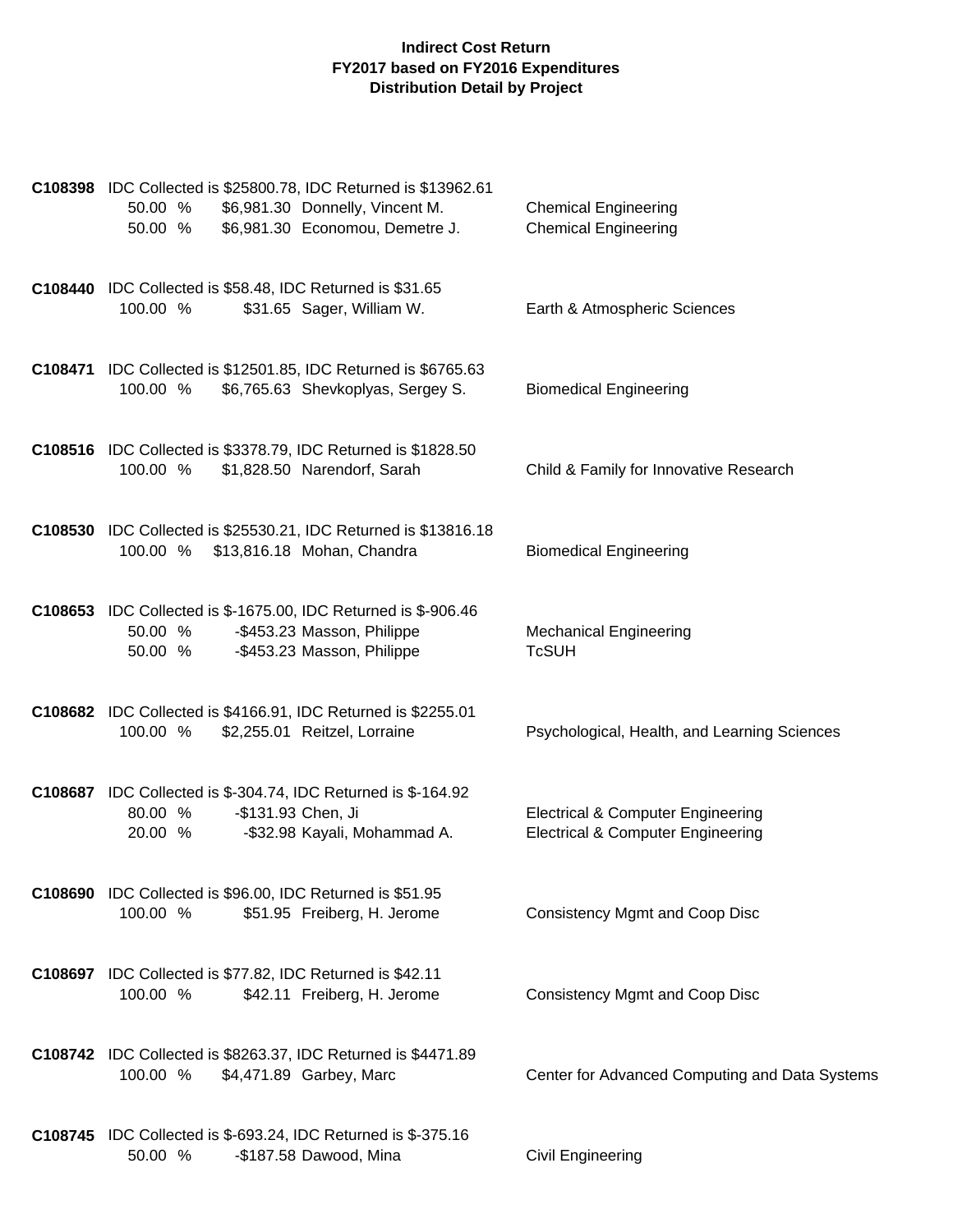|         | 50.00 %                       |                               | -\$187.58 Gencturk, Bora                                                                                                                                         | Civil Engineering                                                                                                        |
|---------|-------------------------------|-------------------------------|------------------------------------------------------------------------------------------------------------------------------------------------------------------|--------------------------------------------------------------------------------------------------------------------------|
|         | 100.00 %                      |                               | C108767 IDC Collected is \$386.70, IDC Returned is \$209.27<br>\$209.27 Smith III, Earl L.                                                                       | <b>Optometry Vision Sciences</b>                                                                                         |
|         |                               |                               | C108818 IDC Collected is \$56744.75, IDC Returned is \$30708.56<br>100.00 % \$30,708.56 Smith III, Earl L.                                                       | <b>Optometry Vision Sciences</b>                                                                                         |
|         | 10.00 %<br>10.00 %<br>80.00 % |                               | C108825 IDC Collected is \$10453.18, IDC Returned is \$5656.95<br>\$565.69 Abughosh, Susan<br>\$565.69 Sansgiry, Sujit<br>\$4,525.56 Fleming, Marc               | Clinical Pharmacy & Administration<br>Clinical Pharmacy & Administration<br>Pharm Health Outcomes & Policy               |
|         | 34.00 %<br>33.00 %            | 33.00 % \$129.95 Dawood, Mina | C108848 IDC Collected is \$727.68, IDC Returned is \$393.80<br>\$133.89 Belarbi, Abdeldjelil<br>\$129.95 Gencturk, Bora                                          | <b>Civil Engineering</b><br><b>Civil Engineering</b><br><b>Civil Engineering</b>                                         |
|         | 100.00 %                      | \$4,501.58 Liu, Yu            | C108877 IDC Collected is \$8318.24, IDC Returned is \$4501.58                                                                                                    | Biology/Biochemistry                                                                                                     |
|         | 100.00 %                      |                               | C108880 IDC Collected is \$16519.91, IDC Returned is \$8940.08<br>\$8,940.08 Khan, Shuhab D.                                                                     | Earth & Atmospheric Sciences                                                                                             |
|         | 100.00 %                      |                               | C108893 IDC Collected is \$19584.71, IDC Returned is \$10598.66<br>\$10,598.66 Song, Gangbing                                                                    | <b>Mechanical Engineering</b>                                                                                            |
|         | 5.00 %<br>90.00 %<br>5.00 %   |                               | C108899 IDC Collected is \$6740.53, IDC Returned is \$3647.77<br>\$182.39 McConnell, Bradley K.<br>\$3,283.00 Cuny, Gregory D.<br>\$182.39 McConnell, Bradley K. | Heart and Kidney Institute<br>Pharmacological and Pharmaceutical Sciences<br>Pharmacological and Pharmaceutical Sciences |
| C108991 | 90.00 %<br>10.00 %            |                               | IDC Collected is \$-2158.34, IDC Returned is \$-1168.03<br>-\$1,051.23 Garey, Kevin<br>-\$116.80 Johnson, Michael L.                                             | Clinical Pharmacy & Administration<br>Clinical Pharmacy & Administration                                                 |
|         | 100.00 %                      |                               | C109009 IDC Collected is \$13306.66, IDC Returned is \$7201.17<br>\$7,201.17 Josic, Kresimir                                                                     | Mathematics                                                                                                              |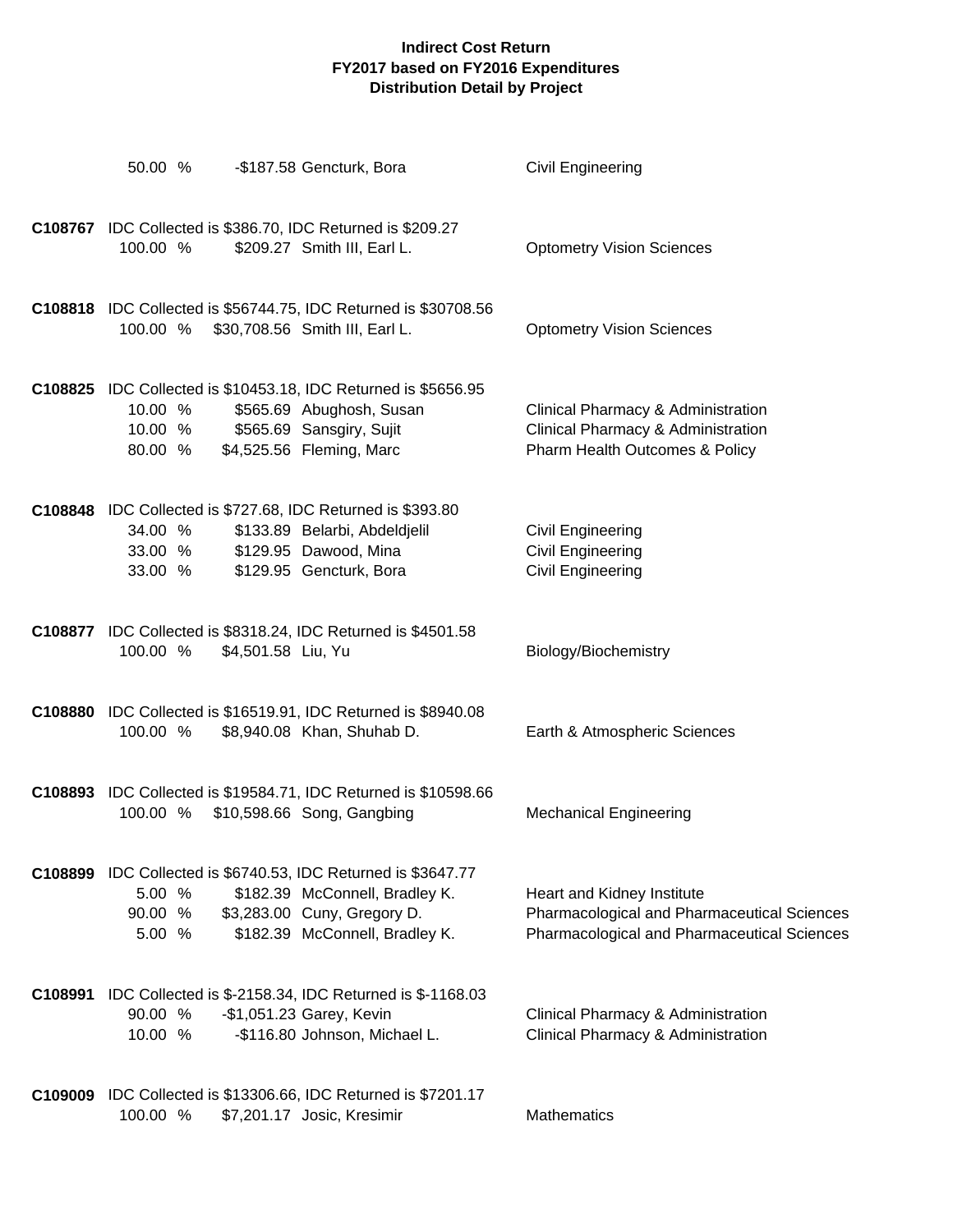| <b>C109071</b> IDC Collected is \$-37.49, IDC Returned is \$-20.29<br>-\$10.14 Ren, Zhifeng<br>50.00 %<br>-\$10.14 Ren, Zhifeng<br>50.00 %                                                                                                                                                          | Physics<br><b>TcSUH</b>                                                                                                                                                                                  |
|-----------------------------------------------------------------------------------------------------------------------------------------------------------------------------------------------------------------------------------------------------------------------------------------------------|----------------------------------------------------------------------------------------------------------------------------------------------------------------------------------------------------------|
| C109097 IDC Collected is \$1090.49, IDC Returned is \$590.14<br>\$590.14 Sun, Li<br>100.00 %                                                                                                                                                                                                        | <b>Mechanical Engineering</b>                                                                                                                                                                            |
| <b>C109109</b> IDC Collected is \$-662.43, IDC Returned is \$-358.49<br>100.00 %<br>-\$358.49 Song, Gangbing                                                                                                                                                                                        | <b>Mechanical Engineering</b>                                                                                                                                                                            |
| C109141 IDC Collected is \$16518.33, IDC Returned is \$8939.22<br>\$8,939.22 Goloshubin, Gennady<br>100.00 %                                                                                                                                                                                        | Earth & Atmospheric Sciences                                                                                                                                                                             |
| C109229 IDC Collected is \$1773.33, IDC Returned is \$959.67<br>20.00 %<br>\$191.93 Beyda, Nicholas<br>\$575.80 Crutchley, Rustin<br>60.00 %<br>\$191.93 Garey, Kevin<br>20.00 %                                                                                                                    | Clinical Pharmacy & Administration<br>Clinical Pharmacy & Administration<br>Clinical Pharmacy & Administration                                                                                           |
| C109236 IDC Collected is \$-2304.21, IDC Returned is \$-1246.97<br>2.50 %<br>-\$31.17 Abughosh, Susan<br>-\$31.17 Fleming, Marc<br>2.50 %<br>-\$561.14 Sansgiry, Sujit<br>45.00 %<br>-\$31.17 Abughosh, Susan<br>2.50 %<br>-\$31.17 Fleming, Marc<br>2.50 %<br>-\$561.14 Sansgiry, Sujit<br>45.00 % | Institute for Community Health<br>Institute for Community Health<br>Institute for Community Health<br>Pharm Health Outcomes & Policy<br>Pharm Health Outcomes & Policy<br>Pharm Health Outcomes & Policy |
| C109237 IDC Collected is \$12200.15, IDC Returned is \$6602.36<br>100.00 %<br>\$6,602.36 Mathew, Jessica                                                                                                                                                                                            | <b>Optometry Vision Sciences</b>                                                                                                                                                                         |
| C109238 IDC Collected is \$17593.67, IDC Returned is \$9521.17<br>\$9,521.17 Bergmanson, Jan P. G.<br>100.00 %                                                                                                                                                                                      | <b>Optometry Vision Sciences</b>                                                                                                                                                                         |
| <b>C109255</b> IDC Collected is \$2469.56, IDC Returned is \$1336.45<br>100.00 %<br>\$1,336.45 Willson, Richard                                                                                                                                                                                     | <b>Chemical Engineering</b>                                                                                                                                                                              |
| C109267 IDC Collected is \$62894.56, IDC Returned is \$34036.65<br>14.00 %<br>\$4,765.13 Laughlin, Mitzi S.<br>42.00 %<br>\$14,295.39 O'Connor, Daniel<br>\$3,744.03 Laughlin, Mitzi S.<br>11.00 %<br>\$11,232.09 O'Connor, Daniel<br>33.00 %                                                       | <b>Health and Human Performance</b><br><b>Health and Human Performance</b><br><b>Texas Obesity Research Center</b><br><b>Texas Obesity Research Center</b>                                               |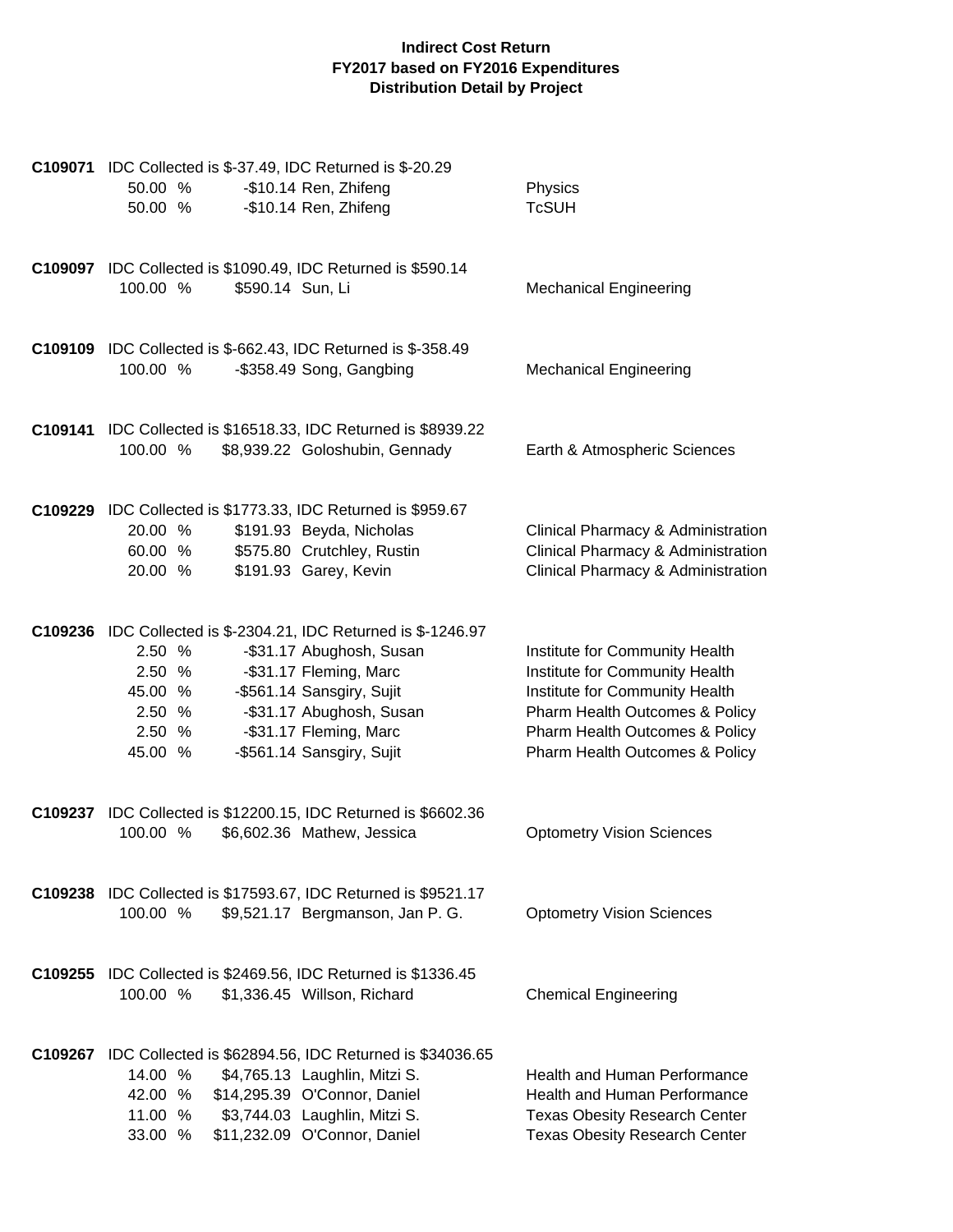| C109296 IDC Collected is \$6920.22, IDC Returned is \$3745.02<br>\$3,745.02 Song, Gangbing<br>100.00 %                                                      | <b>Mechanical Engineering</b>                              |
|-------------------------------------------------------------------------------------------------------------------------------------------------------------|------------------------------------------------------------|
| <b>C109298</b> IDC Collected is \$-186.35, IDC Returned is \$-100.85<br>-\$30.25 Mo, Yi-Lung<br>30.00 %<br>-\$70.59 Song, Gangbing<br>70.00 %               | Civil Engineering<br><b>Mechanical Engineering</b>         |
| <b>C109341</b> IDC Collected is \$2784.16, IDC Returned is \$1506.70<br>100.00 %<br>\$1,506.70 Narendorf, Sarah                                             | Child & Family for Innovative Research                     |
| C109349 IDC Collected is \$2734.24, IDC Returned is \$1479.69<br>\$739.84 Curran, Seamus<br>50.00 %<br>\$739.84 Curran, Seamus<br>50.00 %                   | Institute for Nanoenergy<br>Physics                        |
| C109366 IDC Collected is \$3978.53, IDC Returned is \$2153.06<br>\$2,153.06 Song, Gangbing<br>100.00 %                                                      | <b>Mechanical Engineering</b>                              |
| C109425 IDC Collected is \$63578.43, IDC Returned is \$34406.74<br>50.00 % \$17,203.37 Krishnamoorti, Ramanan<br>50.00 %<br>\$17,203.37 Robertson, Megan    | <b>Chemical Engineering</b><br><b>Chemical Engineering</b> |
| C109426 IDC Collected is \$52699.90, IDC Returned is \$28519.60<br>\$28,519.60 Krishnamoorti, Ramanan<br>100.00 %                                           | <b>Chemical Engineering</b>                                |
| <b>C109434</b> IDC Collected is \$948.62, IDC Returned is \$513.36<br>50.00 %<br>\$256.68 Chen, Shuo<br>\$256.68 Chen, Shuo<br>50.00 %                      | Physics<br><b>TcSUH</b>                                    |
| C109457 IDC Collected is \$16987.93, IDC Returned is \$9193.36<br>100.00 %<br>\$9,193.36 Kuznetsov, Yuri                                                    | <b>Mathematics</b>                                         |
| C109465 IDC Collected is \$325.72, IDC Returned is \$176.27<br>100.00 %<br>\$176.27 Nicol, Matthew                                                          | Mathematics                                                |
| C109470 IDC Collected is \$55533.22, IDC Returned is \$30052.91<br>\$15,026.46 Pinsky, Lawrence S.<br>50.00 %<br>\$15,026.46 Pinsky, Lawrence S.<br>50.00 % | Center for Advanced Computing and Data Systems<br>Physics  |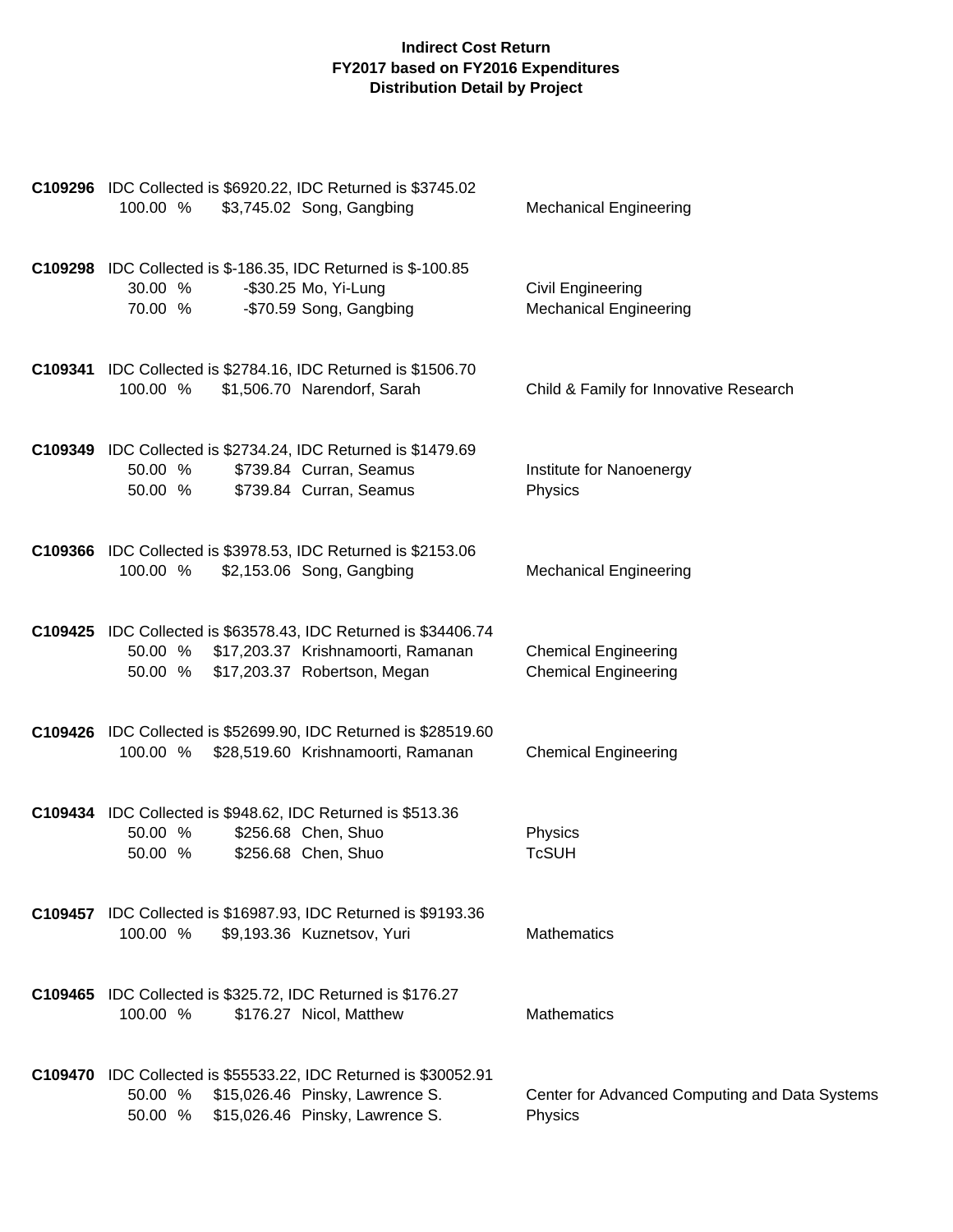| C109510 IDC Collected is \$11608.92, IDC Returned is \$6282.40<br>\$6,282.40 Manny, Ruth E.<br>100.00 %                                                    | <b>Optometry Vision Sciences</b>                                                             |
|------------------------------------------------------------------------------------------------------------------------------------------------------------|----------------------------------------------------------------------------------------------|
| C109527 IDC Collected is \$42815.08, IDC Returned is \$23170.24<br>50.00 % \$11,585.12 Epling, William S.<br>\$11,585.12 Harold, Michael P.<br>50.00 %     | <b>Chemical Engineering</b><br><b>Chemical Engineering</b>                                   |
| C109534 IDC Collected is \$4231.10, IDC Returned is \$2289.74<br>\$1,831.80 Chen, Ji<br>80.00 %<br>20.00 %<br>\$457.95 Kayali, Mohammad A.                 | <b>Electrical &amp; Computer Engineering</b><br><b>Electrical &amp; Computer Engineering</b> |
| C109598 IDC Collected is \$8677.93, IDC Returned is \$4696.24<br>\$4,696.24 Song, Gangbing<br>100.00 %                                                     | <b>Mechanical Engineering</b>                                                                |
| C109601 IDC Collected is \$18182.37, IDC Returned is \$9839.75<br>\$4,919.88 Franchek, Matthew<br>50.00 %<br>\$4,919.88 Grigoriadis, Karolos M.<br>50.00 % | <b>Mechanical Engineering</b><br><b>Mechanical Engineering</b>                               |
| C109602 IDC Collected is \$39743.58, IDC Returned is \$21508.03<br>50.00 % \$10,754.02 Franchek, Matthew<br>\$10,754.02 Grigoriadis, Karolos M.<br>50.00 % | <b>Mechanical Engineering</b><br><b>Mechanical Engineering</b>                               |
| C109636 IDC Collected is \$672.42, IDC Returned is \$363.89<br>100.00 %<br>\$363.89 McQuillin, Samuel                                                      | Psychological, Health, and Learning Sciences                                                 |
| <b>C109743</b> IDC Collected is \$-13552.98, IDC Returned is \$-7334.47<br>75.00 %<br>-\$5,500.85 Franchek, Matthew<br>-\$1,833.62 Liu, Dong<br>25.00 %    | <b>Mechanical Engineering</b><br><b>Mechanical Engineering</b>                               |
| C109773 IDC Collected is \$13200.38, IDC Returned is \$7143.65<br>\$7,143.65 Roberts, Jessica L.<br>100.00 %                                               | Law-UH                                                                                       |
| C109868 IDC Collected is \$2905.16, IDC Returned is \$1572.19<br>100.00 %<br>\$1,572.19 Duncan, Meredith J.                                                | Law-UH                                                                                       |
| C109932 IDC Collected is \$1363.60, IDC Returned is \$737.94<br>10.00 %<br>\$73.79 Ledoux, Tracey<br>90.00 %<br>\$664.15 Scott, Claudia                    | <b>Health and Human Performance</b><br>Health and Human Performance                          |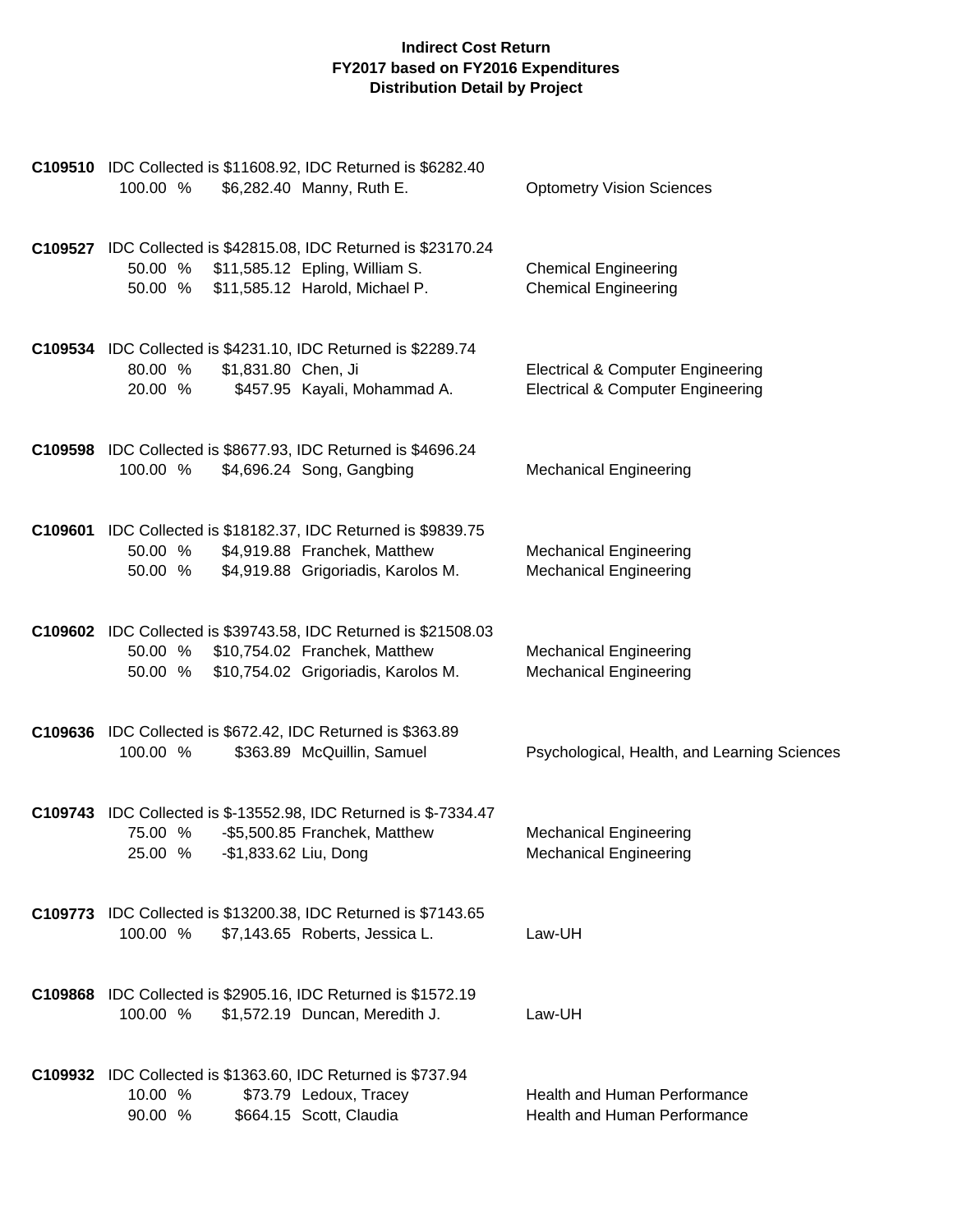| C109980 IDC Collected is \$1232.34, IDC Returned is \$666.91<br>50.00 %          | \$333.45 Choi, Yunsoo                                                  | Earth & Atmospheric Sciences                  |
|----------------------------------------------------------------------------------|------------------------------------------------------------------------|-----------------------------------------------|
| 50.00 %                                                                          | \$333.45 Choi, Yunsoo                                                  | Institute for Climate and Atmospheric Science |
| C109981 IDC Collected is \$1578.78, IDC Returned is \$854.39                     |                                                                        |                                               |
| 100.00 %                                                                         | \$854.39 Dryer, Stuart E.                                              | Biology/Biochemistry                          |
|                                                                                  |                                                                        |                                               |
| C110048 IDC Collected is \$5591.34, IDC Returned is \$3025.87<br>100.00 %        | \$3,025.87 Dettlaff, Alan                                              | Child & Family for Innovative Research        |
|                                                                                  |                                                                        |                                               |
| C110130 IDC Collected is \$12139.59, IDC Returned is \$6569.58<br>25.00 %        | \$1,642.40 Alley, Nigel                                                | Institute for Nanoenergy                      |
| 25.00 %                                                                          | \$1,642.40 Curran, Seamus                                              | Institute for Nanoenergy                      |
| 25.00 %<br>25.00 %                                                               | \$1,642.40 Alley, Nigel<br>\$1,642.40 Curran, Seamus                   | Physics<br>Physics                            |
|                                                                                  |                                                                        |                                               |
| C110139 IDC Collected is \$5593.82, IDC Returned is \$3027.21<br>100.00 %        | \$3,027.21 Rimer, Jeffrey D.                                           | <b>Chemical Engineering</b>                   |
|                                                                                  |                                                                        |                                               |
| C110142 IDC Collected is \$6172.68, IDC Returned is \$3340.47                    |                                                                        |                                               |
| 100.00 %                                                                         | \$3,340.47 Dettlaff, Alan                                              | Child & Family for Innovative Research        |
| C110143 IDC Collected is \$7162.67, IDC Returned is \$3876.22                    |                                                                        |                                               |
| 100.00 %                                                                         | \$3,876.22 Dettlaff, Alan                                              | Child & Family for Innovative Research        |
| C110220 IDC Collected is \$2333.34, IDC Returned is \$1262.73                    |                                                                        |                                               |
| 100.00 %                                                                         | \$1,262.73 Hines, Andrew                                               | Human Development and Consumer Science        |
| C110235 IDC Collected is \$3598.33, IDC Returned is \$1947.31                    |                                                                        |                                               |
| 100.00 %                                                                         | \$1,947.31 Freiberg, H. Jerome                                         | <b>Consistency Mgmt and Coop Disc</b>         |
|                                                                                  |                                                                        |                                               |
| C110236 IDC Collected is \$3017.83, IDC Returned is \$1633.16<br>100.00 %        | \$1,633.16 Freiberg, H. Jerome                                         | <b>Consistency Mgmt and Coop Disc</b>         |
|                                                                                  |                                                                        |                                               |
| <b>C110237</b> IDC Collected is \$5146.76, IDC Returned is \$2785.27<br>100.00 % | \$2,785.27 Freiberg, H. Jerome                                         | <b>Consistency Mgmt and Coop Disc</b>         |
|                                                                                  |                                                                        |                                               |
|                                                                                  | <b>C110252</b> IDC Collected is \$24691.65, IDC Returned is \$13362.38 |                                               |
| 100.00 %                                                                         | \$13,362.38 Taylor, Shelton                                            | <b>Engineering Technology</b>                 |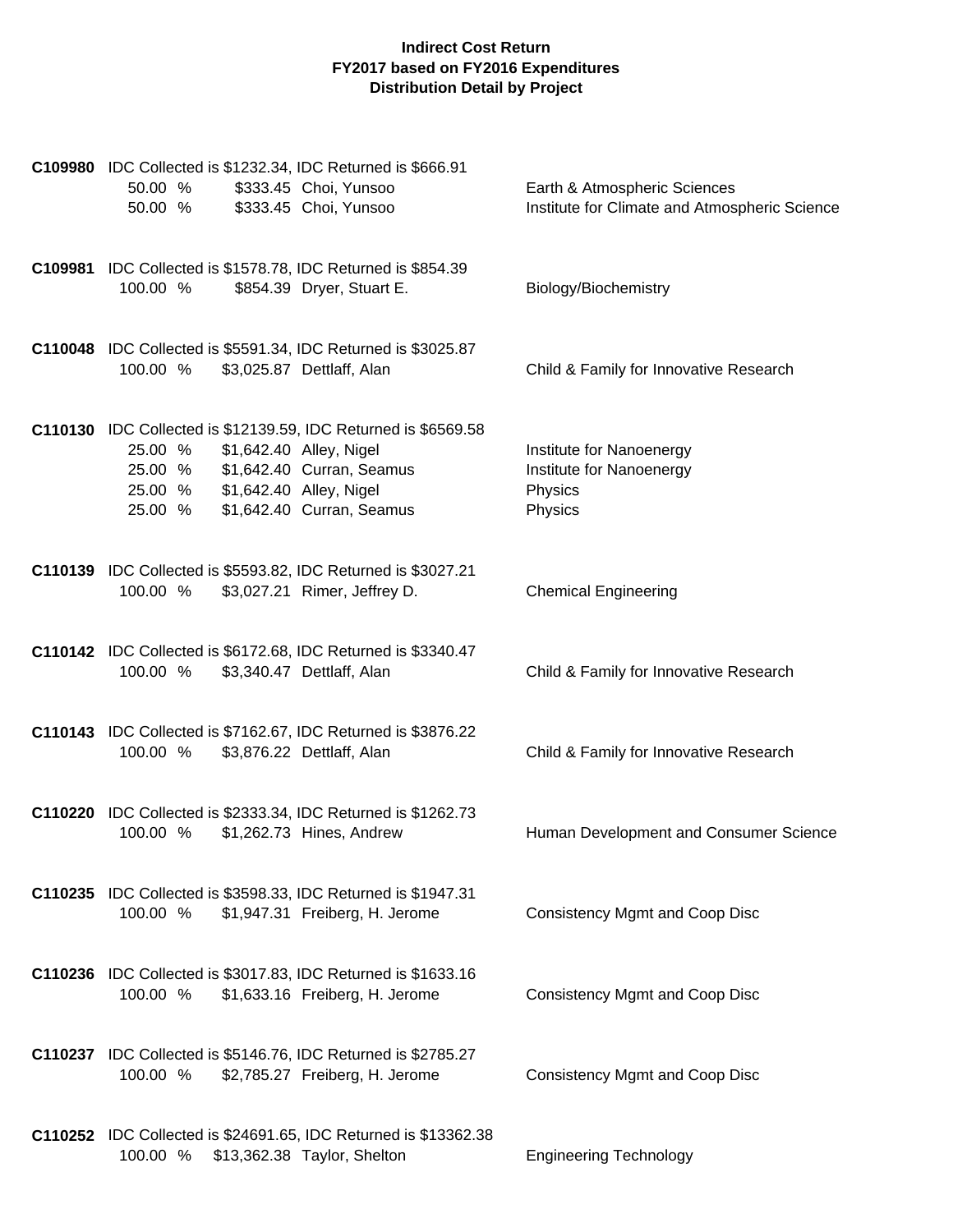| C110292 IDC Collected is \$1629.59, IDC Returned is \$881.89<br>100.00 %<br>\$881.89 Park, Yoonjung                                                                                    | Health and Human Performance                                                                                   |
|----------------------------------------------------------------------------------------------------------------------------------------------------------------------------------------|----------------------------------------------------------------------------------------------------------------|
| C110299 IDC Collected is \$4413.81, IDC Returned is \$2388.62<br>\$2,388.62 Dettlaff, Alan<br>100.00 %                                                                                 | Child & Family for Innovative Research                                                                         |
| C110324 IDC Collected is \$22455.82, IDC Returned is \$12152.42<br>30.00 %<br>\$3,645.72 Alam, Mohammad<br>\$3,645.72 Beyda, Nicholas<br>30.00 %<br>\$4,860.97 Garey, Kevin<br>40.00 % | Clinical Pharmacy & Administration<br>Clinical Pharmacy & Administration<br>Clinical Pharmacy & Administration |
| C110345 IDC Collected is \$54219.51, IDC Returned is \$29341.97<br>100.00 % \$29,341.97 Glennie, Craig                                                                                 | Civil Engineering                                                                                              |
| C110362 IDC Collected is \$8065.36, IDC Returned is \$4364.73<br>100.00 %<br>\$4,364.73 Garey, Kevin                                                                                   | Clinical Pharmacy & Administration                                                                             |
| C110373 IDC Collected is \$10538.25, IDC Returned is \$5702.98<br>100.00 %<br>\$5,702.98 Song, Gangbing                                                                                | <b>Mechanical Engineering</b>                                                                                  |
| C110437 IDC Collected is \$22334.47, IDC Returned is \$12086.75<br>100.00 % \$12,086.75 Rixey, William G.                                                                              | Civil Engineering                                                                                              |
| C110445 IDC Collected is \$5642.32, IDC Returned is \$3053.45<br>\$3,053.45 Ghasemi, Hadi<br>100.00 %                                                                                  | <b>Mechanical Engineering</b>                                                                                  |
| C110473 IDC Collected is \$21138.97, IDC Returned is \$11439.78<br>40.00 %<br>\$4,575.91 Garey, Kevin<br>\$3,431.93 Shah, Dhara N.<br>30.00 %<br>\$3,431.93 Sofjan, Amelia<br>30.00 %  | Clinical Pharmacy & Administration<br>Clinical Pharmacy & Administration<br>Clinical Pharmacy & Administration |
| C110501 IDC Collected is \$27301.58, IDC Returned is \$14774.80<br>60.00 %<br>\$8,864.88 Lee, T. Randall<br>40.00 %<br>\$5,909.92 Lee, T. Randall                                      | Chemistry<br><b>TcSUH</b>                                                                                      |
| C110512 IDC Collected is \$23515.22, IDC Returned is \$12725.73<br>60.00 %<br>\$7,635.44 Garey, Kevin<br>40.00 %<br>\$5,090.29 Shah, Dhara N.                                          | Clinical Pharmacy & Administration<br>Clinical Pharmacy & Administration                                       |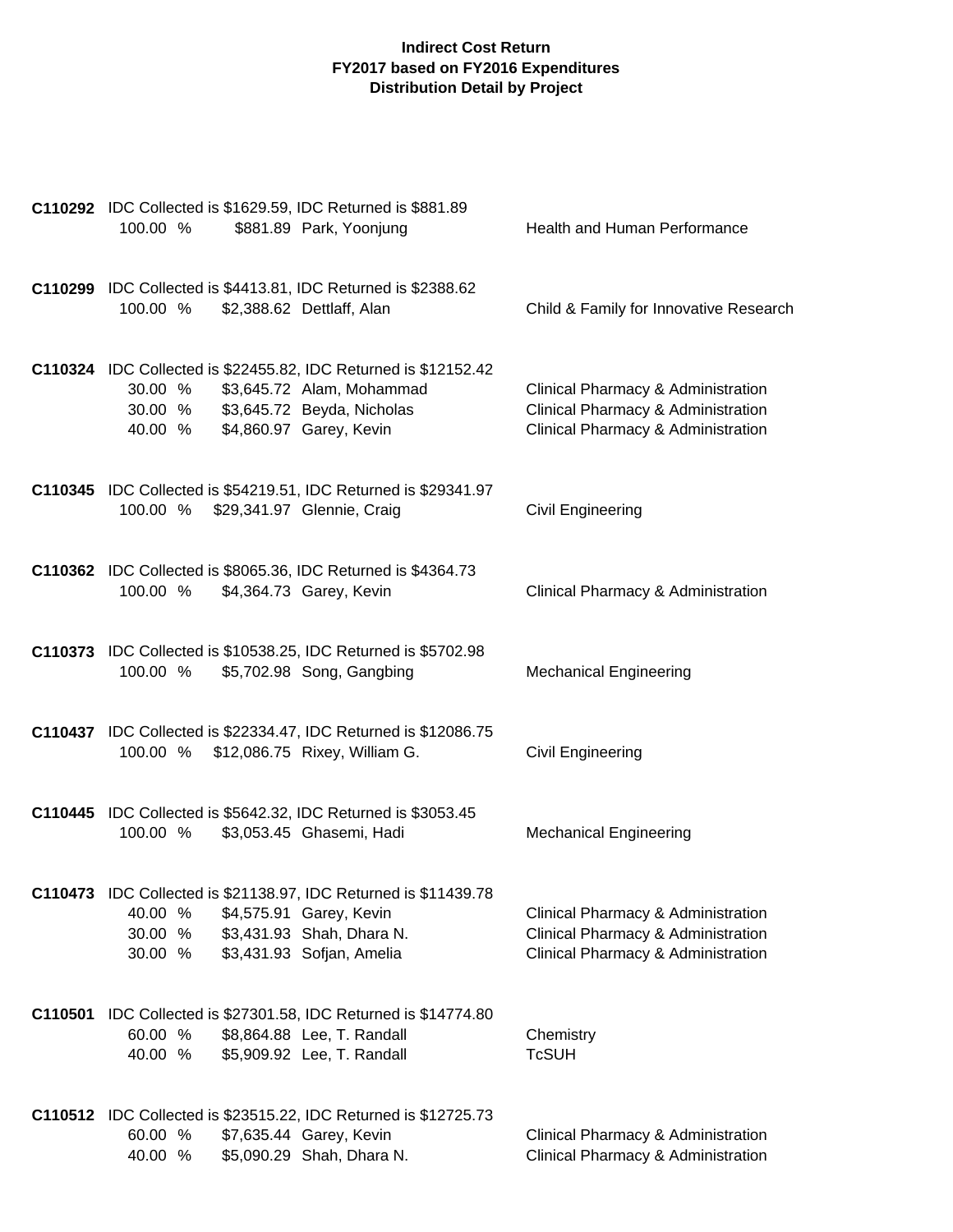| C110515 IDC Collected is \$3769.53, IDC Returned is \$2039.96<br>22.50 %<br>\$458.99 Pollonini, Luca<br>25.00 %<br>\$509.99 Gorniak, Stacey<br>\$51.00 O'Connor, Daniel<br>2.50 %<br>22.50 %<br>\$458.99 Hernandez, Arturo E.<br>25.00 %<br>\$509.99 Gorniak, Stacey<br>\$51.00 O'Connor, Daniel<br>2.50 % | <b>Engineering Technology</b><br>Health and Human Performance<br>Health and Human Performance<br>Psychology<br><b>Texas Obesity Research Center</b><br><b>Texas Obesity Research Center</b> |
|------------------------------------------------------------------------------------------------------------------------------------------------------------------------------------------------------------------------------------------------------------------------------------------------------------|---------------------------------------------------------------------------------------------------------------------------------------------------------------------------------------------|
| C110548 IDC Collected is \$35302.11, IDC Returned is \$19104.44<br>10.00 %<br>\$1,910.44 Paulose, Maggie<br>\$17,194.00 Varghese, Oomman K.<br>90.00 %                                                                                                                                                     | Dean, Natural Sciences and Mathematics<br>Physics                                                                                                                                           |
| C110680 IDC Collected is \$1863.29, IDC Returned is \$1008.36<br>\$1,008.36 Kennedy, Ryan<br>100.00 %                                                                                                                                                                                                      | <b>Political Science</b>                                                                                                                                                                    |
| C110698 IDC Collected is \$4089.28, IDC Returned is \$2213.00<br>100.00 %<br>\$2,213.00 Beyda, Nicholas                                                                                                                                                                                                    | Clinical Pharmacy & Administration                                                                                                                                                          |
| C110721 IDC Collected is \$13435.09, IDC Returned is \$7270.67<br>\$3,635.33 Masson, Philippe<br>50.00 %<br>\$3,635.33 Masson, Philippe<br>50.00 %                                                                                                                                                         | <b>Mechanical Engineering</b><br><b>TcSUH</b>                                                                                                                                               |
| C110733 IDC Collected is \$5351.78, IDC Returned is \$2896.22<br>\$1,448.11 Chow, Diana S. L.<br>50.00 %<br>\$1,448.11 Chow, Diana S. L.<br>50.00 %                                                                                                                                                        | Institute for Drug Education and Research<br>Pharmacological and Pharmaceutical Sciences                                                                                                    |
| C110734 IDC Collected is \$9688.60, IDC Returned is \$5243.18<br>100.00 %<br>\$5,243.18 Tam, Vincent                                                                                                                                                                                                       | Clinical Pharmacy & Administration                                                                                                                                                          |
| <b>C110760</b> IDC Collected is \$4131.53, IDC Returned is \$2235.86<br>100.00 %<br>\$2,235.86 Willson, Richard                                                                                                                                                                                            | <b>Chemical Engineering</b>                                                                                                                                                                 |
| <b>C110765</b> IDC Collected is \$35035.86, IDC Returned is \$18960.36<br>100.00 %<br>\$18,960.36 Hamilton, Marc                                                                                                                                                                                           | <b>Texas Obesity Research Center</b>                                                                                                                                                        |
| C110784 IDC Collected is \$10129.35, IDC Returned is \$5481.70<br>25.00 %<br>\$1,370.43 Brazdeikis, Audrius<br>\$4,111.28 Brazdeikis, Audrius<br>75.00 %                                                                                                                                                   | Physics<br><b>TcSUH</b>                                                                                                                                                                     |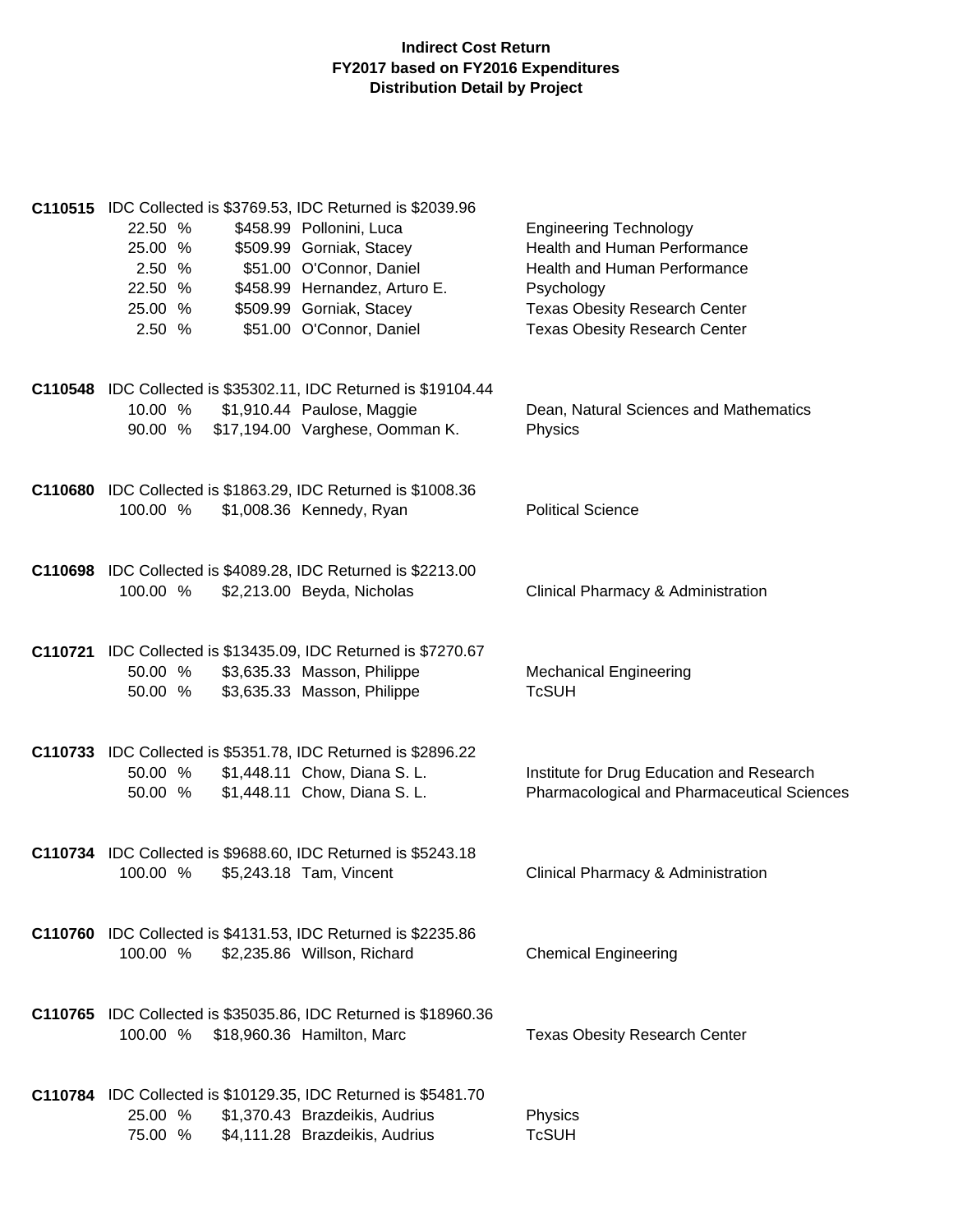|         | C110812 IDC Collected is \$5126.88, IDC Returned is \$2774.51<br>\$2,774.51 CorreaFernandez, Virmarie<br>100.00 %                                                                                                     | Psychological, Health, and Learning Sciences                                                                                                         |
|---------|-----------------------------------------------------------------------------------------------------------------------------------------------------------------------------------------------------------------------|------------------------------------------------------------------------------------------------------------------------------------------------------|
|         | C110857 IDC Collected is \$3214.09, IDC Returned is \$1739.37<br>\$869.68 Flynn, James H.<br>50.00 %<br>\$869.68 Flynn, James H.<br>50.00 %                                                                           | Earth & Atmospheric Sciences<br>Institute for Climate and Atmospheric Science                                                                        |
|         | C110868 IDC Collected is \$15085.37, IDC Returned is \$8163.75<br>30.00 % \$2,449.12 Li, Mo<br>\$5,714.62 Song, Gangbing<br>70.00 %                                                                                   | Civil Engineering<br><b>Mechanical Engineering</b>                                                                                                   |
|         | C110896 IDC Collected is \$673.14, IDC Returned is \$364.28<br>\$364.28 Rump, Rachel<br>100.00 %                                                                                                                      | <b>Optometry Vision Sciences</b>                                                                                                                     |
|         | C110906 IDC Collected is \$3178.94, IDC Returned is \$1720.35<br>\$860.17 Frigo, Daniel<br>50.00 %<br>\$860.17 Frigo, Daniel<br>50.00 %                                                                               | Biology/Biochemistry<br>Center for Nuclear Receptors and Cell Signaling                                                                              |
|         | C110974 IDC Collected is \$3053.75, IDC Returned is \$1652.60<br>\$1,652.60 Sun, Li<br>100.00 %                                                                                                                       | <b>Mechanical Engineering</b>                                                                                                                        |
|         | C110975 IDC Collected is \$11057.51, IDC Returned is \$5983.99<br>\$5,983.99 Song, Gangbing<br>100.00 %                                                                                                               | <b>Mechanical Engineering</b>                                                                                                                        |
|         | C110992 IDC Collected is \$86716.22, IDC Returned is \$46928.22<br>100.00 %<br>\$46,928.22 Pinsky, Lawrence S.                                                                                                        | Physics                                                                                                                                              |
| C111051 | IDC Collected is \$10995.23, IDC Returned is \$5950.29<br>20.00 %<br>\$1,190.06 Beyda, Nicholas<br>\$2,380.12 Garey, Kevin<br>40.00 %<br>\$1,190.06 Shah, Dhara N.<br>20.00 %<br>\$1,190.06 Sofjan, Amelia<br>20.00 % | Clinical Pharmacy & Administration<br>Clinical Pharmacy & Administration<br>Clinical Pharmacy & Administration<br>Clinical Pharmacy & Administration |
|         | C111052 IDC Collected is \$21331.93, IDC Returned is \$11544.20<br>30.00 %<br>\$3,463.26 Alam, Mohammad<br>60.00 %<br>\$6,926.52 Garey, Kevin<br>\$1,154.42 Kakadiaris, Ioannis<br>10.00 %                            | Clinical Pharmacy & Administration<br>Clinical Pharmacy & Administration<br><b>Computer Science</b>                                                  |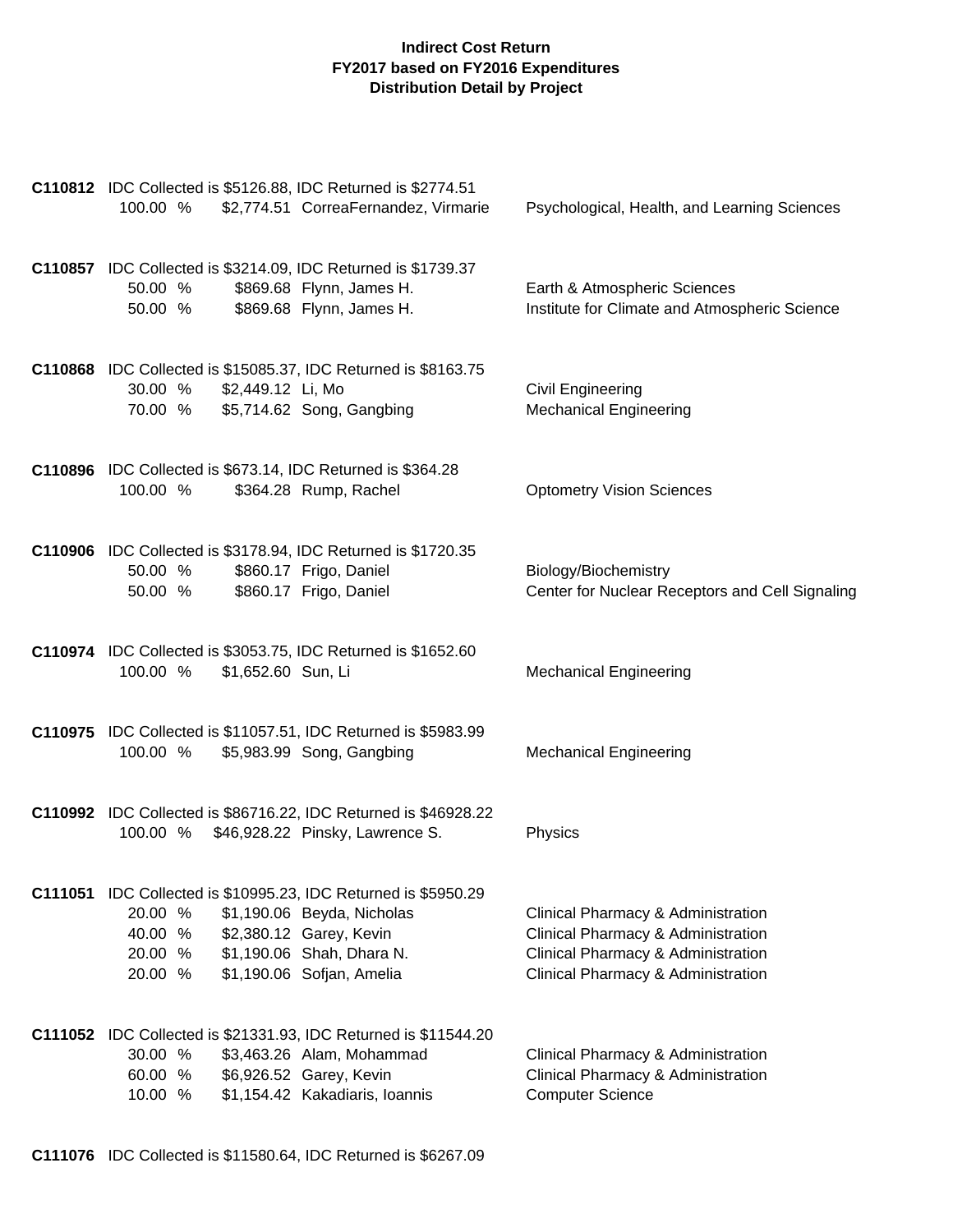| 50.00 %<br>50.00 %                                                                                                          | \$3,133.55 Hernandez, Daphne<br>\$3,133.55 Johnston, Craig                                                                                                           | Health and Human Performance<br>Health and Human Performance                                                                                                           |
|-----------------------------------------------------------------------------------------------------------------------------|----------------------------------------------------------------------------------------------------------------------------------------------------------------------|------------------------------------------------------------------------------------------------------------------------------------------------------------------------|
| 100.00 %                                                                                                                    | C111085 IDC Collected is \$24813.17, IDC Returned is \$13428.14<br>\$13,428.14 Donnelly, Vincent M.                                                                  | <b>Chemical Engineering</b>                                                                                                                                            |
| 100.00 %                                                                                                                    | C111091 IDC Collected is \$24123.89, IDC Returned is \$13055.13<br>\$13,055.13 Kuznetsov, Yuri                                                                       | Mathematics                                                                                                                                                            |
| C111228 IDC Collected is \$1474.37, IDC Returned is \$797.88<br>11.80 %<br>1.30 %<br>35.70 %<br>47.50 %<br>3.70 %           | \$94.15 Abughosh, Susan<br>\$10.37 Johnson, Michael L.<br>\$284.84 Abughosh, Susan<br>\$379.00 Fleming, Marc<br>\$29.52 Johnson, Michael L.                          | Institute for Community Health<br>Institute for Community Health<br>Pharm Health Outcomes & Policy<br>Pharm Health Outcomes & Policy<br>Pharm Health Outcomes & Policy |
| C111316 IDC Collected is \$2208.91, IDC Returned is \$1195.40<br>7.00 %<br>3.00%<br>14.00 %<br>6.00 %<br>49.00 %<br>21.00 % | \$83.68 Francis, David J.<br>\$35.86 Miciak, Jeremy<br>\$167.36 Francis, David J.<br>\$71.72 Miciak, Jeremy<br>\$585.74 Francis, David J.<br>\$251.03 Miciak, Jeremy | Center for Advanced Computing and Data Systems<br>Center for Advanced Computing and Data Systems<br>Psychology<br>Psychology<br><b>TIMES</b><br><b>TIMES</b>           |
| C111396 IDC Collected is \$1354.46, IDC Returned is \$732.99<br>50.00 %<br>50.00 %                                          | \$366.50 Conklin, William<br>\$366.50 Conklin, William                                                                                                               | Center for Information Security, Research and Edu<br>Information & Logistics Technology                                                                                |
| 100.00 %                                                                                                                    | C111416 IDC Collected is \$17182.63, IDC Returned is \$9298.72<br>\$9,298.72 Rimer, Jeffrey D.                                                                       | <b>Chemical Engineering</b>                                                                                                                                            |
| 100.00 %<br>\$12,335.92 Chen, Ji                                                                                            | <b>C111419</b> IDC Collected is \$22794.91, IDC Returned is \$12335.92                                                                                               | <b>Electrical &amp; Computer Engineering</b>                                                                                                                           |
| C111420 IDC Collected is \$9672.56, IDC Returned is \$5234.50<br>100.00 %                                                   | \$5,234.50 Draper, Jason                                                                                                                                             | Hotel and Restaurant Management                                                                                                                                        |
| C111453 IDC Collected is \$2211.04, IDC Returned is \$1196.55<br>30.00 %<br>70.00 %                                         | \$358.96 Ardebili, Haleh<br>\$837.58 Song, Gangbing                                                                                                                  | <b>Mechanical Engineering</b><br><b>Mechanical Engineering</b>                                                                                                         |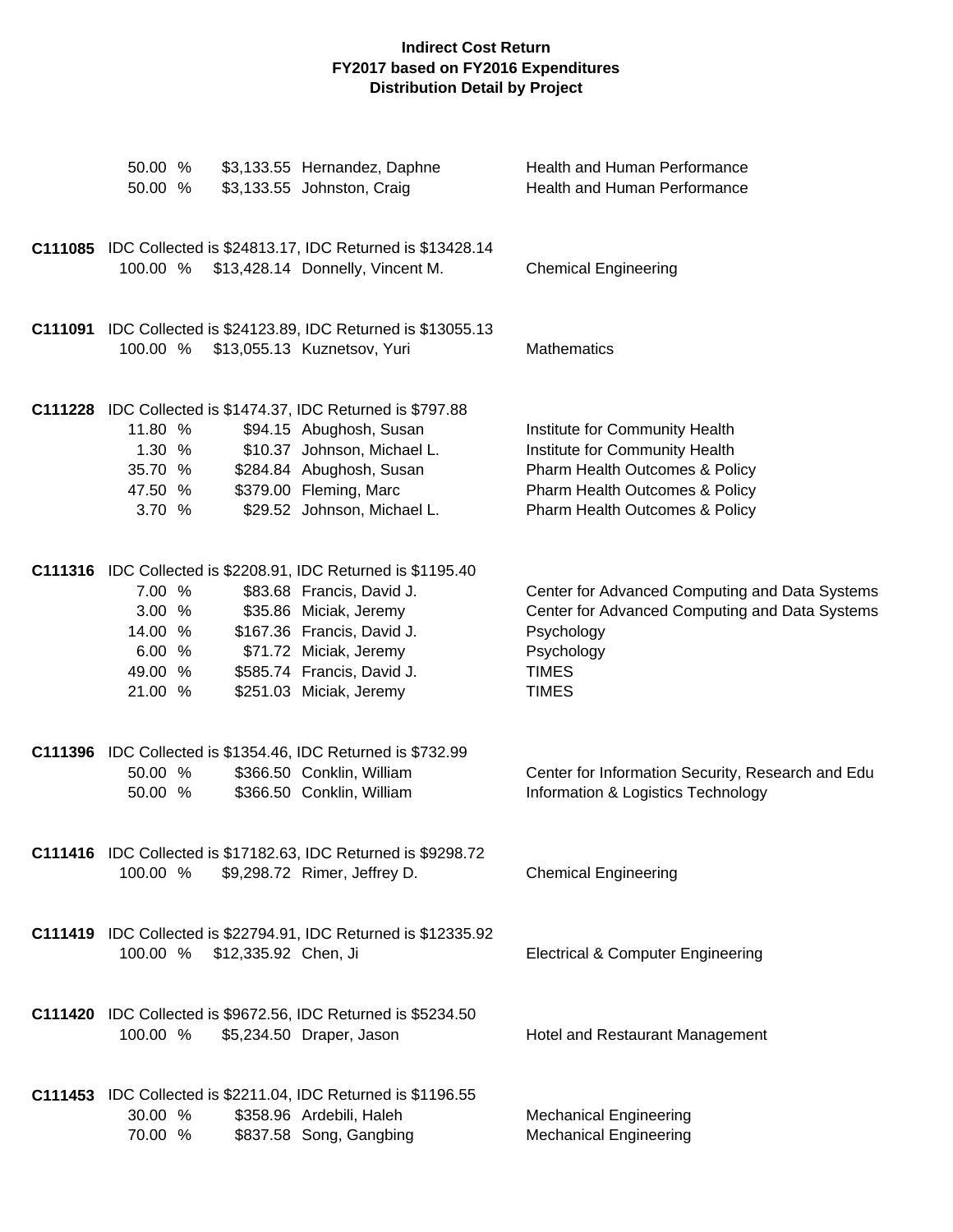| C111463 IDC Collected is \$35547.82, IDC Returned is \$19237.41<br>\$19,237.41 Song, Gangbing<br>100.00 %                                                                                                                                                                                                                                       | <b>Mechanical Engineering</b>                                                                                                                                                                                                              |
|-------------------------------------------------------------------------------------------------------------------------------------------------------------------------------------------------------------------------------------------------------------------------------------------------------------------------------------------------|--------------------------------------------------------------------------------------------------------------------------------------------------------------------------------------------------------------------------------------------|
| C111498 IDC Collected is \$7285.33, IDC Returned is \$3942.60<br>\$1,971.30 Simpson, Richard J.<br>50.00 %<br>\$1,971.30 Simpson, Richard J.<br>50.00 %                                                                                                                                                                                         | Health and Human Performance<br><b>Texas Obesity Research Center</b>                                                                                                                                                                       |
| C111557 IDC Collected is \$4479.83, IDC Returned is \$2424.35<br>11.25 %<br>\$272.74 Abughosh, Susan<br>1.25 %<br>\$30.30 Essien, Ekere J.<br>3.75 %<br>\$90.91 Johnson, Michael L.<br>33.75 %<br>\$818.22 Abughosh, Susan<br>3.75 %<br>\$90.91 Essien, Ekere J.<br>\$1,090.96 Fleming, Marc<br>45.00 %<br>\$30.30 Johnson, Michael L.<br>1.25% | Institute for Community Health<br>Institute for Community Health<br>Institute for Community Health<br>Pharm Health Outcomes & Policy<br>Pharm Health Outcomes & Policy<br>Pharm Health Outcomes & Policy<br>Pharm Health Outcomes & Policy |
| C111573 IDC Collected is \$3939.44, IDC Returned is \$2131.91<br>30.00 %<br>\$639.57 Mo, Yi-Lung<br>\$1,492.33 Song, Gangbing<br>70.00 %                                                                                                                                                                                                        | Civil Engineering<br><b>Mechanical Engineering</b>                                                                                                                                                                                         |
| C111672 IDC Collected is \$19.70, IDC Returned is \$10.66<br>100.00 %<br>\$10.66 Ritchey, Eric R.                                                                                                                                                                                                                                               | <b>Optometry Vision Sciences</b>                                                                                                                                                                                                           |
| C111676 IDC Collected is \$253.03, IDC Returned is \$136.93<br>100.00 %<br>\$136.93 Pritzker, Suzanne                                                                                                                                                                                                                                           | Dean, Social Work                                                                                                                                                                                                                          |
| C111684 IDC Collected is \$637.09, IDC Returned is \$344.77<br>100.00 %<br>\$344.77 Zheng, Yingcai                                                                                                                                                                                                                                              | Earth & Atmospheric Sciences                                                                                                                                                                                                               |
| C111712 IDC Collected is \$640.06, IDC Returned is \$346.38<br>100.00 %<br>\$346.38 Narendorf, Sarah                                                                                                                                                                                                                                            | Center for Drug and Social Policy Research                                                                                                                                                                                                 |
| C111714 IDC Collected is \$23488.58, IDC Returned is \$12711.31<br>100.00 % \$12,711.31 Winnike, Allison                                                                                                                                                                                                                                        | Dean, Law                                                                                                                                                                                                                                  |
| C111723 IDC Collected is \$5484.93, IDC Returned is \$2968.28<br>100.00 %<br>\$2,968.28 Kovach, Jamison                                                                                                                                                                                                                                         | Information & Logistics Technology                                                                                                                                                                                                         |

**C111731** IDC Collected is \$3121.67, IDC Returned is \$1689.35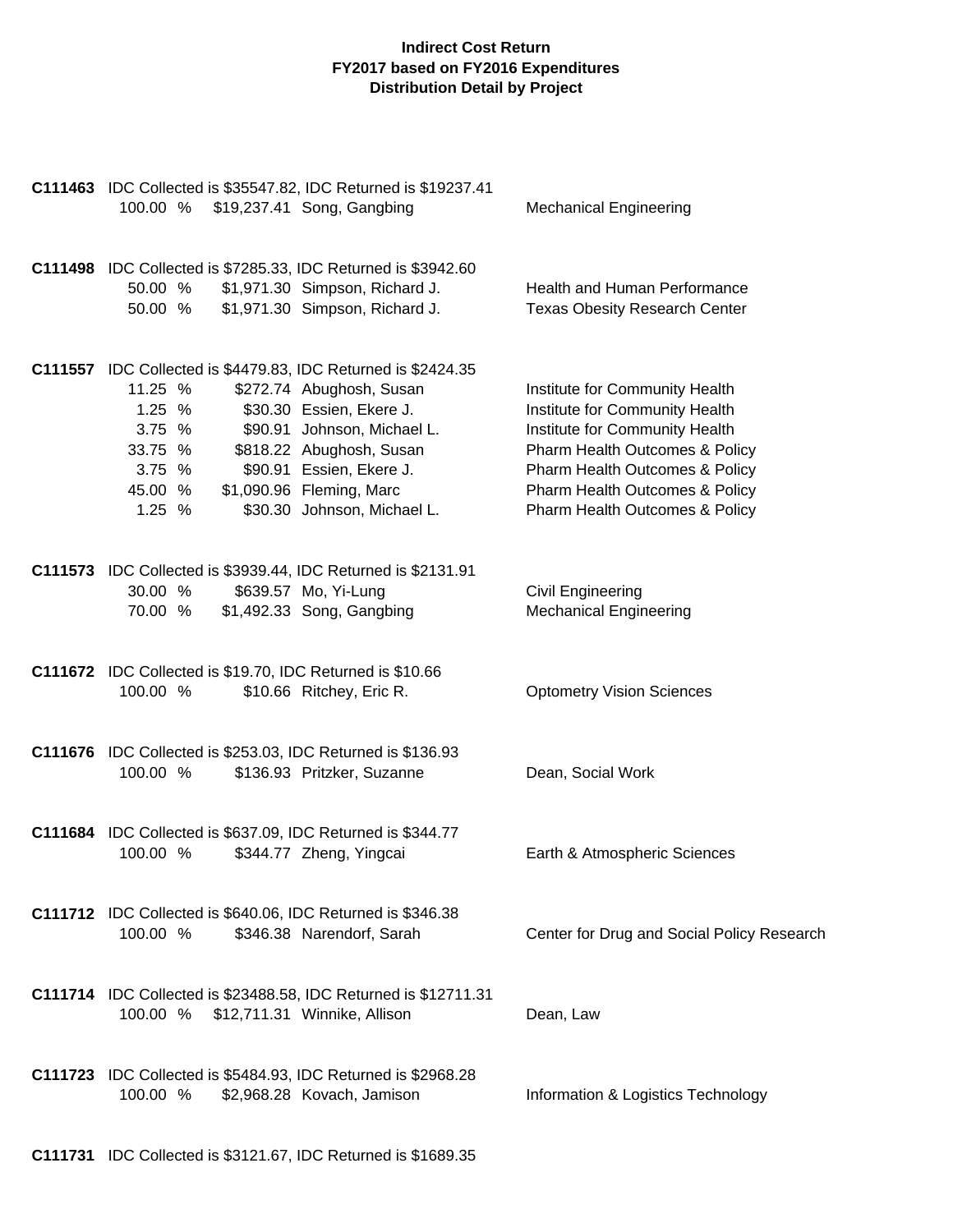| 100.00 %                                                                                                   | \$1,689.35 Berger Cardoso, Jodi                                                                                         | Center for Drug and Social Policy Research                                           |
|------------------------------------------------------------------------------------------------------------|-------------------------------------------------------------------------------------------------------------------------|--------------------------------------------------------------------------------------|
| C111774 IDC Collected is \$1230.66, IDC Returned is \$666.00<br>50.00 %<br>50.00 %                         | \$333.00 Choi, Yunsoo<br>\$333.00 Choi, Yunsoo                                                                          | Earth & Atmospheric Sciences<br>Institute for Climate and Atmospheric Science        |
| C111856 IDC Collected is \$2528.64, IDC Returned is \$1368.42<br>100.00 %                                  | \$1,368.42 Smith, Bradley                                                                                               | Psychological, Health, and Learning Sciences                                         |
| C111912 IDC Collected is \$1109.29, IDC Returned is \$600.31<br>100.00 %                                   | \$600.31 Leung, Patrick                                                                                                 | Child & Family for Innovative Research                                               |
| C111947 IDC Collected is \$8726.15, IDC Returned is \$4722.33<br>100.00 %                                  | \$4,722.33 Franchek, Matthew                                                                                            | <b>Mechanical Engineering</b>                                                        |
| 100.00 %                                                                                                   | C112054 IDC Collected is \$19018.33, IDC Returned is \$10292.15<br>\$10,292.15 Franchek, Matthew                        | <b>Mechanical Engineering</b>                                                        |
| G004553 IDC Collected is \$532.28, IDC Returned is \$288.05<br>100.00 %                                    | \$288.05 Vipulanandan, Cumaraswamy                                                                                      | Center for Innovative Grouting Materials and Tech                                    |
| G094962 IDC Collected is \$-194.60, IDC Returned is \$-105.31<br>100.00 %                                  | -\$105.31 Wellner, Julia                                                                                                | Earth & Atmospheric Sciences                                                         |
| <b>G096610</b> IDC Collected is \$-54.00, IDC Returned is \$-29.22<br>50.00 %<br>50.00 %                   | -\$14.61 Issa, Amalia M.<br>-\$14.61 Issa, Amalia M.                                                                    | Center for Advanced Computing and Data Systems<br>Clinical Pharmacy & Administration |
| 100.00 %<br>-\$5,836.88 Chen, Ji                                                                           | G096630 IDC Collected is \$-10785.66, IDC Returned is \$-5836.88                                                        | <b>Electrical &amp; Computer Engineering</b>                                         |
| G097365 IDC Collected is \$-1496.46, IDC Returned is \$-809.84<br>100.00 %                                 | -\$809.84 Yoshida, Hanako                                                                                               | Psychology                                                                           |
| G097433 IDC Collected is \$11477.55, IDC Returned is \$6211.31<br>20.00 %<br>20.00 %<br>20.00 %<br>20.00 % | \$1,242.26 Chiappetta, Eugene L.<br>\$1,242.26 Claydon, Fritz<br>\$1,242.26 Long, Stuart A.<br>\$1,242.26 Rifai, Hanadi | Dean, Education<br>Dean, Engineering<br>Dean, Engineering<br>Dean, Engineering       |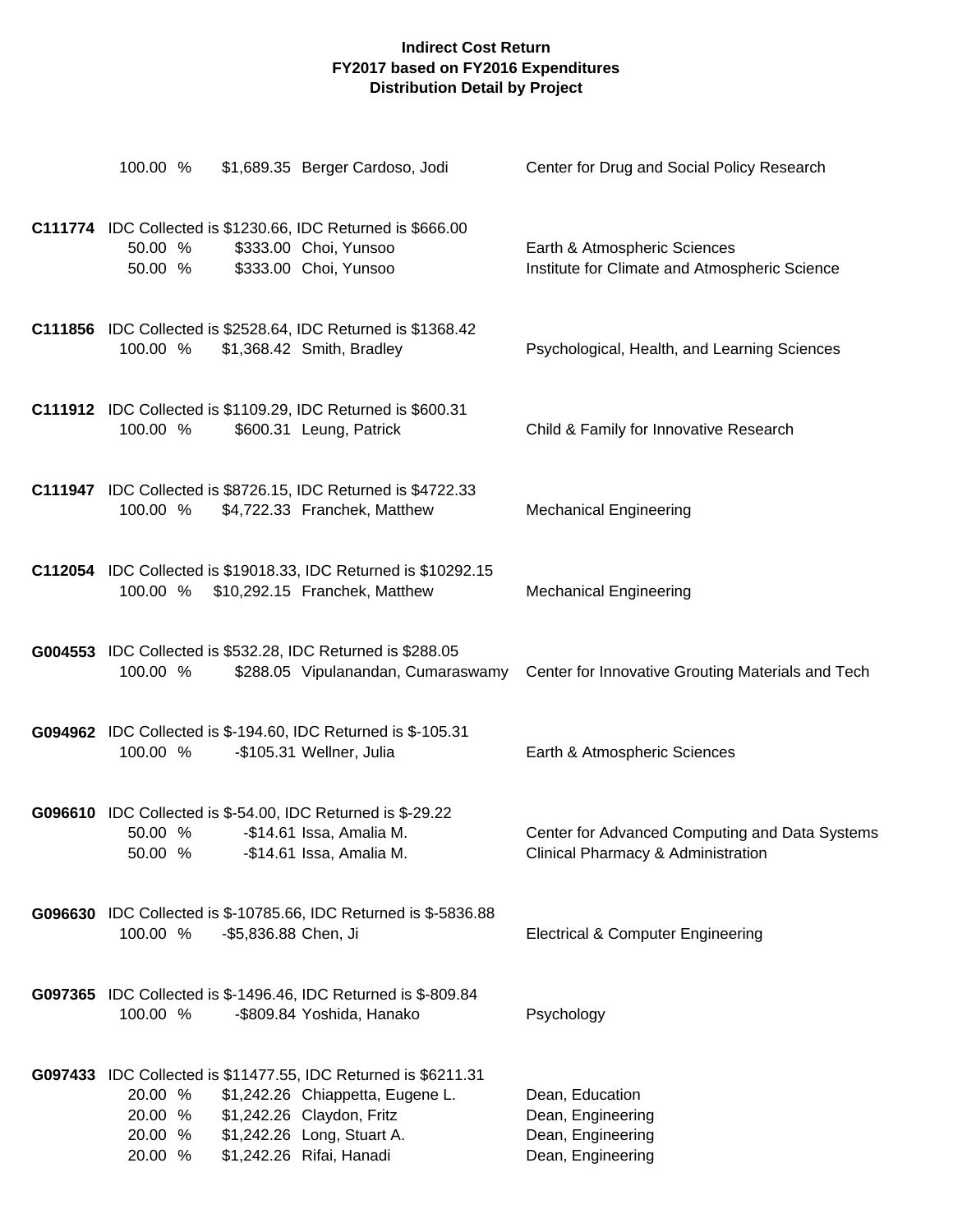|         | 20.00 %                                  | \$1,242.26 Sharma, Pradeep                                                                                                                                                              | Dean, Engineering                                                                                                                                                                            |
|---------|------------------------------------------|-----------------------------------------------------------------------------------------------------------------------------------------------------------------------------------------|----------------------------------------------------------------------------------------------------------------------------------------------------------------------------------------------|
|         | 50.00 %<br>50.00 %                       | G097498 IDC Collected is \$-1.42, IDC Returned is \$-0.77<br>-\$0.38 Ardebili, Haleh<br>-\$0.38 Sharma, Pradeep                                                                         | <b>Mechanical Engineering</b><br><b>Mechanical Engineering</b>                                                                                                                               |
|         | 100.00 %                                 | G097543 IDC Collected is \$4963.79, IDC Returned is \$2686.25<br>\$2,686.25 Gabriel, Edgar                                                                                              | <b>Computer Science</b>                                                                                                                                                                      |
|         | 40.00 %<br>40.00 %<br>10.00 %<br>10.00 % | G097662 IDC Collected is \$89379.88, IDC Returned is \$48369.71<br>\$19,347.88 Claydon, Fritz<br>\$19,347.88 Long, Stuart A.<br>\$4,836.97 Rifai, Hanadi<br>\$4,836.97 Zerda, Katherine | <b>Electrical &amp; Computer Engineering</b><br><b>Electrical &amp; Computer Engineering</b><br><b>Electrical &amp; Computer Engineering</b><br><b>Electrical &amp; Computer Engineering</b> |
|         | 100.00 %                                 | G097730 IDC Collected is \$90.46, IDC Returned is \$48.95<br>\$48.95 Colby, Ira                                                                                                         | <b>Community Projects - Social Work</b>                                                                                                                                                      |
|         | 35.00 %<br>65.00 %                       | G097811 IDC Collected is \$4448.07, IDC Returned is \$2407.16<br>\$842.51 Feng, Qianmei<br>\$1,564.66 Lim, Gino Jinho                                                                   | <b>Industrial Engineering</b><br><b>Industrial Engineering</b>                                                                                                                               |
|         | 50.00 %<br>50.00 %                       | G098149 IDC Collected is \$-10310.03, IDC Returned is \$-5579.48<br>-\$2,789.74 Franchek, Matthew<br>-\$2,789.74 Grigoriadis, Karolos M.                                                | <b>Mechanical Engineering</b><br><b>Mechanical Engineering</b>                                                                                                                               |
| G098151 | 100.00 %                                 | IDC Collected is \$-160.30, IDC Returned is \$-86.75<br>-\$86.75 Luss, Dan                                                                                                              | <b>Chemical Engineering</b>                                                                                                                                                                  |
|         | 50.00 %<br>50.00 %                       | G098399 IDC Collected is \$51586.50, IDC Returned is \$27917.07<br>\$13,958.53 Donnelly, Vincent M.<br>\$13,958.53 Economou, Demetre J.                                                 | <b>Chemical Engineering</b><br><b>Chemical Engineering</b>                                                                                                                                   |
|         | 100.00 %                                 | G098471 IDC Collected is \$14152.12, IDC Returned is \$7658.70<br>\$7,658.70 Merchant, Fatima A.                                                                                        | <b>Engineering Technology</b>                                                                                                                                                                |
|         | 25.00 %<br>40.00 %<br>25.00 %            | G098595 IDC Collected is \$-2021.58, IDC Returned is \$-1094.02<br>-\$273.50 Litvinov, Dmitri<br>-\$437.61 Lee, T. Randall<br>-\$273.50 Litvinov, Dmitri                                | Center for Integrated Bio and Nano Systems<br>Chemistry<br><b>Electrical &amp; Computer Engineering</b>                                                                                      |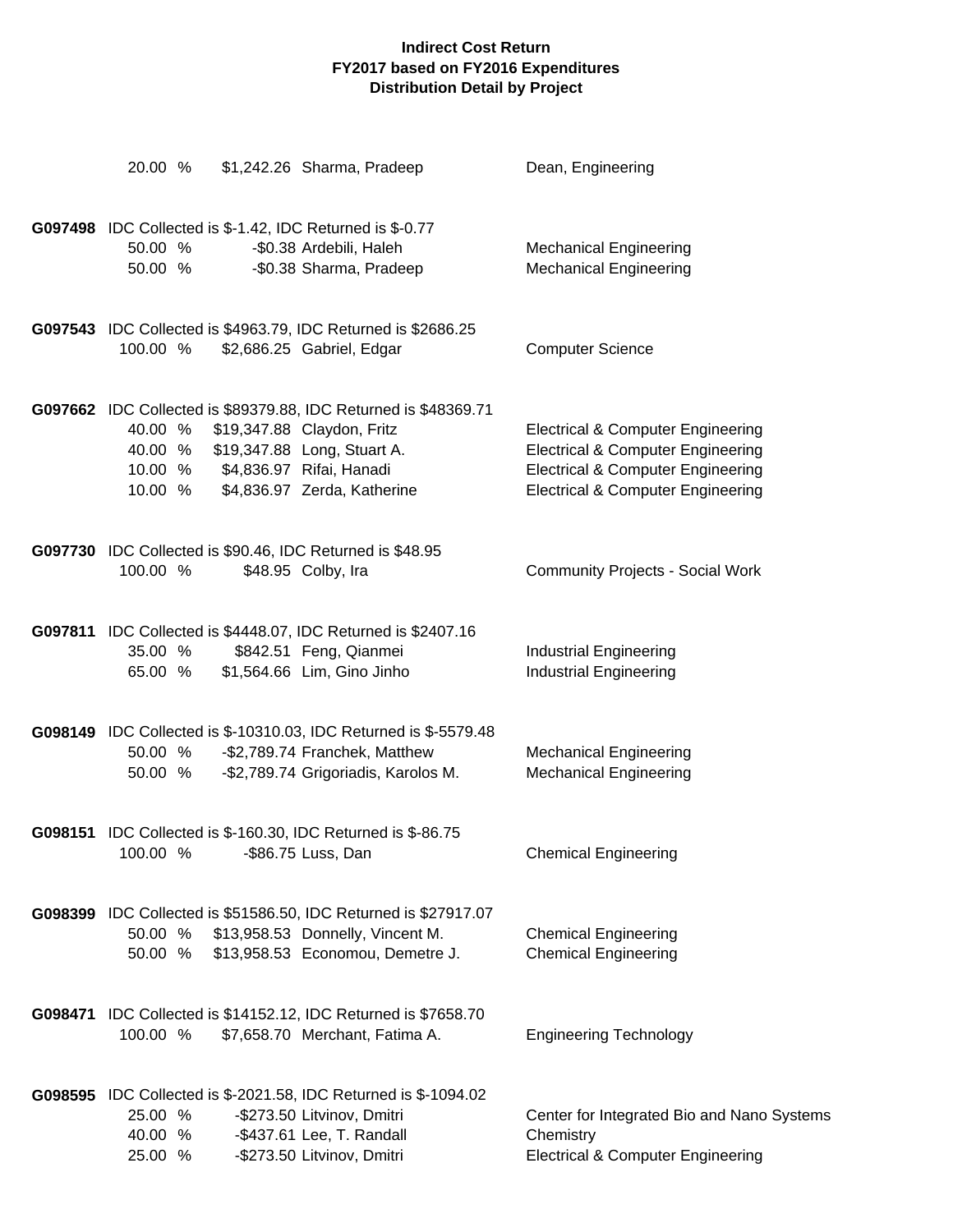| 10.00 %            |                     | -\$109.40 Lee, T. Randall                                            | <b>TcSUH</b>                                                        |
|--------------------|---------------------|----------------------------------------------------------------------|---------------------------------------------------------------------|
|                    |                     |                                                                      |                                                                     |
|                    |                     | G098703 IDC Collected is \$10413.69, IDC Returned is \$5635.58       |                                                                     |
| 65.00 %            |                     | \$3,663.12 Chino, Yuzo M.                                            | <b>Optometry Vision Sciences</b>                                    |
| 5.00 %             |                     | \$281.78 Harwerth, Ronald S.                                         | <b>Optometry Vision Sciences</b>                                    |
| 5.00 %             |                     | \$281.78 Smith III, Earl L.                                          | <b>Optometry Vision Sciences</b>                                    |
| 25.00 %            |                     | \$1,408.89 Wensveen, Janice                                          | <b>Optometry Vision Sciences</b>                                    |
|                    |                     | G098732 IDC Collected is \$25253.30, IDC Returned is \$13666.33      |                                                                     |
| 7.50 %             |                     | \$1,024.97 Kakadiaris, Ioannis                                       | Center for Advanced Computing and Data Systems                      |
| 25.00 %            |                     | \$3,416.58 Deng, Zhigang                                             | <b>Computer Science</b>                                             |
| 7.50 %             |                     | \$1,024.97 Kakadiaris, Ioannis                                       | <b>Computer Science</b>                                             |
| 15.00 %            |                     | \$2,049.95 Shah, Shishir                                             | <b>Computer Science</b>                                             |
| 25.00 %            |                     | \$3,416.58 Tsekos, Nikolaos V.                                       | <b>Computer Science</b>                                             |
| 10.00 %            |                     | \$1,366.63 Grigoriadis, Karolos M.                                   | <b>Mechanical Engineering</b>                                       |
| 10.00 %            |                     | \$1,366.63 Mohammadpour, Javad                                       | <b>Mechanical Engineering</b>                                       |
|                    |                     |                                                                      |                                                                     |
|                    |                     | <b>G098736</b> IDC Collected is \$-3.42, IDC Returned is \$-1.85     |                                                                     |
| 20.00 %            |                     | -\$0.37 Litvinov, Dmitri                                             | Center for Integrated Bio and Nano Systems                          |
| 30.00 %            |                     | -\$0.56 Willson, Richard                                             | Center for Integrated Bio and Nano Systems                          |
| 20.00 %            |                     | -\$0.37 Willson, Richard                                             | <b>Chemical Engineering</b>                                         |
| 30.00 %            |                     | -\$0.56 Litvinov, Dmitri                                             | <b>Electrical &amp; Computer Engineering</b>                        |
|                    |                     | G098947 IDC Collected is \$12915.48, IDC Returned is \$6989.47       |                                                                     |
| 100.00 %           | \$6,989.47 Lu, Qian |                                                                      | Psychology                                                          |
|                    |                     |                                                                      |                                                                     |
| 50.00 %            |                     | G099090 IDC Collected is \$20944.31, IDC Returned is \$11334.43      |                                                                     |
| 50.00 %            |                     | \$5,667.22 Majkic, Goran<br>\$5,667.22 Majkic, Goran                 | <b>Mechanical Engineering</b><br><b>TcSUH</b>                       |
|                    |                     |                                                                      |                                                                     |
|                    |                     | <b>G099115</b> IDC Collected is \$-699.50, IDC Returned is \$-378.55 |                                                                     |
| 50.00 %            |                     | -\$189.27 Donnelly, Vincent M.                                       | <b>Chemical Engineering</b>                                         |
| 50.00 %            |                     | -\$189.27 Economou, Demetre J.                                       | <b>Chemical Engineering</b>                                         |
|                    |                     | G099192 IDC Collected is \$51.64, IDC Returned is \$27.95            |                                                                     |
| 34.00 %            |                     | \$9.50 Harold, Michael P.                                            | <b>Chemical Engineering</b>                                         |
| 33.00 %            |                     | \$9.22 Muncrief, Rachel                                              | <b>Chemical Engineering</b>                                         |
| 33.00 %            |                     | \$9.22 Rooks, Charles                                                | <b>Chemical Engineering</b>                                         |
|                    |                     |                                                                      |                                                                     |
|                    |                     | G099209 IDC Collected is \$32.00, IDC Returned is \$17.32            |                                                                     |
| 51.00 %<br>49.00 % |                     | \$8.83 Lim, Gino Jinho<br>\$8.49 Lim, Gino Jinho                     | <b>Industrial Engineering</b><br>SW Public Safety Technology Center |
|                    |                     |                                                                      |                                                                     |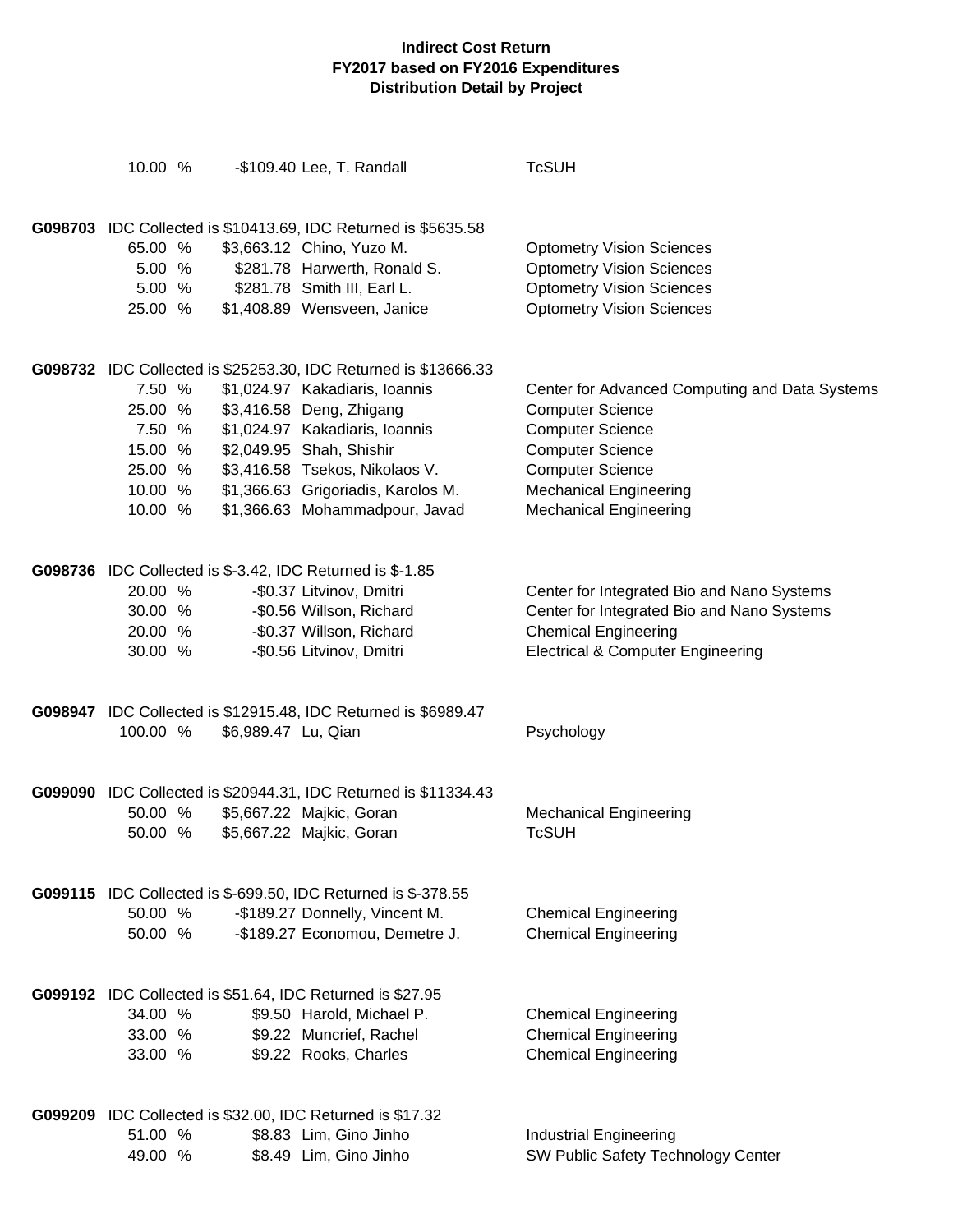| 100.00 %                                            | G099519 IDC Collected is \$13934.62, IDC Returned is \$7541.00<br>\$7,541.00 Larin, Kirill                                                                                                                   | <b>Biomedical Engineering</b>                                                                                                                                                    |
|-----------------------------------------------------|--------------------------------------------------------------------------------------------------------------------------------------------------------------------------------------------------------------|----------------------------------------------------------------------------------------------------------------------------------------------------------------------------------|
| 30.00 %<br>40.00 %<br>30.00 %                       | G099623 IDC Collected is \$4010.99, IDC Returned is \$2170.63<br>\$651.19 Brankovic, Stanko R.<br>\$868.25 Brankovic, Stanko R.<br>\$651.19 Brankovic, Stanko R.                                             | Center for Integrated Bio and Nano Systems<br><b>Electrical &amp; Computer Engineering</b><br><b>TcSUH</b>                                                                       |
| 20.00 %<br>20.00 %                                  | G099644 IDC Collected is \$50591.74, IDC Returned is \$27378.73<br>60.00 % \$16,427.24 Freundlich, Alexandre<br>\$5,475.75 Freundlich, Alexandre<br>\$5,475.75 Freundlich, Alexandre                         | <b>Center for Advanced Materials</b><br><b>Electrical &amp; Computer Engineering</b><br>Physics                                                                                  |
| 100.00 %                                            | G099673 IDC Collected is \$6402.78, IDC Returned is \$3464.99<br>\$3,464.99 Lubchenko, Vassiliy                                                                                                              | Chemistry                                                                                                                                                                        |
| 20.00 %<br>20.00 %<br>20.00 %<br>20.00 %<br>20.00 % | G099890 IDC Collected is \$4578.05, IDC Returned is \$2477.50<br>\$495.50 Rifai, Hanadi<br>\$495.50 Chiappetta, Eugene L.<br>\$495.50 Claydon, Fritz<br>\$495.50 Long, Stuart A.<br>\$495.50 Sharma, Pradeep | Civil Engineering<br>Curriculum and Instruction<br><b>Electrical &amp; Computer Engineering</b><br><b>Electrical &amp; Computer Engineering</b><br><b>Mechanical Engineering</b> |
|                                                     | G099926 IDC Collected is \$25064.18, IDC Returned is \$13563.98<br>100.00 % \$13,563.98 Cheung, Margaret S.                                                                                                  | Physics                                                                                                                                                                          |
| 50.00 %<br>50.00 %                                  | <b>G100117</b> IDC Collected is \$-14.35, IDC Returned is \$-7.77<br>-\$3.88 Selvamanickam, Venkat<br>-\$3.88 Sharma, Pradeep                                                                                | <b>Mechanical Engineering</b><br><b>Mechanical Engineering</b>                                                                                                                   |
| 100.00 %                                            | <b>G100147</b> IDC Collected is \$-29.65, IDC Returned is \$-16.05<br>-\$16.05 Vincent, John P.                                                                                                              | Psychology                                                                                                                                                                       |
| 5.00 %<br>10.00 %<br>40.00 %<br>45.00 %             | G100232 IDC Collected is \$38675.11, IDC Returned is \$20929.81<br>\$1,046.49 Fletcher, Jack M.<br>\$2,092.98 Francis, David J.<br>\$8,371.92 Fletcher, Jack M.<br>\$9,418.41 Francis, David J.              | Psychology<br>Psychology<br><b>TIMES</b><br><b>TIMES</b>                                                                                                                         |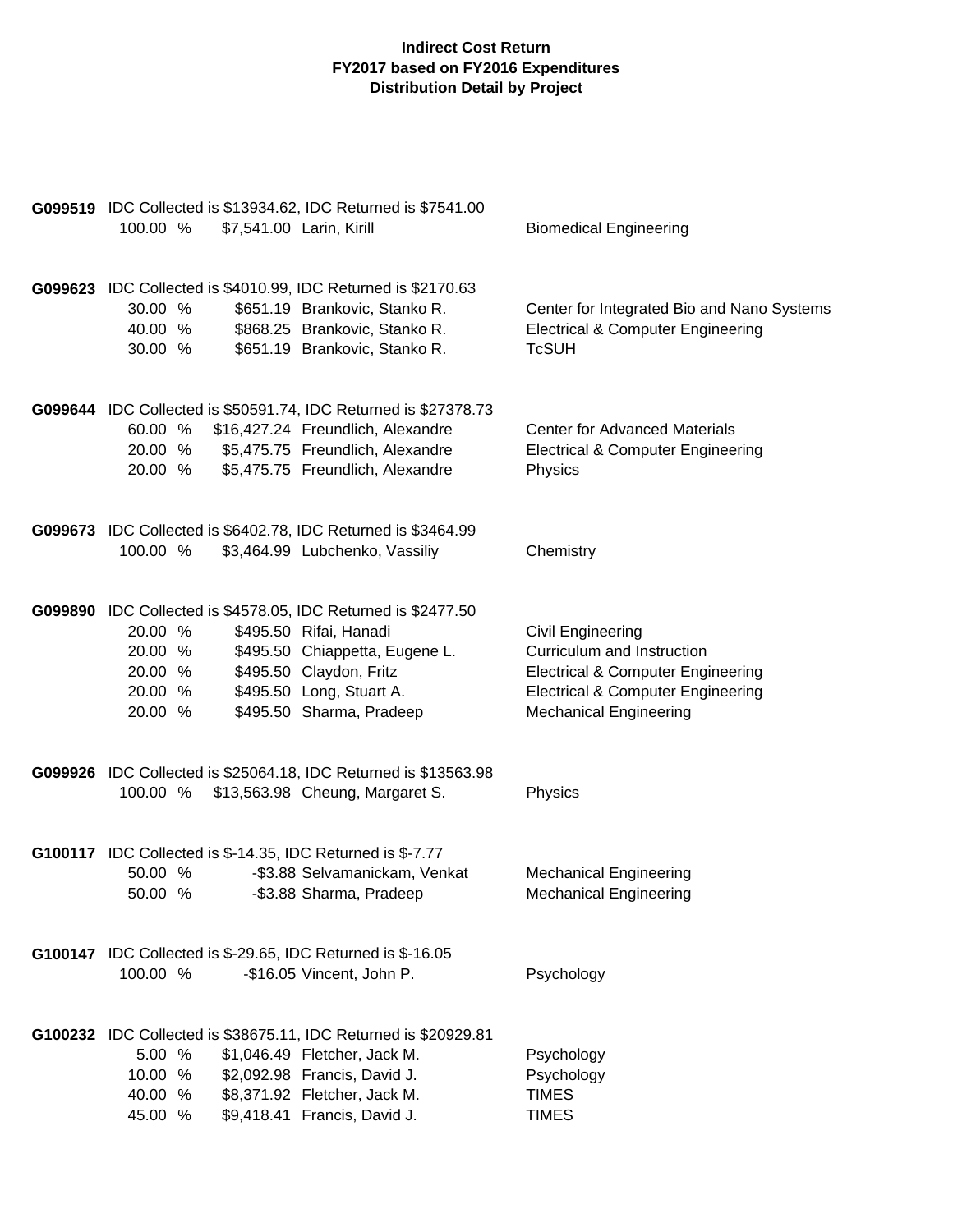| G100317 IDC Collected is \$14806.18, IDC Returned is \$8012.66<br>\$4,006.33 Chu, Ching-Wu<br>50.00 %<br>\$4,006.33 Chu, Ching-Wu<br>50.00 %                                        | Physics<br><b>TcSUH</b>                                                                       |
|-------------------------------------------------------------------------------------------------------------------------------------------------------------------------------------|-----------------------------------------------------------------------------------------------|
| G100798 IDC Collected is \$-7630.02, IDC Returned is \$-4129.14<br>-\$4,129.14 Anderson, Franklin J.<br>100.00 %                                                                    | Undergraduate Student Success Center                                                          |
| G100869 IDC Collected is \$27.24, IDC Returned is \$14.74<br>100.00 %<br>\$14.74 Snow, Jonathan E.                                                                                  | Earth & Atmospheric Sciences                                                                  |
| <b>G101067</b> IDC Collected is \$19.58, IDC Returned is \$10.60<br>100.00 %<br>\$10.60 Kulkarni, Yashashree                                                                        | <b>Mechanical Engineering</b>                                                                 |
| G101165 IDC Collected is \$17997.07, IDC Returned is \$9739.47<br>100.00 %<br>\$9,739.47 Neighbors, Clayton                                                                         | Psychology                                                                                    |
| G101185 IDC Collected is \$5555.64, IDC Returned is \$3006.55<br>\$3,006.55 Snow, Jonathan E.<br>100.00 %                                                                           | Earth & Atmospheric Sciences                                                                  |
| G101207 IDC Collected is \$27022.88, IDC Returned is \$14623.97<br>100.00 %<br>\$14,623.97 Goloshubin, Gennady                                                                      | Earth & Atmospheric Sciences                                                                  |
| G101365 IDC Collected is \$101.20, IDC Returned is \$54.77<br>5.00 %<br>\$2.74 Bose, Rathindra N.<br>\$27.38 Bose, Rathindra N.<br>50.00 %<br>\$24.64 Bose, Rathindra N.<br>45.00 % | Center for Advanced Computing and Data Systems<br>Chemistry<br>Institute for Molecular Design |
| G101620 IDC Collected is \$8649.75, IDC Returned is \$4680.99<br>100.00 %<br>\$4,680.99 Brandon, Alan D.                                                                            | Earth & Atmospheric Sciences                                                                  |
| G101701 IDC Collected is \$10145.89, IDC Returned is \$5490.65<br>17.00 %<br>\$933.41 Briggs, James M.<br>\$4,557.24 Gilbertson, Scott R.<br>83.00 %                                | Biology/Biochemistry<br>Chemistry                                                             |
| G101792 IDC Collected is \$-0.01, IDC Returned is \$-0.01<br>100.00 %<br>-\$0.01 Belarbi, Abdeldjelil                                                                               | <b>Civil Engineering</b>                                                                      |
| G101915 IDC Collected is \$35714.87, IDC Returned is \$19327.82<br>5.00 %<br>\$966.39 Cirino, Paul                                                                                  | Center for Advanced Computing and Data Systems                                                |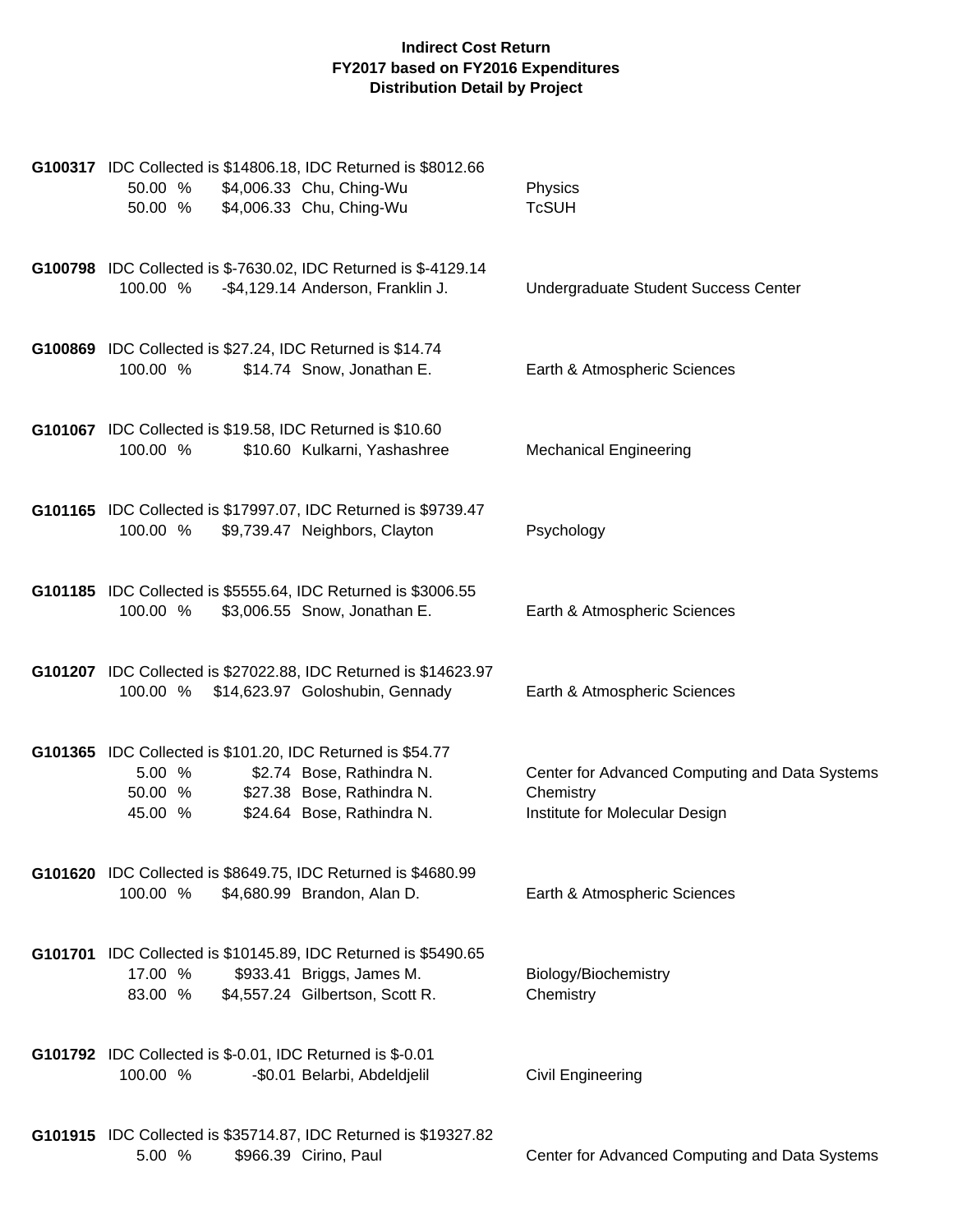| 5.00 %<br>10.00 %<br>10.00 %<br>35.00 %<br>35.00 % | \$966.39 Tolar, Tammy<br>\$1,932.78 Cirino, Paul<br>\$1,932.78 Tolar, Tammy<br>\$6,764.74 Cirino, Paul<br>\$6,764.74 Tolar, Tammy                                                             | Center for Advanced Computing and Data Systems<br>Psychology<br>Psychology<br><b>TIMES</b><br><b>TIMES</b> |
|----------------------------------------------------|-----------------------------------------------------------------------------------------------------------------------------------------------------------------------------------------------|------------------------------------------------------------------------------------------------------------|
| 10.00 %<br>10.00 %<br>40.00 %<br>40.00 %           | G101918 IDC Collected is \$75104.48, IDC Returned is \$40644.29<br>\$4,064.43 Carlson, Coleen<br>\$4,064.43 Francis, David J.<br>\$16,257.72 Carlson, Coleen<br>\$16,257.72 Francis, David J. | Psychology<br>Psychology<br><b>TIMES</b><br><b>TIMES</b>                                                   |
| 50.00 %<br>50.00 %                                 | G101970 IDC Collected is \$3609.03, IDC Returned is \$1953.10<br>\$976.55 McIntyre, Maria Teresa<br>\$976.55 McIntyre, Maria Teresa                                                           | Psychology<br><b>TIMES</b>                                                                                 |
| 80.00 %                                            | G102004 IDC Collected is \$107079.49, IDC Returned is \$57948.21<br>20.00 % \$11,589.64 Knee, C. Raymond<br>\$46,358.57 Neighbors, Clayton                                                    | Psychology<br>Psychology                                                                                   |
| 100.00 %                                           | G102017 IDC Collected is \$12.62, IDC Returned is \$6.83<br>\$6.83 Liu, Yu                                                                                                                    | Biology/Biochemistry                                                                                       |
| 50.00 %<br>50.00 %                                 | G102124 IDC Collected is \$5307.14, IDC Returned is \$2872.06<br>\$1,436.03 Brandon, Alan D.<br>\$1,436.03 Lapen, Thomas J.                                                                   | Earth & Atmospheric Sciences<br>Earth & Atmospheric Sciences                                               |
| 10.00 %<br>65.00 %                                 | G102142 IDC Collected is \$31247.09, IDC Returned is \$16909.99<br>25.00 % \$4,227.50 Cheung, Margaret S.<br>\$1,691.00 Cheung, Margaret S.<br>\$10,991.49 Cheung, Margaret S.                | Center for Advanced Computing and Data Systems<br>Institute for Molecular Design<br>Physics                |
| 60.00 %<br>40.00 %                                 | G102374 IDC Collected is \$-510.98, IDC Returned is \$-276.53<br>-\$165.92 Harold, Michael P.<br>-\$110.61 Luss, Dan                                                                          | <b>Chemical Engineering</b><br><b>Chemical Engineering</b>                                                 |
| 100.00 %                                           | G102386 IDC Collected is \$42415.61, IDC Returned is \$22954.06<br>\$22,954.06 Thummel, Randolph P.                                                                                           | Chemistry                                                                                                  |
| 100.00 %                                           | G102422 IDC Collected is \$-735.75, IDC Returned is \$-398.17<br>-\$398.17 Krishnamoorti, Ramanan                                                                                             | <b>Chemical Engineering</b>                                                                                |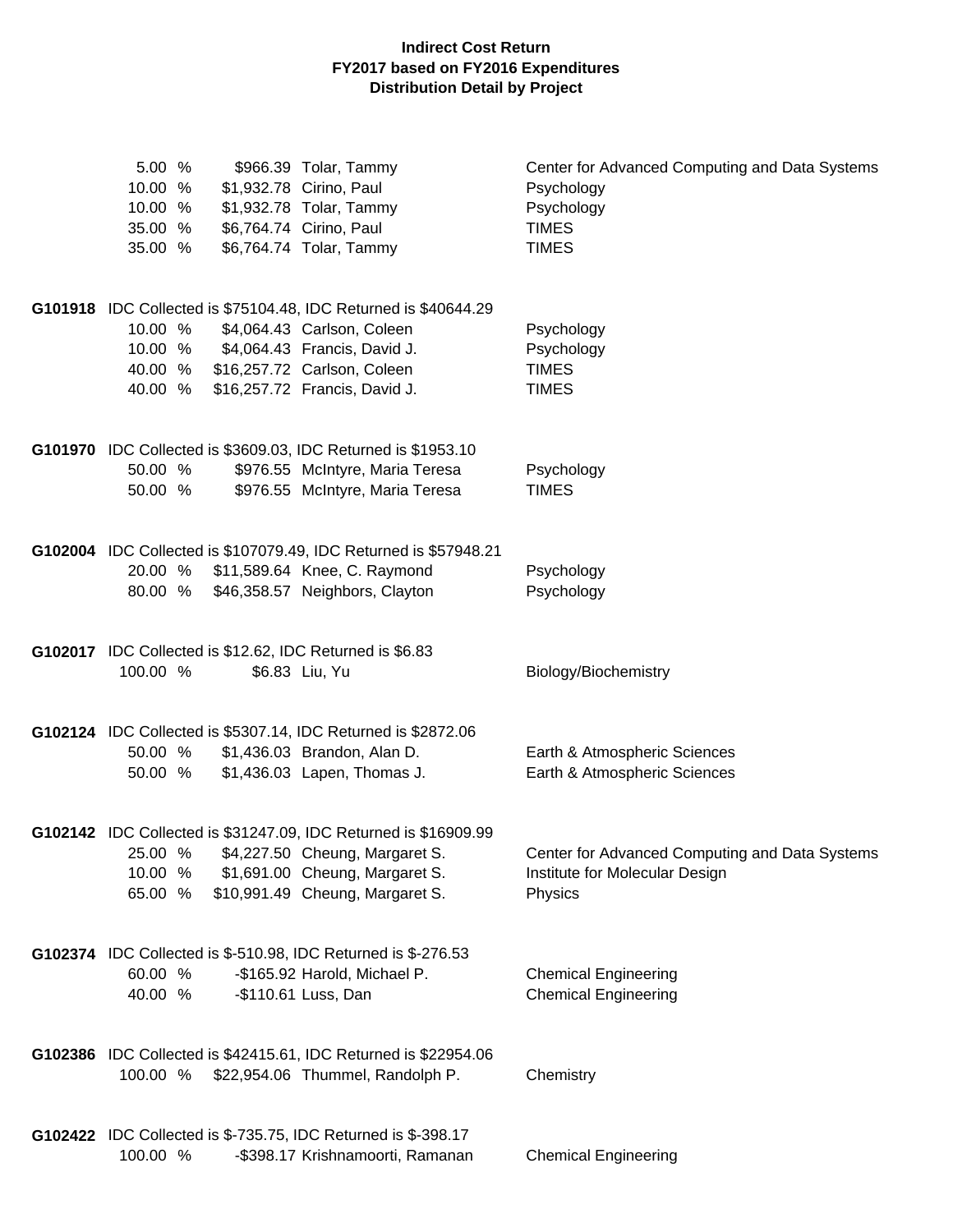| G102440 IDC Collected is \$5261.53, IDC Returned is \$2847.38<br>80.00 %<br>10.00 % \$284.74 Willam, Kaspar<br>10.00 %       | \$2,277.91 Dawood, Mina<br>\$284.74 Song, Gangbing                                                                 | Civil Engineering<br>Civil Engineering<br><b>Mechanical Engineering</b>                                                                                                                          |
|------------------------------------------------------------------------------------------------------------------------------|--------------------------------------------------------------------------------------------------------------------|--------------------------------------------------------------------------------------------------------------------------------------------------------------------------------------------------|
| G102441 IDC Collected is \$2051.65, IDC Returned is \$1110.29<br>100.00 %                                                    | \$1,110.29 Belarbi, Abdeldjelil                                                                                    | Civil Engineering                                                                                                                                                                                |
| G102444 IDC Collected is \$8116.38, IDC Returned is \$4392.34<br>100.00 %                                                    | \$4,392.34 Willam, Kaspar                                                                                          | Civil Engineering                                                                                                                                                                                |
| G102451 IDC Collected is \$-1062.27, IDC Returned is \$-574.87<br>60.00 %<br>-\$344.92 Sun, Li<br>40.00 % - \$229.95 Sun, Li |                                                                                                                    | <b>Mechanical Engineering</b><br><b>TcSUH</b>                                                                                                                                                    |
| 100.00 % \$56,463.40 Otteson, Deborah C.                                                                                     | G102456 IDC Collected is \$104335.79, IDC Returned is \$56463.40                                                   | <b>Optometry Vision Sciences</b>                                                                                                                                                                 |
| 100.00 % \$52,664.59 Porter, Jason                                                                                           | G102467 IDC Collected is \$97316.17, IDC Returned is \$52664.59                                                    | <b>Optometry Vision Sciences</b>                                                                                                                                                                 |
| G102515 IDC Collected is \$14080.34, IDC Returned is \$7619.86<br>100.00 %                                                   | \$7,619.86 Patel, Nimesh                                                                                           | <b>Optometry Vision Sciences</b>                                                                                                                                                                 |
| 100.00 % \$58,971.17 Smith III, Earl L.                                                                                      | G102705 IDC Collected is \$108969.76, IDC Returned is \$58971.17                                                   | <b>Optometry Vision Sciences</b>                                                                                                                                                                 |
| G102769 IDC Collected is \$4243.44, IDC Returned is \$2296.42<br>100.00 %                                                    | \$2,296.42 Auchmuty, James F. G.                                                                                   | <b>Mathematics</b>                                                                                                                                                                               |
| G102807 IDC Collected is \$4647.79, IDC Returned is \$2515.24<br>100.00 %                                                    | \$2,515.24 Gustafsson, Jan-Ake                                                                                     | Center for Nuclear Receptors and Cell Signaling                                                                                                                                                  |
| G102913 IDC Collected is \$11513.51, IDC Returned is \$6230.77<br>5.00 %<br>10.00 %<br>5.00 %<br>80.00 %                     | \$311.54 Clarke, Mark S.<br>\$623.08 Lowder, Thomas<br>\$311.54 O'Connor, Daniel<br>\$4,984.61 Simpson, Richard J. | Center for Neuromotor & Biomechanics Research<br>Center for Neuromotor & Biomechanics Research<br>Center for Neuromotor & Biomechanics Research<br>Center for Neuromotor & Biomechanics Research |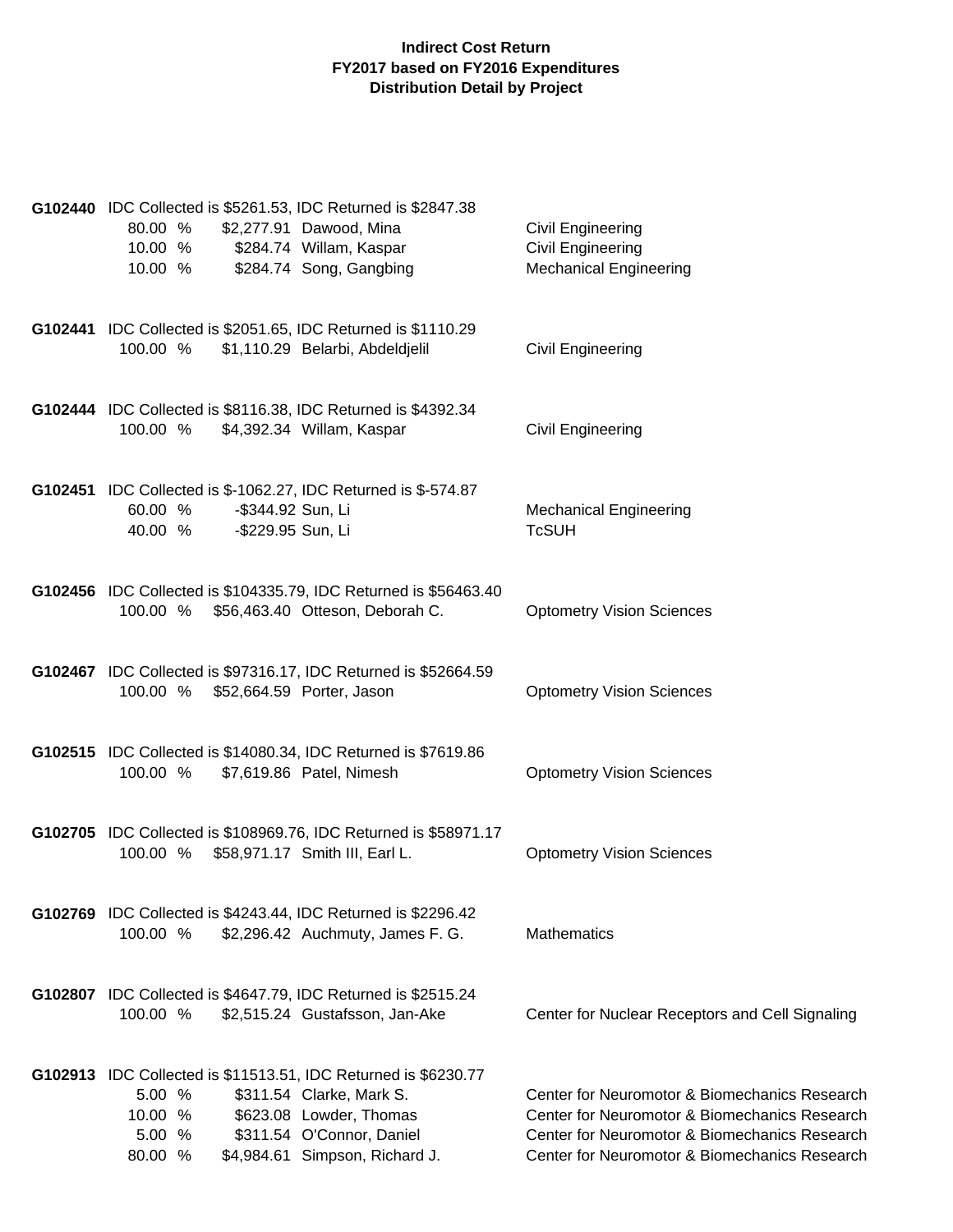| G102958 IDC Collected is \$6.87, IDC Returned is \$3.72<br>\$0.56 Johnsson, S. Lennart<br>15.00 %<br>\$0.37 Pavlidis, Ioannis<br>10.00 %<br>15.00 %<br>\$0.56 Price, Daniel M.<br>\$0.56 Johnsson, S. Lennart<br>15.00 %<br>\$0.37 Pavlidis, Ioannis<br>10.00 %<br>15.00 %<br>\$0.56 Price, Daniel M.<br>\$0.37 Lefer, Barry<br>10.00 %<br>\$0.37 Lefer, Barry<br>10.00 % | Center for Advanced Computing and Data Systems<br>Center for Advanced Computing and Data Systems<br>Center for Advanced Computing and Data Systems<br><b>Computer Science</b><br><b>Computer Science</b><br>Dean, Honors College<br>Earth & Atmospheric Sciences<br>Institute for Climate and Atmospheric Science |
|---------------------------------------------------------------------------------------------------------------------------------------------------------------------------------------------------------------------------------------------------------------------------------------------------------------------------------------------------------------------------|-------------------------------------------------------------------------------------------------------------------------------------------------------------------------------------------------------------------------------------------------------------------------------------------------------------------|
| G102996 IDC Collected is \$6574.50, IDC Returned is \$3557.92                                                                                                                                                                                                                                                                                                             |                                                                                                                                                                                                                                                                                                                   |
| 100.00 %<br>\$3,557.92 Hoppe, Ronald                                                                                                                                                                                                                                                                                                                                      | <b>Mathematics</b>                                                                                                                                                                                                                                                                                                |
|                                                                                                                                                                                                                                                                                                                                                                           |                                                                                                                                                                                                                                                                                                                   |
| G103006 IDC Collected is \$419.29, IDC Returned is \$226.91<br>\$226.91 Chen, Yuhua<br>100.00 %                                                                                                                                                                                                                                                                           | <b>Electrical &amp; Computer Engineering</b>                                                                                                                                                                                                                                                                      |
|                                                                                                                                                                                                                                                                                                                                                                           |                                                                                                                                                                                                                                                                                                                   |
| G103034 IDC Collected is \$14700.30, IDC Returned is \$7955.36<br>\$7,955.36 Brandon, Alan D.<br>100.00 %                                                                                                                                                                                                                                                                 | Earth & Atmospheric Sciences                                                                                                                                                                                                                                                                                      |
|                                                                                                                                                                                                                                                                                                                                                                           |                                                                                                                                                                                                                                                                                                                   |
| G103069 IDC Collected is \$6098.78, IDC Returned is \$3300.48<br>\$3,300.48 Song, Gangbing<br>100.00 %                                                                                                                                                                                                                                                                    | <b>Mechanical Engineering</b>                                                                                                                                                                                                                                                                                     |
| G103074 IDC Collected is \$-2824.03, IDC Returned is \$-1528.28<br>100.00 %<br>-\$1,528.28 Han, Zhu                                                                                                                                                                                                                                                                       | <b>Electrical &amp; Computer Engineering</b>                                                                                                                                                                                                                                                                      |
| G103092 IDC Collected is \$1336.74, IDC Returned is \$723.40<br>100.00 %<br>\$723.40 Josic, Kresimir                                                                                                                                                                                                                                                                      | <b>Mathematics</b>                                                                                                                                                                                                                                                                                                |
| G103227 IDC Collected is \$760.95, IDC Returned is \$411.80<br>100.00 %<br>\$411.80 Tomforde, Mark                                                                                                                                                                                                                                                                        | Mathematics                                                                                                                                                                                                                                                                                                       |
| G103305 IDC Collected is \$4565.26, IDC Returned is \$2470.58<br>100.00 %<br>\$2,470.58 Colbert-Delcour, Anne                                                                                                                                                                                                                                                             | Biology/Biochemistry                                                                                                                                                                                                                                                                                              |
| G103309 IDC Collected is \$2214.33, IDC Returned is \$1198.33<br>100.00 %<br>\$1,198.33 Torres, Isabel                                                                                                                                                                                                                                                                    | Center for Health Equities & Evaluation Research                                                                                                                                                                                                                                                                  |

**G103327** IDC Collected is \$69050.13, IDC Returned is \$37367.86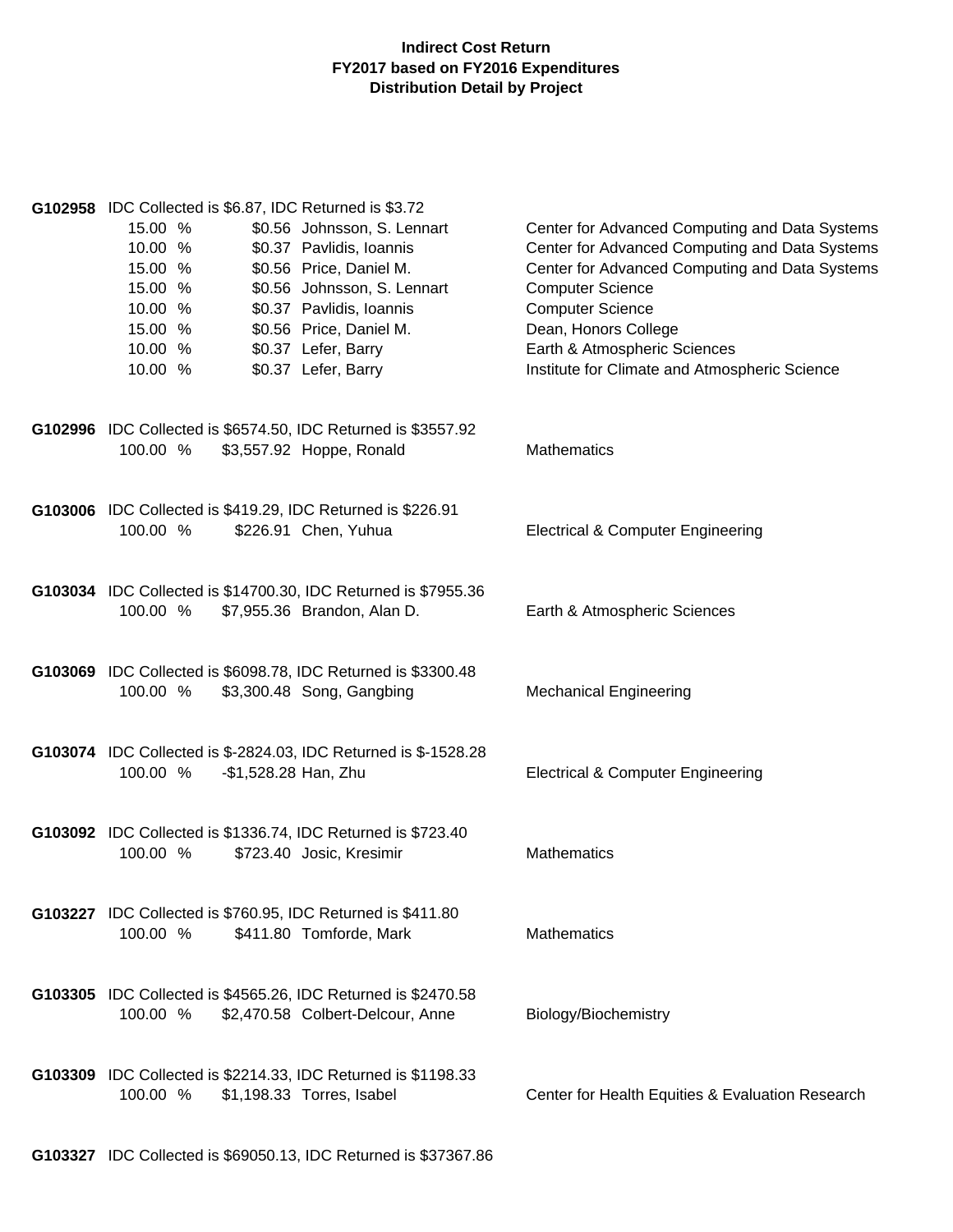| 100.00 %                                                             | \$37,367.86 Salim, Samina                                                                                                                                                                                                                                                    | Pharmacological and Pharmaceutical Sciences                                                                                                                                                                              |
|----------------------------------------------------------------------|------------------------------------------------------------------------------------------------------------------------------------------------------------------------------------------------------------------------------------------------------------------------------|--------------------------------------------------------------------------------------------------------------------------------------------------------------------------------------------------------------------------|
| 50.00 %<br>50.00 %                                                   | G103420 IDC Collected is \$50309.33, IDC Returned is \$27225.90<br>\$13,612.95 Asghar, Mohammad<br>\$13,612.95 Asghar, Mohammad                                                                                                                                              | Heart and Kidney Institute<br>Pharmacological and Pharmaceutical Sciences                                                                                                                                                |
| 50.00 %<br>50.00 %                                                   | G103471 IDC Collected is \$21643.26, IDC Returned is \$11712.68<br>\$5,856.34 Norton, Peter J.<br>\$5,856.34 Zvolensky, Michael J.                                                                                                                                           | Psychology<br>Psychology                                                                                                                                                                                                 |
| 50.00 %<br>50.00 %                                                   | G103482 IDC Collected is \$2534.71, IDC Returned is \$1371.71<br>\$685.85 Jiang, Xun<br>\$685.85 Jiang, Xun                                                                                                                                                                  | Earth & Atmospheric Sciences<br>Institute for Climate and Atmospheric Science                                                                                                                                            |
| 1.00 %<br>9.50 %<br>6.00 %<br>6.00 %<br>8.50 %<br>45.00 %<br>24.00 % | G103586 IDC Collected is \$70854.56, IDC Returned is \$38344.36<br>\$383.44 Kao, Dennis<br>\$3,642.71 Rifai, Hanadi<br>\$2,300.66 Carlson, Coleen<br>\$2,300.66 Layne, Charles S.<br>\$3,259.27 Ledoux, Tracey<br>\$17,254.96 O'Connor, Daniel<br>\$9,202.65 Carlson, Coleen | Child & Family for Innovative Research<br><b>Civil Engineering</b><br>Psychology<br><b>Texas Obesity Research Center</b><br><b>Texas Obesity Research Center</b><br><b>Texas Obesity Research Center</b><br><b>TIMES</b> |
| 50.00 %<br>50.00 %                                                   | G103623 IDC Collected is \$8951.16, IDC Returned is \$4844.10<br>\$2,422.05 Jiang, Xun<br>\$2,422.05 Jiang, Xun                                                                                                                                                              | Earth & Atmospheric Sciences<br>Institute for Climate and Atmospheric Science                                                                                                                                            |
| 50.00 %<br>20.00 %<br>30.00 %                                        | G103824 IDC Collected is \$12145.21, IDC Returned is \$6572.62<br>\$3,286.31 Gustafsson, Jan-Ake<br>\$1,314.52 Strom, Anders M.<br>\$1,971.79 Warner, Margaret                                                                                                               | Center for Nuclear Receptors and Cell Signaling<br>Center for Nuclear Receptors and Cell Signaling<br>Center for Nuclear Receptors and Cell Signaling                                                                    |
| 50.00 %<br>50.00 %                                                   | G103825 IDC Collected is \$9995.22, IDC Returned is \$5409.11<br>\$2,704.56 Gustafsson, Jan-Ake<br>\$2,704.56 Warner, Margaret                                                                                                                                               | Center for Nuclear Receptors and Cell Signaling<br>Center for Nuclear Receptors and Cell Signaling                                                                                                                       |
| 100.00 %                                                             | G103831 IDC Collected is \$0.49, IDC Returned is \$0.27<br>\$0.27 Gustafsson, Jan-Ake                                                                                                                                                                                        | Center for Nuclear Receptors and Cell Signaling                                                                                                                                                                          |
| 100.00 %                                                             | G103851 IDC Collected is \$11279.10, IDC Returned is \$6103.91<br>\$6,103.91 Larin, Kirill                                                                                                                                                                                   | <b>Biomedical Engineering</b>                                                                                                                                                                                            |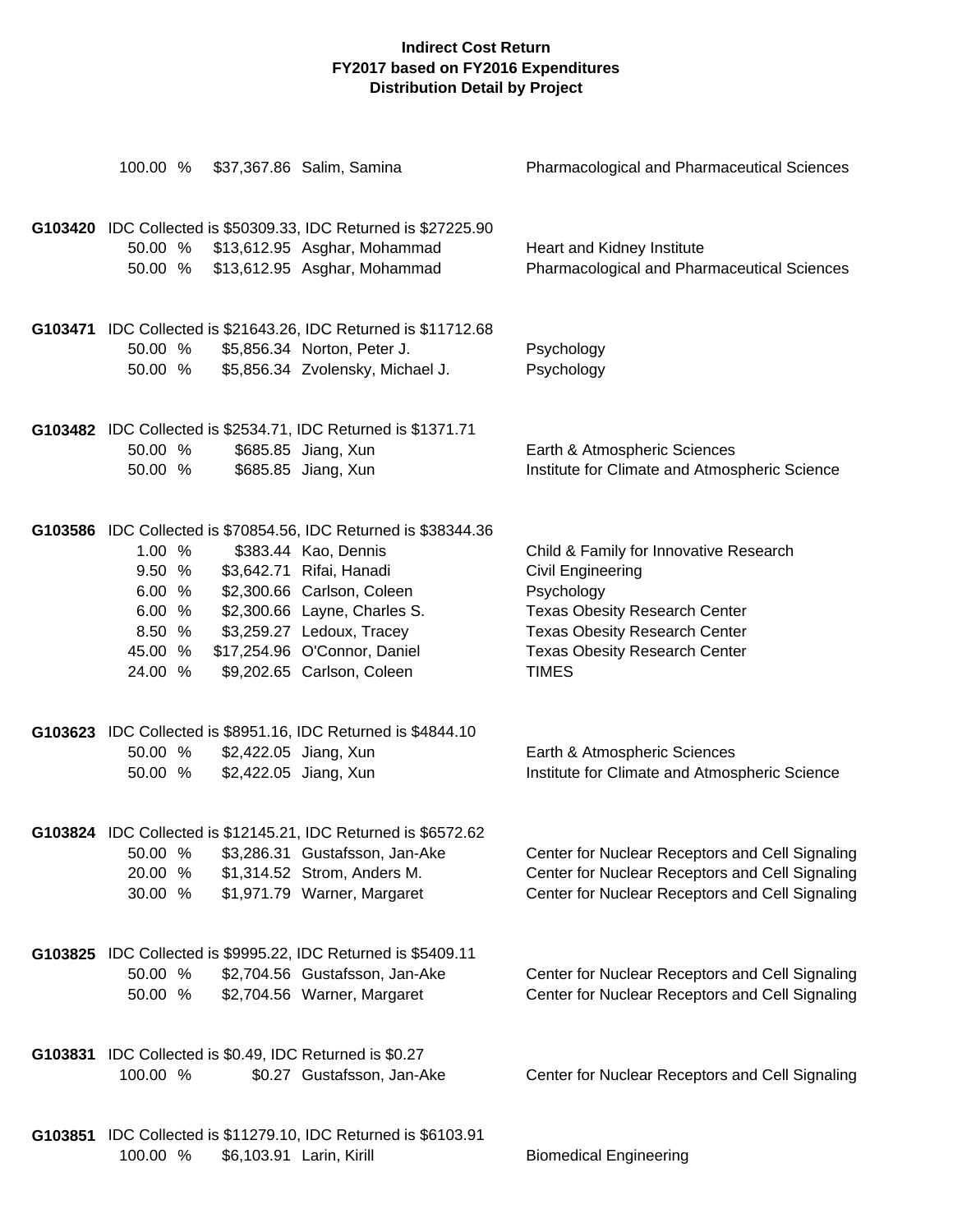| G103903 IDC Collected is \$-984.37, IDC Returned is \$-532.71<br>100.00 %                                                                                                                                                           | -\$532.71 Krishnamoorti, Ramanan                                                                                                                                                             | <b>Chemical Engineering</b>                                                                                                                                                                                                                   |
|-------------------------------------------------------------------------------------------------------------------------------------------------------------------------------------------------------------------------------------|----------------------------------------------------------------------------------------------------------------------------------------------------------------------------------------------|-----------------------------------------------------------------------------------------------------------------------------------------------------------------------------------------------------------------------------------------------|
| G103909 IDC Collected is \$51195.46, IDC Returned is \$27705.45<br>5.00 %<br>50.00 %<br>30.00 %<br>5.00 %<br>10.00 %                                                                                                                | \$1,385.27 Krishnamoorti, Ramanan<br>\$13,852.72 Vipulanandan, Cumaraswamy<br>\$8,311.63 Krishnamoorti, Ramanan<br>\$1,385.27 Krishnamoorti, Ramanan<br>\$2,770.54 Vipulanandan, Cumaraswamy | Center for Innovative Grouting Materials and Tech<br>Center for Innovative Grouting Materials and Tech<br><b>Chemical Engineering</b><br>Texas Hurricane Center for Innovative Technology<br>Texas Hurricane Center for Innovative Technology |
| G104010 IDC Collected is \$25608.54, IDC Returned is \$13858.57<br>100.00 %<br>\$13,858.57 Sater, Amy K.                                                                                                                            |                                                                                                                                                                                              | Biology/Biochemistry                                                                                                                                                                                                                          |
| G104012 IDC Collected is \$5802.41, IDC Returned is \$3140.09<br>100.00 %<br>\$3,140.09 Lim, Gino Jinho                                                                                                                             |                                                                                                                                                                                              | <b>Industrial Engineering</b>                                                                                                                                                                                                                 |
| G104021 IDC Collected is \$-2330.46, IDC Returned is \$-1261.18<br>100.00 %<br>-\$1,261.18 Rifai, Hanadi                                                                                                                            |                                                                                                                                                                                              | Civil Engineering                                                                                                                                                                                                                             |
| G104024 IDC Collected is \$23231.06, IDC Returned is \$12571.95<br>25.00 %<br>\$3,142.99 Cole, Blaine J.<br>\$3,142.99 Wiernasz, Diane<br>25.00 %<br>\$3,142.99 Cole, Blaine J.<br>25.00 %<br>\$3,142.99 Wiernasz, Diane<br>25.00 % |                                                                                                                                                                                              | <b>Biology of Behavior Institute</b><br><b>Biology of Behavior Institute</b><br>Biology/Biochemistry<br>Biology/Biochemistry                                                                                                                  |
| <b>G104050</b> IDC Collected is \$-95.45, IDC Returned is \$-51.65<br>100.00 %<br>-\$51.65 Glennie, Craig                                                                                                                           |                                                                                                                                                                                              | <b>Civil Engineering</b>                                                                                                                                                                                                                      |
| G104069 IDC Collected is \$-15531.60, IDC Returned is \$-8405.24<br>60.00 %<br>40.00 %                                                                                                                                              | -\$5,043.14 Selvamanickam, Venkat<br>-\$3,362.09 Selvamanickam, Venkat                                                                                                                       | <b>Mechanical Engineering</b><br><b>TcSUH</b>                                                                                                                                                                                                 |
| G104089 IDC Collected is \$48083.78, IDC Returned is \$26021.50<br>100.00 %<br>\$26,021.50 Alfano, Candice A.                                                                                                                       |                                                                                                                                                                                              | Psychology                                                                                                                                                                                                                                    |
| G104092 IDC Collected is \$26492.15, IDC Returned is \$14336.76<br>50.00 %<br>\$7,168.38 Bao, Jiming<br>\$7,168.38 Bao, Jiming<br>50.00 %                                                                                           |                                                                                                                                                                                              | Center for Integrated Bio and Nano Systems<br><b>Electrical &amp; Computer Engineering</b>                                                                                                                                                    |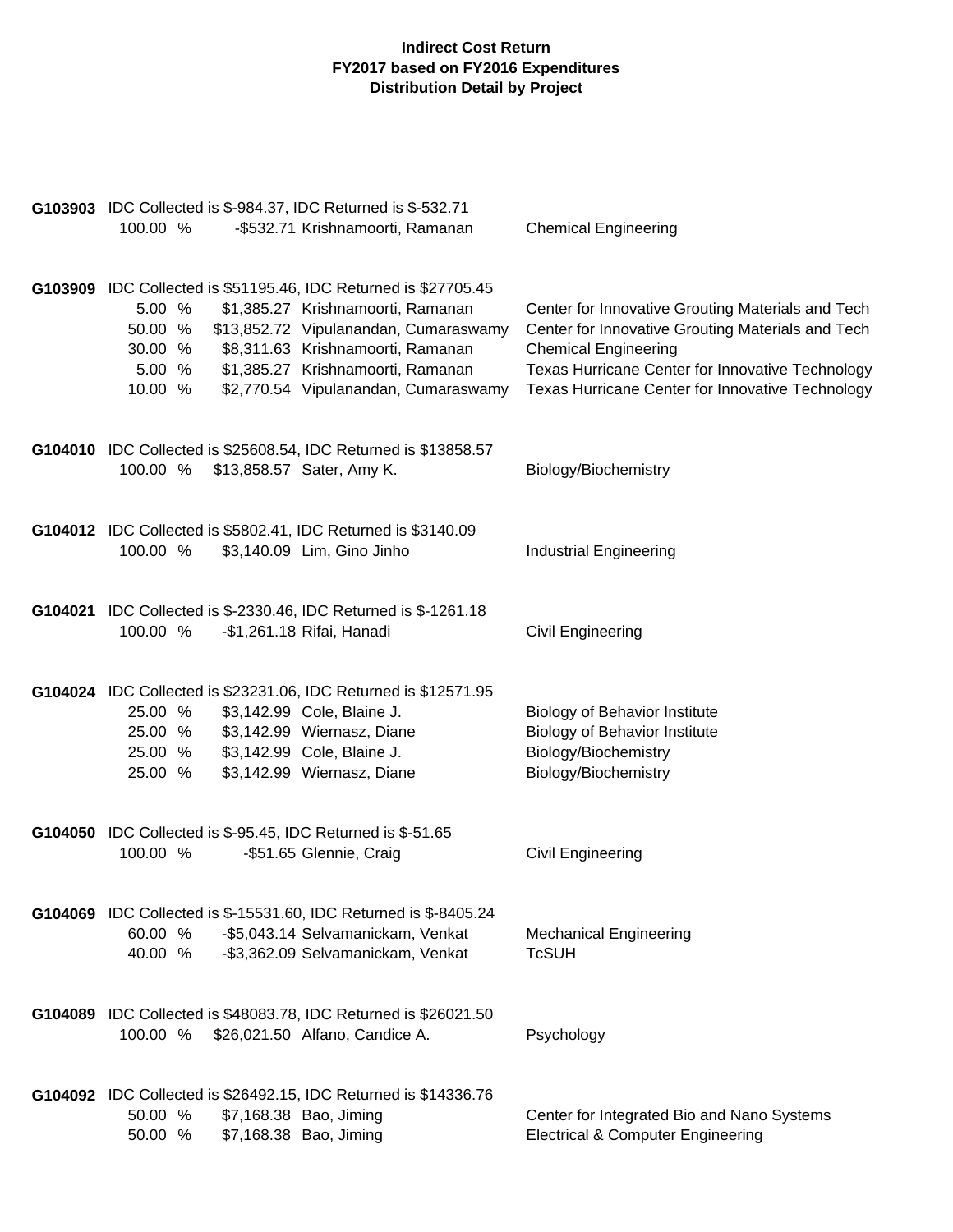| G104093 IDC Collected is \$16230.54, IDC Returned is \$8783.48<br>100.00 %<br>\$8,783.48 Rodrigues, Debora F.                                                               | Civil Engineering                                                               |
|-----------------------------------------------------------------------------------------------------------------------------------------------------------------------------|---------------------------------------------------------------------------------|
| G104094 IDC Collected is \$21670.20, IDC Returned is \$11727.26<br>\$5,863.63 Shih, Wei-Chuan<br>50.00 %<br>\$5,863.63 Shih, Wei-Chuan<br>50.00 %                           | <b>Electrical &amp; Computer Engineering</b><br>Nanosystem Manufacturing Center |
| G104095 IDC Collected is \$15053.74, IDC Returned is \$8146.63<br>100.00 %<br>\$8,146.63 Conrad, Jacinta                                                                    | <b>Chemical Engineering</b>                                                     |
| G104098 IDC Collected is \$2056.63, IDC Returned is \$1112.99<br>\$556.49 Moeller, Angela<br>50.00 %<br>\$556.49 Moeller, Angela<br>50.00 %                                 | Chemistry<br><b>TcSUH</b>                                                       |
| G104099 IDC Collected is \$29534.44, IDC Returned is \$15983.15<br>100.00 % \$15,983.15 Miljanic, Ognjen S.                                                                 | Chemistry                                                                       |
| G104102 IDC Collected is \$12245.06, IDC Returned is \$6626.66<br>100.00 %<br>\$6,626.66 Stein, Gila                                                                        | <b>Chemical Engineering</b>                                                     |
| G104113 IDC Collected is \$38102.50, IDC Returned is \$20619.93<br>100.00 % \$20,619.93 Rimer, Jeffrey D.                                                                   | <b>Chemical Engineering</b>                                                     |
| G104165 IDC Collected is \$-545.79, IDC Returned is \$-295.37<br>100.00 %<br>-\$295.37 Qiu, Jingmei                                                                         | <b>Mathematics</b>                                                              |
| G104171 IDC Collected is \$-0.05, IDC Returned is \$-0.03<br>10.00 %<br>-\$0.00 Carlson, Coleen<br>20.00 %<br>-\$0.01 Carlson, Coleen<br>-\$0.02 Carlson, Coleen<br>70.00 % | Center for Advanced Computing and Data Systems<br>Psychology<br><b>TIMES</b>    |
| G104189 IDC Collected is \$116346.98, IDC Returned is \$62963.50<br>20.00 %<br>\$12,592.70 Cai, Chengzhi<br>\$50,370.80 McDermott, Alison<br>80.00 %                        | Chemistry<br><b>Optometry Vision Sciences</b>                                   |
| G104230 IDC Collected is \$-0.01, IDC Returned is \$-0.01<br>-\$0.01 Hungerford, Ed V.<br>100.00 %                                                                          | Physics                                                                         |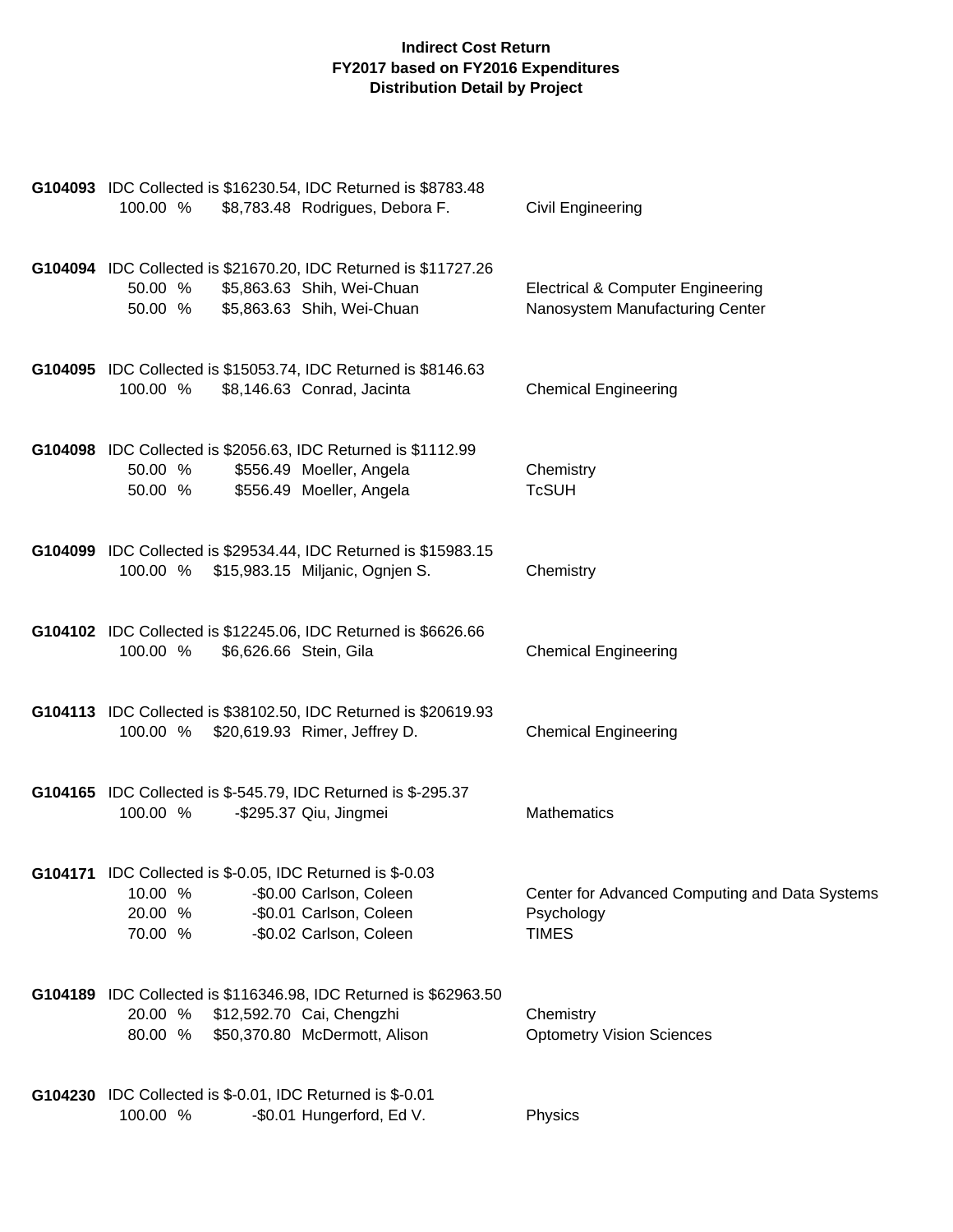| G104249 IDC Collected is \$17075.29, IDC Returned is \$9240.63<br>20.00 % \$1,848.13 Barr, Christopher<br>\$7,392.51 Barr, Christopher<br>80.00 % | Psychology<br><b>TIMES</b>                                                                   |
|---------------------------------------------------------------------------------------------------------------------------------------------------|----------------------------------------------------------------------------------------------|
| G104261 IDC Collected is \$-0.01, IDC Returned is \$-0.01<br>100.00 %<br>-\$0.01 Cooper, Tim                                                      | Biology/Biochemistry                                                                         |
| G104287 IDC Collected is \$-2241.60, IDC Returned is \$-1213.09<br>100.00 %<br>-\$1,213.09 Rifai, Hanadi                                          | Civil Engineering                                                                            |
| G104288 IDC Collected is \$-2214.91, IDC Returned is \$-1198.64<br>100.00 %<br>-\$1,198.64 Rifai, Hanadi                                          | Civil Engineering                                                                            |
| G104333 IDC Collected is \$12254.16, IDC Returned is \$6631.58<br>100.00 %<br>\$6,631.58 Cirino, Patrick C.                                       | <b>Chemical Engineering</b>                                                                  |
| G104362 IDC Collected is \$1969.62, IDC Returned is \$1065.90<br>50.00 %<br>\$532.95 Josic, Kresimir<br>50.00 %<br>\$532.95 Ott, William          | <b>Mathematics</b><br><b>Mathematics</b>                                                     |
| G104373 IDC Collected is \$1218.89, IDC Returned is \$659.63<br>\$659.63 Blecher, David P.<br>100.00 %                                            | Mathematics                                                                                  |
| G104385 IDC Collected is \$90952.98, IDC Returned is \$49221.02<br>100.00 % \$49,221.02 Das, Vallabh                                              | <b>Optometry Vision Sciences</b>                                                             |
| G104439 IDC Collected is \$-0.02, IDC Returned is \$-0.01<br>100.00 %<br>-\$0.01 Nakshatrala, Kalyana B.                                          | <b>Civil Engineering</b>                                                                     |
| G104445 IDC Collected is \$24831.36, IDC Returned is \$13437.99<br>100.00 %<br>\$13,437.99 Sharma, Pradeep                                        | <b>Mechanical Engineering</b>                                                                |
| G104462 IDC Collected is \$9829.40, IDC Returned is \$5319.38<br>\$2,659.69 Chen, Ji<br>50.00 %<br>50.00 %<br>\$2,659.69 Jansen, Ben H.           | <b>Electrical &amp; Computer Engineering</b><br><b>Electrical &amp; Computer Engineering</b> |
| G104488 IDC Collected is \$87030.83, IDC Returned is \$47098.47<br>100.00 %<br>\$47,098.47 Harwerth, Ronald S.                                    | <b>Optometry Vision Sciences</b>                                                             |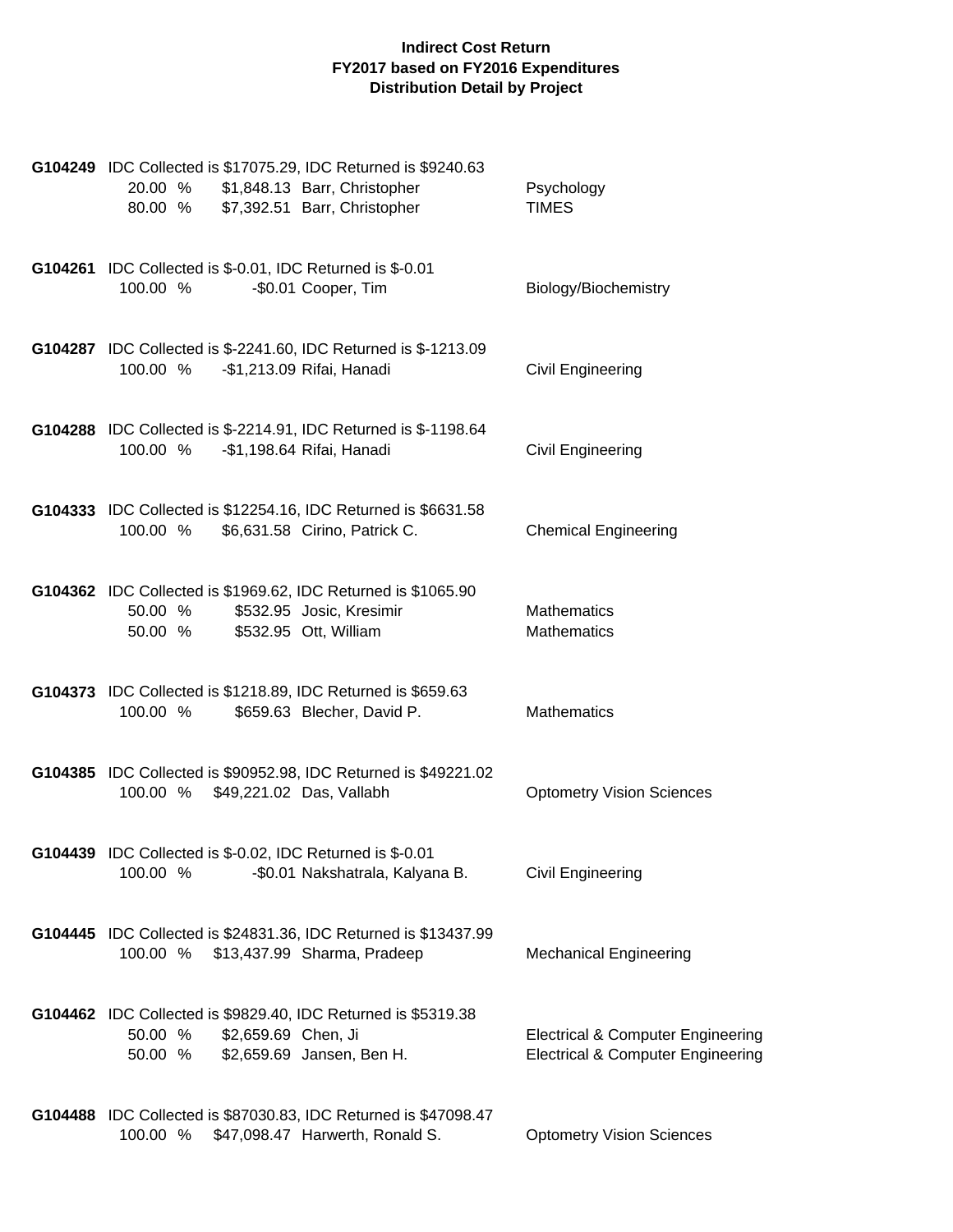| 100.00 %                                                    | G104489 IDC Collected is \$35747.89, IDC Returned is \$19345.69<br>\$19,345.69 Contreras-Vidal, Jose                                                                                                                                                    | <b>Electrical &amp; Computer Engineering</b>                                           |
|-------------------------------------------------------------|---------------------------------------------------------------------------------------------------------------------------------------------------------------------------------------------------------------------------------------------------------|----------------------------------------------------------------------------------------|
| 50.00 %                                                     | G104505 IDC Collected is \$15917.25, IDC Returned is \$8613.94<br>\$4,306.97 Francis, David J.<br>50.00 % \$4,306.97 Francis, David J.                                                                                                                  | Psychology<br><b>TIMES</b>                                                             |
|                                                             | G104584 IDC Collected is \$37403.00, IDC Returned is \$20241.38<br>100.00 % \$20,241.38 Rimer, Jeffrey D.                                                                                                                                               | <b>Chemical Engineering</b>                                                            |
| 100.00 %                                                    | G104624 IDC Collected is \$965.82, IDC Returned is \$522.67<br>\$522.67 Wang, Guoquan                                                                                                                                                                   | Earth & Atmospheric Sciences                                                           |
| 100.00 %                                                    | G104646 IDC Collected is \$45618.54, IDC Returned is \$24687.39<br>\$24,687.39 Whitehead, Lisa                                                                                                                                                          | Physics                                                                                |
| 60.00 %<br>40.00 %                                          | G104652 IDC Collected is \$21022.36, IDC Returned is \$11376.67<br>\$6,826.00 Bassler, Kevin E.<br>\$4,550.67 Bassler, Kevin E.                                                                                                                         | Physics<br><b>TcSUH</b>                                                                |
| 3.00%<br>25.00 %<br>3.00%<br>12.00 %<br>45.00 %<br>12.00 %  | G104657 IDC Collected is \$6456.50, IDC Returned is \$3494.06<br>\$104.82 Cirino, Paul<br>\$873.52 Fletcher, Jack M.<br>\$104.82 Francis, David J.<br>\$419.29 Cirino, Paul<br>\$1,572.33 Fletcher, Jack M.<br>\$419.29 Francis, David J.               | Psychology<br>Psychology<br>Psychology<br><b>TIMES</b><br><b>TIMES</b><br><b>TIMES</b> |
| 3.00 %<br>25.00 %<br>3.00%<br>12.00 %<br>45.00 %<br>12.00 % | G104659 IDC Collected is \$88560.84, IDC Returned is \$47926.47<br>\$1,437.79 Cirino, Paul<br>\$11,981.62 Fletcher, Jack M.<br>\$1,437.79 Francis, David J.<br>\$5,751.18 Cirino, Paul<br>\$21,566.91 Fletcher, Jack M.<br>\$5,751.18 Francis, David J. | Psychology<br>Psychology<br>Psychology<br><b>TIMES</b><br><b>TIMES</b><br><b>TIMES</b> |
| 3.00 %<br>25.00 %<br>3.00 %<br>12.00 %                      | G104660 IDC Collected is \$31496.04, IDC Returned is \$17044.71<br>\$511.34 Cirino, Paul<br>\$4,261.18 Fletcher, Jack M.<br>\$511.34 Francis, David J.<br>\$2,045.37 Cirino, Paul                                                                       | Psychology<br>Psychology<br>Psychology<br><b>TIMES</b>                                 |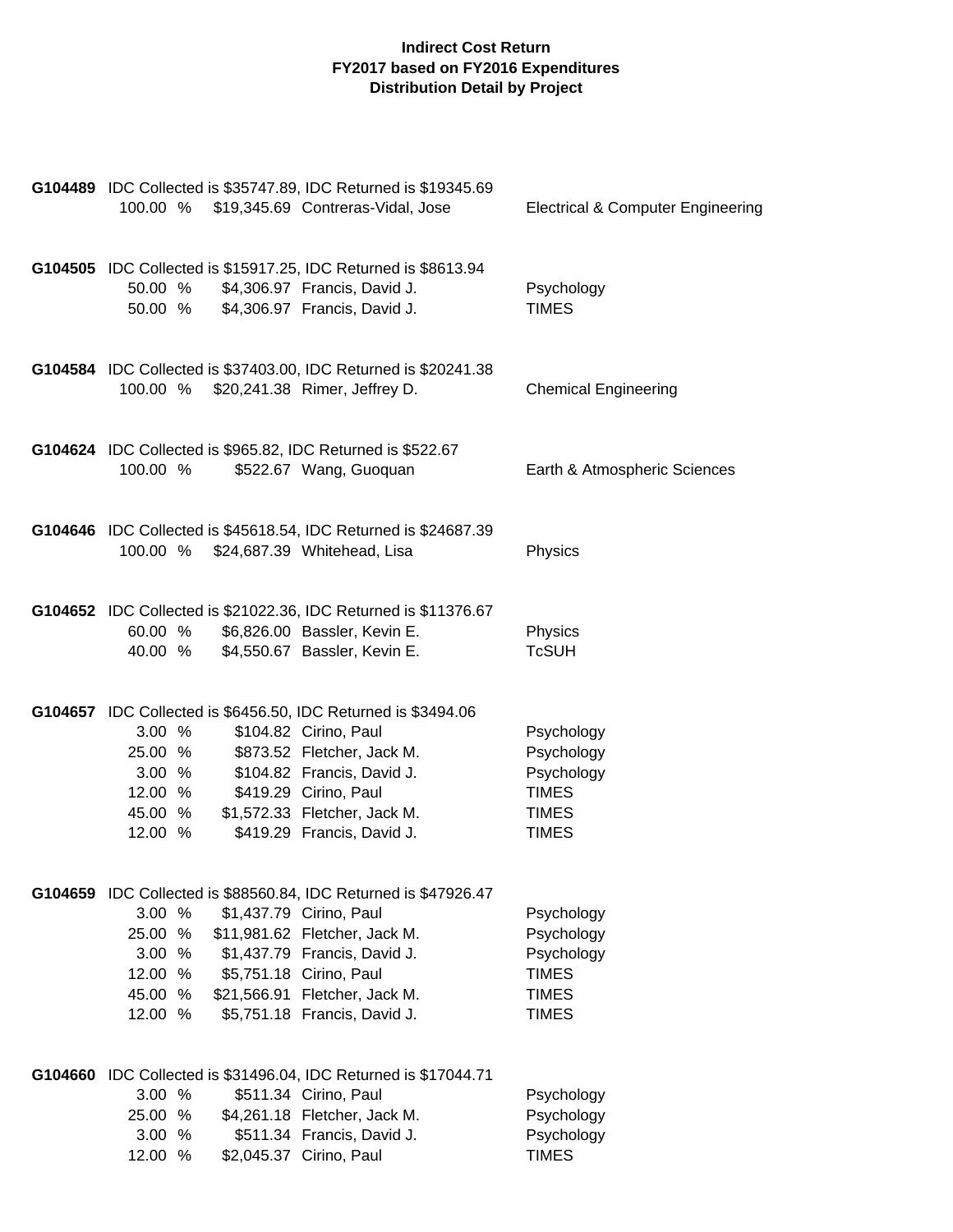| 45.00 %<br>12.00 % |  | \$7,670.12 Fletcher, Jack M.<br>\$2,045.37 Francis, David J.    | <b>TIMES</b><br><b>TIMES</b>                   |
|--------------------|--|-----------------------------------------------------------------|------------------------------------------------|
|                    |  |                                                                 |                                                |
|                    |  | G104661 IDC Collected is \$58477.90, IDC Returned is \$31646.49 |                                                |
| 3.00%              |  | \$949.39 Cirino, Paul                                           | Psychology                                     |
| 25.00 %            |  | \$7,911.62 Fletcher, Jack M.                                    | Psychology                                     |
| 3.00%              |  | \$949.39 Francis, David J.                                      | Psychology                                     |
| 12.00 %            |  | \$3,797.58 Cirino, Paul                                         | <b>TIMES</b>                                   |
| 45.00 %            |  | \$14,240.92 Fletcher, Jack M.                                   | <b>TIMES</b>                                   |
| 12.00 %            |  | \$3,797.58 Francis, David J.                                    | <b>TIMES</b>                                   |
|                    |  | G104662 IDC Collected is \$41474.75, IDC Returned is \$22444.89 |                                                |
| 3.00%              |  | \$673.35 Cirino, Paul                                           | Psychology                                     |
| 25.00 %            |  | \$5,611.22 Fletcher, Jack M.                                    | Psychology                                     |
| 3.00%              |  | \$673.35 Francis, David J.                                      | Psychology                                     |
| 12.00 %            |  | \$2,693.39 Cirino, Paul                                         | <b>TIMES</b>                                   |
| 45.00 %            |  | \$10,100.20 Fletcher, Jack M.                                   | <b>TIMES</b>                                   |
| 12.00 %            |  | \$2,693.39 Francis, David J.                                    | <b>TIMES</b>                                   |
|                    |  | G104663 IDC Collected is \$99394.02, IDC Returned is \$53789.06 |                                                |
| 3.00%              |  | \$1,613.67 Cirino, Paul                                         | Psychology                                     |
| 25.00 %            |  | \$13,447.27 Fletcher, Jack M.                                   | Psychology                                     |
| 3.00%              |  | \$1,613.67 Francis, David J.                                    | Psychology                                     |
| 12.00 %            |  | \$6,454.69 Cirino, Paul                                         | <b>TIMES</b>                                   |
| 45.00 %            |  | \$24,205.08 Fletcher, Jack M.                                   | <b>TIMES</b>                                   |
| 12.00 %            |  | \$6,454.69 Francis, David J.                                    | <b>TIMES</b>                                   |
|                    |  | G104664 IDC Collected is \$5635.58, IDC Returned is \$3049.81   |                                                |
| 3.00 %             |  | \$91.49 Cirino, Paul                                            | Psychology                                     |
| 25.00 %            |  | \$762.45 Fletcher, Jack M.                                      | Psychology                                     |
| 3.00 %             |  | \$91.49 Francis, David J.                                       | Psychology                                     |
| 0.00 %             |  | \$0.00 Stuebing, Karla                                          | Psychology                                     |
| 12.00 %            |  | \$365.98 Cirino, Paul                                           | <b>TIMES</b>                                   |
| 45.00 %            |  | \$1,372.41 Fletcher, Jack M.                                    | <b>TIMES</b>                                   |
| 12.00 %            |  | \$365.98 Francis, David J.                                      | <b>TIMES</b>                                   |
|                    |  | G104670 IDC Collected is \$8487.11, IDC Returned is \$4592.97   |                                                |
| 50.00 %            |  | \$2,296.48 Pinsky, Lawrence S.                                  | Center for Advanced Computing and Data Systems |
| 50.00 %            |  | \$2,296.48 Pinsky, Lawrence S.                                  | Physics                                        |
|                    |  | G104682 IDC Collected is \$5944.50, IDC Returned is \$3216.99   |                                                |
| 100.00 %           |  | \$3,216.99 Due-Hackney, Casey                                   | Modern/Classical Languages                     |
|                    |  |                                                                 |                                                |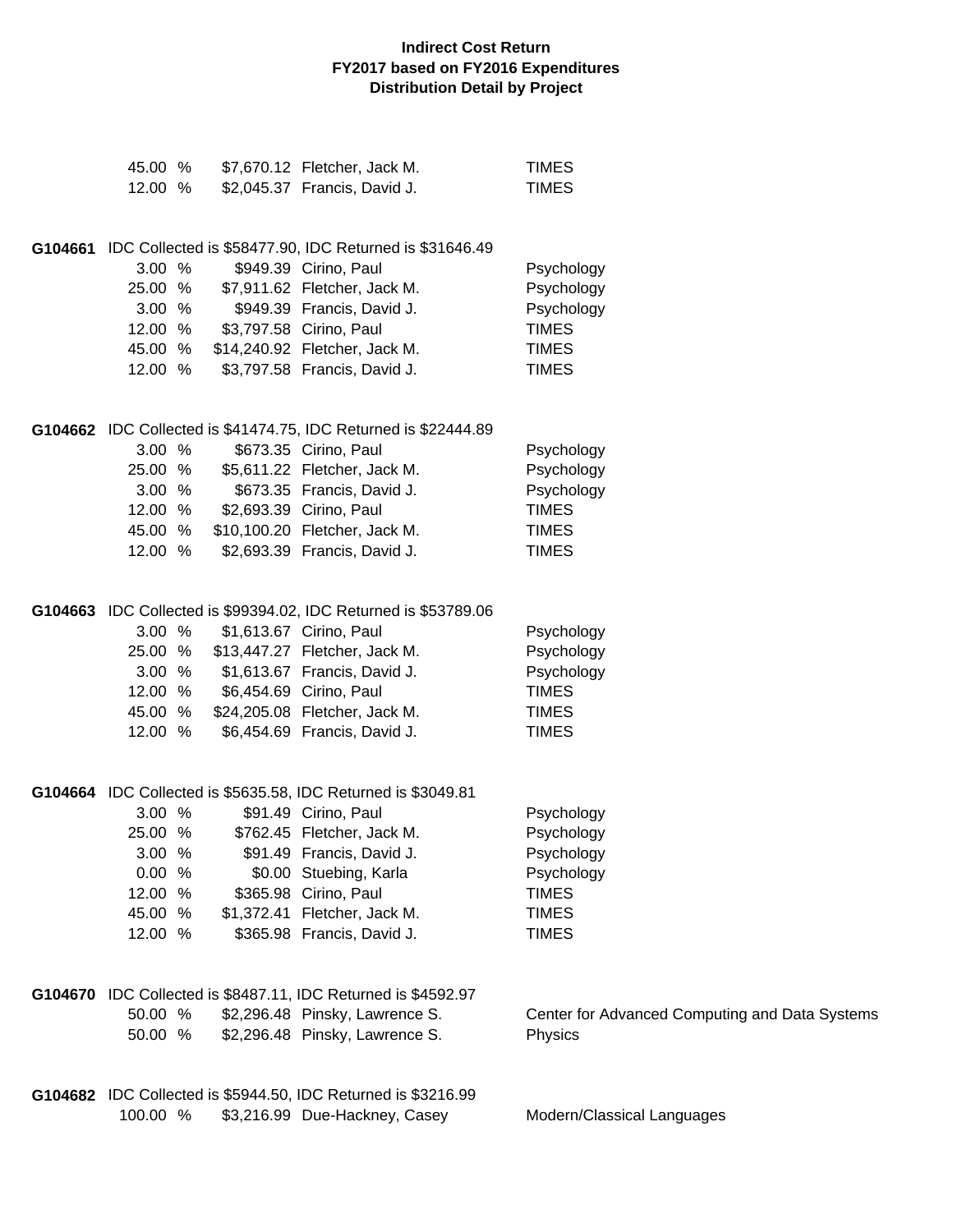| G104759 IDC Collected is \$16770.31, IDC Returned is \$9075.59<br>\$9,075.59 Qiu, Jingmei<br>100.00 %                                                    | <b>Mathematics</b>                                                          |
|----------------------------------------------------------------------------------------------------------------------------------------------------------|-----------------------------------------------------------------------------|
| G104761 IDC Collected is \$9059.89, IDC Returned is \$4902.94<br>100.00 %<br>\$4,902.94 Hoppe, Ronald                                                    | <b>Mathematics</b>                                                          |
| G104770 IDC Collected is \$10409.24, IDC Returned is \$5633.17<br>\$5,633.17 Cheng, Albert M. K.<br>100.00 %                                             | <b>Computer Science</b>                                                     |
| G104795 IDC Collected is \$23124.62, IDC Returned is \$12514.35<br>\$12,514.35 Contreras-Vidal, Jose<br>100.00 %                                         | <b>Electrical &amp; Computer Engineering</b>                                |
| G104796 IDC Collected is \$1202.44, IDC Returned is \$650.72<br>50.00 %<br>\$325.36 Franchek, Matthew<br>\$325.36 Grigoriadis, Karolos M.<br>50.00 %     | <b>Mechanical Engineering</b><br><b>Mechanical Engineering</b>              |
| G104842 IDC Collected is \$12375.00, IDC Returned is \$6696.98<br>50.00 %<br>\$3,348.49 Shah, Shishir<br>\$3,348.49 Shi, Weidong<br>50.00 %              | <b>Computer Science</b><br><b>Computer Science</b>                          |
| G104849 IDC Collected is \$2013.64, IDC Returned is \$1089.72<br>100.00 %<br>\$1,089.72 Burns, Alan R.                                                   | <b>Optometry Vision Sciences</b>                                            |
| G104858 IDC Collected is \$31363.51, IDC Returned is \$16972.99<br>\$8,486.50 Chauvot, Jennifer B.<br>50.00 %<br>\$8,486.50 Goffney, Imani M.<br>50.00 % | Curriculum and Instruction<br>Curriculum and Instruction                    |
| G104869 IDC Collected is \$6118.60, IDC Returned is \$3311.20<br>100.00 %<br>\$3,311.20 Neighbors, Clayton                                               | Psychology                                                                  |
| G104904 IDC Collected is \$74890.71, IDC Returned is \$40528.61<br>95.00 %<br>\$38,502.18 Varadarajan, Navin<br>5.00 %<br>\$2,026.43 Roysam, Badrinath   | <b>Chemical Engineering</b><br><b>Electrical &amp; Computer Engineering</b> |
| G104939 IDC Collected is \$38.19, IDC Returned is \$20.67<br>100.00 %<br>\$20.67 Garey, Kevin                                                            | Clinical Pharmacy & Administration                                          |
| <b>G104972</b> IDC Collected is \$439.92, IDC Returned is \$238.07<br>100.00 %<br>\$238.07 Torok, Andrei S.                                              | Mathematics                                                                 |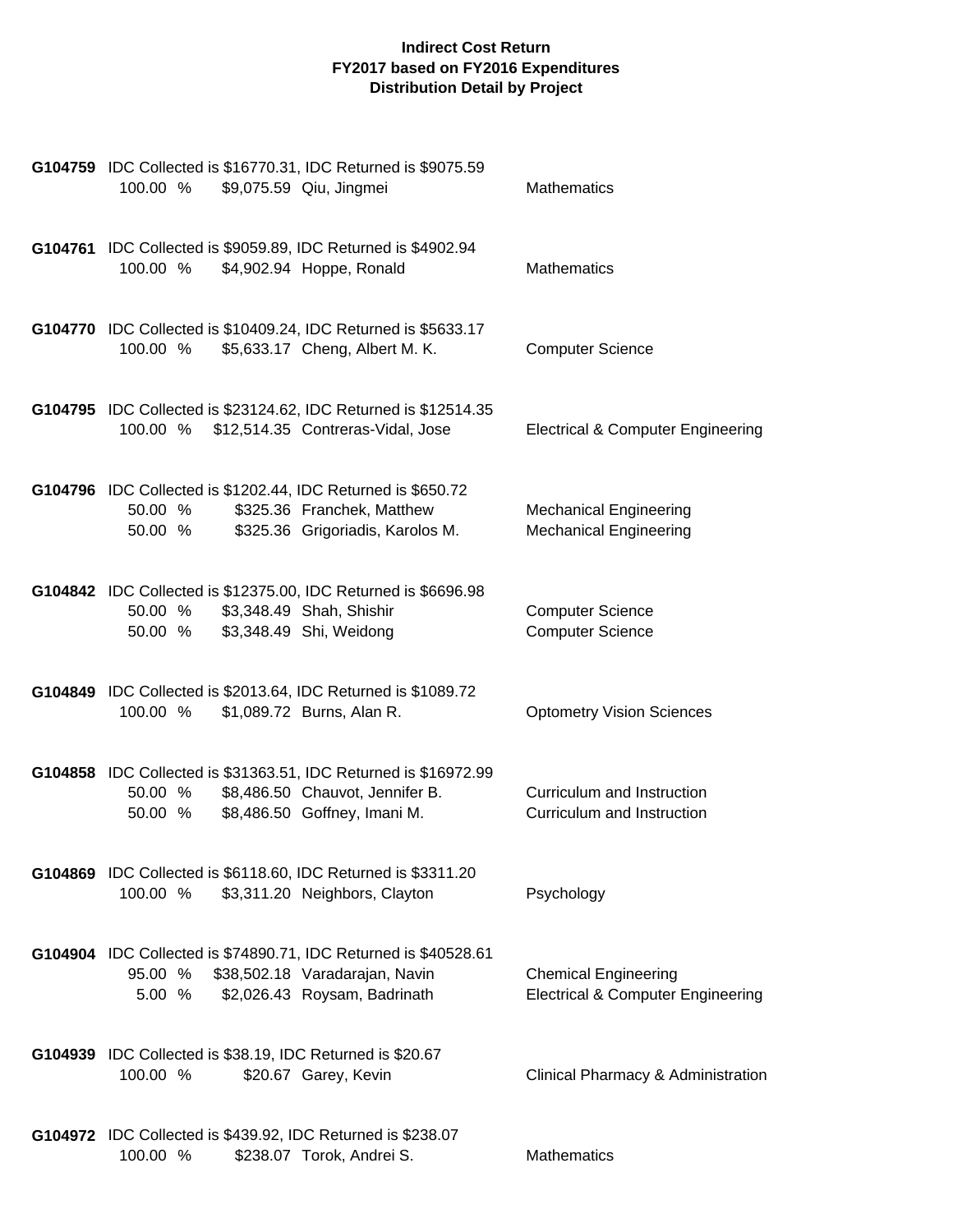|          |                    | G104975 IDC Collected is \$8118.68, IDC Returned is \$4393.59    |                                              |
|----------|--------------------|------------------------------------------------------------------|----------------------------------------------|
| 53.00 %  |                    | \$2,328.60 Gencturk, Bora                                        | Civil Engineering                            |
| 47.00 %  |                    | \$2,064.99 Willam, Kaspar                                        | Civil Engineering                            |
|          |                    |                                                                  |                                              |
|          |                    | G104979 IDC Collected is \$38.50, IDC Returned is \$20.84        |                                              |
| 100.00 % |                    | \$20.84 Ziburkus, Jokubas                                        | Biology/Biochemistry                         |
|          |                    |                                                                  |                                              |
|          |                    | G104992 IDC Collected is \$30574.87, IDC Returned is \$16546.20  |                                              |
| 50.00 %  |                    | \$8,273.10 McConnell, Bradley K.                                 | Heart and Kidney Institute                   |
| 50.00 %  |                    | \$8,273.10 McConnell, Bradley K.                                 | Pharmacological and Pharmaceutical Sciences  |
|          |                    |                                                                  |                                              |
|          |                    | G105000 IDC Collected is \$-10932.00, IDC Returned is \$-5916.07 |                                              |
| 50.00 %  | -\$2,958.04 Li, Mo |                                                                  | Civil Engineering                            |
|          |                    | 25.00 % - \$1,479.02 Nakshatrala, Kalyana B.                     | Civil Engineering                            |
| 25.00 %  |                    | -\$1,479.02 Willam, Kaspar                                       | Civil Engineering                            |
|          |                    |                                                                  |                                              |
|          |                    | G105004 IDC Collected is \$-3513.28, IDC Returned is \$-1901.28  |                                              |
| 100.00 % |                    | -\$1,901.28 Contreras-Vidal, Jose                                | <b>Electrical &amp; Computer Engineering</b> |
|          |                    |                                                                  |                                              |
|          |                    | G105015 IDC Collected is \$11551.75, IDC Returned is \$6251.46   |                                              |
| 33.00 %  |                    | \$2,062.98 Balakotaiah, Vemuri                                   | <b>Chemical Engineering</b>                  |
| 33.00 %  |                    | \$2,062.98 Franchek, Matthew                                     | <b>Mechanical Engineering</b>                |
| 34.00 %  |                    | \$2,125.50 Grigoriadis, Karolos M.                               | <b>Mechanical Engineering</b>                |
|          |                    |                                                                  |                                              |
|          |                    | G105029 IDC Collected is \$20759.42, IDC Returned is \$11234.38  |                                              |
| 15.00 %  |                    | \$1,685.16 Hsu, Thomas T. C.                                     | Civil Engineering                            |
| 15.00 %  |                    | \$1,685.16 Shrestha, Ramesh                                      | Civil Engineering                            |
| 15.00 %  |                    | \$1,685.16 Khan, Shuhab D.                                       | Earth & Atmospheric Sciences                 |
| 15.00%   |                    | \$1,685.16 Lefer, Barry                                          | Earth & Atmospheric Sciences                 |
|          |                    | 40.00 % \$4,493.75 Wang, Guoquan                                 | Earth & Atmospheric Sciences                 |
|          |                    |                                                                  |                                              |
|          |                    | G105040 IDC Collected is \$777.97, IDC Returned is \$421.01      |                                              |
| 100.00 % |                    | \$421.01 Gifford, Howard                                         | <b>Biomedical Engineering</b>                |
|          |                    | G105059 IDC Collected is \$366.48, IDC Returned is \$198.33      |                                              |
| 20.00 %  |                    | \$39.67 Ruchhoeft, Paul                                          | Center for Integrated Bio and Nano Systems   |
| 20.00 %  |                    | \$39.67 Ruchhoeft, Paul                                          | <b>Electrical &amp; Computer Engineering</b> |
| 60.00 %  |                    | \$119.00 Liu, Dong                                               | <b>Mechanical Engineering</b>                |
|          |                    |                                                                  |                                              |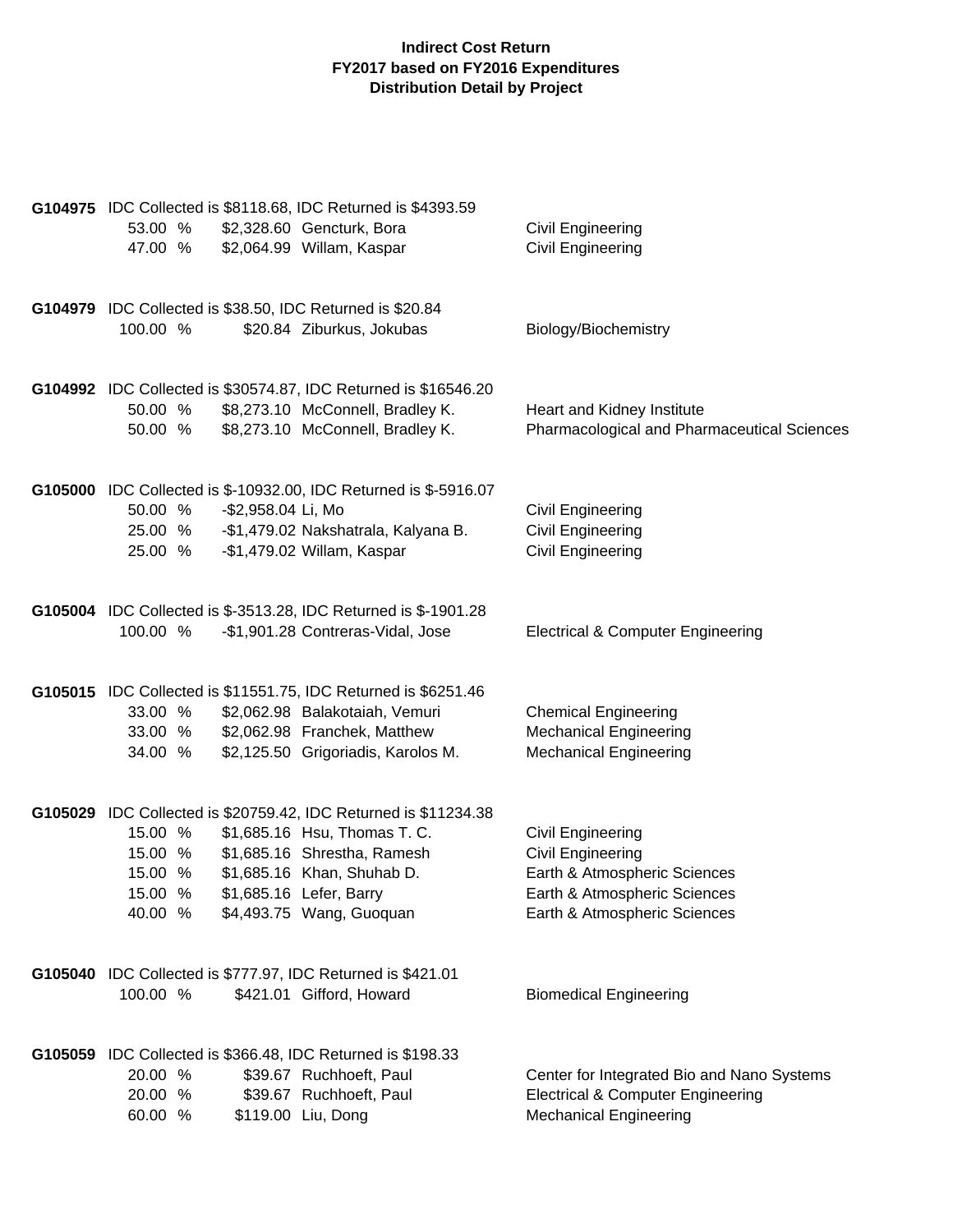| G105069 IDC Collected is \$2008.49, IDC Returned is \$1086.93<br>100.00 %                      | \$1,086.93 Birla, Ravi                                                                                                      | <b>Biomedical Engineering</b>                                                                                          |
|------------------------------------------------------------------------------------------------|-----------------------------------------------------------------------------------------------------------------------------|------------------------------------------------------------------------------------------------------------------------|
| G105070 IDC Collected is \$4276.89, IDC Returned is \$2314.52<br>60.00 %<br>20.00 %<br>20.00 % | \$1,388.71 Freundlich, Alexandre<br>\$462.90 Freundlich, Alexandre<br>\$462.90 Freundlich, Alexandre                        | <b>Center for Advanced Materials</b><br><b>Electrical &amp; Computer Engineering</b><br>Physics                        |
| 100.00 %                                                                                       | G105077 IDC Collected is \$68314.02, IDC Returned is \$36969.50<br>\$36,969.50 Zvolensky, Michael J.                        | Psychology                                                                                                             |
| G105083 IDC Collected is \$730.20, IDC Returned is \$395.16<br>67.00 %<br>33.00 %              | \$264.76 Ledoux, Tracey<br>\$130.40 O'Connor, Daniel                                                                        | <b>Texas Obesity Research Center</b><br><b>Texas Obesity Research Center</b>                                           |
| 100.00 %                                                                                       | G105094 IDC Collected is \$40571.38, IDC Returned is \$21956.01<br>\$21,956.01 Nikolaou, Michael                            | <b>Chemical Engineering</b>                                                                                            |
| G105100 IDC Collected is \$9013.48, IDC Returned is \$4877.82<br>25.00 %<br>37.50 %<br>37.50 % | \$1,219.46 Garbey, Marc<br>\$1,829.18 Pennings, Steve C.<br>\$1,829.18 Pennings, Steve C.                                   | Biology/Biochemistry<br>Biology/Biochemistry<br><b>Houston Coastal Center</b>                                          |
| 100.00 %                                                                                       | G105108 IDC Collected is \$17443.15, IDC Returned is \$9439.71<br>\$9,439.71 Lee, Hyongki                                   | National Center for Airborne Laser Mapping                                                                             |
| 15.00 %<br>15.00 % \$7,290.44 Han, Zhu<br>70.00 %                                              | G105128 IDC Collected is \$89810.85, IDC Returned is \$48602.94<br>\$7,290.44 Glennie, Craig<br>\$34,022.06 Shih, Wei-Chuan | <b>Civil Engineering</b><br><b>Electrical &amp; Computer Engineering</b><br>National Center for Airborne Laser Mapping |
| 100.00 % \$13,709.78 Leasure, J. Leigh                                                         | G105134 IDC Collected is \$25333.59, IDC Returned is \$13709.78                                                             | Psychology                                                                                                             |
| G105176 IDC Collected is \$-9.28, IDC Returned is \$-5.02<br>80.00 %<br>20.00 %                | -\$4.02 Gao, Lu<br>-\$1.00 Song, Lingguang                                                                                  | Dean, Technology<br><b>Engineering Technology</b>                                                                      |
|                                                                                                | G105183 IDC Collected is \$83569.12, IDC Returned is \$45225.10                                                             |                                                                                                                        |

20.00 % \$9,045.02 Bott, Simon G. Chemistry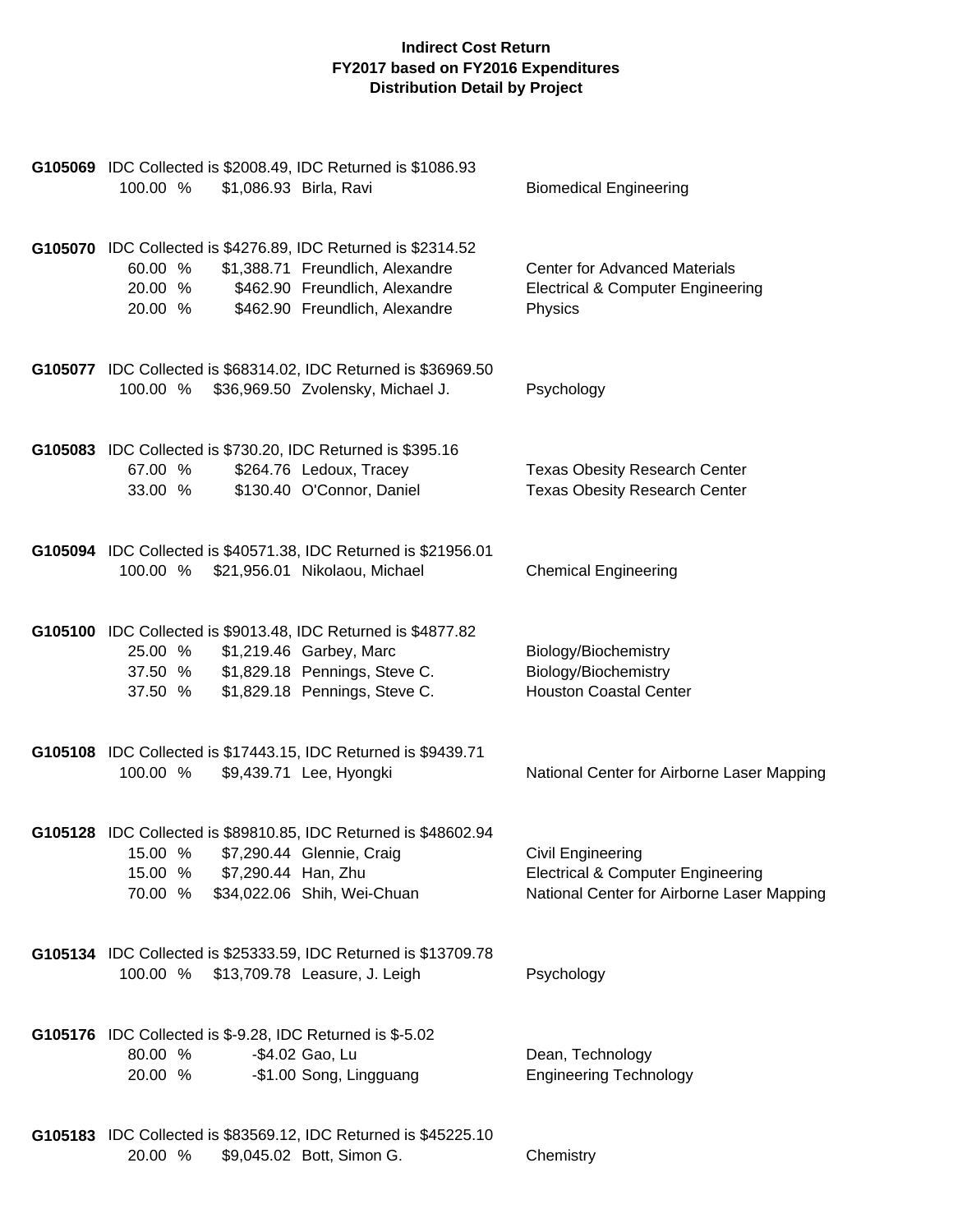| 40.00 %<br>40.00 %           |                                    | \$18,090.04 Evans, Paige K.<br>\$18,090.04 Stokes, Donna W.                                                                                                                                         | Mathematics<br>Physics                                                                                                                             |
|------------------------------|------------------------------------|-----------------------------------------------------------------------------------------------------------------------------------------------------------------------------------------------------|----------------------------------------------------------------------------------------------------------------------------------------------------|
| 100.00 %                     |                                    | G105191 IDC Collected is \$13333.06, IDC Returned is \$7215.45<br>\$7,215.45 Cuny, Gregory D.                                                                                                       | Pharmacological and Pharmaceutical Sciences                                                                                                        |
|                              | 100.00 % \$13,207.32 Cai, Chengzhi | G105214 IDC Collected is \$24405.12, IDC Returned is \$13207.32                                                                                                                                     | Chemistry                                                                                                                                          |
| 8.50 %<br>47.50 %<br>29.00 % | 9.00 % \$4,350.62 Ledoux, Tracey   | G105221 IDC Collected is \$89325.37, IDC Returned is \$48340.21<br>\$4,108.92 Carlson, Coleen<br>6.00 % \$2,900.41 Layne, Charles S.<br>\$22,961.60 O'Connor, Daniel<br>\$14,018.66 Carlson, Coleen | Psychology<br><b>Texas Obesity Research Center</b><br><b>Texas Obesity Research Center</b><br><b>Texas Obesity Research Center</b><br><b>TIMES</b> |
| 50.00 %<br>50.00 %           |                                    | G105289 IDC Collected is \$1373.22, IDC Returned is \$743.15<br>\$371.57 Shih, Wei-Chuan<br>\$371.57 Shih, Wei-Chuan                                                                                | <b>Electrical &amp; Computer Engineering</b><br>Nanosystem Manufacturing Center                                                                    |
| 20.00 %<br>30.00 %           | 30.00 % \$19,314.72 Weinstein, Roy | G105297 IDC Collected is \$118968.93, IDC Returned is \$64382.42<br>\$12,876.48 Sawh, Ravi-Persad<br>20.00 % \$12,876.48 Sawh, Ravi-Persad<br>\$19,314.72 Weinstein, Roy                            | Physics<br>Physics<br><b>TcSUH</b><br><b>TcSUH</b>                                                                                                 |
| 100.00 %                     |                                    | G105314 IDC Collected is \$14939.31, IDC Returned is \$8084.71<br>\$8,084.71 Song, Gangbing                                                                                                         | <b>Mechanical Engineering</b>                                                                                                                      |
|                              |                                    | G105325 IDC Collected is \$19996.20, IDC Returned is \$10821.34<br>100.00 % \$10,821.34 Wang, Guoquan                                                                                               | Earth & Atmospheric Sciences                                                                                                                       |
|                              |                                    | G105331 IDC Collected is \$23585.43, IDC Returned is \$12763.73<br>100.00 % \$12,763.73 Vekilov, Peter G.                                                                                           | <b>Chemical Engineering</b>                                                                                                                        |
| 50.00 %                      |                                    | G105354 IDC Collected is \$8647.38, IDC Returned is \$4679.70<br>\$2,339.85 Vekilov, Peter G.<br>50.00 % \$2,339.85 Lubchenko, Vassiliy                                                             | <b>Chemical Engineering</b><br>Chemistry                                                                                                           |

**G105358** IDC Collected is \$50127.80, IDC Returned is \$27127.66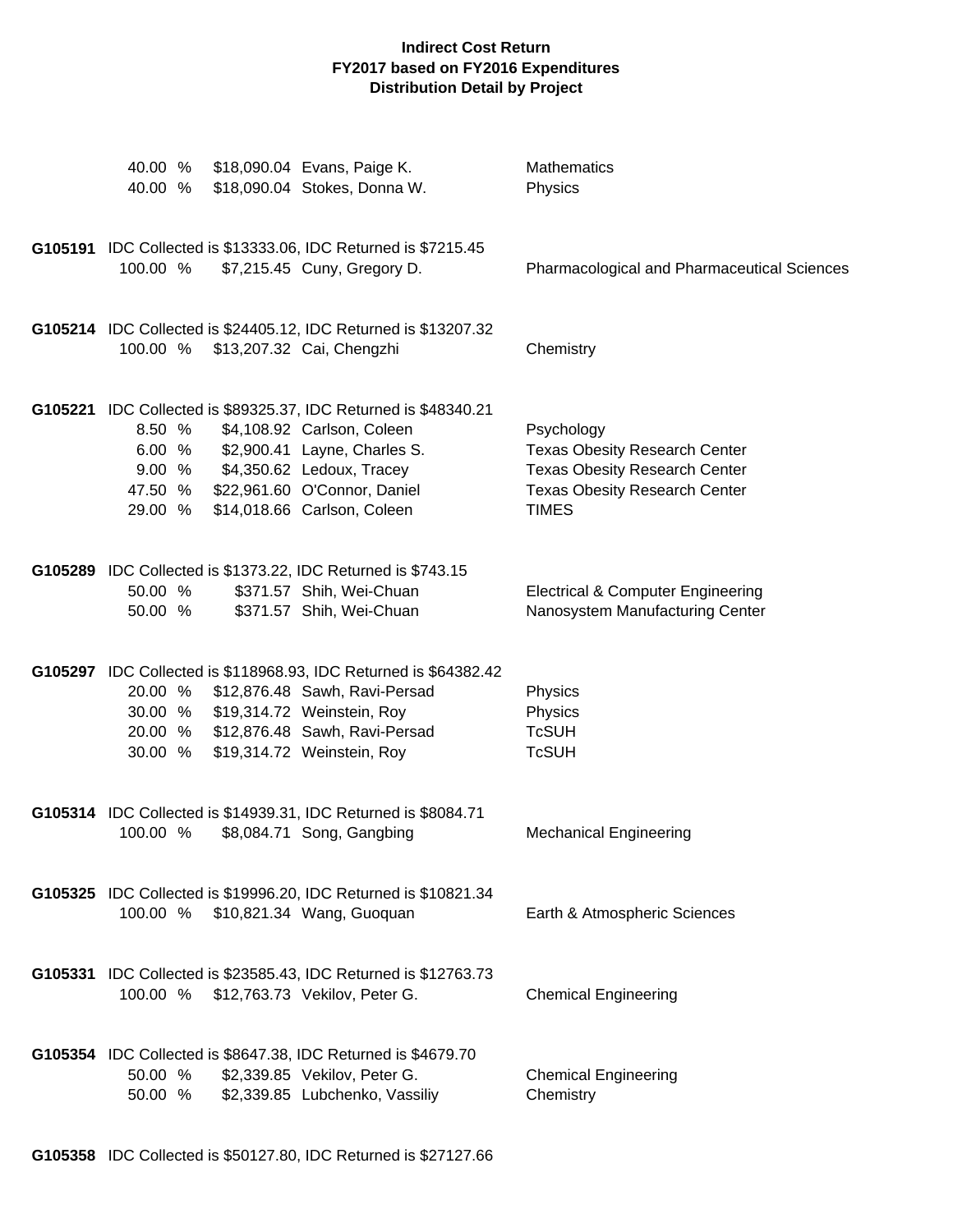| 100.00 %                                                                                                                              | \$27,127.66 Fujita, Masaya                                                                      | Biology/Biochemistry                                                                                     |
|---------------------------------------------------------------------------------------------------------------------------------------|-------------------------------------------------------------------------------------------------|----------------------------------------------------------------------------------------------------------|
| 90.00 % \$11,352.84 Varadarajan, Navin<br>10.00 %                                                                                     | G105369 IDC Collected is \$23309.24, IDC Returned is \$12614.26<br>\$1,261.43 Roysam, Badrinath | <b>Chemical Engineering</b><br><b>Electrical &amp; Computer Engineering</b>                              |
| G105384 IDC Collected is \$4449.26, IDC Returned is \$2407.81<br>100.00 %                                                             | \$2,407.81 Layne, Charles S.                                                                    | Health and Human Performance                                                                             |
| G105390 IDC Collected is \$3184.50, IDC Returned is \$1723.36<br>100.00 %                                                             | \$1,723.36 Leasure, J. Leigh                                                                    | Psychology                                                                                               |
| G105406 IDC Collected is \$15469.00, IDC Returned is \$8371.36<br>25.00 %<br>25.00 %<br>25.00 % \$2,092.84 Ordonez, Carlos<br>25.00 % | \$2,092.84 Huang, Shou-Hsuan<br>\$2,092.84 Leiss, Ernst L.<br>\$2,092.84 Verma, Rakesh M.       | <b>Computer Science</b><br><b>Computer Science</b><br><b>Computer Science</b><br><b>Computer Science</b> |
| G105466 IDC Collected is \$13504.84, IDC Returned is \$7308.41<br>25.00 %<br>25.00 % \$1,827.10 Zhang, Xiaoliu<br>50.00 %             | \$1,827.10 Zhang, Xiaoliu<br>\$3,654.21 Bose, Rathindra N.                                      | Biology/Biochemistry<br>Center for Nuclear Receptors and Cell Signaling<br>Chemistry                     |
| G105492 IDC Collected is \$5427.75, IDC Returned is \$2937.34<br>100.00 %                                                             | \$2,937.34 Roysam, Badrinath                                                                    | <b>Electrical &amp; Computer Engineering</b>                                                             |
| G105509 IDC Collected is \$110.36, IDC Returned is \$59.72<br>100.00 %                                                                | \$59.72 Sampson, McClain                                                                        | Child & Family for Innovative Research                                                                   |
| 100.00 %                                                                                                                              | G105517 IDC Collected is \$112883.73, IDC Returned is \$61089.29<br>\$61,089.29 Daugulis, Olafs | Chemistry                                                                                                |
| G105534 IDC Collected is \$3563.56, IDC Returned is \$1928.49<br>100.00 %<br>\$1,928.49 Chen, Li                                      |                                                                                                 | Biology/Biochemistry                                                                                     |
| 100.00 %                                                                                                                              | G105545 IDC Collected is \$21333.63, IDC Returned is \$11545.12<br>\$11,545.12 Onofrei, Daniel  | <b>Mathematics</b>                                                                                       |

**G105546** IDC Collected is \$58090.84, IDC Returned is \$31437.02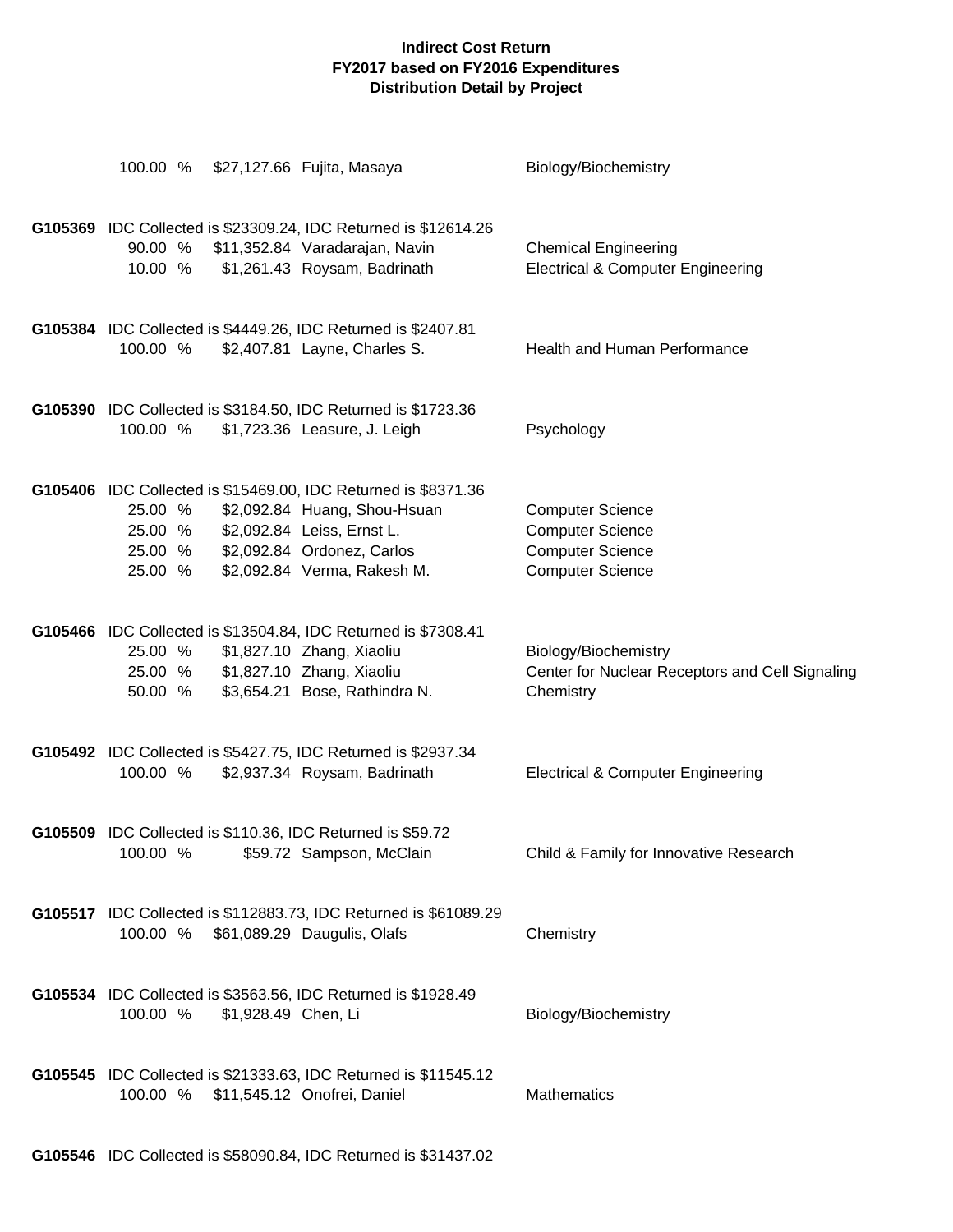| 50.00 %                                                        | 50.00 % \$15,718.51 Azevedo, Ricardo<br>\$15,718.51 Zufall, Rebecca                                                                                                                                                                                                 | Biology/Biochemistry<br>Biology/Biochemistry                                                                             |
|----------------------------------------------------------------|---------------------------------------------------------------------------------------------------------------------------------------------------------------------------------------------------------------------------------------------------------------------|--------------------------------------------------------------------------------------------------------------------------|
| 17.00 %<br>16.00 %<br>16.00 %<br>17.00 %<br>17.00 %<br>17.00 % | G105552 IDC Collected is \$45127.11, IDC Returned is \$24421.44<br>\$4,151.64 Kakadiaris, Ioannis<br>\$3,907.43 Shah, Shishir<br>\$3,907.43 Papadakis, Emanuel I.<br>\$4,151.64 Kakadiaris, Ioannis<br>\$4,151.64 Papadakis, Emanuel I.<br>\$4,151.64 Shah, Shishir | <b>Computer Science</b><br><b>Computer Science</b><br><b>Mathematics</b><br><b>TIMES</b><br><b>TIMES</b><br><b>TIMES</b> |
| 40.00 %                                                        | G105574 IDC Collected is \$50938.46, IDC Returned is \$27566.37<br>60.00 % \$16,539.82 Selvamanickam, Venkat<br>\$11,026.55 Selvamanickam, Venkat                                                                                                                   | <b>Mechanical Engineering</b><br><b>TcSUH</b>                                                                            |
| 100.00 %                                                       | G105579 IDC Collected is \$497.90, IDC Returned is \$269.45<br>\$269.45 Prasad, Saurabh                                                                                                                                                                             | National Center for Airborne Laser Mapping                                                                               |
| 100.00 %                                                       | G105581 IDC Collected is \$22573.95, IDC Returned is \$12216.34<br>\$12,216.34 Deng, Zhigang                                                                                                                                                                        | <b>Computer Science</b>                                                                                                  |
| 100.00 %                                                       | G105593 IDC Collected is \$-14461.13, IDC Returned is \$-7825.93<br>-\$7,825.93 Qin, Guan                                                                                                                                                                           | <b>Chemical Engineering</b>                                                                                              |
| 60.00 %<br>40.00 %                                             | G105603 IDC Collected is \$11457.64, IDC Returned is \$6200.53<br>\$3,720.32 Selvamanickam, Venkat<br>\$2,480.21 Selvamanickam, Venkat                                                                                                                              | <b>Mechanical Engineering</b><br><b>TcSUH</b>                                                                            |
| 100.00 %                                                       | G105611 IDC Collected is \$34271.65, IDC Returned is \$18546.79<br>\$18,546.79 Ardebili, Haleh                                                                                                                                                                      | <b>Mechanical Engineering</b>                                                                                            |
| 50.00 %<br>50.00 %                                             | G105634 IDC Collected is \$-4711.01, IDC Returned is \$-2549.46<br>-\$1,274.73 Franchek, Matthew<br>-\$1,274.73 Grigoriadis, Karolos M.                                                                                                                             | <b>Mechanical Engineering</b><br><b>Mechanical Engineering</b>                                                           |
| 50.00 %<br>50.00 %                                             | G105636 IDC Collected is \$12873.93, IDC Returned is \$6966.98<br>\$3,483.49 Hussain, Tahir<br>\$3,483.49 Hussain, Tahir                                                                                                                                            | Heart and Kidney Institute<br>Pharmacological and Pharmaceutical Sciences                                                |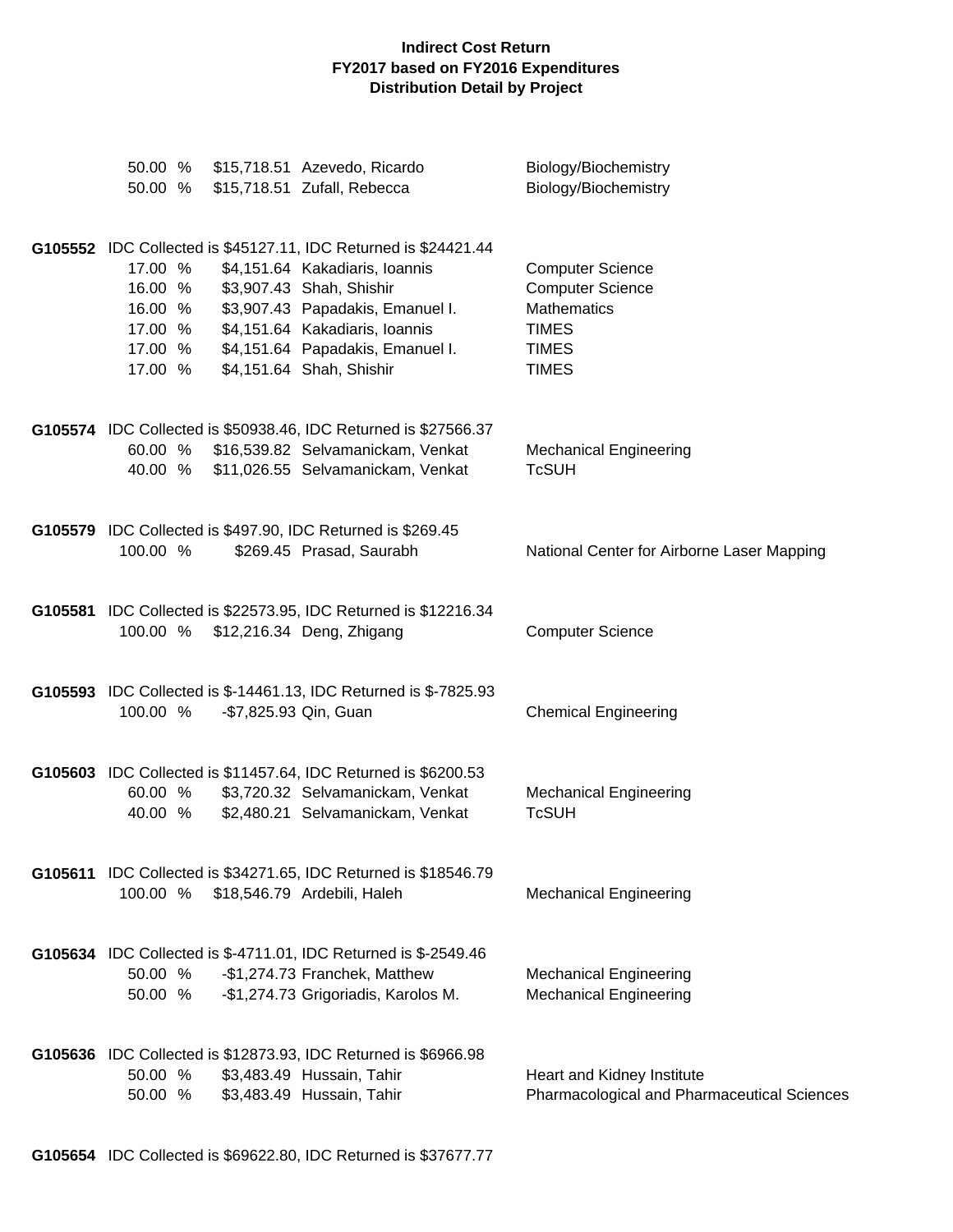| 100.00 %                                 |                      | \$37,677.77 Cooper, Tim                                                                                                                                                                                   | Biology/Biochemistry                                                                                                                                    |
|------------------------------------------|----------------------|-----------------------------------------------------------------------------------------------------------------------------------------------------------------------------------------------------------|---------------------------------------------------------------------------------------------------------------------------------------------------------|
| 20.00 %<br>20.00 %<br>20.00 %<br>20.00 % | \$9,287.35 Luss, Dan | G105677 IDC Collected is \$85808.07, IDC Returned is \$46436.75<br>\$9,287.35 Balakotaiah, Vemuri<br>\$9,287.35 Epling, William S.<br>\$9,287.35 Grabow, Lars C.<br>20.00 % \$9,287.35 Harold, Michael P. | <b>Chemical Engineering</b><br><b>Chemical Engineering</b><br><b>Chemical Engineering</b><br><b>Chemical Engineering</b><br><b>Chemical Engineering</b> |
| 100.00 %                                 |                      | G105690 IDC Collected is \$33.39, IDC Returned is \$18.07<br>\$18.07 Li, Liming                                                                                                                           | Physics                                                                                                                                                 |
| 100.00 %                                 |                      | G105746 IDC Collected is \$4208.02, IDC Returned is \$2277.25<br>\$2,277.25 Layne, Charles S.                                                                                                             | <b>Health and Human Performance</b>                                                                                                                     |
| 100.00 %                                 |                      | G105747 IDC Collected is \$5193.60, IDC Returned is \$2810.62<br>\$2,810.62 Layne, Charles S.                                                                                                             | Health and Human Performance                                                                                                                            |
| 100.00 %                                 |                      | G105748 IDC Collected is \$4069.20, IDC Returned is \$2202.13<br>\$2,202.13 Layne, Charles S.                                                                                                             | <b>Health and Human Performance</b>                                                                                                                     |
| 100.00 %                                 |                      | G105749 IDC Collected is \$6056.30, IDC Returned is \$3277.49<br>\$3,277.49 Layne, Charles S.                                                                                                             | Health and Human Performance                                                                                                                            |
| 100.00 %                                 |                      | G105751 IDC Collected is \$7094.42, IDC Returned is \$3839.29<br>\$3,839.29 Layne, Charles S.                                                                                                             | <b>Health and Human Performance</b>                                                                                                                     |
| 100.00 %                                 |                      | G105754 IDC Collected is \$5300.08, IDC Returned is \$2868.24<br>\$2,868.24 Layne, Charles S.                                                                                                             | Health and Human Performance                                                                                                                            |
| 100.00 %                                 |                      | G105759 IDC Collected is \$3188.21, IDC Returned is \$1725.36<br>\$1,725.36 Layne, Charles S.                                                                                                             | <b>Health and Human Performance</b>                                                                                                                     |
| 33.00 %<br>34.00 %<br>33.00 %            |                      | G105770 IDC Collected is \$1894.34, IDC Returned is \$1025.16<br>\$338.30 Stein, Gila<br>\$348.55 Claydon, Fritz<br>\$338.30 Long, Stuart A.                                                              | <b>Chemical Engineering</b><br><b>Electrical &amp; Computer Engineering</b><br><b>Electrical &amp; Computer Engineering</b>                             |

**G105783** IDC Collected is \$-0.01, IDC Returned is \$-0.01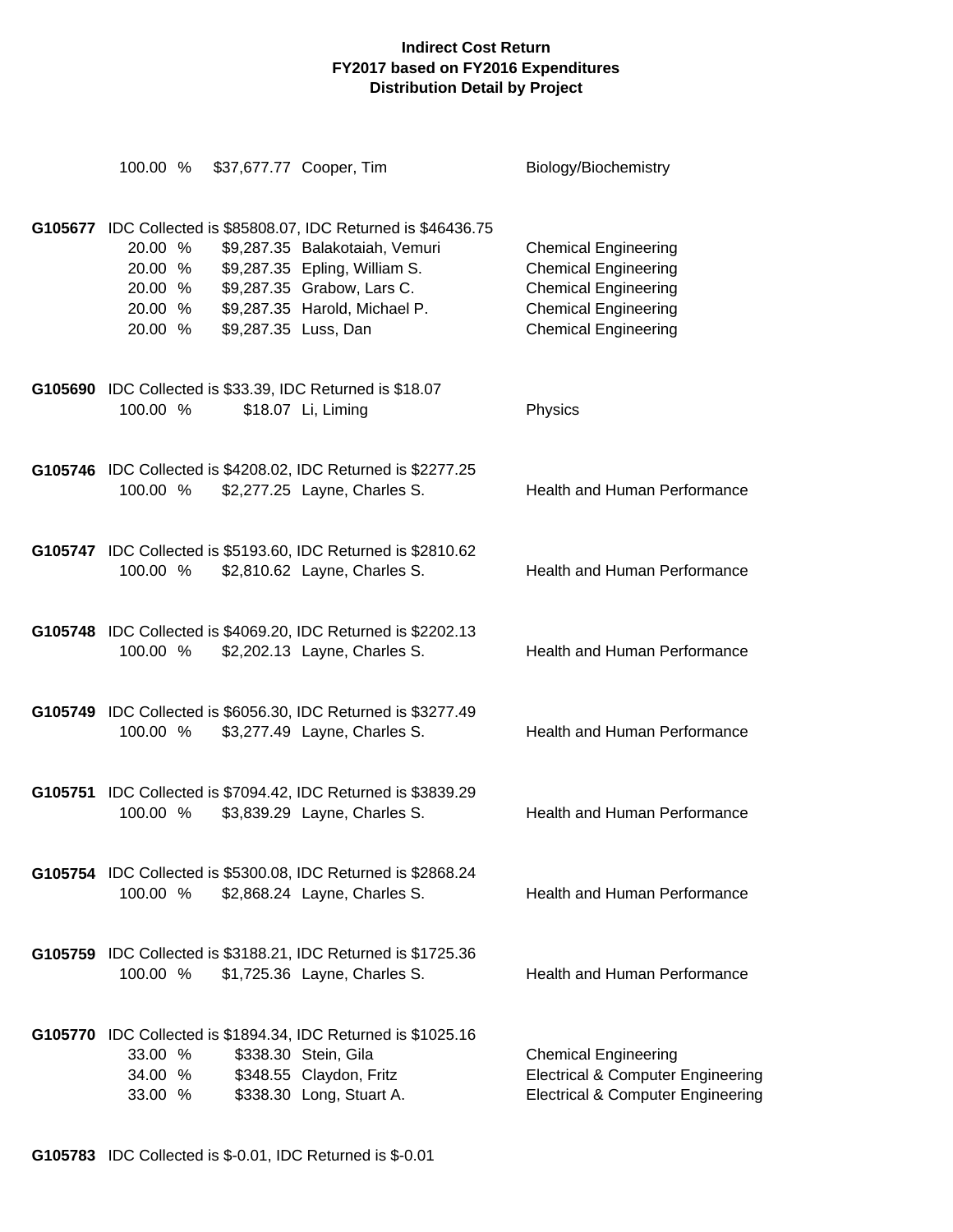| 100.00 %                    |                                   | -\$0.01 Rifai, Hanadi                                                                                                                                       | Civil Engineering                                                       |
|-----------------------------|-----------------------------------|-------------------------------------------------------------------------------------------------------------------------------------------------------------|-------------------------------------------------------------------------|
| 100.00 %                    | \$19,944.78 Larin, Kirill         | G105793 IDC Collected is \$36854.92, IDC Returned is \$19944.78                                                                                             | <b>Biomedical Engineering</b>                                           |
| 100.00 %                    |                                   | G105814 IDC Collected is \$294.64, IDC Returned is \$159.45<br>\$159.45 Hoffman, David M.                                                                   | Chemistry                                                               |
| 100.00 %                    |                                   | G105828 IDC Collected is \$33595.42, IDC Returned is \$18180.83<br>\$18,180.83 Manny, Ruth E.                                                               | <b>Optometry Vision Sciences</b>                                        |
| 88.00 %                     |                                   | G105861 IDC Collected is \$73701.20, IDC Returned is \$39884.88<br>\$35,098.69 Torres-Hostos, Luis R.<br>12.00 % \$4,786.19 Ledoux, Tracey                  | Child & Family for Innovative Research<br>Health and Human Performance  |
| 100.00 %                    | \$26,332.69 Coltart, Don          | G105867 IDC Collected is \$48658.82, IDC Returned is \$26332.69                                                                                             | Chemistry                                                               |
|                             | 100.00 % \$60,983.38 Rump, Rachel | G105894 IDC Collected is \$112688.03, IDC Returned is \$60983.38                                                                                            | <b>Optometry Vision Sciences</b>                                        |
| 100.00 %                    |                                   | G105902 IDC Collected is \$65848.14, IDC Returned is \$35635.04<br>\$35,635.04 Contreras-Vidal, Jose                                                        | <b>Electrical &amp; Computer Engineering</b>                            |
| 50.00 %<br>50.00 %          |                                   | G105931 IDC Collected is \$31953.13, IDC Returned is \$17292.08<br>\$8,646.04 Canic, Suncica<br>\$8,646.04 Quaini, Annalisa                                 | <b>Mathematics</b><br>Mathematics                                       |
| 100.00 %                    |                                   | G105962 IDC Collected is \$-3.94, IDC Returned is \$-2.13<br>-\$2.13 Skopal, Jennifer                                                                       | <b>Childrens Learning Centers</b>                                       |
| 100.00 %                    |                                   | G105992 IDC Collected is \$-32.06, IDC Returned is \$-17.35<br>-\$17.35 Rixey, William G.                                                                   | Civil Engineering                                                       |
| 96.00 %<br>2.00 %<br>2.00 % |                                   | G105999 IDC Collected is \$44256.56, IDC Returned is \$23950.32<br>\$22,992.31 Bunta, Ferenc<br>\$479.01 Francis, David J.<br>\$479.01 Hernandez, Arturo E. | <b>Communication Sciences and Disorders</b><br>Psychology<br>Psychology |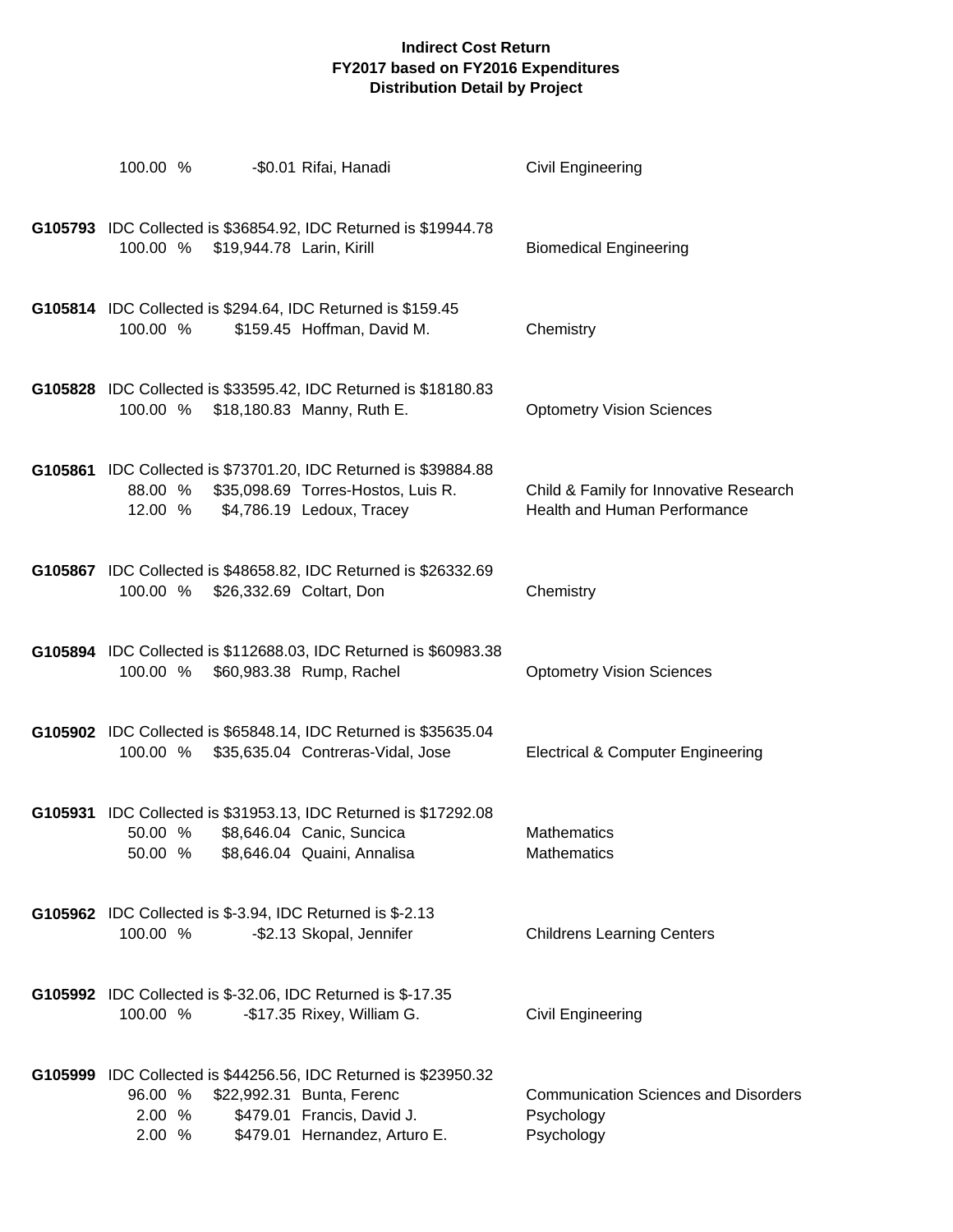| G106005 IDC Collected is \$-39.71, IDC Returned is \$-21.49<br>-\$21.49 Zouridakis, George<br>100.00 %                                                                                                                                                   | <b>Engineering Technology</b>                                                                                                                          |
|----------------------------------------------------------------------------------------------------------------------------------------------------------------------------------------------------------------------------------------------------------|--------------------------------------------------------------------------------------------------------------------------------------------------------|
| G106006 IDC Collected is \$-89.06, IDC Returned is \$-48.20<br>-\$48.20 Cirino, Patrick C.<br>100.00 %                                                                                                                                                   | <b>Chemical Engineering</b>                                                                                                                            |
| G106020 IDC Collected is \$177583.61, IDC Returned is \$96102.92<br>100.00 %<br>\$96,102.92 Obasi, Ezemenari                                                                                                                                             | Psychological, Health, and Learning Sciences                                                                                                           |
| G106029 IDC Collected is \$22522.74, IDC Returned is \$12188.63<br>100.00 % \$12,188.63 Canic, Suncica                                                                                                                                                   | <b>Mathematics</b>                                                                                                                                     |
| G106043 IDC Collected is \$100625.99, IDC Returned is \$54455.77<br>20.00 % \$10,891.15 Carlson, Coleen<br>80.00 % \$43,564.61 Carlson, Coleen                                                                                                           | Psychology<br><b>TIMES</b>                                                                                                                             |
| G106050 IDC Collected is \$2339.05, IDC Returned is \$1265.82<br>100.00 %<br>\$1,265.82 Rimer, Jeffrey D.                                                                                                                                                | <b>Chemical Engineering</b>                                                                                                                            |
| G106060 IDC Collected is \$101433.16, IDC Returned is \$54892.58<br>\$5,489.26 Banday, Anees Ahmad<br>10.00 %<br>40.00 % \$21,957.03 Lokhandwala, Mustafa F.<br>10.00 % \$5,489.26 Banday, Anees Ahmad<br>\$21,957.03 Lokhandwala, Mustafa F.<br>40.00 % | Heart and Kidney Institute<br>Heart and Kidney Institute<br>Pharmacological and Pharmaceutical Sciences<br>Pharmacological and Pharmaceutical Sciences |
| G106062 IDC Collected is \$22178.14, IDC Returned is \$12002.14<br>100.00 %<br>\$12,002.14 Manny, Ruth E.                                                                                                                                                | <b>Optometry Vision Sciences</b>                                                                                                                       |
| G106063 IDC Collected is \$11432.58, IDC Returned is \$6186.97<br>\$3,093.48 Bering, Edgar A.<br>50.00 %<br>\$618.70 Carlson, Coleen<br>10.00 %<br>\$2,474.79 Carlson, Coleen<br>40.00 %                                                                 | Physics<br>Psychology<br><b>TIMES</b>                                                                                                                  |
| G106069 IDC Collected is \$568.27, IDC Returned is \$307.53<br>50.00 %<br>\$153.77 Williams, Cecilia<br>\$153.77 Williams, Cecilia<br>50.00 %                                                                                                            | Biology/Biochemistry<br>Center for Nuclear Receptors and Cell Signaling                                                                                |
| G106076 IDC Collected is \$30113.70, IDC Returned is \$16296.63<br>\$16,296.63 Kilpatrick, Zachary<br>100.00 %                                                                                                                                           | <b>Mathematics</b>                                                                                                                                     |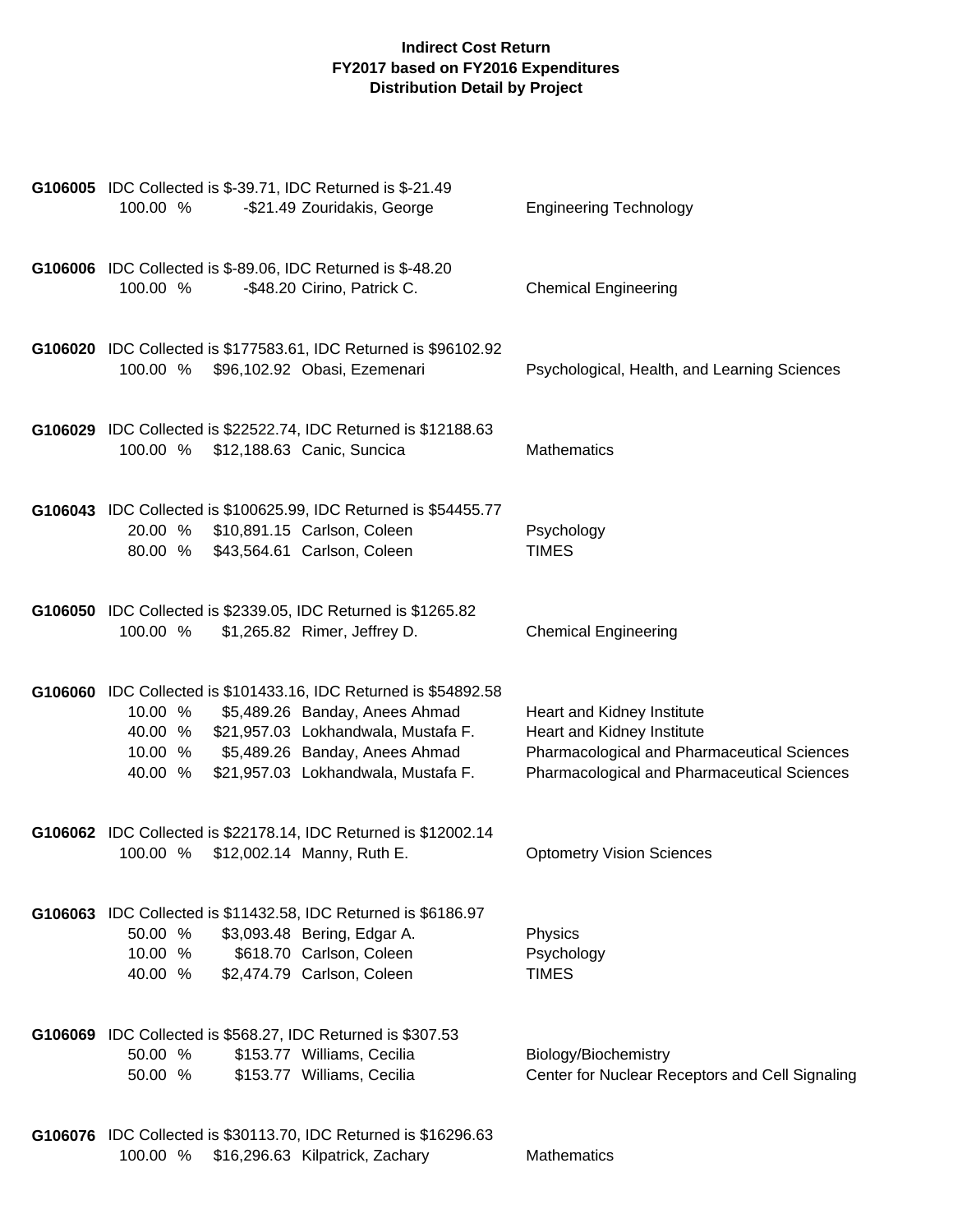| G106085 IDC Collected is \$244.40, IDC Returned is \$132.26<br>4.00 %<br>\$5.29 Price, Daniel M.<br>48.00 %<br>\$63.49 Lefer, Barry<br>48.00 %<br>\$63.49 Lefer, Barry                                                                             | Dean, Honors College<br>Earth & Atmospheric Sciences<br>Institute for Climate and Atmospheric Science          |
|----------------------------------------------------------------------------------------------------------------------------------------------------------------------------------------------------------------------------------------------------|----------------------------------------------------------------------------------------------------------------|
| G106113 IDC Collected is \$7060.79, IDC Returned is \$3821.09<br>\$1,910.54 Neal, Jay A.<br>50.00 %<br>\$1,910.54 Sirsat, Sujata A.<br>50.00 %                                                                                                     | Hotel and Restaurant Management<br>Hotel and Restaurant Management                                             |
| G106146 IDC Collected is \$6110.01, IDC Returned is \$3306.55<br>15.00 %<br>\$495.98 Carter, William<br>10.00 %<br>\$330.66 Glennie, Craig<br>\$2,479.92 Shrestha, Ramesh<br>75.00 %                                                               | Civil Engineering<br>Civil Engineering<br>National Center for Airborne Laser Mapping                           |
| G106157 IDC Collected is \$19091.72, IDC Returned is \$10331.87<br>\$6,199.12 Neal, Jay A.<br>60.00 %<br>\$4,132.75 Sirsat, Sujata A.<br>40.00 %                                                                                                   | Hotel and Restaurant Management<br>Hotel and Restaurant Management                                             |
| G106180 IDC Collected is \$28274.86, IDC Returned is \$15301.51<br>\$2,448.24 Kakadiaris, Ioannis<br>16.00 %<br>\$2,448.24 Kakadiaris, Ioannis<br>16.00 %<br>\$4,896.48 Labate, Demetrio<br>32.00 %<br>\$5,508.54 Papadakis, Emanuel I.<br>36.00 % | Center for Advanced Computing and Data Systems<br><b>Computer Science</b><br><b>Mathematics</b><br>Mathematics |
| G106187 IDC Collected is \$9475.55, IDC Returned is \$5127.88<br>\$5,127.88 Sharma, Pradeep<br>100.00 %                                                                                                                                            | <b>Mechanical Engineering</b>                                                                                  |
| G106207 IDC Collected is \$71875.76, IDC Returned is \$38897.01<br>20.00 % \$7,779.40 Yao, Yan<br>50.00 %<br>\$19,448.50 Yao, Yan<br>30.00 %<br>\$11,669.10 Yao, Yan                                                                               | Center for Integrated Bio and Nano Systems<br><b>Electrical &amp; Computer Engineering</b><br><b>TcSUH</b>     |
| G106209 IDC Collected is \$28265.89, IDC Returned is \$15296.65<br>34.00 %<br>\$5,200.86 Belarbi, Abdeldjelil<br>\$5,047.90 Dawood, Mina<br>33.00 %<br>\$5,047.90 Gencturk, Bora<br>33.00 %                                                        | Civil Engineering<br>Civil Engineering<br><b>Civil Engineering</b>                                             |
| G106216 IDC Collected is \$22839.95, IDC Returned is \$12360.30<br>\$12,360.30 Verma, Rakesh M.<br>100.00 %                                                                                                                                        | <b>Computer Science</b>                                                                                        |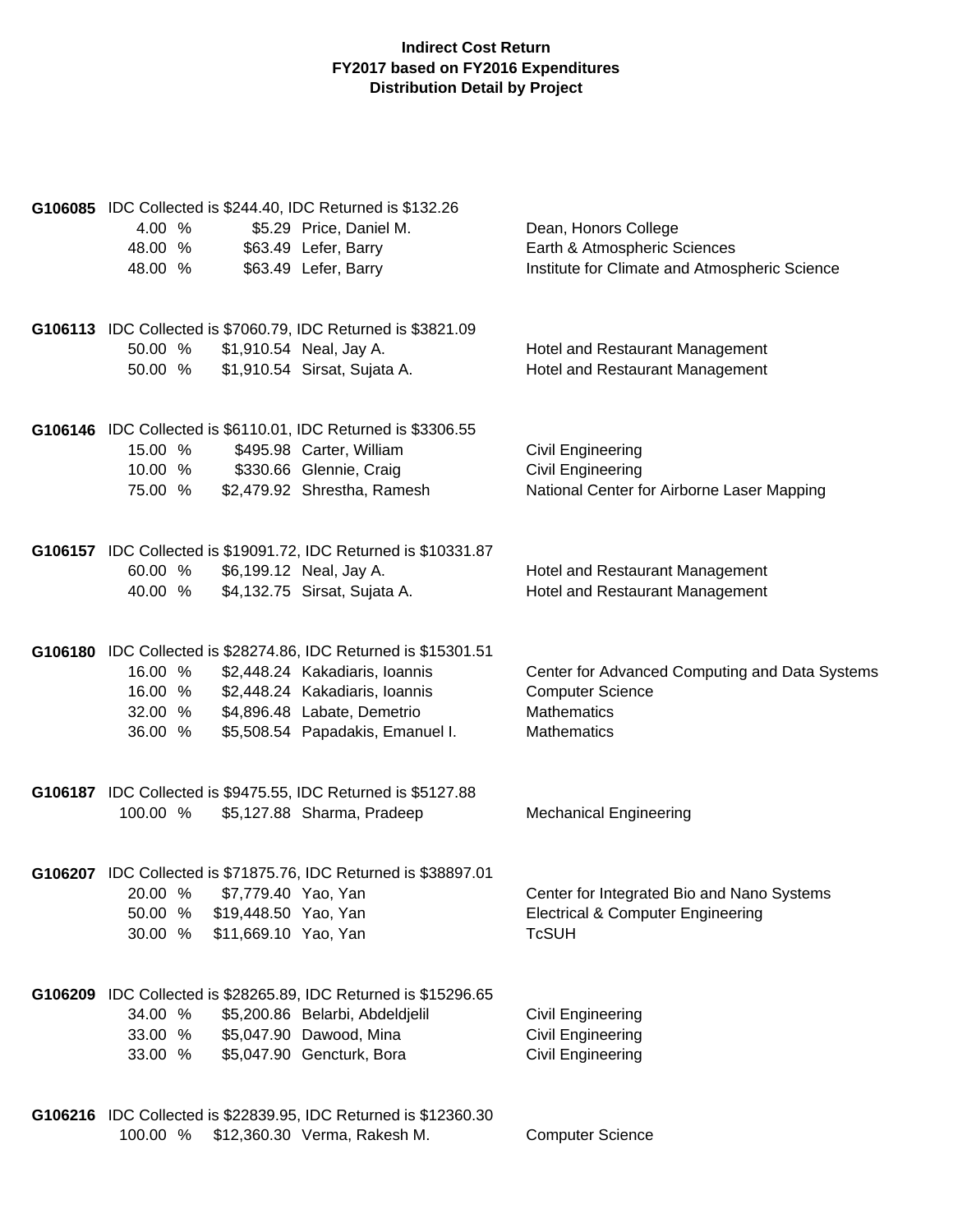| G106244 IDC Collected is \$303.80, IDC Returned is \$164.41<br>20.00 %<br>40.00 %<br>10.00 %<br>10.00 %<br>20.00 % | \$32.88 Pavlidis, Ioannis<br>\$65.76 Semendeferi, Ioanna<br>\$16.44 Phillips, David<br>\$16.44 Liberman, David<br>\$32.88 Pavlidis, Ioannis | <b>Computer Science</b><br>Dean, Natural Sciences and Mathematics<br>Philosophy<br>Psychological, Health, and Learning Sciences<br><b>TIMES</b> |
|--------------------------------------------------------------------------------------------------------------------|---------------------------------------------------------------------------------------------------------------------------------------------|-------------------------------------------------------------------------------------------------------------------------------------------------|
| G106248 IDC Collected is \$9868.81, IDC Returned is \$5340.70<br>50.00 %<br>50.00 %                                | \$2,670.35 Chapman, Barbara M.<br>\$2,670.35 Chapman, Barbara M.                                                                            | Center for Advanced Computing and Data Systems<br><b>Computer Science</b>                                                                       |
| 100.00 %                                                                                                           | G106302 IDC Collected is \$29625.75, IDC Returned is \$16032.57<br>\$16,032.57 Olshanskiy, Maxim                                            | <b>Mathematics</b>                                                                                                                              |
| 37.50 % \$15,408.45 Gabriel, Edgar<br>62.50 % \$25,680.75 Gabriel, Edgar                                           | G106355 IDC Collected is \$75926.60, IDC Returned is \$41089.20                                                                             | Center for Advanced Computing and Data Systems<br><b>Computer Science</b>                                                                       |
| G106361 IDC Collected is \$6401.93, IDC Returned is \$3464.53<br>33.00 %<br>34.00 %<br>33.00 %                     | \$1,143.30 Belarbi, Abdeldjelil<br>\$1,177.94 Dawood, Mina<br>\$1,143.30 Gencturk, Bora                                                     | <b>Civil Engineering</b><br>Civil Engineering<br>Civil Engineering                                                                              |
| 100.00 %                                                                                                           | G106369 IDC Collected is \$18773.43, IDC Returned is \$10159.62<br>\$10,159.62 Granato, Jim                                                 | Hobby Center for Public Policy                                                                                                                  |
| 100.00 %<br>\$11,815.45 Tam, Vincent                                                                               | G106379 IDC Collected is \$21833.15, IDC Returned is \$11815.45                                                                             | Clinical Pharmacy & Administration                                                                                                              |
| 100.00 %                                                                                                           | G106384 IDC Collected is \$43589.34, IDC Returned is \$23589.24<br>\$23,589.24 Zhang, Yingchun                                              | <b>Biomedical Engineering</b>                                                                                                                   |
| 100.00 %                                                                                                           | G106423 IDC Collected is \$26537.68, IDC Returned is \$14361.40<br>\$14,361.40 Hungerford, Ed V.                                            | Physics                                                                                                                                         |
| G106464 IDC Collected is \$-117.32, IDC Returned is \$-63.49<br>34.00 %<br>33.00 %<br>33.00 %                      | -\$21.59 Dominey, Wallace<br>-\$20.95 Claydon, Fritz<br>-\$20.95 Forrest, Rebecca                                                           | Curriculum and Instruction<br><b>Electrical &amp; Computer Engineering</b><br>Physics                                                           |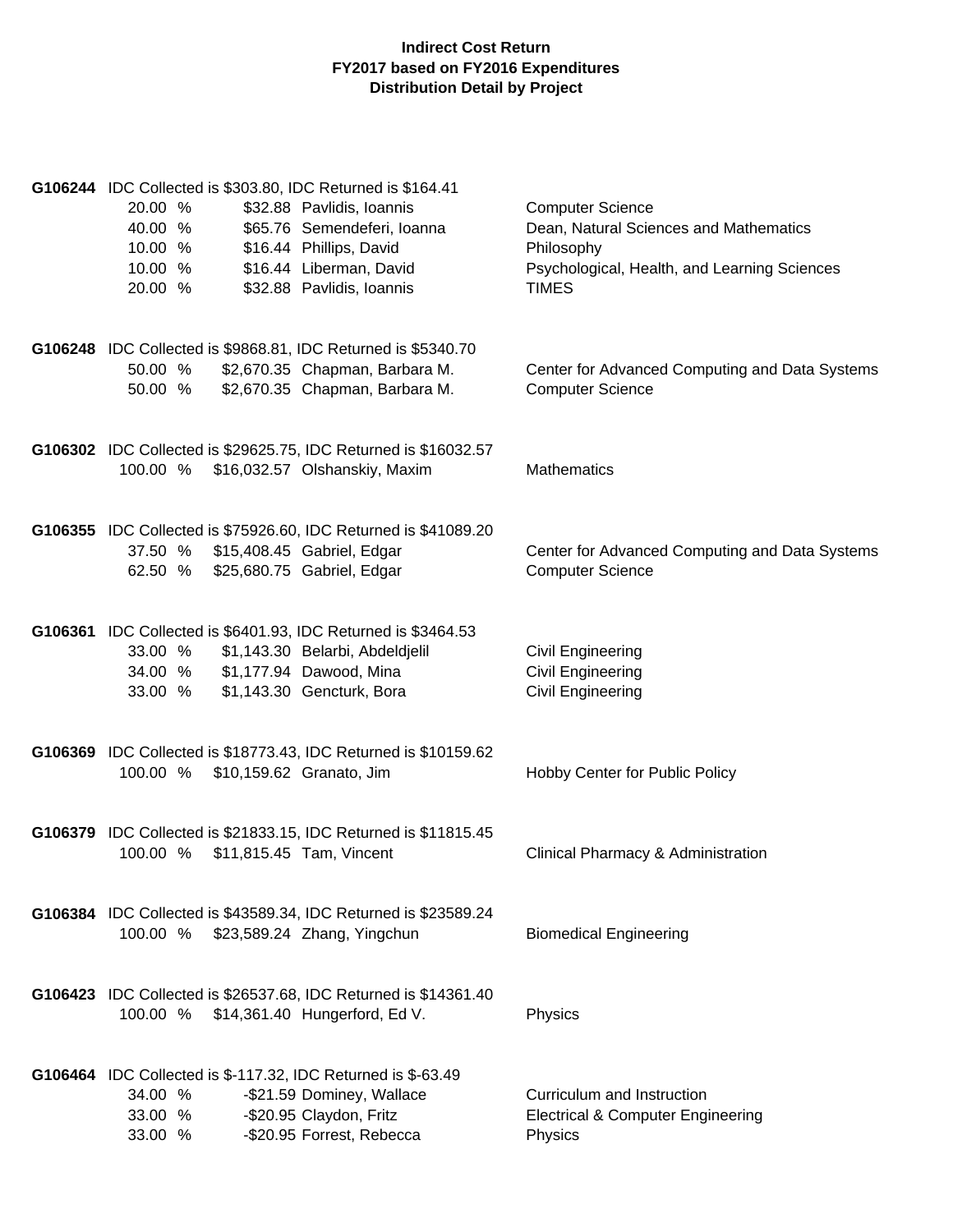| G106479 IDC Collected is \$4292.96, IDC Returned is \$2323.22<br>100.00 %<br>\$2,323.22 Neal, Jay A.                                                                                                                                                                   |                                    | Hotel and Restaurant Management                                                                                                                                                                                                               |
|------------------------------------------------------------------------------------------------------------------------------------------------------------------------------------------------------------------------------------------------------------------------|------------------------------------|-----------------------------------------------------------------------------------------------------------------------------------------------------------------------------------------------------------------------------------------------|
| G106483 IDC Collected is \$63436.55, IDC Returned is \$34329.96<br>\$5,664.44 Chen, Shuo<br>16.50 %<br>17.00 %<br>\$5,836.09 Ren, Zhifeng<br>\$5,664.44 Chen, Shuo<br>16.50 %<br>\$17,164.98 Ren, Zhifeng<br>50.00 %                                                   |                                    | Physics<br>Physics<br><b>TcSUH</b><br><b>TcSUH</b>                                                                                                                                                                                            |
| G106490 IDC Collected is \$16822.83, IDC Returned is \$9104.01<br>\$9,104.01 Lee, Hyongki<br>100.00 %                                                                                                                                                                  |                                    | National Center for Airborne Laser Mapping                                                                                                                                                                                                    |
| G106496 IDC Collected is \$16000.70, IDC Returned is \$8659.10<br>5.00 %<br>\$432.95 Krishnamoorti, Ramanan<br>50.00 %<br>\$4,329.55 Vipulanandan, Cumaraswamy<br>\$2,597.73 Krishnamoorti, Ramanan<br>30.00 %<br>\$432.95 Krishnamoorti, Ramanan<br>5.00 %<br>10.00 % | \$865.91 Vipulanandan, Cumaraswamy | Center for Innovative Grouting Materials and Tech<br>Center for Innovative Grouting Materials and Tech<br><b>Chemical Engineering</b><br>Texas Hurricane Center for Innovative Technology<br>Texas Hurricane Center for Innovative Technology |
| G106498 IDC Collected is \$14018.67, IDC Returned is \$7586.48<br>100.00 %<br>\$7,586.48 Scarrow, Susan                                                                                                                                                                |                                    | <b>Political Science</b>                                                                                                                                                                                                                      |
| G106504 IDC Collected is \$-173.02, IDC Returned is \$-93.63<br>-\$46.82 Ren, Zhifeng<br>50.00 %<br>-\$46.82 Ren, Zhifeng<br>50.00 %                                                                                                                                   |                                    | Physics<br><b>TcSUH</b>                                                                                                                                                                                                                       |
| G106508 IDC Collected is \$-408.07, IDC Returned is \$-220.84<br>25.00 %<br>-\$55.21 Kakadiaris, Ioannis<br>50.00 %<br>-\$110.42 Shah, Shishir<br>25.00 %<br>-\$55.21 Kakadiaris, Ioannis                                                                              |                                    | <b>Computer Science</b><br><b>Computer Science</b><br><b>TIMES</b>                                                                                                                                                                            |
| G106513 IDC Collected is \$-0.01, IDC Returned is \$-0.01<br>100.00 %<br>-\$0.01 Gustafsson, Jan-Ake                                                                                                                                                                   |                                    | Center for Nuclear Receptors and Cell Signaling                                                                                                                                                                                               |
| G106514 IDC Collected is \$-0.01, IDC Returned is \$-0.01<br>100.00 %<br>-\$0.01 Gustafsson, Jan-Ake                                                                                                                                                                   |                                    | Center for Nuclear Receptors and Cell Signaling                                                                                                                                                                                               |
| G106517 IDC Collected is \$-117001.90, IDC Returned is \$-63317.92<br>-\$31,658.96 Ren, Zhifeng<br>50.00 %<br>-\$31,658.96 Ren, Zhifeng<br>50.00 %                                                                                                                     |                                    | Physics<br><b>TcSUH</b>                                                                                                                                                                                                                       |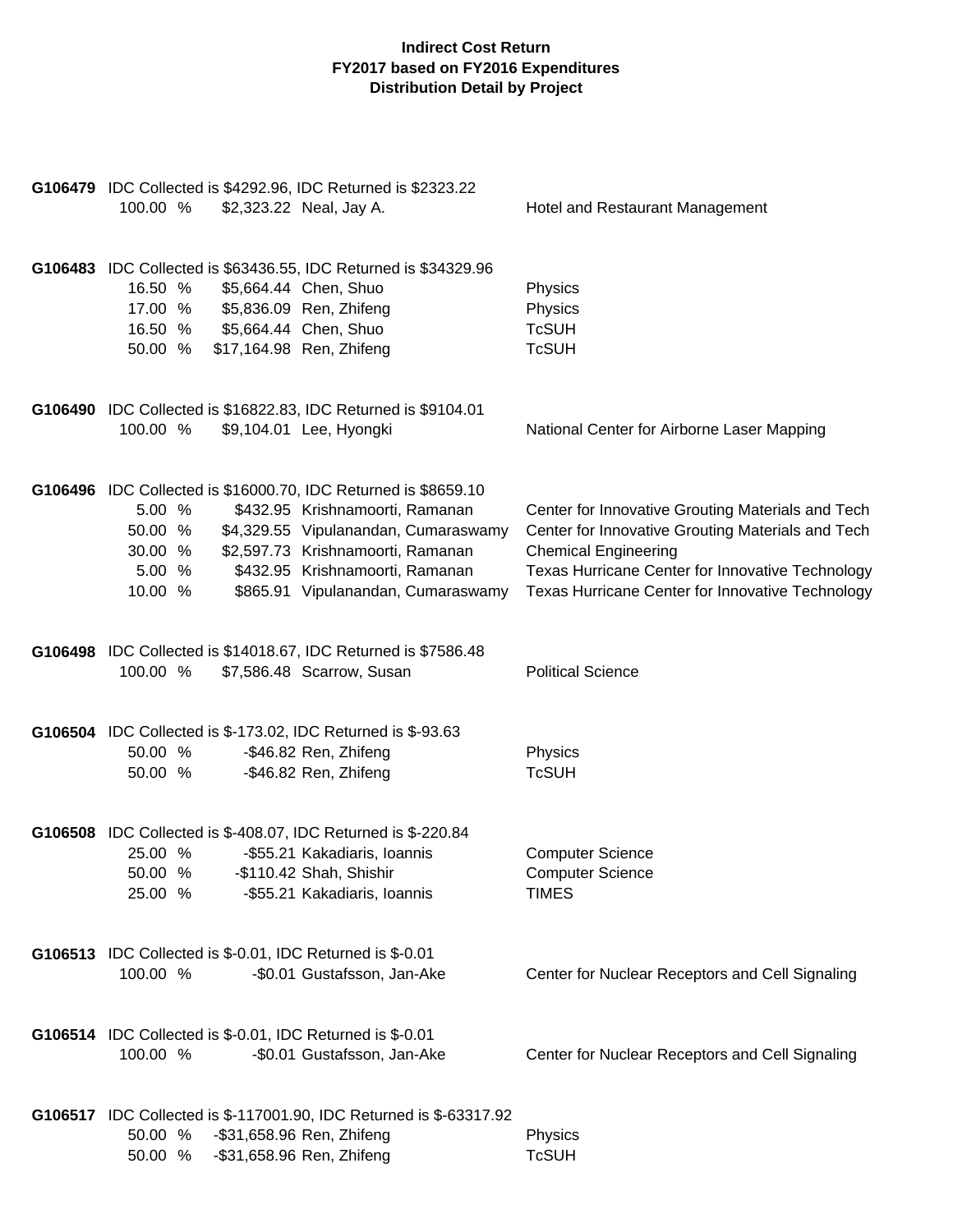| G106557 IDC Collected is \$103.18, IDC Returned is \$55.84<br>20.00 %<br>\$11.17 Vipulanandan, Cumaraswamy<br>20.00 %<br>\$11.17 Kakadiaris, Ioannis<br>\$11.17 Shah, Shishir<br>20.00 %<br>\$22.34 Glennie, Craig<br>40.00 % | <b>Civil Engineering</b><br><b>Computer Science</b><br><b>Computer Science</b><br>National Center for Airborne Laser Mapping |
|-------------------------------------------------------------------------------------------------------------------------------------------------------------------------------------------------------------------------------|------------------------------------------------------------------------------------------------------------------------------|
| G106565 IDC Collected is \$10676.08, IDC Returned is \$5777.57<br>50.00 %<br>\$2,888.79 Robertson, Megan<br>\$2,888.79 Dawood, Mina<br>50.00 %                                                                                | <b>Chemical Engineering</b><br><b>Civil Engineering</b>                                                                      |
| G106591 IDC Collected is \$8505.34, IDC Returned is \$4602.83<br>100.00 %<br>\$4,602.83 Zvolensky, Michael J.                                                                                                                 | Psychology                                                                                                                   |
| G106601 IDC Collected is \$2673.22, IDC Returned is \$1446.67<br>\$1,446.67 Chen, Ji<br>100.00 %                                                                                                                              | <b>Electrical &amp; Computer Engineering</b>                                                                                 |
| G106636 IDC Collected is \$120837.60, IDC Returned is \$65393.68<br>100.00 %<br>\$65,393.68 Khurana, Seema                                                                                                                    | Biology/Biochemistry                                                                                                         |
| G106637 IDC Collected is \$423612.22, IDC Returned is \$229246.23<br>20.00 % \$45,849.25 Carter, William<br>20.00 % \$45,849.25 Glennie, Craig<br>60.00 % \$137,547.74 Shrestha, Ramesh                                       | Civil Engineering<br><b>Civil Engineering</b><br>National Center for Airborne Laser Mapping                                  |
| G106659 IDC Collected is \$-4.09, IDC Returned is \$-2.21<br>-\$1.99 Masson, Philippe<br>90.00 %<br>-\$0.22 Selvamanickam, Venkat<br>10.00 %                                                                                  | <b>Mechanical Engineering</b><br><b>Mechanical Engineering</b>                                                               |
| G106660 IDC Collected is \$38438.88, IDC Returned is \$20801.97<br>100.00 % \$20,801.97 Alfano, Candice A.                                                                                                                    | Psychology                                                                                                                   |
| G106685 IDC Collected is \$26631.77, IDC Returned is \$14412.31<br>100.00 % \$14,412.31 Gabriel, Edgar                                                                                                                        | <b>Computer Science</b>                                                                                                      |
| G106710 IDC Collected is \$24188.00, IDC Returned is \$13089.82<br>100.00 % \$13,089.82 Shrestha, Ramesh                                                                                                                      | National Center for Airborne Laser Mapping                                                                                   |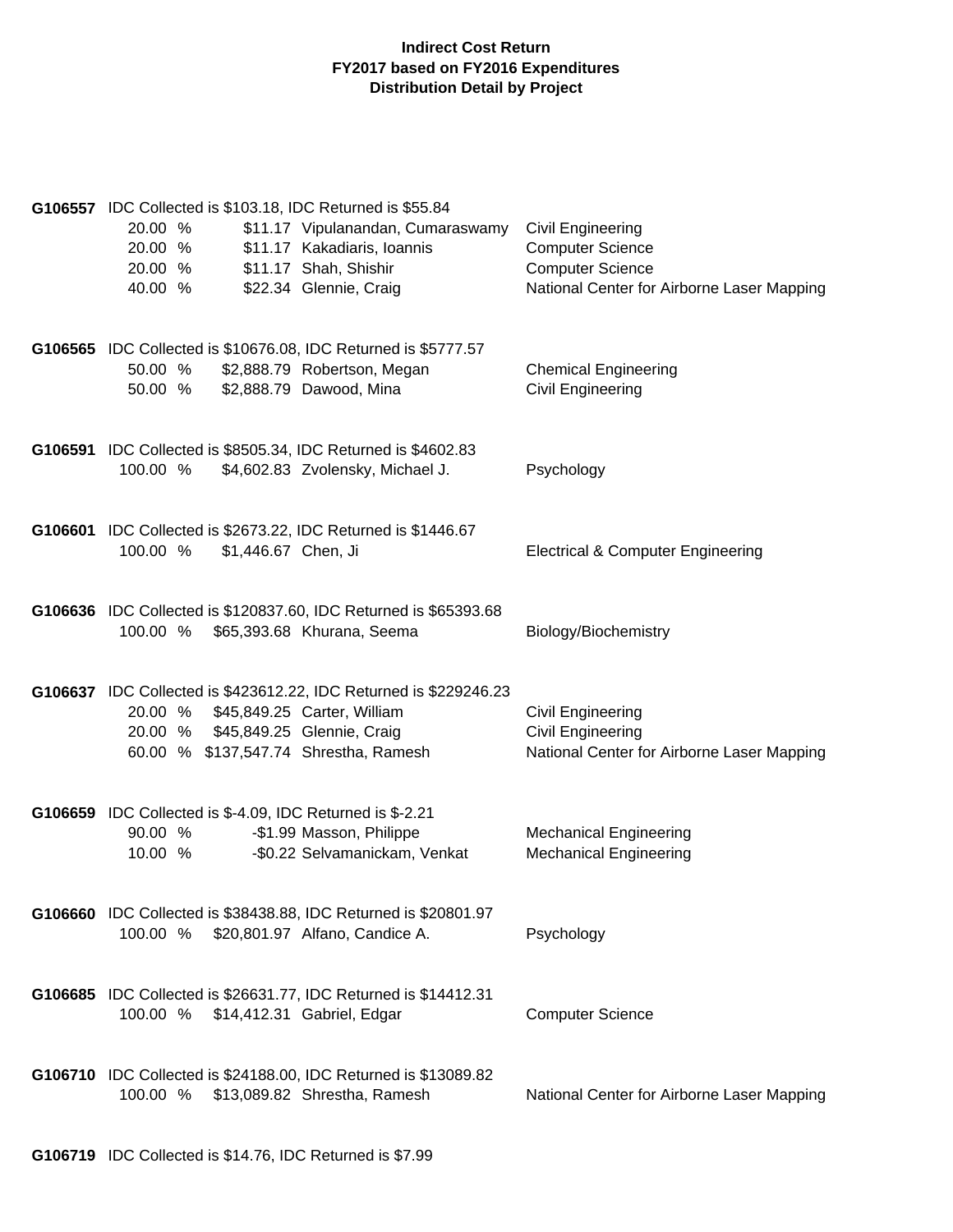| 50.00 %<br>50.00 %                       | \$3.99 Litvinov, Dmitri<br>\$3.99 Litvinov, Dmitri                                                                                                                                | Center for Integrated Bio and Nano Systems<br><b>Electrical &amp; Computer Engineering</b>                                                         |
|------------------------------------------|-----------------------------------------------------------------------------------------------------------------------------------------------------------------------------------|----------------------------------------------------------------------------------------------------------------------------------------------------|
|                                          | G106735 IDC Collected is \$78326.59, IDC Returned is \$42388.00<br>100.00 % \$42,388.00 Gurkan, Deniz                                                                             | <b>Engineering Technology</b>                                                                                                                      |
|                                          | G106744 IDC Collected is \$44142.74, IDC Returned is \$23888.73<br>50.00 % \$11,944.36 Conrad, Jacinta<br>50.00 % \$11,944.36 Vekilov, Peter G.                                   | <b>Chemical Engineering</b><br><b>Chemical Engineering</b>                                                                                         |
|                                          | G106752 IDC Collected is \$33486.24, IDC Returned is \$18121.75<br>100.00 % \$18,121.75 Sager, William W.                                                                         | Earth & Atmospheric Sciences                                                                                                                       |
| 100.00 %                                 | G106754 IDC Collected is \$3593.60, IDC Returned is \$1944.75<br>\$1,944.75 Gurkan, Deniz                                                                                         | <b>Engineering Technology</b>                                                                                                                      |
|                                          | G106777 IDC Collected is \$22155.06, IDC Returned is \$11989.65<br>100.00 % \$11,989.65 Sager, William W.                                                                         | Earth & Atmospheric Sciences                                                                                                                       |
| 50.00 %<br>50.00 %                       | G106779 IDC Collected is \$2720.17, IDC Returned is \$1472.07<br>\$736.04 Ren, Zhifeng<br>\$736.04 Ren, Zhifeng                                                                   | Physics<br><b>TcSUH</b>                                                                                                                            |
| 33.00 %<br>33.00 %<br>34.00 %            | G106783 IDC Collected is \$1252.13, IDC Returned is \$677.62<br>\$223.61 Lefer, Barry<br>\$223.61 Dunbar, Bonnie J.<br>\$230.39 Bering, Edgar A.                                  | Earth & Atmospheric Sciences<br><b>Mechanical Engineering</b><br>Physics                                                                           |
|                                          | G106793 IDC Collected is \$77341.09, IDC Returned is \$41854.68<br>50.00 % \$20,927.34 Pavlidis, Ioannis<br>50.00 % \$20,927.34 Pavlidis, Ioannis                                 | <b>Computer Science</b><br><b>TIMES</b>                                                                                                            |
| 100.00 %                                 | <b>G106816</b> IDC Collected is \$-45.42, IDC Returned is \$-24.58<br>-\$24.58 Song, Gangbing                                                                                     | <b>Mechanical Engineering</b>                                                                                                                      |
| 25.00 %<br>25.00 %<br>10.00 %<br>10.00 % | G106839 IDC Collected is \$694.95, IDC Returned is \$376.09<br>\$94.02 Ivey, Michelle<br>\$94.02 Steinberg, Catherine S.<br>\$37.61 Hawkins, Jacqueline<br>\$37.61 White, Cathryn | <b>Communication Sciences and Disorders</b><br><b>Community Projects - Social Work</b><br>Curriculum and Instruction<br>Curriculum and Instruction |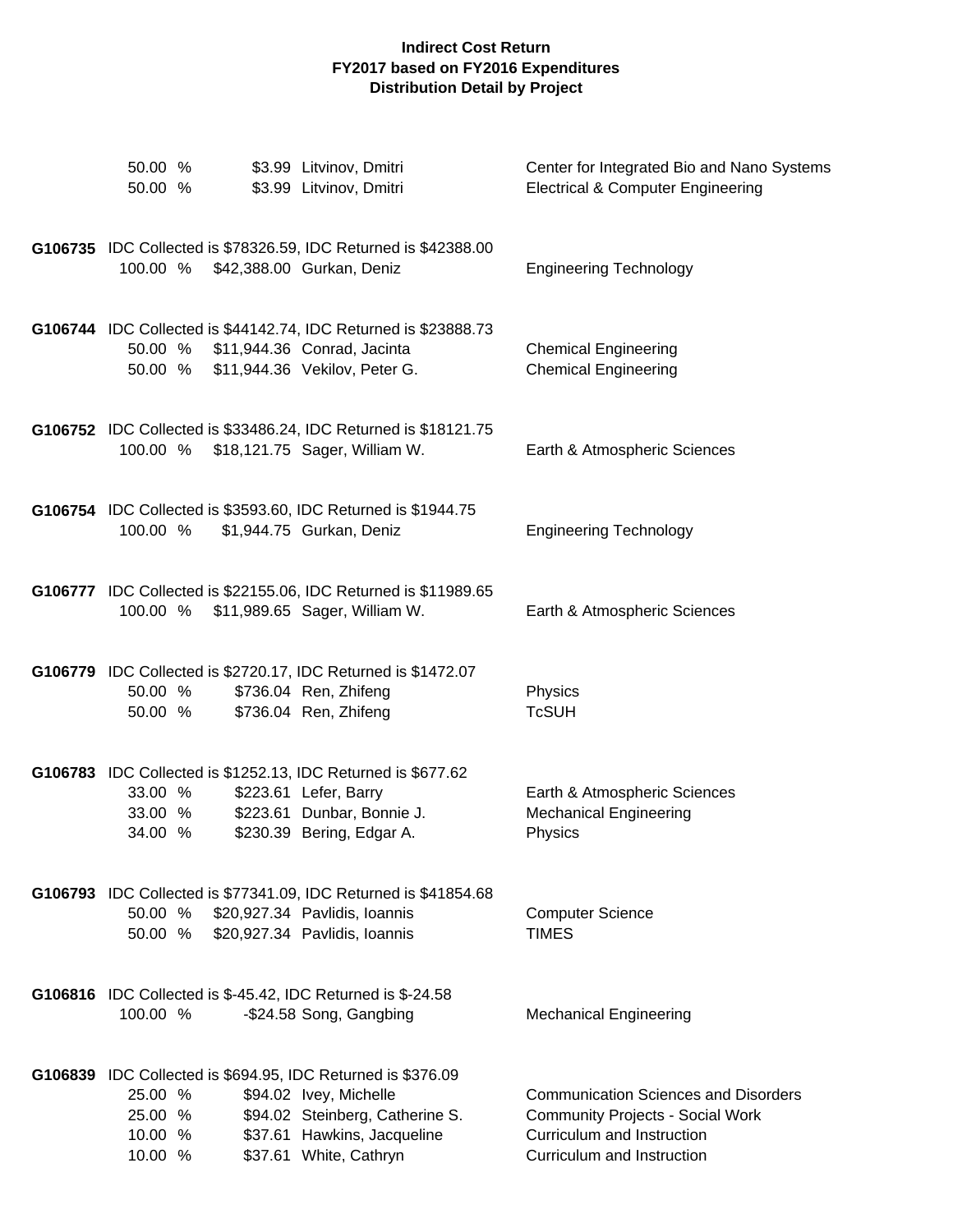| 10.00 %<br>10.00 %<br>10.00 % |                     | \$37.61 Colby, Ira<br>\$37.61 Roberts, Jessica L.<br>\$37.61 Fletcher, Jack M.                                                                                | Dean, Social Work<br>Law-UH<br>Psychology                                                                                |
|-------------------------------|---------------------|---------------------------------------------------------------------------------------------------------------------------------------------------------------|--------------------------------------------------------------------------------------------------------------------------|
| 100.00 %                      |                     | G106851 IDC Collected is \$14989.04, IDC Returned is \$8111.62<br>\$8,111.62 Gencturk, Bora                                                                   | Civil Engineering                                                                                                        |
| 37.50 %<br>37.50 %<br>25.00 % |                     | G106858 IDC Collected is \$68557.47, IDC Returned is \$37101.25<br>\$13,912.97 Bond, Richard A.<br>\$13,912.97 Bond, Richard A.<br>\$9,275.31 Knoll, Brian J. | Heart and Kidney Institute<br>Pharmacological and Pharmaceutical Sciences<br>Pharmacological and Pharmaceutical Sciences |
| 100.00 %                      |                     | G106867 IDC Collected is \$20914.72, IDC Returned is \$11318.42<br>\$11,318.42 Ghose, Romi                                                                    | <b>Pharmacological and Pharmaceutical Sciences</b>                                                                       |
| 50.00 %<br>50.00 %            |                     | G106920 IDC Collected is \$4744.95, IDC Returned is \$2567.82<br>\$1,283.91 Donnelly, Vincent M.<br>\$1,283.91 Economou, Demetre J.                           | <b>Chemical Engineering</b><br><b>Chemical Engineering</b>                                                               |
| 100.00 %                      |                     | G106940 IDC Collected is \$-8419.56, IDC Returned is \$-4556.41<br>-\$4,556.41 Gunaratne, Gemunu H.                                                           | Physics                                                                                                                  |
| 100.00 %                      |                     | G106992 IDC Collected is \$29696.75, IDC Returned is \$16070.99<br>\$16,070.99 Balakotaiah, Vemuri                                                            | <b>Chemical Engineering</b>                                                                                              |
| 100.00 %                      | \$6,793.94 Hu, Ming | G107003 IDC Collected is \$12554.17, IDC Returned is \$6793.94                                                                                                | <b>Pharmacological and Pharmaceutical Sciences</b>                                                                       |
| 100.00 %                      |                     | G107006 IDC Collected is \$1763.72, IDC Returned is \$954.47<br>\$954.47 Lapen, Thomas J.                                                                     | Earth & Atmospheric Sciences                                                                                             |
| 100.00 %                      |                     | G107026 IDC Collected is \$34351.86, IDC Returned is \$18590.20<br>\$18,590.20 Fox, George E.                                                                 | Biology/Biochemistry                                                                                                     |
| 70.00 %<br>30.00 %            |                     | G107044 IDC Collected is \$2267.84, IDC Returned is \$1227.29<br>\$859.10 Yao, Yan<br>\$368.19 Yao, Yan                                                       | <b>Electrical &amp; Computer Engineering</b><br><b>TcSUH</b>                                                             |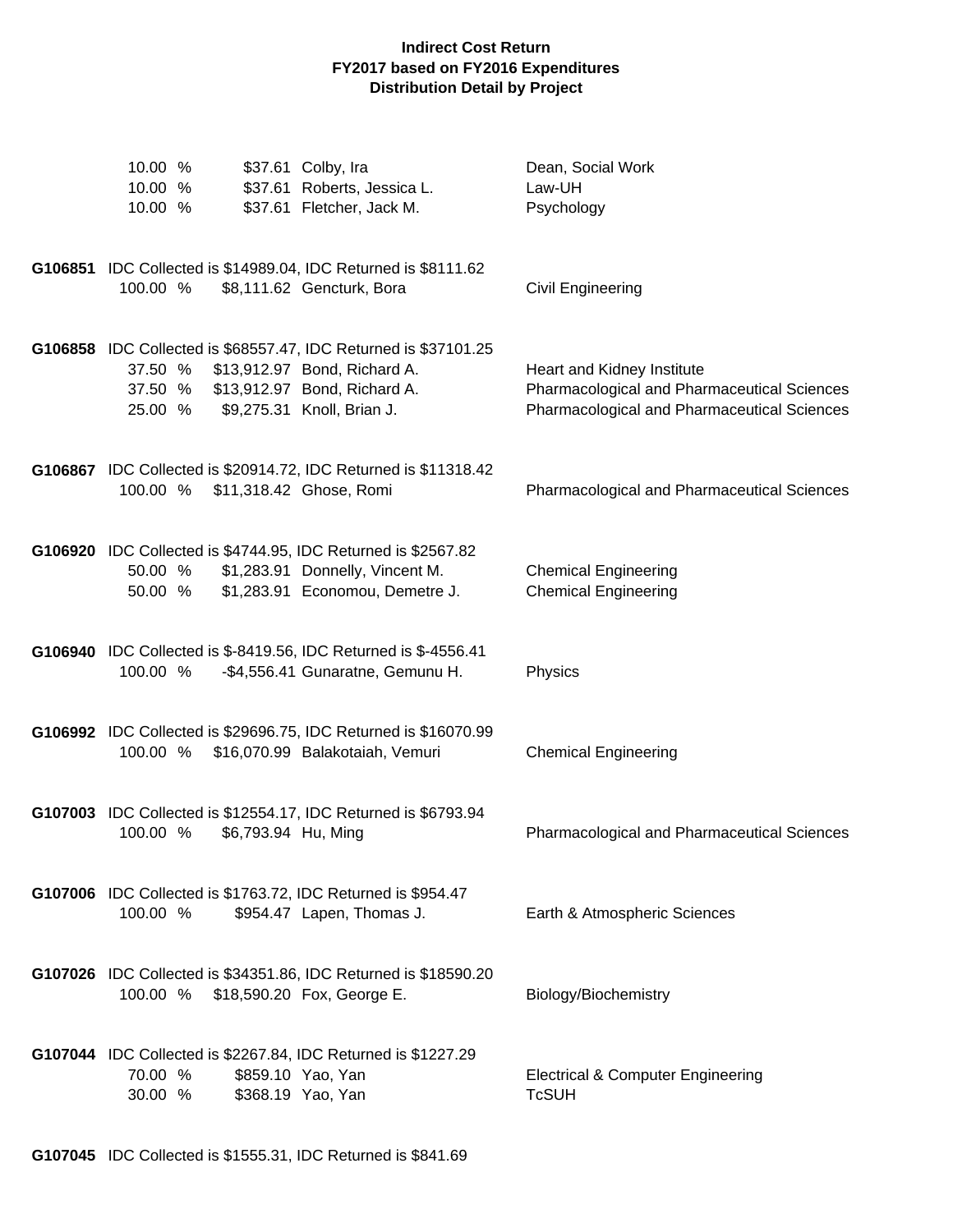| 50.00 %<br>50.00 %                                                        | \$420.84 Chen, Ji<br>\$420.84 Jackson, David R.                                                                                                                             | <b>Electrical &amp; Computer Engineering</b><br><b>Electrical &amp; Computer Engineering</b> |
|---------------------------------------------------------------------------|-----------------------------------------------------------------------------------------------------------------------------------------------------------------------------|----------------------------------------------------------------------------------------------|
| 50.00 % \$16,726.28 Li, Mo<br>50.00 % \$16,726.28 Mo, Yi-Lung             | G107050 IDC Collected is \$61815.24, IDC Returned is \$33452.55                                                                                                             | Civil Engineering<br>Civil Engineering                                                       |
| 100.00 %                                                                  | G107056 IDC Collected is \$7295.00, IDC Returned is \$3947.84<br>\$3,947.84 Layne, Charles S.                                                                               | <b>Health and Human Performance</b>                                                          |
| G107071 IDC Collected is \$-0.01, IDC Returned is \$-0.01<br>100.00 %     | -\$0.01 Schwartz, Robert J.                                                                                                                                                 | Biology/Biochemistry                                                                         |
| 100.00 % - \$12,606.76 Cheung, Monit                                      | G107074 IDC Collected is \$-23295.37, IDC Returned is \$-12606.76                                                                                                           | Child & Family for Innovative Research                                                       |
| 100.00 %                                                                  | G107084 IDC Collected is \$28438.00, IDC Returned is \$15389.79<br>\$15,389.79 Skopal, Jennifer                                                                             | <b>Childrens Learning Centers</b>                                                            |
| 45.00 %<br>45.00 %<br>5.00 %<br>5.00 %                                    | G107094 IDC Collected is \$3626.40, IDC Returned is \$1962.50<br>\$883.12 Perales, Monica<br>\$883.12 Romero, R. Todd<br>\$98.12 Perales, Monica<br>\$98.12 Romero, R. Todd | Center for Public History<br>Center for Public History<br>History<br>History                 |
| 100.00 %                                                                  | G107110 IDC Collected is \$18588.25, IDC Returned is \$10059.40<br>\$10,059.40 Pennings, Steve C.                                                                           | Biology/Biochemistry                                                                         |
| 90.00 % \$13,705.39 Fox, George E.<br>10.00 %                             | G107122 IDC Collected is \$28139.42, IDC Returned is \$15228.21<br>\$1,522.82 Fox, George E.                                                                                | Biology/Biochemistry<br>Center for Advanced Computing and Data Systems                       |
|                                                                           | G107132 IDC Collected is \$32940.52, IDC Returned is \$17826.42<br>100.00 % \$17,826.42 Torres-Hostos, Luis R.                                                              | Center for Drug and Social Policy Research                                                   |
| G107143 IDC Collected is \$-247.10, IDC Returned is \$-133.72<br>100.00 % | -\$133.72 Roberts, Tawna                                                                                                                                                    | <b>Optometry Vision Sciences</b>                                                             |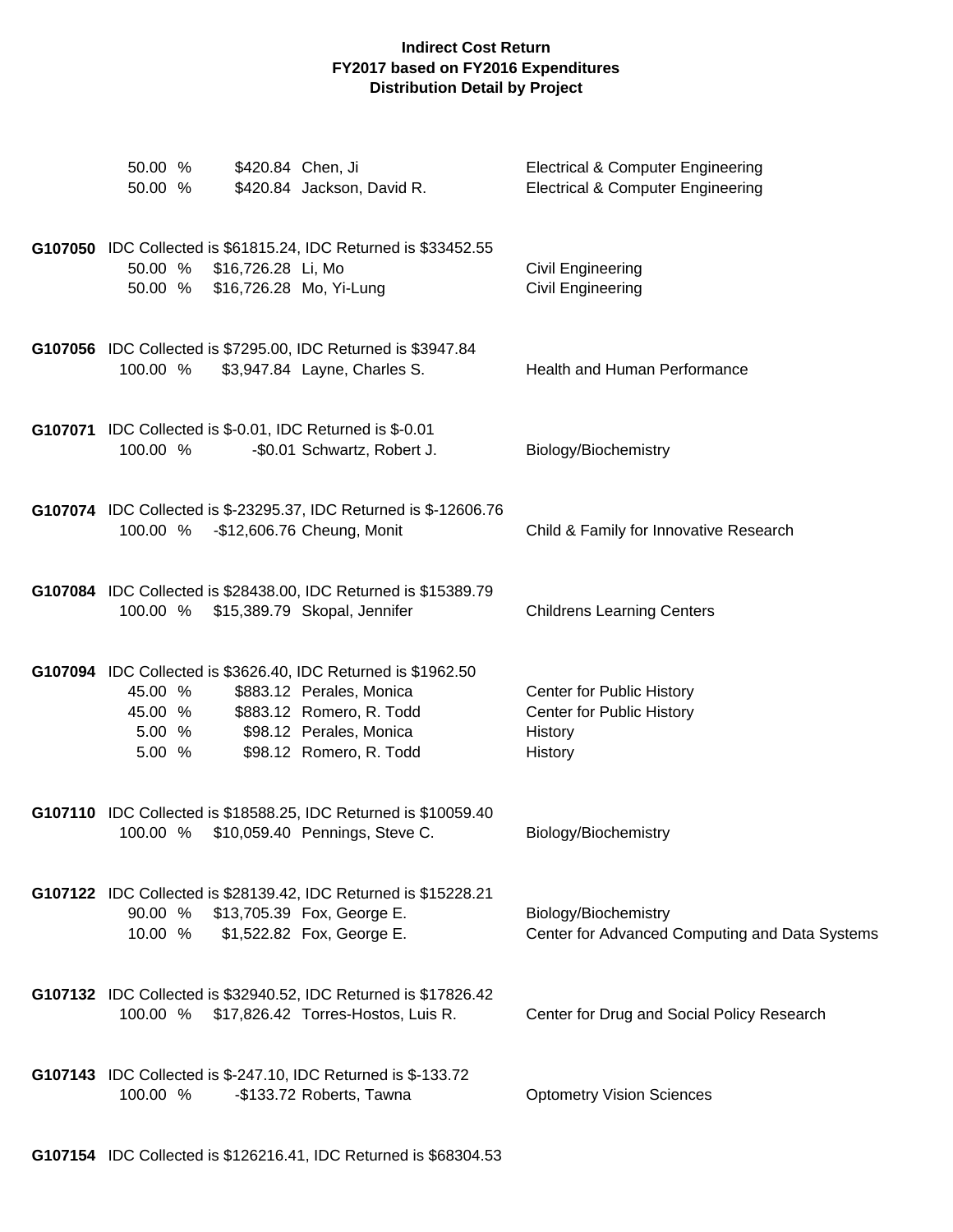| \$17,076.13 Pinsky, Lawrence S.<br>25.00 %<br>\$34,152.27 Bellwied, Rene<br>50.00 %<br>\$17,076.13 Pinsky, Lawrence S.<br>25.00 %                 | Center for Advanced Computing and Data Systems<br>Physics<br>Physics                              |
|---------------------------------------------------------------------------------------------------------------------------------------------------|---------------------------------------------------------------------------------------------------|
| G107166 IDC Collected is \$14477.39, IDC Returned is \$7834.73<br>100.00 %<br>\$7,834.73 Glennie, Craig                                           | National Center for Airborne Laser Mapping                                                        |
| G107171 IDC Collected is \$143568.31, IDC Returned is \$77694.86<br>100.00 % \$77,694.86 Hu, Ming                                                 | <b>Pharmacological and Pharmaceutical Sciences</b>                                                |
| G107174 IDC Collected is \$70392.21, IDC Returned is \$38094.15<br>\$30,475.32 Cuny, Gregory D.<br>80.00 %<br>\$7,618.83 Hu, Ming<br>20.00 %      | <b>Pharmacological and Pharmaceutical Sciences</b><br>Pharmacological and Pharmaceutical Sciences |
| G107175 IDC Collected is \$592.78, IDC Returned is \$320.79<br>100.00 %<br>\$320.79 Ebalunode, Jerry                                              | Center for Advanced Computing and Data Systems                                                    |
| G107184 IDC Collected is \$44216.09, IDC Returned is \$23928.42<br>100.00 % \$23,928.42 Weihua, Zhang                                             | Biology/Biochemistry                                                                              |
| <b>G107189</b> IDC Collected is \$-3.55, IDC Returned is \$-1.92<br>20.00 %<br>-\$0.38 Fletcher, Jack M.<br>80.00 %<br>-\$1.54 Fletcher, Jack M.  | Psychology<br><b>TIMES</b>                                                                        |
| G107191 IDC Collected is \$44169.14, IDC Returned is \$23903.01<br>\$23,903.01 Neighbors, Clayton<br>100.00 %                                     | Psychology                                                                                        |
| G107196 IDC Collected is \$6658.22, IDC Returned is \$3603.23<br>65.00 %<br>\$2,342.10 Glennie, Craig<br>35.00 %<br>\$1,261.13 Rifai, Hanadi      | Civil Engineering<br>Civil Engineering                                                            |
| G107208 IDC Collected is \$63897.05, IDC Returned is \$34579.17<br>24.00 %<br>\$8,299.00 Nikolaou, Michael<br>76.00 %<br>\$26,280.17 Tam, Vincent | <b>Chemical Engineering</b><br>Clinical Pharmacy & Administration                                 |
| G107212 IDC Collected is \$9065.30, IDC Returned is \$4905.87<br>100.00 %<br>\$4,905.87 Eriksen, Jason                                            | <b>Pharmacological and Pharmaceutical Sciences</b>                                                |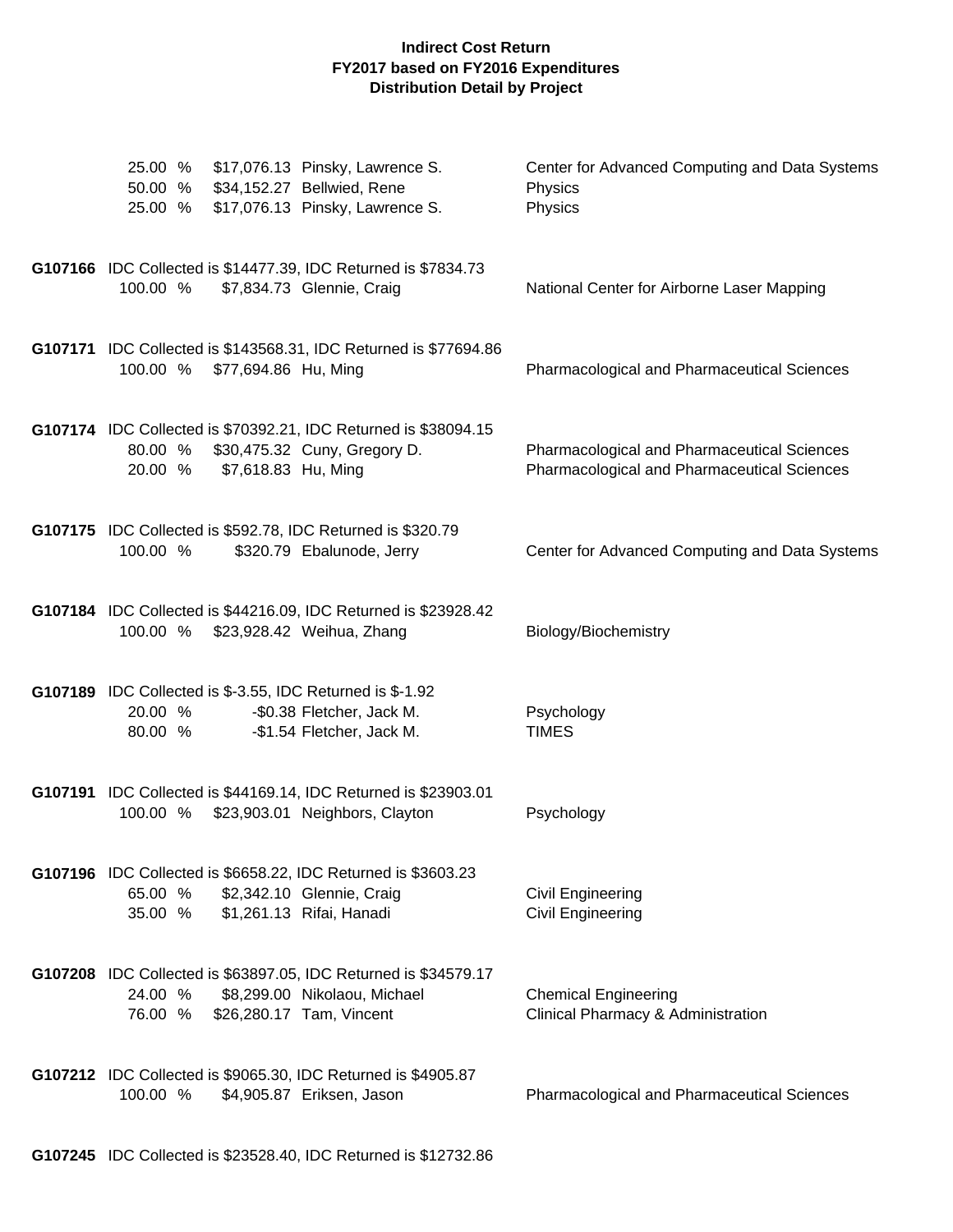| 50.00 %<br>\$6,366.43 Dawood, Mina<br>\$6,366.43 Gencturk, Bora<br>50.00 %                                                                                                                                                | <b>Civil Engineering</b><br>Civil Engineering                                                            |
|---------------------------------------------------------------------------------------------------------------------------------------------------------------------------------------------------------------------------|----------------------------------------------------------------------------------------------------------|
| G107246 IDC Collected is \$26805.15, IDC Returned is \$14506.14<br>100.00 % \$14,506.14 Canic, Suncica                                                                                                                    | Mathematics                                                                                              |
| G107251 IDC Collected is \$20611.36, IDC Returned is \$11154.25<br>100.00 % \$11,154.25 Robertson, Megan                                                                                                                  | <b>Chemical Engineering</b>                                                                              |
| G107260 IDC Collected is \$7371.32, IDC Returned is \$3989.14<br>\$3,989.14 Lim, Gino Jinho<br>100.00 %                                                                                                                   | <b>Industrial Engineering</b>                                                                            |
| G107263 IDC Collected is \$29410.85, IDC Returned is \$15916.27<br>100.00 % \$15,916.27 Gorb, Yuliya                                                                                                                      | <b>Mathematics</b>                                                                                       |
| G107280 IDC Collected is \$30739.93, IDC Returned is \$16635.53<br>100.00 %<br>\$16,635.53 Azevedo, Ricardo                                                                                                               | Biology/Biochemistry                                                                                     |
| G107282 IDC Collected is \$22486.00, IDC Returned is \$12168.75<br>100.00 %<br>\$12,168.75 McDermott, Alison                                                                                                              | <b>Optometry Vision Sciences</b>                                                                         |
| G107289 IDC Collected is \$45523.85, IDC Returned is \$24636.14<br>100.00 % \$24,636.14 May, Jeremy A.                                                                                                                    | Chemistry                                                                                                |
| G107308 IDC Collected is \$2006.00, IDC Returned is \$1085.59<br>100.00 %<br>\$1,085.59 Gunaratne, Preethi H.                                                                                                             | Biology/Biochemistry                                                                                     |
| G107318 IDC Collected is \$4765.98, IDC Returned is \$2579.21<br>25.00 %<br>\$644.80 Huang, Shou-Hsuan<br>\$644.80 Shah, Shishir<br>25.00 %<br>25.00 %<br>\$644.80 Verma, Rakesh M.<br>\$644.80 Yun, Changhoon<br>25.00 % | <b>Computer Science</b><br><b>Computer Science</b><br><b>Computer Science</b><br><b>Computer Science</b> |
| G107326 IDC Collected is \$47189.84, IDC Returned is \$25537.73<br>20.00 %<br>\$5,107.55 Carter, William<br>\$5,107.55 Glennie, Craig<br>20.00 %<br>\$15,322.64 Shrestha, Ramesh<br>60.00 %                               | Civil Engineering<br>Civil Engineering<br>National Center for Airborne Laser Mapping                     |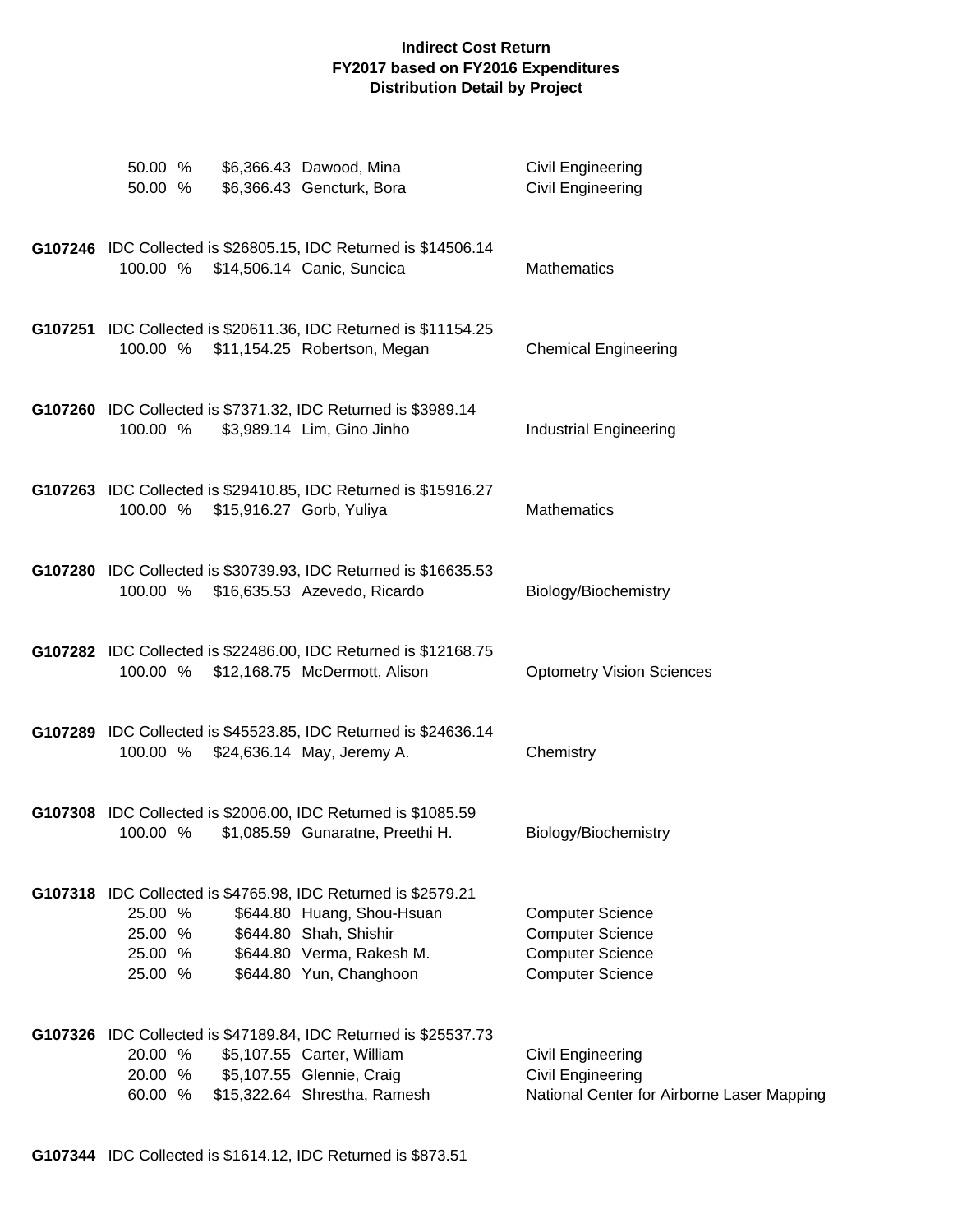| 100.00 %                                            |                                                                      | \$873.51 Layne, Charles S.                                                                                                                                                                                         | Health and Human Performance                                                                                                        |
|-----------------------------------------------------|----------------------------------------------------------------------|--------------------------------------------------------------------------------------------------------------------------------------------------------------------------------------------------------------------|-------------------------------------------------------------------------------------------------------------------------------------|
|                                                     | 50.00 % \$13,914.96 Ren, Zhifeng<br>50.00 % \$13,914.96 Ren, Zhifeng | G107350 IDC Collected is \$51425.48, IDC Returned is \$27829.93                                                                                                                                                    | Physics<br><b>TcSUH</b>                                                                                                             |
| 20.00 %<br>20.00 %<br>20.00 %<br>20.00 %<br>20.00 % |                                                                      | G107356 IDC Collected is \$4139.16, IDC Returned is \$2239.99<br>\$448.00 Huang, Shou-Hsuan<br>\$448.00 Kakadiaris, Ioannis<br>\$448.00 Leiss, Ernst L.<br>\$448.00 Pavlidis, Ioannis<br>\$448.00 Verma, Rakesh M. | <b>Computer Science</b><br><b>Computer Science</b><br><b>Computer Science</b><br><b>Computer Science</b><br><b>Computer Science</b> |
| 100.00 %                                            |                                                                      | G107379 IDC Collected is \$3746.36, IDC Returned is \$2027.42<br>\$2,027.42 Selvamanickam, Venkat                                                                                                                  | <b>Mechanical Engineering</b>                                                                                                       |
| 100.00 %                                            |                                                                      | G107380 IDC Collected is \$30590.41, IDC Returned is \$16554.61<br>\$16,554.61 Prasad, Saurabh                                                                                                                     | <b>Electrical &amp; Computer Engineering</b>                                                                                        |
| 100.00 %                                            |                                                                      | G107383 IDC Collected is \$9448.80, IDC Returned is \$5113.41<br>\$5,113.41 Ostrin, Lisa                                                                                                                           | <b>Optometry Vision Sciences</b>                                                                                                    |
| 100.00 %                                            |                                                                      | G107387 IDC Collected is \$16205.44, IDC Returned is \$8769.90<br>\$8,769.90 Lee, Hyongki                                                                                                                          | National Center for Airborne Laser Mapping                                                                                          |
| 100.00 %                                            |                                                                      | G107390 IDC Collected is \$4733.58, IDC Returned is \$2561.67<br>\$2,561.67 Horn, Catherine L.                                                                                                                     | Educational Leadership & Policy Studies                                                                                             |
| 100.00 %                                            |                                                                      | G107397 IDC Collected is \$6616.35, IDC Returned is \$3580.57<br>\$3,580.57 Lee, Hyongki                                                                                                                           | National Center for Airborne Laser Mapping                                                                                          |
| 100.00 %                                            |                                                                      | G107424 IDC Collected is \$-4.61, IDC Returned is \$-2.49<br>-\$2.49 Vekilov, Peter G.                                                                                                                             | <b>Chemical Engineering</b>                                                                                                         |
|                                                     | 44.00 % \$19,043.63 Lau, Kwong                                       | G107429 IDC Collected is \$79976.69, IDC Returned is \$43280.99<br>40.00 % \$17,312.39 Hungerford, Ed V.<br>16.00 % \$6,924.96 Whitehead, Lisa                                                                     | Physics<br>Physics<br>Physics                                                                                                       |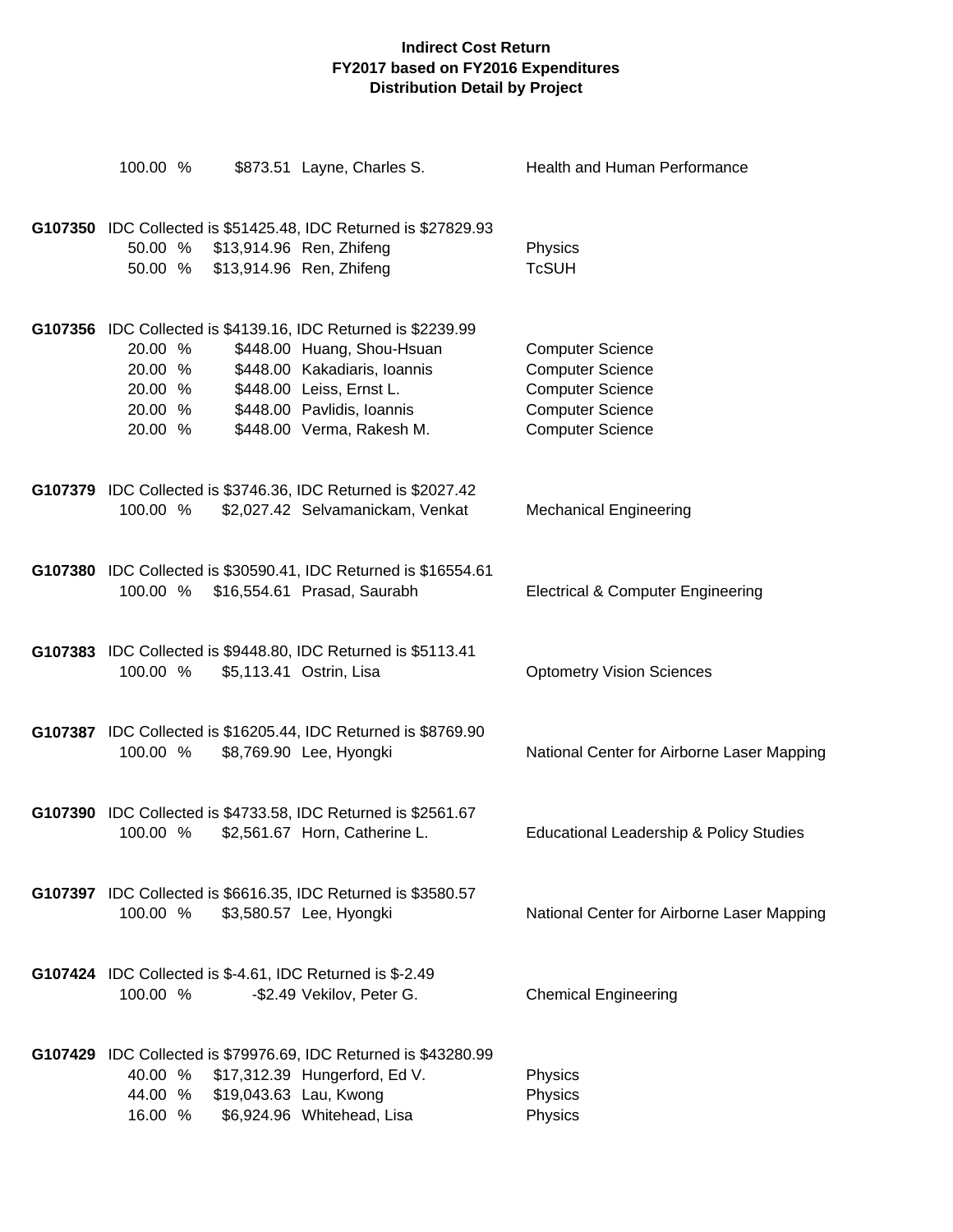| G107433 IDC Collected is \$55566.81, IDC Returned is \$30071.09<br>50.00 % \$15,035.55 Rifai, Hanadi<br>50.00 % \$15,035.55 Rodrigues, Debora F.                                                                                                                                  | Civil Engineering<br><b>Civil Engineering</b>                                              |
|-----------------------------------------------------------------------------------------------------------------------------------------------------------------------------------------------------------------------------------------------------------------------------------|--------------------------------------------------------------------------------------------|
| G107435 IDC Collected is \$39494.60, IDC Returned is \$21373.29<br>70.00 %<br>\$14,961.30 Yao, Yan<br>30.00 %<br>\$6,411.99 Yao, Yan                                                                                                                                              | <b>Electrical &amp; Computer Engineering</b><br><b>TcSUH</b>                               |
| G107454 IDC Collected is \$53453.33, IDC Returned is \$28927.34<br>100.00 % \$28,927.34 Bittner, Eric R.                                                                                                                                                                          | Chemistry                                                                                  |
| G107463 IDC Collected is \$7924.00, IDC Returned is \$4288.23<br>20.00 %<br>\$857.65 Tackett, Jennifer L.<br>80.00 %<br>\$3,430.58 Tackett, Jennifer L.                                                                                                                           | Psychology<br><b>TIMES</b>                                                                 |
| G107493 IDC Collected is \$53516.58, IDC Returned is \$28961.57<br>100.00 % \$28,961.57 Baldelli, Steve                                                                                                                                                                           | Chemistry                                                                                  |
| G107495 IDC Collected is \$2649.31, IDC Returned is \$1433.73<br>100.00 %<br>\$1,433.73 Neighbors, Clayton                                                                                                                                                                        | Psychology                                                                                 |
| <b>G107507</b> IDC Collected is \$-79.02, IDC Returned is \$-42.76<br>20.00 %<br>-\$8.55 Carlson, Coleen<br>80.00 %<br>-\$34.21 Carlson, Coleen                                                                                                                                   | Psychology<br><b>TIMES</b>                                                                 |
| G107513 IDC Collected is \$140435.24, IDC Returned is \$75999.34<br>71.00 % \$53,959.53 Freiberg, H. Jerome<br>\$3,039.97 Carlson, Coleen<br>4.00 %<br>2.00 %<br>\$1,519.99 Francis, David J.<br>16.00 %<br>\$12,159.89 Carlson, Coleen<br>\$5,319.95 Francis, David J.<br>7.00 % | Consistency Mgmt and Coop Disc<br>Psychology<br>Psychology<br><b>TIMES</b><br><b>TIMES</b> |
| G107514 IDC Collected is \$25244.43, IDC Returned is \$13661.53<br>73.00 %<br>\$9,972.92 Dominey, Wallace<br>13.00 %<br>\$1,776.00 Cheung, Margaret S.<br>\$1,912.61 Forrest, Rebecca<br>14.00 %                                                                                  | Curriculum and Instruction<br>Physics<br>Physics                                           |
| G107520 IDC Collected is \$15915.68, IDC Returned is \$8613.09<br>30.00 %<br>\$2,583.93 Hadjiev, Viktor<br>\$6,029.16 Hadjiev, Viktor<br>70.00 %                                                                                                                                  | <b>Mechanical Engineering</b><br><b>TcSUH</b>                                              |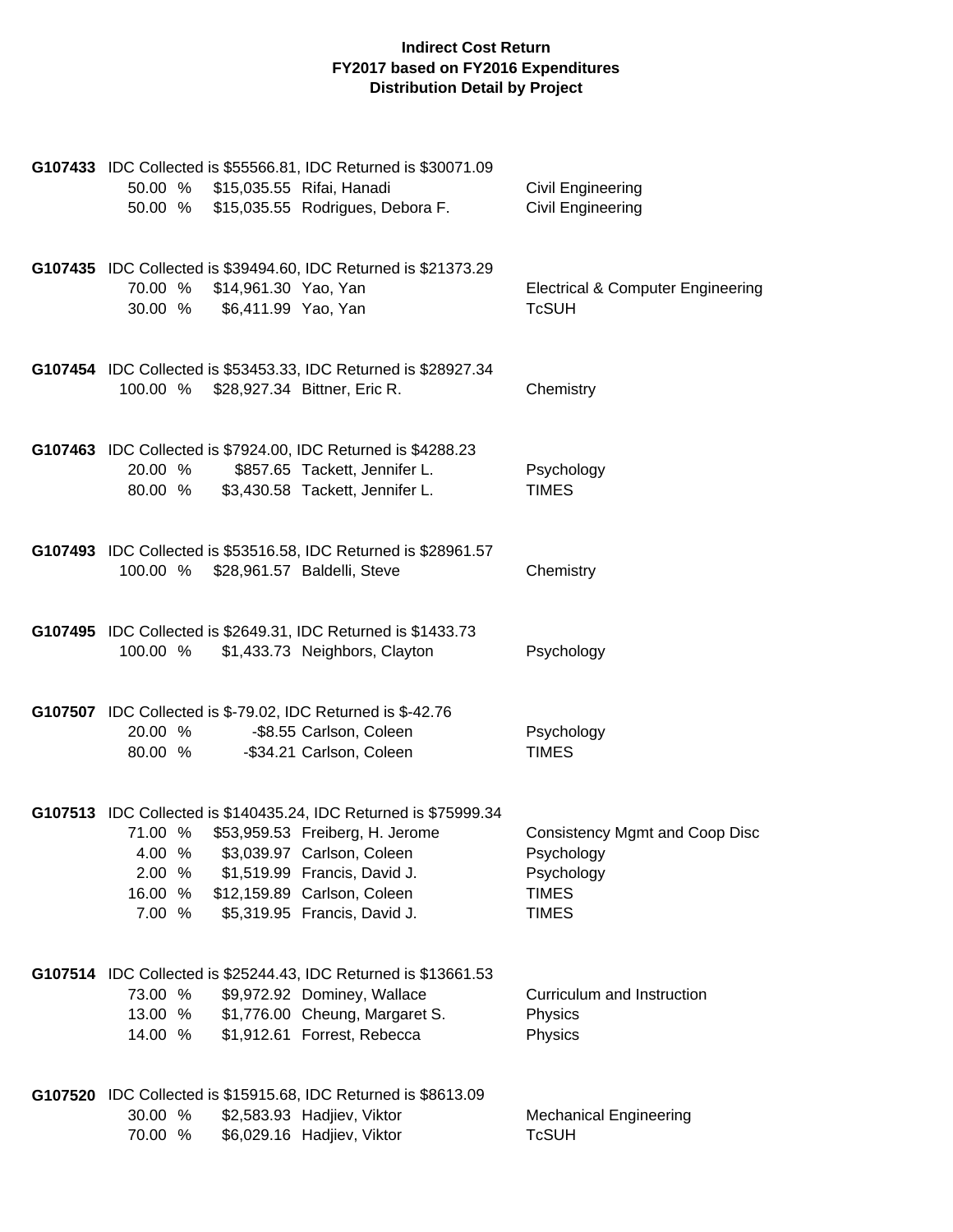| 95.00 %<br>5.00 %                          | G107557 IDC Collected is \$97063.43, IDC Returned is \$52527.82<br>\$49,901.43 Anderson, Heather<br>\$2,626.39 Stuebing, Karla                                                    | <b>Optometry Vision Sciences</b><br><b>TIMES</b>                                                                                                       |
|--------------------------------------------|-----------------------------------------------------------------------------------------------------------------------------------------------------------------------------------|--------------------------------------------------------------------------------------------------------------------------------------------------------|
| 100.00 % \$50,673.04 Lu, Qian              | G107566 IDC Collected is \$93636.08, IDC Returned is \$50673.04                                                                                                                   | Psychology                                                                                                                                             |
|                                            | G107605 IDC Collected is \$72481.51, IDC Returned is \$39224.82<br>100.00 % \$39,224.82 Shevkoplyas, Sergey S.                                                                    | <b>Biomedical Engineering</b>                                                                                                                          |
| 30.00 %<br>70.00 % \$15,240.05 Meen, James | G107616 IDC Collected is \$40230.42, IDC Returned is \$21771.50<br>\$6,531.45 Meen, James                                                                                         | Chemistry<br><b>TcSUH</b>                                                                                                                              |
| 100.00 % \$12,433.05 Han, Zhu              | G107625 IDC Collected is \$22974.38, IDC Returned is \$12433.05                                                                                                                   | <b>Electrical &amp; Computer Engineering</b>                                                                                                           |
| 25.00 %<br>25.00 %<br>25.00 %<br>25.00 %   | G107628 IDC Collected is \$5163.08, IDC Returned is \$2794.10<br>\$698.53 Chapman, Barbara M.<br>\$698.53 Yan, Yonghong<br>\$698.53 Chapman, Barbara M.<br>\$698.53 Yan, Yonghong | Center for Advanced Computing and Data Systems<br>Center for Advanced Computing and Data Systems<br><b>Computer Science</b><br><b>Computer Science</b> |
| 60.00 %<br>40.00 %                         | G107631 IDC Collected is \$7781.18, IDC Returned is \$4210.94<br>\$2,526.56 Selvamanickam, Venkat<br>\$1,684.38 Selvamanickam, Venkat                                             | <b>Mechanical Engineering</b><br><b>TcSUH</b>                                                                                                          |
| 100.00 %                                   | G107639 IDC Collected is \$101774.86, IDC Returned is \$55077.50<br>\$55,077.50 Mohan, Chandra                                                                                    | <b>Biomedical Engineering</b>                                                                                                                          |
| 50.00 %<br>50.00 %                         | G107650 IDC Collected is \$85.40, IDC Returned is \$46.22<br>\$23.11 Ren, Zhifeng<br>\$23.11 Ren, Zhifeng                                                                         | Physics<br><b>TcSUH</b>                                                                                                                                |
| 5.00 %<br>57.00 %<br>38.00 %               | G107685 IDC Collected is \$78325.06, IDC Returned is \$42387.17<br>\$2,119.36 Masson, Philippe<br>\$24,160.69 Selvamanickam, Venkat<br>\$16,107.13 Selvamanickam, Venkat          | <b>Mechanical Engineering</b><br><b>Mechanical Engineering</b><br><b>TcSUH</b>                                                                         |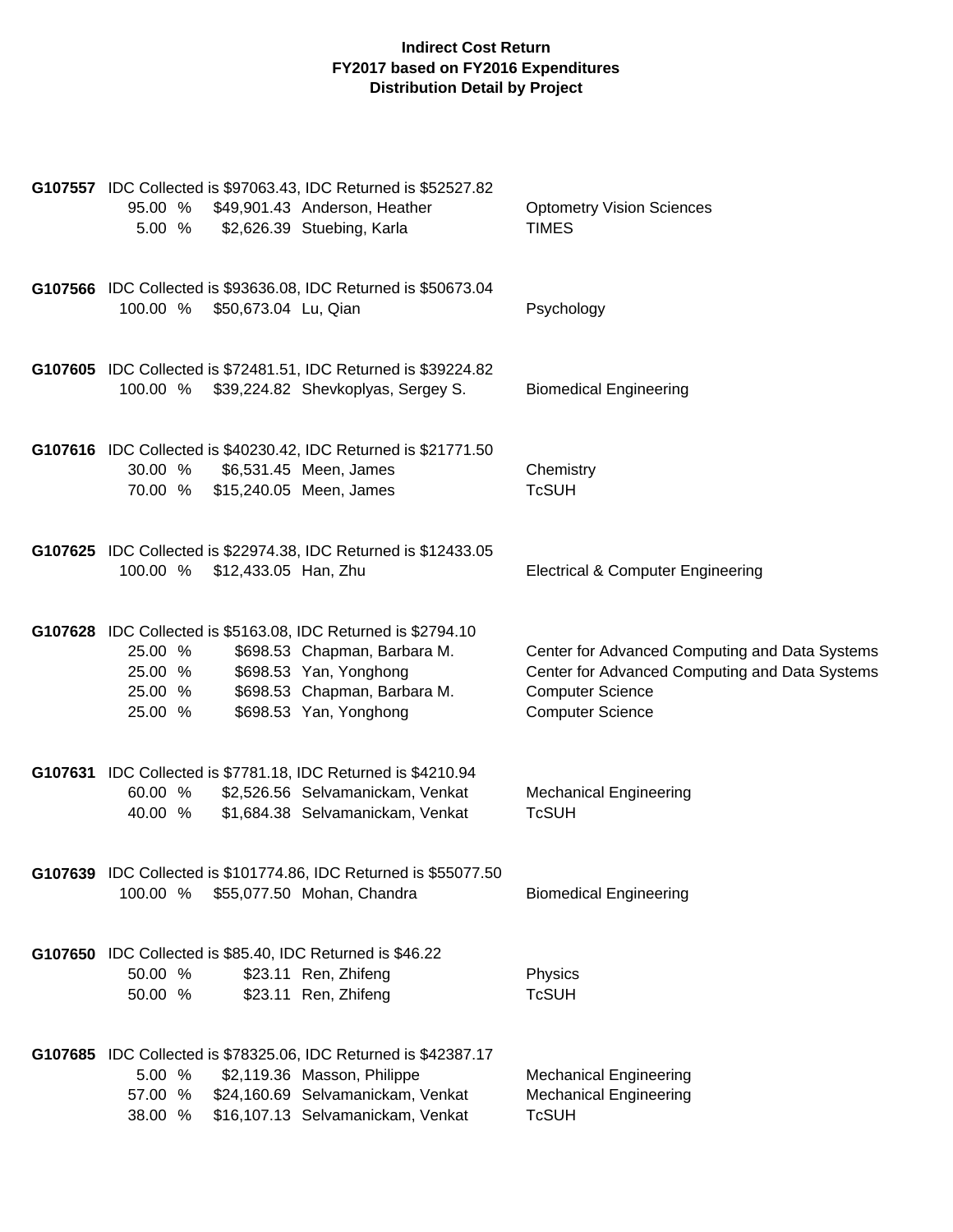| G107692 IDC Collected is \$27552.44, IDC Returned is \$14910.55<br>100.00 % \$14,910.55 Bodmann, Bernhard G.                                                                                           | Mathematics                                                                                     |
|--------------------------------------------------------------------------------------------------------------------------------------------------------------------------------------------------------|-------------------------------------------------------------------------------------------------|
| G107706 IDC Collected is \$72002.23, IDC Returned is \$38965.45<br>60.00 % \$23,379.27 Lee, T. Randall<br>40.00 % \$15,586.18 Lee, T. Randall                                                          | Chemistry<br><b>TcSUH</b>                                                                       |
| G107709 IDC Collected is \$5933.61, IDC Returned is \$3211.09<br>50.00 % \$1,605.55 Bose, Rathindra N.<br>\$802.77 Zhang, Xiaoliu<br>25.00 %<br>\$802.77 Zhang, Xiaoliu<br>25.00 %                     | Biology/Biochemistry<br>Biology/Biochemistry<br>Center for Nuclear Receptors and Cell Signaling |
| G107710 IDC Collected is \$34513.55, IDC Returned is \$18677.70<br>\$9,338.85 Azencott, Robert G.<br>50.00 %<br>\$9,338.85 Timofeyev, Ilya<br>50.00 %                                                  | <b>Mathematics</b><br><b>Mathematics</b>                                                        |
| G107712 IDC Collected is \$48087.35, IDC Returned is \$26023.43<br>100.00 % \$26,023.43 Grabow, Lars C.                                                                                                | <b>Chemical Engineering</b>                                                                     |
| G107731 IDC Collected is \$1806.88, IDC Returned is \$977.83<br>\$977.83 Lefer, Barry<br>100.00 %                                                                                                      | Earth & Atmospheric Sciences                                                                    |
| G107737 IDC Collected is \$169.73, IDC Returned is \$91.85<br>100.00 %<br>\$91.85 Choi, Yunsoo                                                                                                         | Earth & Atmospheric Sciences                                                                    |
| G107742 IDC Collected is \$15378.41, IDC Returned is \$8322.33<br>100.00 %<br>\$8,322.33 Climenhaga, Vaughn                                                                                            | <b>Mathematics</b>                                                                              |
| G107761 IDC Collected is \$7519.19, IDC Returned is \$4069.16<br>33.00 %<br>\$1,342.82 Belarbi, Abdeldjelil<br>\$1,342.82 Dawood, Mina<br>33.00 %<br>\$1,383.51 Gencturk, Bora<br>34.00 %              | Civil Engineering<br>Civil Engineering<br>Civil Engineering                                     |
| G107762 IDC Collected is \$7510.04, IDC Returned is \$4064.21<br>33.00 %<br>\$1,341.19 Balakotaiah, Vemuri<br>33.00 %<br>\$1,341.19 Franchek, Matthew<br>34.00 %<br>\$1,381.83 Grigoriadis, Karolos M. | <b>Chemical Engineering</b><br><b>Mechanical Engineering</b><br><b>Mechanical Engineering</b>   |
| G107839 IDC Collected is \$6217.42, IDC Returned is \$3364.68<br>100.00 %<br>\$3,364.68 Ott, William                                                                                                   | <b>Mathematics</b>                                                                              |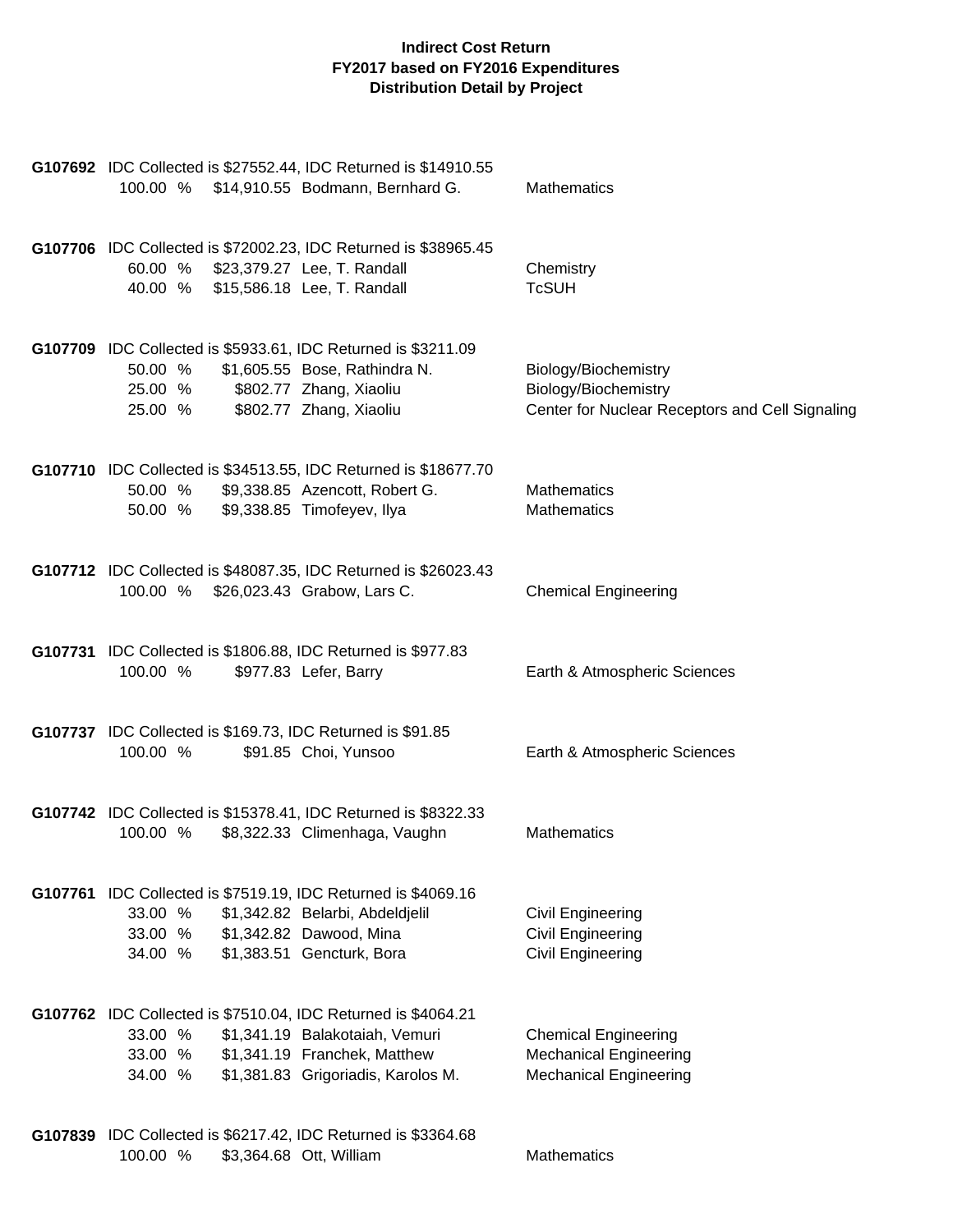| G107867 IDC Collected is \$31456.61, IDC Returned is \$17023.37<br>100.00 % \$17,023.37 Cheung, Margaret S.                                                                                                                                                                                                                                                                                                                                              | Physics                                                                                                                                                                                                                                                        |
|----------------------------------------------------------------------------------------------------------------------------------------------------------------------------------------------------------------------------------------------------------------------------------------------------------------------------------------------------------------------------------------------------------------------------------------------------------|----------------------------------------------------------------------------------------------------------------------------------------------------------------------------------------------------------------------------------------------------------------|
| G107885 IDC Collected is \$45995.33, IDC Returned is \$24891.29<br>100.00 %<br>\$24,891.29 Torres-Hostos, Luis R.                                                                                                                                                                                                                                                                                                                                        | Child & Family for Innovative Research                                                                                                                                                                                                                         |
| G107888 IDC Collected is \$27172.47, IDC Returned is \$14704.93<br>\$7,352.46 Glowinski, Roland<br>50.00 %<br>50.00 %<br>\$7,352.46 Pan, Tsorng-Whay                                                                                                                                                                                                                                                                                                     | Mathematics<br>Mathematics                                                                                                                                                                                                                                     |
| <b>G107914</b> IDC Collected is \$-4.00, IDC Returned is \$-2.16<br>100.00 %<br>-\$2.16 Rifai, Hanadi                                                                                                                                                                                                                                                                                                                                                    | Civil Engineering                                                                                                                                                                                                                                              |
| G107936 IDC Collected is \$214698.13, IDC Returned is \$116188.19<br>\$11,618.82 May, Elebeoba<br>10.00 %<br>10.00 % \$11,618.82 Epling, William S.<br>\$11,618.82 Horn, Catherine L.<br>10.00 %<br>\$11,618.82 Long, Stuart A.<br>10.00 %<br>\$9,759.81 Gregory, Elizabeth<br>8.40 %<br>\$23,237.64 Hutchins, Holly<br>20.00 %<br>\$17,428.23 Pinsky, Lawrence S.<br>15.00 %<br>\$9,643.62 Penney, Lisa<br>8.30 %<br>\$9,643.62 Witt, L. Alan<br>8.30 % | <b>Biomedical Engineering</b><br><b>Chemical Engineering</b><br><b>Educational Leadership &amp; Policy Studies</b><br><b>Electrical &amp; Computer Engineering</b><br>English<br>Human Development and Consumer Science<br>Physics<br>Psychology<br>Psychology |
| G107968 IDC Collected is \$5252.41, IDC Returned is \$2842.45<br>100.00 %<br>\$2,842.45 Zvolensky, Michael J.                                                                                                                                                                                                                                                                                                                                            | Psychology                                                                                                                                                                                                                                                     |
| G107984 IDC Collected is \$57006.14, IDC Returned is \$30850.01<br>100.00 % \$30,850.01 Neighbors, Clayton                                                                                                                                                                                                                                                                                                                                               | Psychology                                                                                                                                                                                                                                                     |
| G108045 IDC Collected is \$32309.82, IDC Returned is \$17485.11<br>\$17,485.11 Vekilov, Peter G.<br>100.00 %                                                                                                                                                                                                                                                                                                                                             | <b>Chemical Engineering</b>                                                                                                                                                                                                                                    |
| G108051 IDC Collected is \$17951.08, IDC Returned is \$9714.59<br>100.00 %<br>\$9,714.59 Cheung, Margaret S.                                                                                                                                                                                                                                                                                                                                             | Physics                                                                                                                                                                                                                                                        |
| G108089 IDC Collected is \$6093.26, IDC Returned is \$3297.49<br>100.00 %<br>\$3,297.49 Parrish, Danielle                                                                                                                                                                                                                                                                                                                                                | Child & Family for Innovative Research                                                                                                                                                                                                                         |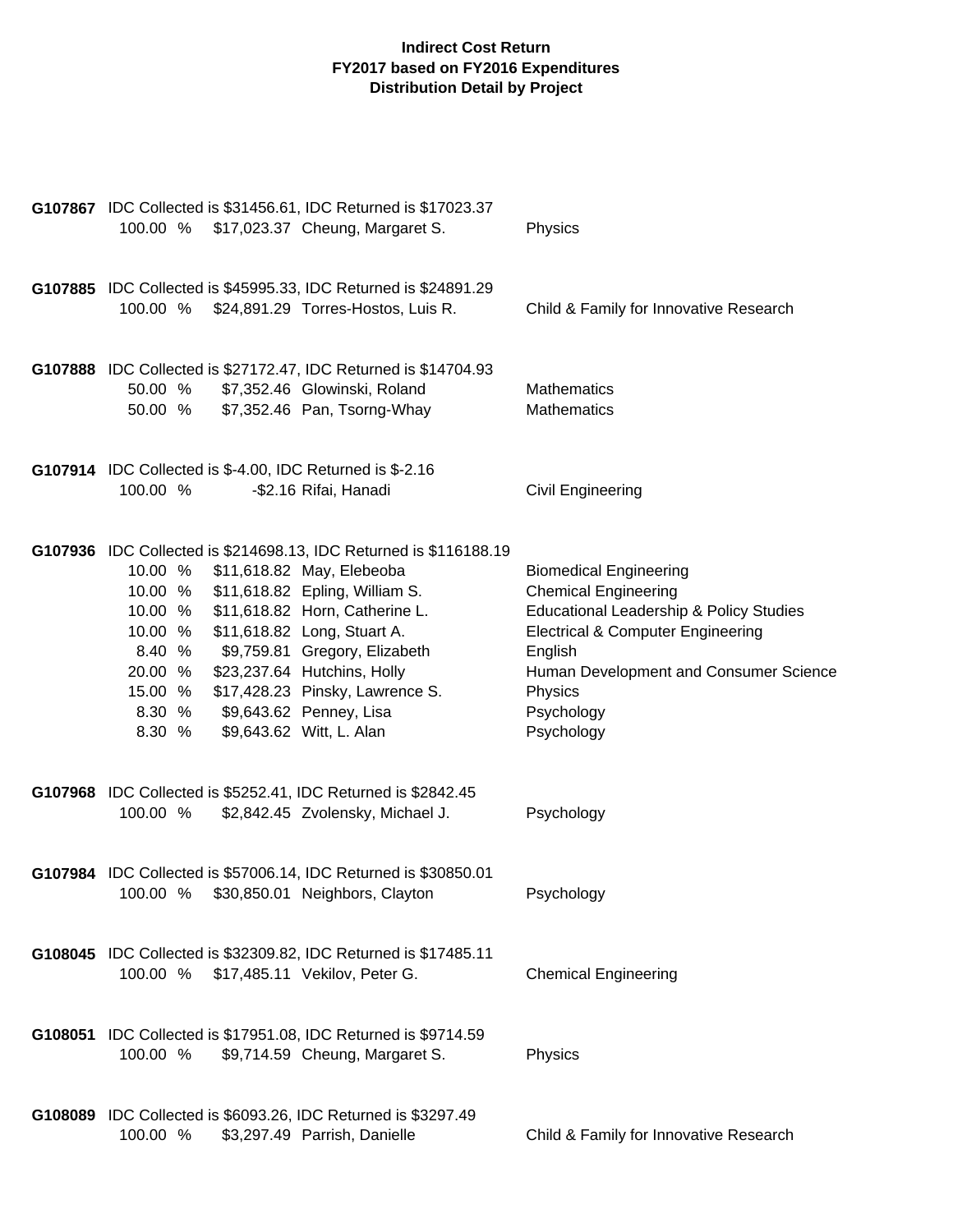| G108094 IDC Collected is \$3646.66, IDC Returned is \$1973.46<br>100.00 %<br>\$1,973.46 Ruan, Ke-He                                                                                                                                 | Pharmacological and Pharmaceutical Sciences                                                              |
|-------------------------------------------------------------------------------------------------------------------------------------------------------------------------------------------------------------------------------------|----------------------------------------------------------------------------------------------------------|
| G108107 IDC Collected is \$12923.58, IDC Returned is \$6993.85<br>50.00 %<br>\$3,496.93 Franchek, Matthew<br>\$3,496.93 Grigoriadis, Karolos M.<br>50.00 %                                                                          | <b>Mechanical Engineering</b><br><b>Mechanical Engineering</b>                                           |
| G108115 IDC Collected is \$56157.11, IDC Returned is \$30390.54<br>50.00 % \$15,195.27 Frigo, Daniel<br>50.00 % \$15,195.27 Frigo, Daniel                                                                                           | Biology/Biochemistry<br>Center for Nuclear Receptors and Cell Signaling                                  |
| G108120 IDC Collected is \$20428.67, IDC Returned is \$11055.38<br>100.00 % \$11,055.38 Conrad, Jacinta                                                                                                                             | <b>Chemical Engineering</b>                                                                              |
| G108123 IDC Collected is \$19157.62, IDC Returned is \$10367.53<br>25.00 %<br>\$2,591.88 Huang, Shou-Hsuan<br>25.00 %<br>\$2,591.88 Leiss, Ernst L.<br>\$2,591.88 Shi, Weidong<br>25.00 %<br>\$2,591.88 Verma, Rakesh M.<br>25.00 % | <b>Computer Science</b><br><b>Computer Science</b><br><b>Computer Science</b><br><b>Computer Science</b> |
| G108131 IDC Collected is \$10079.39, IDC Returned is \$5454.66<br>100.00 %<br>\$5,454.66 Stein, Gila                                                                                                                                | <b>Chemical Engineering</b>                                                                              |
| G108148 IDC Collected is \$3052.56, IDC Returned is \$1651.95<br>100.00 %<br>\$1,651.95 Briggs, James M.                                                                                                                            | Biology/Biochemistry                                                                                     |
| G108160 IDC Collected is \$22945.90, IDC Returned is \$12417.63<br>100.00 % \$12,417.63 Robertson, Megan                                                                                                                            | <b>Chemical Engineering</b>                                                                              |
| G108183 IDC Collected is \$6779.93, IDC Returned is \$3669.09<br>100.00 %<br>\$3,669.09 Agrawal, Ashutosh                                                                                                                           | <b>Mechanical Engineering</b>                                                                            |
| G108187 IDC Collected is \$5582.61, IDC Returned is \$3021.14<br>100.00 %<br>\$3,021.14 Lee, Hyongki                                                                                                                                | National Center for Airborne Laser Mapping                                                               |
| G108192 IDC Collected is \$21153.59, IDC Returned is \$11447.69<br>83.60 %<br>\$9,570.27 Han, Zhu<br>16.40 %<br>\$1,877.42 Khator, Suresh                                                                                           | <b>Electrical &amp; Computer Engineering</b><br>Industrial Engineering                                   |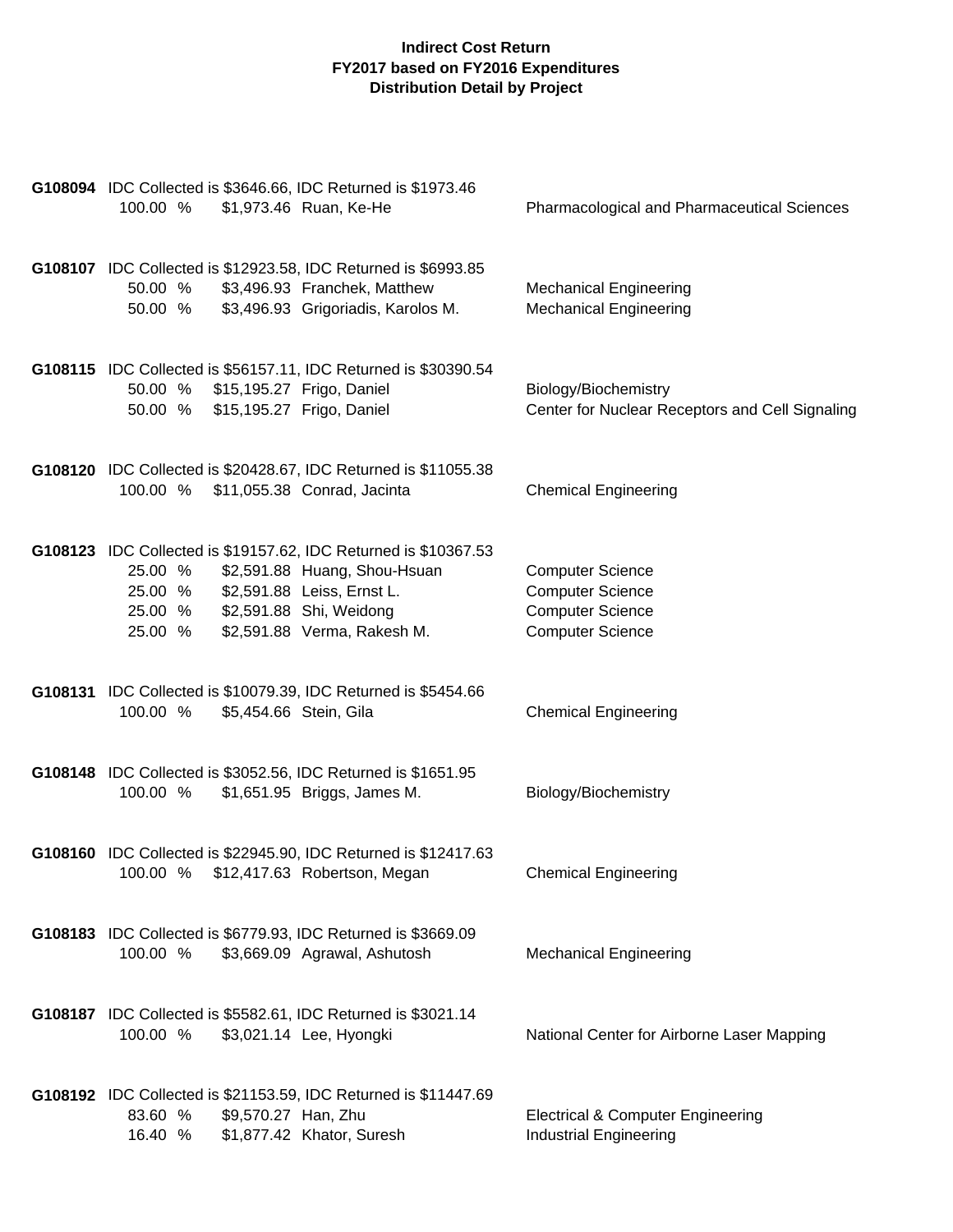|         | G108194 IDC Collected is \$11882.40, IDC Returned is \$6430.40<br>\$3,215.20 Franchek, Matthew<br>50.00 %<br>\$3,215.20 Grigoriadis, Karolos M.<br>50.00 %                                                                                                        | <b>Mechanical Engineering</b><br><b>Mechanical Engineering</b>                                                                                                                     |
|---------|-------------------------------------------------------------------------------------------------------------------------------------------------------------------------------------------------------------------------------------------------------------------|------------------------------------------------------------------------------------------------------------------------------------------------------------------------------------|
|         | G108208 IDC Collected is \$23719.41, IDC Returned is \$12836.23<br>100.00 %<br>\$12,836.23 Chen, Ji                                                                                                                                                               | <b>Electrical &amp; Computer Engineering</b>                                                                                                                                       |
|         | G108214 IDC Collected is \$4474.27, IDC Returned is \$2421.34<br>\$2,421.34 Olshanskiy, Maxim<br>100.00 %                                                                                                                                                         | <b>Mathematics</b>                                                                                                                                                                 |
|         | G108218 IDC Collected is \$97409.72, IDC Returned is \$52715.22<br>50.00 % \$26,357.61 Frigo, Daniel<br>\$26,357.61 Frigo, Daniel<br>50.00 %                                                                                                                      | Biology/Biochemistry<br>Center for Nuclear Receptors and Cell Signaling                                                                                                            |
|         | G108224 IDC Collected is \$14421.31, IDC Returned is \$7804.38<br>\$7,804.38 Lee, Hyongki<br>100.00 %                                                                                                                                                             | National Center for Airborne Laser Mapping                                                                                                                                         |
|         | G108230 IDC Collected is \$-1.27, IDC Returned is \$-0.69<br>100.00 %<br>-\$0.69 Dominey, Wallace                                                                                                                                                                 | Curriculum and Instruction                                                                                                                                                         |
|         | G108236 IDC Collected is \$4410.30, IDC Returned is \$2386.72<br>\$1,193.36 McConnell, Bradley K.<br>50.00 %<br>\$1,193.36 McConnell, Bradley K.<br>50.00 %                                                                                                       | Heart and Kidney Institute<br>Pharmacological and Pharmaceutical Sciences                                                                                                          |
|         | G108237 IDC Collected is \$22245.57, IDC Returned is \$12038.64<br>\$12,038.64 Gnawali, Omprakash<br>100.00 %                                                                                                                                                     | <b>Computer Science</b>                                                                                                                                                            |
|         | G108245 IDC Collected is \$4708.80, IDC Returned is \$2548.26<br>100.00 %<br>\$2,548.26 Auchmuty, James F. G.                                                                                                                                                     | <b>Mathematics</b>                                                                                                                                                                 |
| G108251 | IDC Collected is \$59709.65, IDC Returned is \$32313.07<br>20.00 %<br>\$6,462.61 Shih, Wei-Chuan<br>30.00 %<br>\$9,693.92 Wolfe, John C.<br>\$6,462.61 Shih, Wei-Chuan<br>20.00 %<br>\$4,846.96 Wolfe, John C.<br>15.00 %<br>\$4,846.96 Wolfe, John C.<br>15.00 % | <b>Electrical &amp; Computer Engineering</b><br><b>Electrical &amp; Computer Engineering</b><br>Nanosystem Manufacturing Center<br>Nanosystem Manufacturing Center<br><b>TcSUH</b> |

**G108266** IDC Collected is \$91808.25, IDC Returned is \$49683.87 20.00 % \$9,936.77 Cline, Raymond E. UH Energy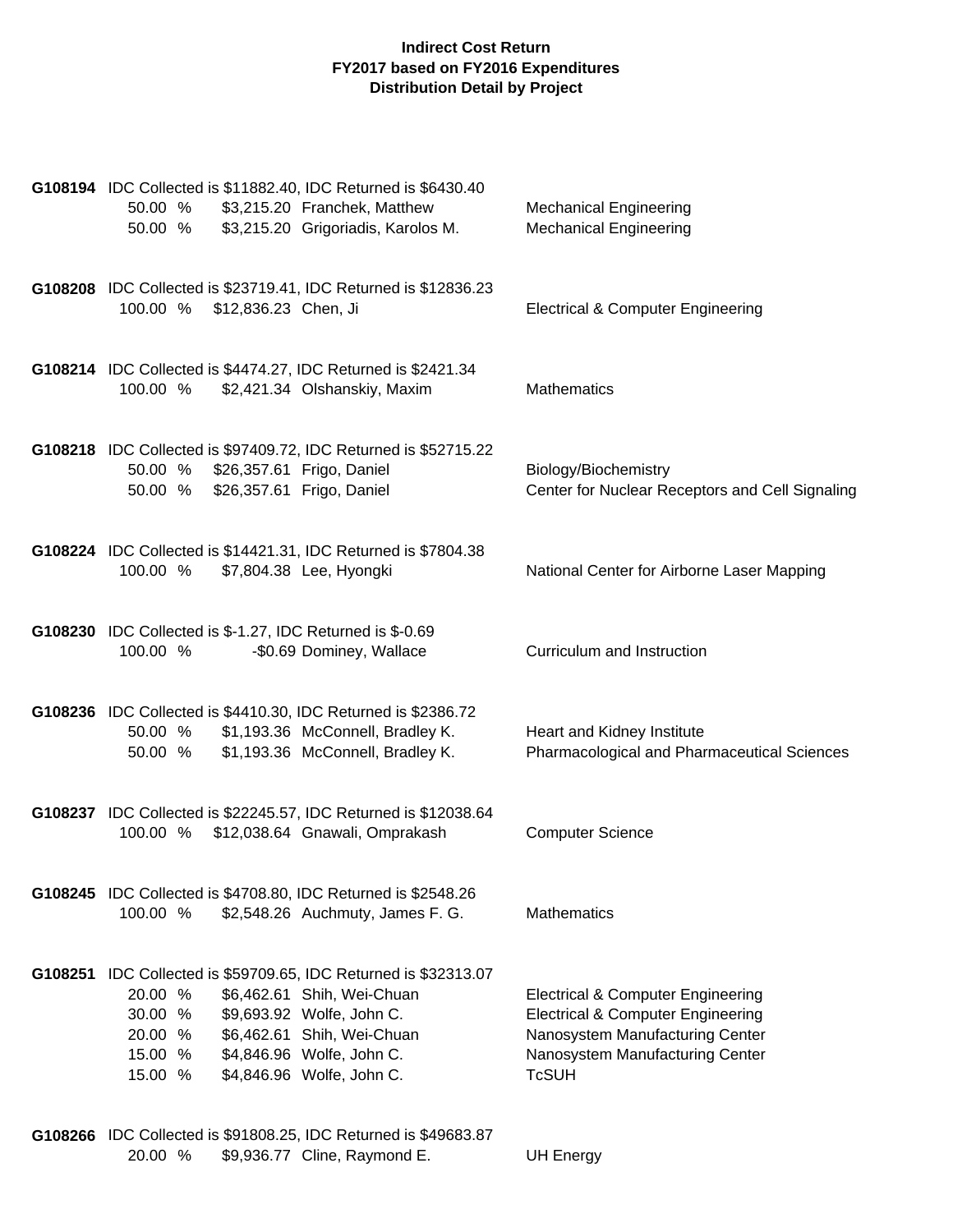| 40.00 %<br>20.00 % \$9,936.77 Lee, T. Randall<br>20.00 %                | \$19,873.55 Krishnamoorti, Ramanan<br>\$9,936.77 Rifai, Hanadi                                                                      | <b>UH Energy</b><br><b>UH Energy</b><br><b>UH Energy</b>                          |
|-------------------------------------------------------------------------|-------------------------------------------------------------------------------------------------------------------------------------|-----------------------------------------------------------------------------------|
| G108271 IDC Collected is \$6.95, IDC Returned is \$3.76<br>100.00 %     | \$3.76 Burns, Alan R.                                                                                                               | <b>Optometry Vision Sciences</b>                                                  |
| 33.00 %<br>67.00 %                                                      | G108306 IDC Collected is \$127002.85, IDC Returned is \$68730.13<br>\$22,680.94 Ryou, Jae-Hyun<br>\$46,049.19 Selvamanickam, Venkat | <b>Mechanical Engineering</b><br><b>Mechanical Engineering</b>                    |
| G108332 IDC Collected is \$-54.45, IDC Returned is \$-29.47<br>100.00 % | -\$29.47 Young, Frederick M.                                                                                                        | <b>Small Business Development Center</b>                                          |
| 100.00 %                                                                | G108334 IDC Collected is \$31393.53, IDC Returned is \$16989.24<br>\$16,989.24 Mo, Yi-Lung                                          | Civil Engineering                                                                 |
| 100.00 %                                                                | G108336 IDC Collected is \$28790.50, IDC Returned is \$15580.55<br>\$15,580.55 Hernandez, Arturo E.                                 | Psychology                                                                        |
| 100.00 %                                                                | G108340 IDC Collected is \$8587.99, IDC Returned is \$4647.56<br>\$4,647.56 Zvolensky, Michael J.                                   | Psychology                                                                        |
| G108384 IDC Collected is \$-38.89, IDC Returned is \$-21.05<br>100.00 % | -\$21.05 Gilbertson, Scott R.                                                                                                       | Chemistry                                                                         |
| 31.60 % \$16,599.20 Roman, Gregg<br>62.50 % \$32,830.69 Das, Joydip     | G108391 IDC Collected is \$97065.82, IDC Returned is \$52529.11<br>5.90 % \$3,099.22 Leasure, J. Leigh                              | Biology/Biochemistry<br>Pharmacological and Pharmaceutical Sciences<br>Psychology |
| 100.00 %                                                                | G108396 IDC Collected is \$20371.51, IDC Returned is \$11024.45<br>\$11,024.45 Han, Zhu                                             | <b>Electrical &amp; Computer Engineering</b>                                      |
| 100.00 %                                                                | G108400 IDC Collected is \$7016.66, IDC Returned is \$3797.21<br>\$3,797.21 Layne, Charles S.                                       | Health and Human Performance                                                      |
| 100.00 %                                                                | G108403 IDC Collected is \$4089.68, IDC Returned is \$2213.21<br>\$2,213.21 Fox, George E.                                          | Biology/Biochemistry                                                              |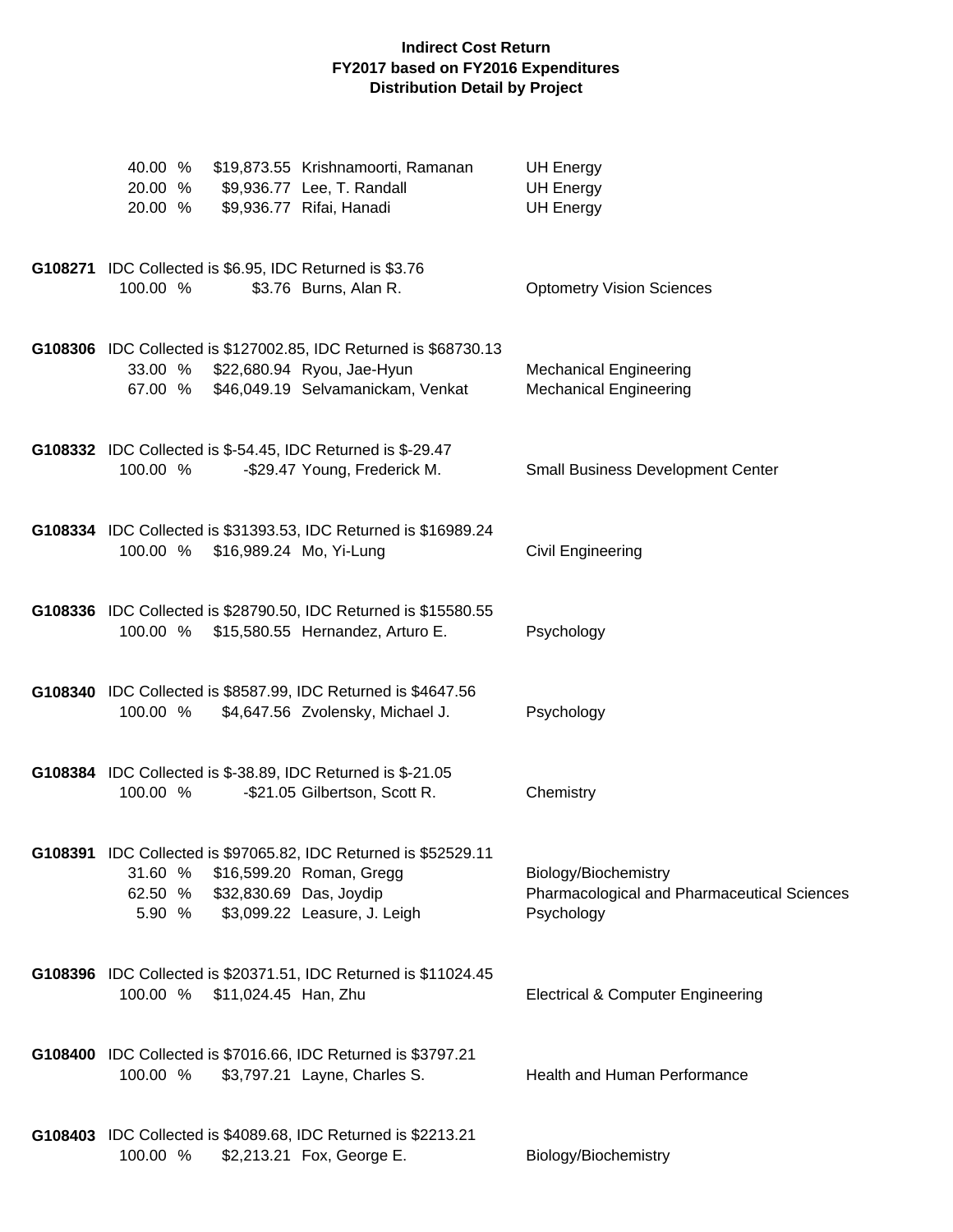| G108414 IDC Collected is \$544.64, IDC Returned is \$294.74<br>100.00 %<br>\$294.74 Meisel, Richard P.                                          | Biology/Biochemistry                                              |
|-------------------------------------------------------------------------------------------------------------------------------------------------|-------------------------------------------------------------------|
| <b>G108417</b> IDC Collected is \$-3.78, IDC Returned is \$-2.05<br>100.00 %<br>-\$2.05 Townsend, Shelley                                       | Psychological, Health, and Learning Sciences                      |
| G108418 IDC Collected is \$1577.24, IDC Returned is \$853.55<br>100.00 %<br>\$853.55 Briggs, James M.                                           | Biology/Biochemistry                                              |
| G108464 IDC Collected is \$3464.24, IDC Returned is \$1874.74<br>\$937.37 Rodrigues, Debora F.<br>50.00 %<br>\$937.37 Claydon, Fritz<br>50.00 % | Civil Engineering<br><b>Electrical &amp; Computer Engineering</b> |
| G108488 IDC Collected is \$17779.78, IDC Returned is \$9621.88<br>\$4,810.94 Dawood, Mina<br>50.00 %<br>\$4,810.94 Robertson, Megan<br>50.00 %  | <b>Chemical Engineering</b><br><b>Chemical Engineering</b>        |
| G108500 IDC Collected is \$29465.48, IDC Returned is \$15945.83<br>100.00 % \$15,945.83 May, Elebeoba                                           | <b>Biomedical Engineering</b>                                     |
| G108509 IDC Collected is \$58476.37, IDC Returned is \$31645.66<br>100.00 %<br>\$31,645.66 Shrestha, Ramesh                                     | Civil Engineering                                                 |
| G108552 IDC Collected is \$10504.99, IDC Returned is \$5684.99<br>\$5,684.99 Sampson, McClain<br>100.00 %                                       | Child & Family for Innovative Research                            |
| G108558 IDC Collected is \$-68197.74, IDC Returned is \$-36906.57<br>-\$36,906.57 Cheung, Monit<br>100.00 %                                     | Child & Family for Innovative Research                            |
| G108567 IDC Collected is \$5000.22, IDC Returned is \$2705.97<br>100.00 %<br>\$2,705.97 Smith, Mark                                             | Chemistry                                                         |
| G108589 IDC Collected is \$18045.98, IDC Returned is \$9765.94<br>100.00 %<br>\$9,765.94 Pinsky, Lawrence S.                                    | Physics                                                           |
| G108591 IDC Collected is \$35475.40, IDC Returned is \$19198.22<br>100.00 %<br>\$19,198.22 Timmins, Anthony                                     | Physics                                                           |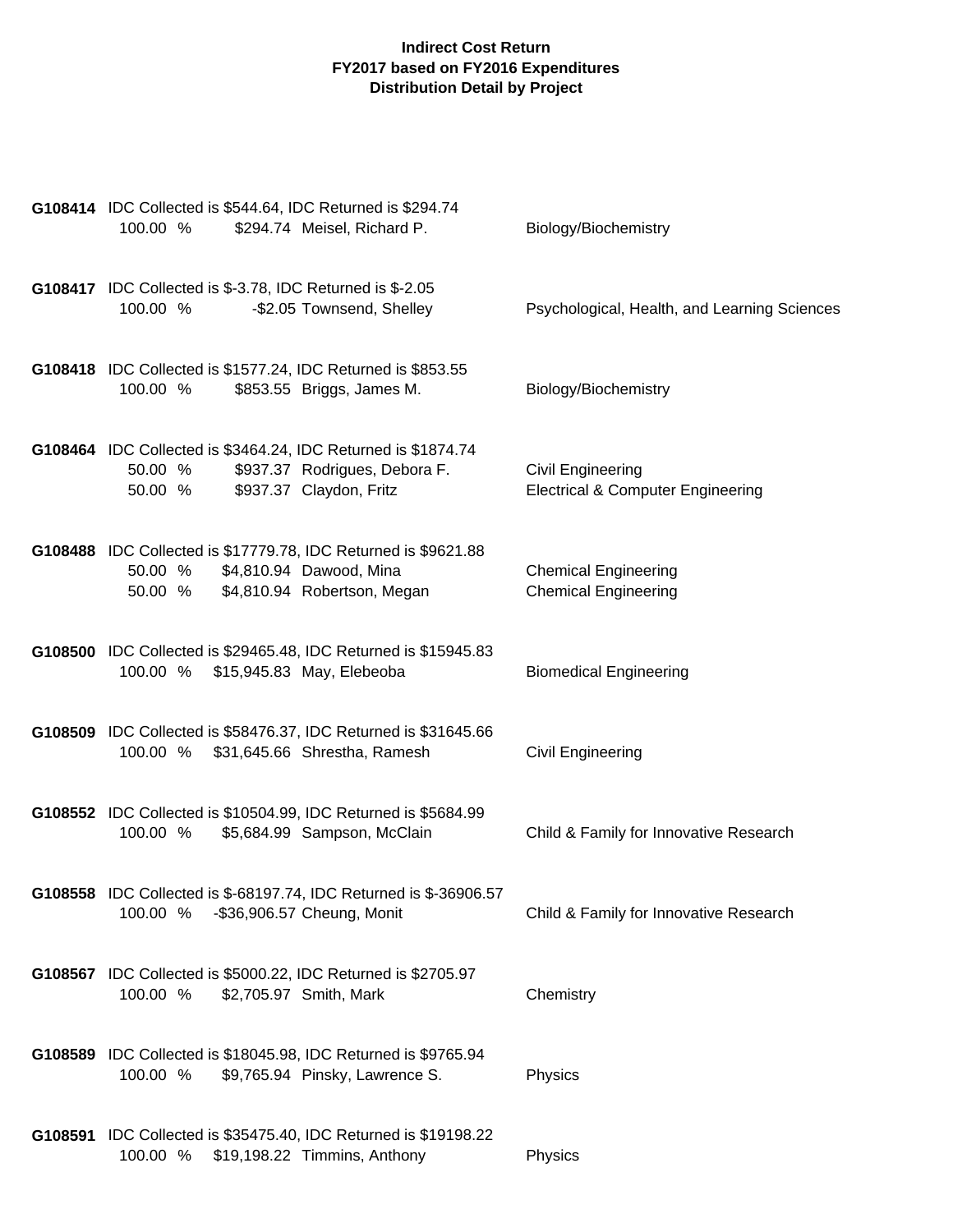| G108600 IDC Collected is \$4026.98, IDC Returned is \$2179.28<br>100.00 % | \$2,179.28 Gurkan, Deniz                                         | <b>Engineering Technology</b>                              |
|---------------------------------------------------------------------------|------------------------------------------------------------------|------------------------------------------------------------|
|                                                                           |                                                                  |                                                            |
|                                                                           | G108628 IDC Collected is \$31908.56, IDC Returned is \$17267.96  |                                                            |
| 100.00 % \$17,267.96 Hungerford, Ed V.                                    |                                                                  | Physics                                                    |
|                                                                           |                                                                  |                                                            |
| 50.00 % \$17,423.61 Carlson, Coleen                                       | G108632 IDC Collected is \$64392.39, IDC Returned is \$34847.23  | <b>TIMES</b>                                               |
| 50.00 % \$17,423.61 Francis, David J.                                     |                                                                  | <b>TIMES</b>                                               |
| G108654 IDC Collected is \$4260.15, IDC Returned is \$2305.47             |                                                                  |                                                            |
| 100.00 %                                                                  | \$2,305.47 Conrad, Jacinta                                       | <b>Chemical Engineering</b>                                |
|                                                                           |                                                                  |                                                            |
| G108656 IDC Collected is \$9185.77, IDC Returned is \$4971.06<br>10.00 %  | \$497.11 Willson, Richard                                        | Biology/Biochemistry                                       |
| 22.50 %                                                                   | \$1,118.49 Litvinov, Dmitri                                      | Center for Integrated Bio and Nano Systems                 |
| 5.00 %<br>35.00 %                                                         | \$248.55 Kourentzi, Ekaterini<br>\$1,739.87 Willson, Richard     | <b>Chemical Engineering</b><br><b>Chemical Engineering</b> |
| 5.00 %                                                                    | \$248.55 Chang, Long                                             | <b>Electrical &amp; Computer Engineering</b>               |
| 22.50 %                                                                   | \$1,118.49 Litvinov, Dmitri                                      | <b>Electrical &amp; Computer Engineering</b>               |
| G108659 IDC Collected is \$-0.01, IDC Returned is \$-0.01                 |                                                                  |                                                            |
| 20.00 %                                                                   | -\$0.00 Fletcher, Jack M.                                        | Psychology<br><b>TIMES</b>                                 |
| 80.00 %                                                                   | -\$0.00 Fletcher, Jack M.                                        |                                                            |
|                                                                           | G108668 IDC Collected is \$125546.86, IDC Returned is \$67942.19 |                                                            |
| 100.00 %                                                                  | \$67,942.19 Applegate, Raymond A.                                | <b>Optometry Vision Sciences</b>                           |
| G108670 IDC Collected is \$4055.43, IDC Returned is \$2194.68             |                                                                  |                                                            |
| 100.00 %                                                                  | \$2,194.68 Gunaratne, Preethi H.                                 | Biology/Biochemistry                                       |
|                                                                           | G108686 IDC Collected is \$37958.40, IDC Returned is \$20541.95  |                                                            |
| 50.00 %                                                                   | \$10,270.97 McConnell, Bradley K.                                | Heart and Kidney Institute                                 |
| 50.00 %                                                                   | \$10,270.97 McConnell, Bradley K.                                | Pharmacological and Pharmaceutical Sciences                |
| G108692 IDC Collected is \$3049.36, IDC Returned is \$1650.22             |                                                                  |                                                            |
| 60.00 %                                                                   | \$990.13 Beyda, Nicholas                                         | Clinical Pharmacy & Administration                         |
| 40.00 %                                                                   | \$660.09 Garey, Kevin                                            | Clinical Pharmacy & Administration                         |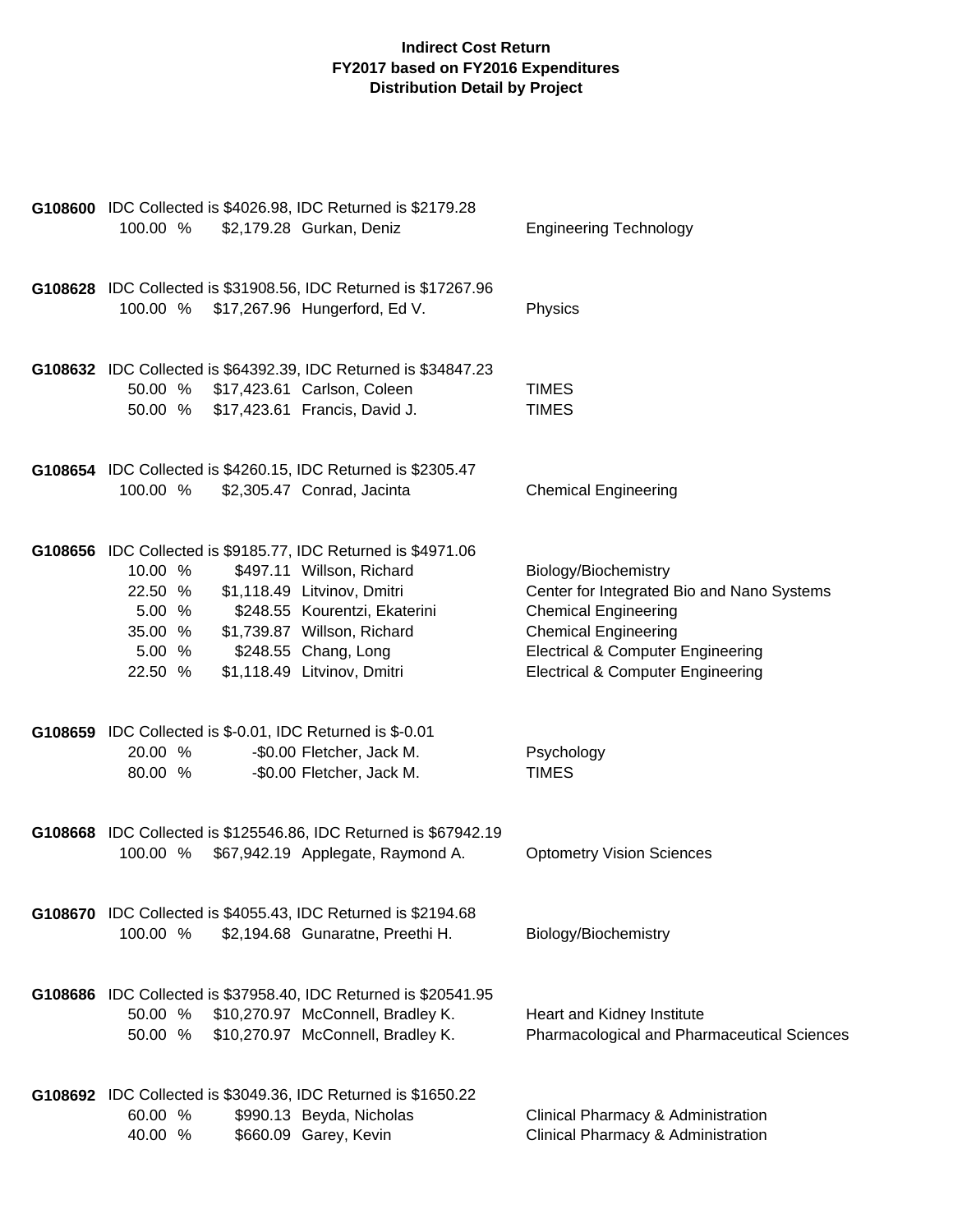| G108700 IDC Collected is \$16124.49, IDC Returned is \$8726.09<br>\$8,726.09 Gunaratne, Preethi H.<br>100.00 %                                                                   | Biology/Biochemistry                                                    |
|----------------------------------------------------------------------------------------------------------------------------------------------------------------------------------|-------------------------------------------------------------------------|
| G108702 IDC Collected is \$5548.24, IDC Returned is \$3002.54<br>100.00 %<br>\$3,002.54 Lefer, Barry                                                                             | Earth & Atmospheric Sciences                                            |
| G108705 IDC Collected is \$99269.05, IDC Returned is \$53721.43<br>50.00 % \$26,860.72 Zhang, Xiaoliu<br>50.00 %<br>\$26,860.72 Zhang, Xiaoliu                                   | Biology/Biochemistry<br>Center for Nuclear Receptors and Cell Signaling |
| G108706 IDC Collected is \$127514.61, IDC Returned is \$69007.08<br>50.00 % \$34,503.54 Chung, Sang-Hyuk<br>50.00 % \$34,503.54 Chung, Sang-Hyuk                                 | Biology/Biochemistry<br>Center for Nuclear Receptors and Cell Signaling |
| G108725 IDC Collected is \$3863.93, IDC Returned is \$2091.04<br>100.00 %<br>\$2,091.04 Harold, Michael P.                                                                       | <b>Chemical Engineering</b>                                             |
| G108731 IDC Collected is \$22196.38, IDC Returned is \$12012.01<br>100.00 % \$12,012.01 Robinson, Alexander                                                                      | Earth & Atmospheric Sciences                                            |
| G108737 IDC Collected is \$21454.25, IDC Returned is \$11610.40<br>100.00 % \$11,610.40 Clarke, Mark S.                                                                          | Center for Industrial Partnerships                                      |
| G108741 IDC Collected is \$722.35, IDC Returned is \$390.91<br>100.00 %<br>\$390.91 Garbey, Marc                                                                                 | Center for Advanced Computing and Data Systems                          |
| G108743 IDC Collected is \$67007.86, IDC Returned is \$36262.64<br>50.00 %<br>\$18,131.32 Tolar, Tammy<br>50.00 % \$18,131.32 Tolar, Tammy                                       | Psychological, Health, and Learning Sciences<br><b>TIMES</b>            |
| G108746 IDC Collected is \$44477.77, IDC Returned is \$24070.03<br>50.00 %<br>\$12,035.02 Wang, Yuhong<br>\$6,017.51 Xu, Shoujun<br>25.00 %<br>\$6,017.51 Xu, Shoujun<br>25.00 % | Biology/Biochemistry<br>Chemistry<br><b>TcSUH</b>                       |
| G108748 IDC Collected is \$22340.47, IDC Returned is \$12089.99                                                                                                                  |                                                                         |

100.00 % \$12,089.99 Young, Frederick M. Small Business Development Center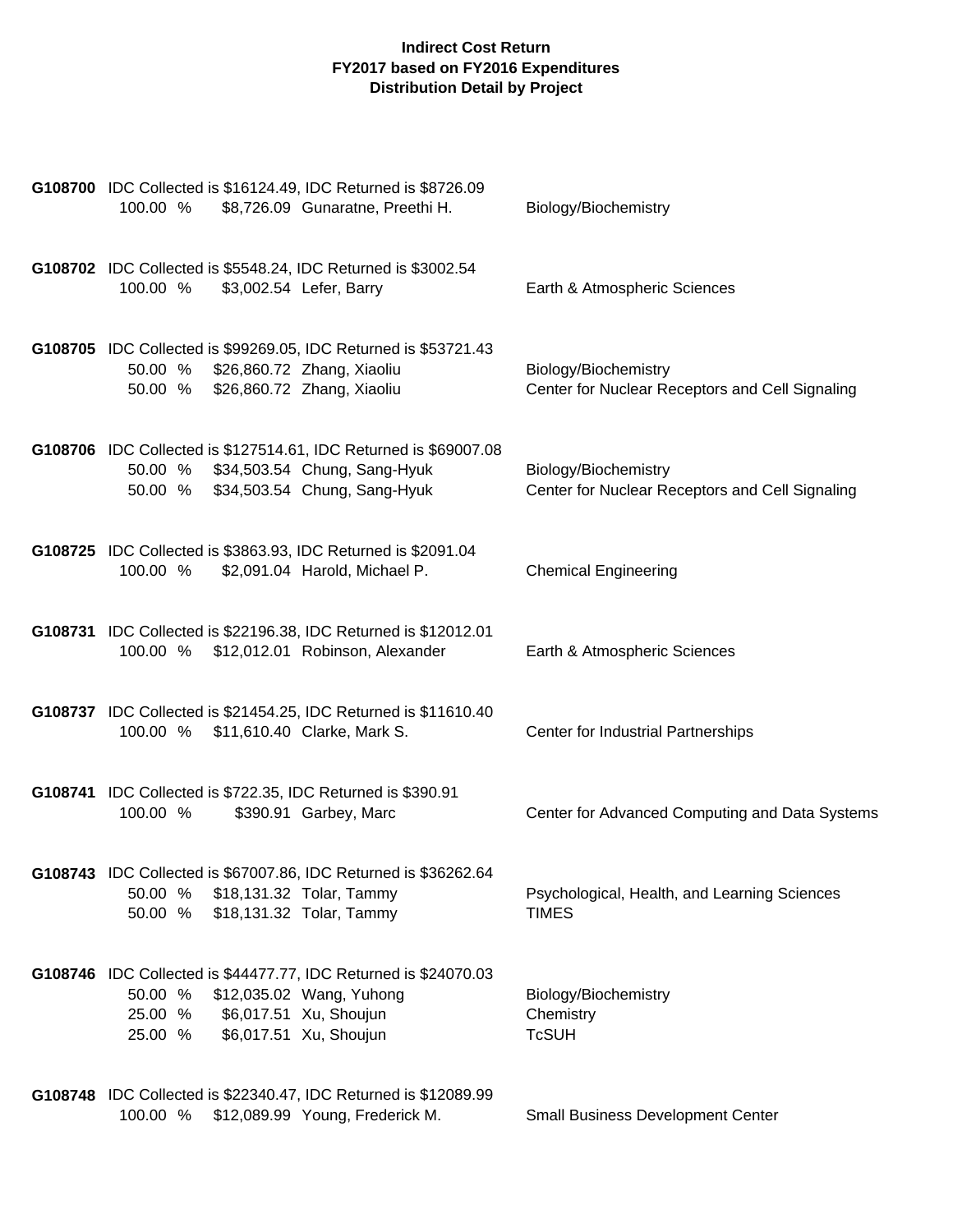| G108758 IDC Collected is \$100220.83, IDC Returned is \$54236.51<br>40.00 %<br>\$21,694.60 Simpson, Richard J.<br>\$9,762.57 Alfano, Candice A.<br>18.00 %<br>42.00 % \$22,779.33 Alfano, Candice A.                                     | Health and Human Performance<br>Psychology<br><b>TIMES</b>                                                        |
|------------------------------------------------------------------------------------------------------------------------------------------------------------------------------------------------------------------------------------------|-------------------------------------------------------------------------------------------------------------------|
| G108761 IDC Collected is \$63227.19, IDC Returned is \$34216.66<br>10.00 %<br>\$3,421.67 Willson, Richard<br>\$6,843.33 Conrad, Jacinta<br>20.00 %<br>10.00 % \$3,421.67 Kourentzi, Ekaterini<br>\$20,530.00 Willson, Richard<br>60.00 % | Biology/Biochemistry<br><b>Chemical Engineering</b><br><b>Chemical Engineering</b><br><b>Chemical Engineering</b> |
| G108766 IDC Collected is \$30953.60, IDC Returned is \$16751.16<br>50.00 %<br>\$8,375.58 Chapman, Barbara M.<br>\$8,375.58 Chapman, Barbara M.<br>50.00 %                                                                                | Center for Advanced Computing and Data Systems<br><b>Computer Science</b>                                         |
| G108798 IDC Collected is \$94361.22, IDC Returned is \$51065.46<br>100.00 % \$51,065.46 Mayerich, David                                                                                                                                  | <b>Electrical &amp; Computer Engineering</b>                                                                      |
| G108799 IDC Collected is \$12665.50, IDC Returned is \$6854.19<br>100.00 %<br>\$6,854.19 Gencturk, Bora                                                                                                                                  | Civil Engineering                                                                                                 |
| G108806 IDC Collected is \$21607.10, IDC Returned is \$11693.11<br>100.00 %<br>\$11,693.11 Grabow, Lars C.                                                                                                                               | <b>Chemical Engineering</b>                                                                                       |
| G108837 IDC Collected is \$5679.34, IDC Returned is \$3073.49<br>\$3,073.49 Garbey, Marc<br>100.00 %                                                                                                                                     | Biology/Biochemistry                                                                                              |
| G108842 IDC Collected is \$12548.64, IDC Returned is \$6790.95<br>\$6,790.95 Roysam, Badrinath<br>100.00 %                                                                                                                               | Electrical & Computer Engineering                                                                                 |
| G108846 IDC Collected is \$27470.11, IDC Returned is \$14866.00<br>100.00 %<br>\$14,866.00 Han, Zhu                                                                                                                                      | <b>Electrical &amp; Computer Engineering</b>                                                                      |
| G108847 IDC Collected is \$39453.88, IDC Returned is \$21351.26<br>100.00 % \$21,351.26 Kelleher Meisel, Erin S.                                                                                                                         | Biology/Biochemistry                                                                                              |
| G108868 IDC Collected is \$1932.70, IDC Returned is \$1045.92<br>\$1,045.92 Sager, William W.<br>100.00 %                                                                                                                                | Earth & Atmospheric Sciences                                                                                      |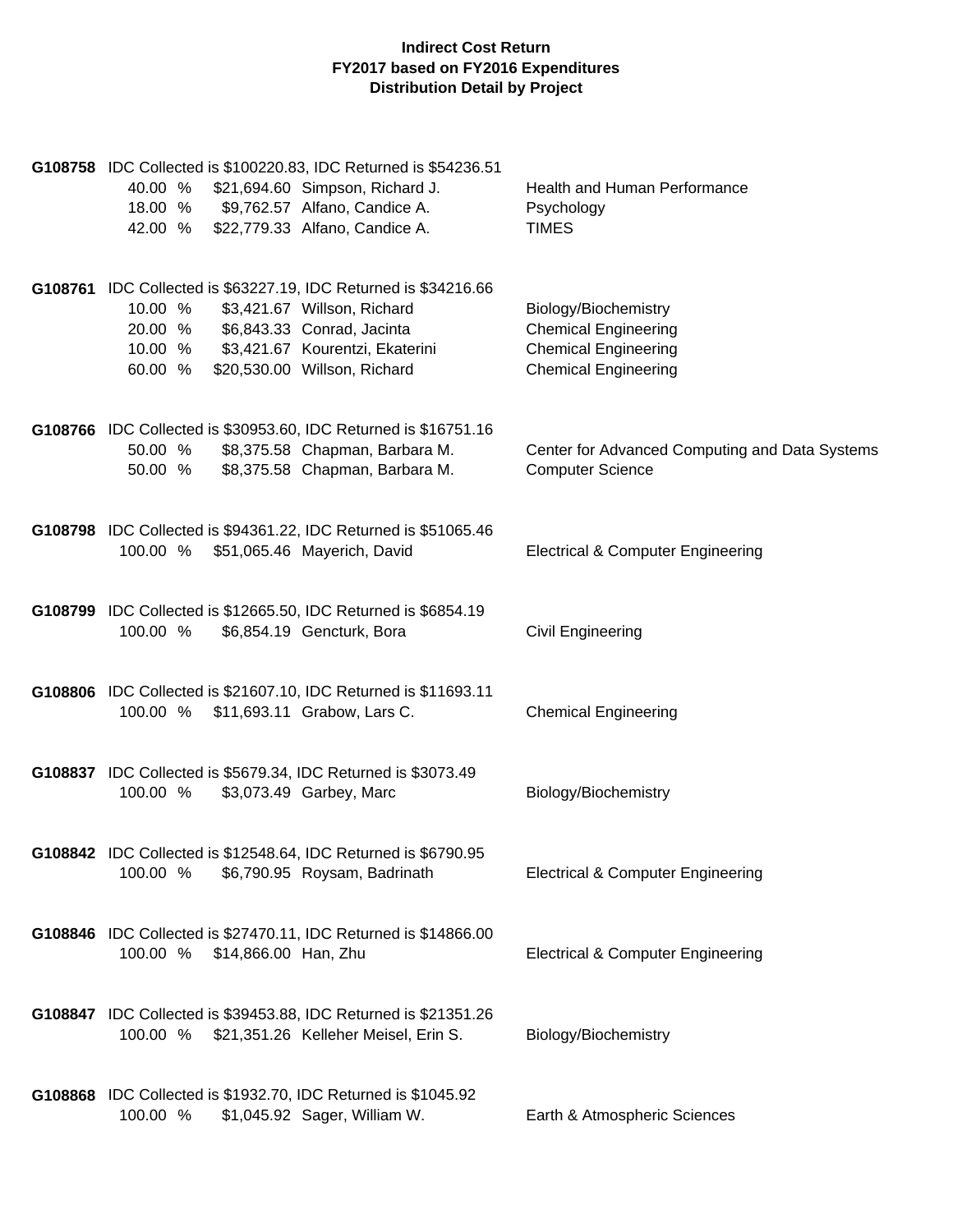| G108878 IDC Collected is \$40077.97, IDC Returned is \$21689.00<br>100.00 % \$21,689.00 Chen, Jinghong                                          | <b>Electrical &amp; Computer Engineering</b>                      |
|-------------------------------------------------------------------------------------------------------------------------------------------------|-------------------------------------------------------------------|
| G108879 IDC Collected is \$5284.18, IDC Returned is \$2859.64<br>\$2,859.64 Gilbertson, Scott R.<br>100.00 %                                    | Chemistry                                                         |
| G108887 IDC Collected is \$13401.14, IDC Returned is \$7252.29<br>76.00 % \$5,511.74 Nikolaou, Michael<br>24.00 % \$1,740.55 Tam, Vincent       | <b>Chemical Engineering</b><br>Clinical Pharmacy & Administration |
| G108888 IDC Collected is \$10008.03, IDC Returned is \$5416.05<br>100.00 %<br>\$5,416.05 Wang, Guoquan                                          | Earth & Atmospheric Sciences                                      |
| G108951 IDC Collected is \$47369.53, IDC Returned is \$25634.97<br>50.00 % \$12,817.48 Kosten, Therese<br>50.00 % \$12,817.48 Kosten, Therese   | Psychology<br><b>TIMES</b>                                        |
| G108966 IDC Collected is \$107.09, IDC Returned is \$57.95<br>100.00 %<br>\$57.95 Rifai, Hanadi                                                 | Civil Engineering                                                 |
| G108967 IDC Collected is \$60.14, IDC Returned is \$32.55<br>\$32.55 Rifai, Hanadi<br>100.00 %                                                  | Civil Engineering                                                 |
| G108975 IDC Collected is \$4702.79, IDC Returned is \$2545.01<br>50.00 % \$1,272.50 Pennings, Steve C.<br>50.00 % \$1,272.50 Pennings, Steve C. | Biology/Biochemistry<br><b>Houston Coastal Center</b>             |
| G108979 IDC Collected is \$229.23, IDC Returned is \$124.05<br>\$124.05 Rifai, Hanadi<br>100.00 %                                               | Civil Engineering                                                 |
| G108987 IDC Collected is \$14116.91, IDC Returned is \$7639.65<br>100.00 %<br>\$7,639.65 Jadamec, Margarete                                     | Earth & Atmospheric Sciences                                      |
| G108992 IDC Collected is \$2686.24, IDC Returned is \$1453.71<br>100.00 %<br>\$1,453.71 Garey, Kevin                                            | Clinical Pharmacy & Administration                                |
| G108993 IDC Collected is \$19097.12, IDC Returned is \$10334.79<br>100.00 %<br>\$10,334.79 Kuznetsov, Yuri                                      | Mathematics                                                       |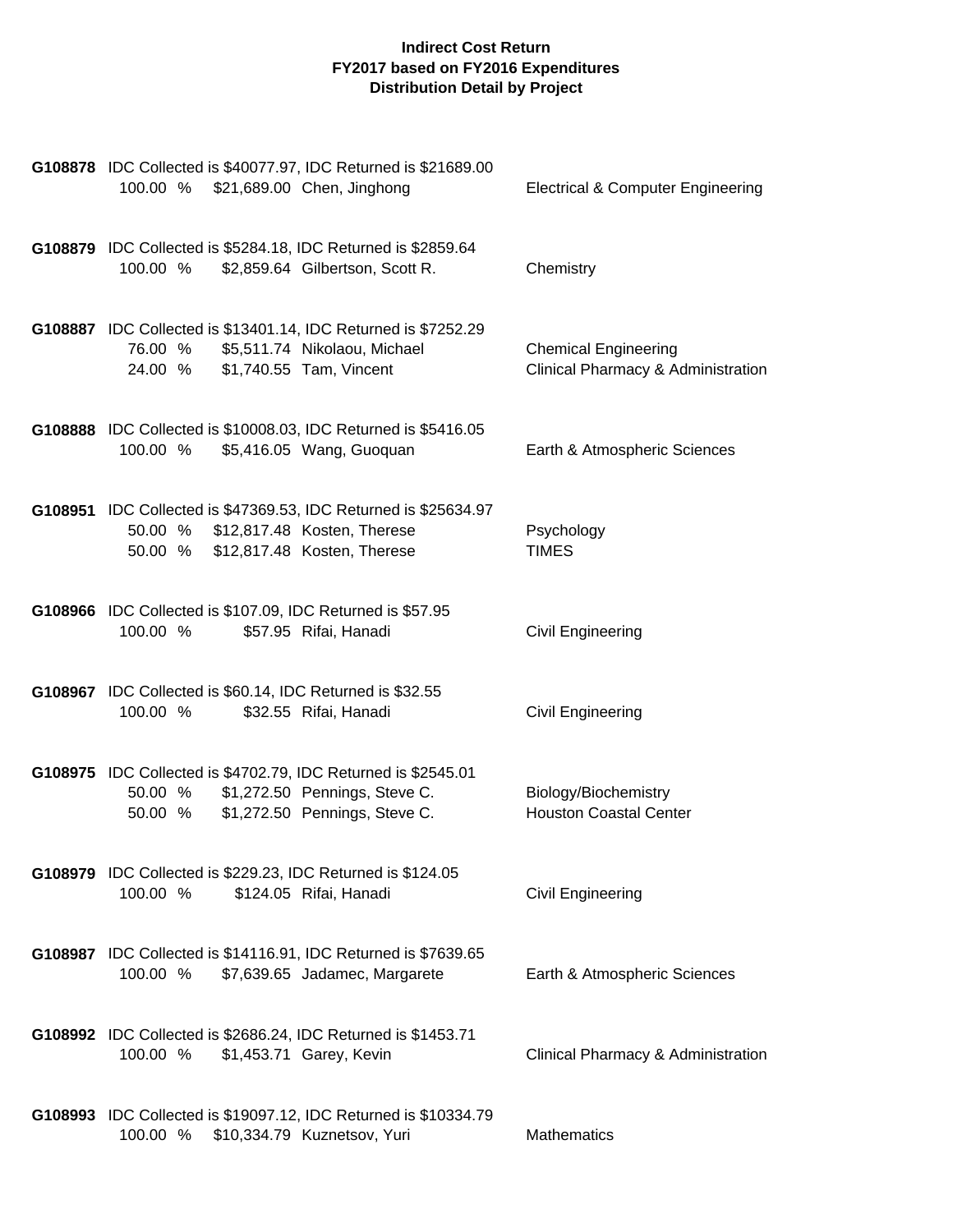|         | G109000 IDC Collected is \$1122.73, IDC Returned is \$607.59<br>100.00 %<br>\$607.59 Amtsberg, Donna                                                                                          | Child & Family for Innovative Research                                    |
|---------|-----------------------------------------------------------------------------------------------------------------------------------------------------------------------------------------------|---------------------------------------------------------------------------|
|         | G109001 IDC Collected is \$13140.11, IDC Returned is \$7111.03<br>\$7,111.03 Ballarini, Roberto<br>100.00 %                                                                                   | Civil Engineering                                                         |
|         | G109018 IDC Collected is \$3312.59, IDC Returned is \$1792.67<br>100.00 %<br>\$1,792.67 Gilbertson, Scott R.                                                                                  | Chemistry                                                                 |
|         | G109022 IDC Collected is \$25019.01, IDC Returned is \$13539.54<br>100.00 % \$13,539.54 Onofrei, Daniel                                                                                       | <b>Mathematics</b>                                                        |
|         | G109024 IDC Collected is \$60437.53, IDC Returned is \$32706.98<br>100.00 % \$32,706.98 Sharp, Carla                                                                                          | Psychology                                                                |
|         | G109031 IDC Collected is \$28400.42, IDC Returned is \$15369.46<br>100.00 % \$15,369.46 Solorio, Thamar                                                                                       | <b>Computer Science</b>                                                   |
|         | G109034 IDC Collected is \$27555.49, IDC Returned is \$14912.20<br>100.00 % \$14,912.20 Solorio, Thamar                                                                                       | <b>Computer Science</b>                                                   |
|         | G109036 IDC Collected is \$20825.84, IDC Returned is \$11270.32<br>100.00 % \$11,270.32 Solorio, Thamar                                                                                       | <b>Computer Science</b>                                                   |
|         | G109038 IDC Collected is \$-998.23, IDC Returned is \$-540.21<br>100.00 %<br>-\$540.21 Pierson, Melissa E.                                                                                    | Challenger Program                                                        |
| G109041 | IDC Collected is \$65.80, IDC Returned is \$35.61<br>50.00 %<br>\$17.80 Wang, Degeng<br>\$17.80 Wang, Degeng<br>50.00 %                                                                       | Biology/Biochemistry<br><b>TcSUH</b>                                      |
|         | G109042 IDC Collected is \$1162.33, IDC Returned is \$629.02<br>25.00 %<br>\$157.25 Belarbi, Abdeldjelil<br>\$314.51 Dawood, Mina<br>50.00 %<br>25.00 %<br>\$157.25 Vipulanandan, Cumaraswamy | Civil Engineering<br><b>Civil Engineering</b><br><b>Civil Engineering</b> |

**G109043** IDC Collected is \$117766.78, IDC Returned is \$63731.85 100.00 % \$63,731.85 Udugamasooriya, Damith Pharmacological and Pharmaceutical Sciences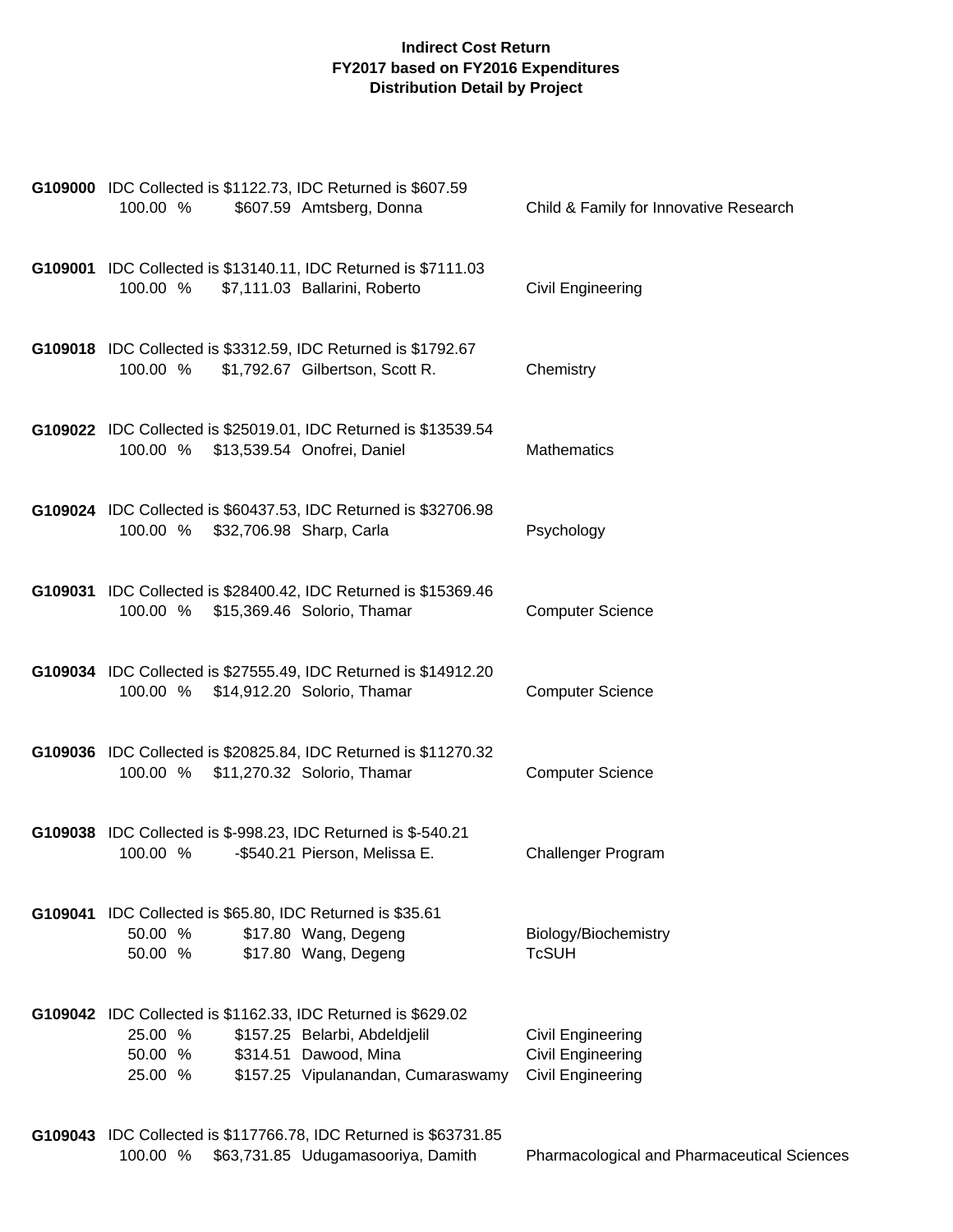| G109046 IDC Collected is \$-0.10, IDC Returned is \$-0.05<br>40.00 %<br>-\$0.02 Selvamanickam, Venkat<br>-\$0.03 Selvamanickam, Venkat<br>60.00 %                                                                 | Advanced Manufacturing Institute<br><b>Mechanical Engineering</b>                                             |
|-------------------------------------------------------------------------------------------------------------------------------------------------------------------------------------------------------------------|---------------------------------------------------------------------------------------------------------------|
| G109053 IDC Collected is \$-5.88, IDC Returned is \$-3.18<br>25.00 %<br>-\$0.80 Eick, Christoph F.<br>-\$0.80 Gnawali, Omprakash<br>25.00 %<br>-\$0.80 Shi, Weidong<br>25.00 %<br>-\$0.80 Choi, Yunsoo<br>25.00 % | <b>Computer Science</b><br><b>Computer Science</b><br><b>Computer Science</b><br>Earth & Atmospheric Sciences |
| G109054 IDC Collected is \$476.08, IDC Returned is \$257.64<br>100.00 %<br>\$257.64 Lim, Gino Jinho                                                                                                               | <b>Industrial Engineering</b>                                                                                 |
| G109061 IDC Collected is \$19049.97, IDC Returned is \$10309.27<br>100.00 %<br>\$10,309.27 Woods, Steven                                                                                                          | Psychology                                                                                                    |
| G109063 IDC Collected is \$5405.05, IDC Returned is \$2925.05<br>20.00 %<br>\$585.01 Barr, Christopher<br>\$2,340.04 Barr, Christopher<br>80.00 %                                                                 | Psychology<br><b>TIMES</b>                                                                                    |
| G109074 IDC Collected is \$6555.96, IDC Returned is \$3547.89<br>100.00 %<br>\$3,547.89 Daire, Andrew                                                                                                             | Psychological, Health, and Learning Sciences                                                                  |
| G109095 IDC Collected is \$55428.09, IDC Returned is \$29996.02<br>100.00 % \$29,996.02 Mayerich, David                                                                                                           | <b>Electrical &amp; Computer Engineering</b>                                                                  |
| G109102 IDC Collected is \$34461.33, IDC Returned is \$18649.44<br>\$9,324.72 Bronk, Chris<br>50.00 %<br>50.00 %<br>\$9,324.72 Conklin, William                                                                   | Center for Information Security, Research and Edu<br>Center for Information Security, Research and Edu        |
| G109103 IDC Collected is \$180738.50, IDC Returned is \$97810.25<br>100.00 %<br>\$97,810.25 Kakadiaris, Ioannis                                                                                                   | <b>TIMES</b>                                                                                                  |
| G109105 IDC Collected is \$77258.37, IDC Returned is \$41809.91<br>\$20,904.96 Epling, William S.<br>50.00 %<br>\$20,904.96 Harold, Michael P.<br>50.00 %                                                         | <b>Chemical Engineering</b><br><b>Chemical Engineering</b>                                                    |

**G109119** IDC Collected is \$5814.97, IDC Returned is \$3146.89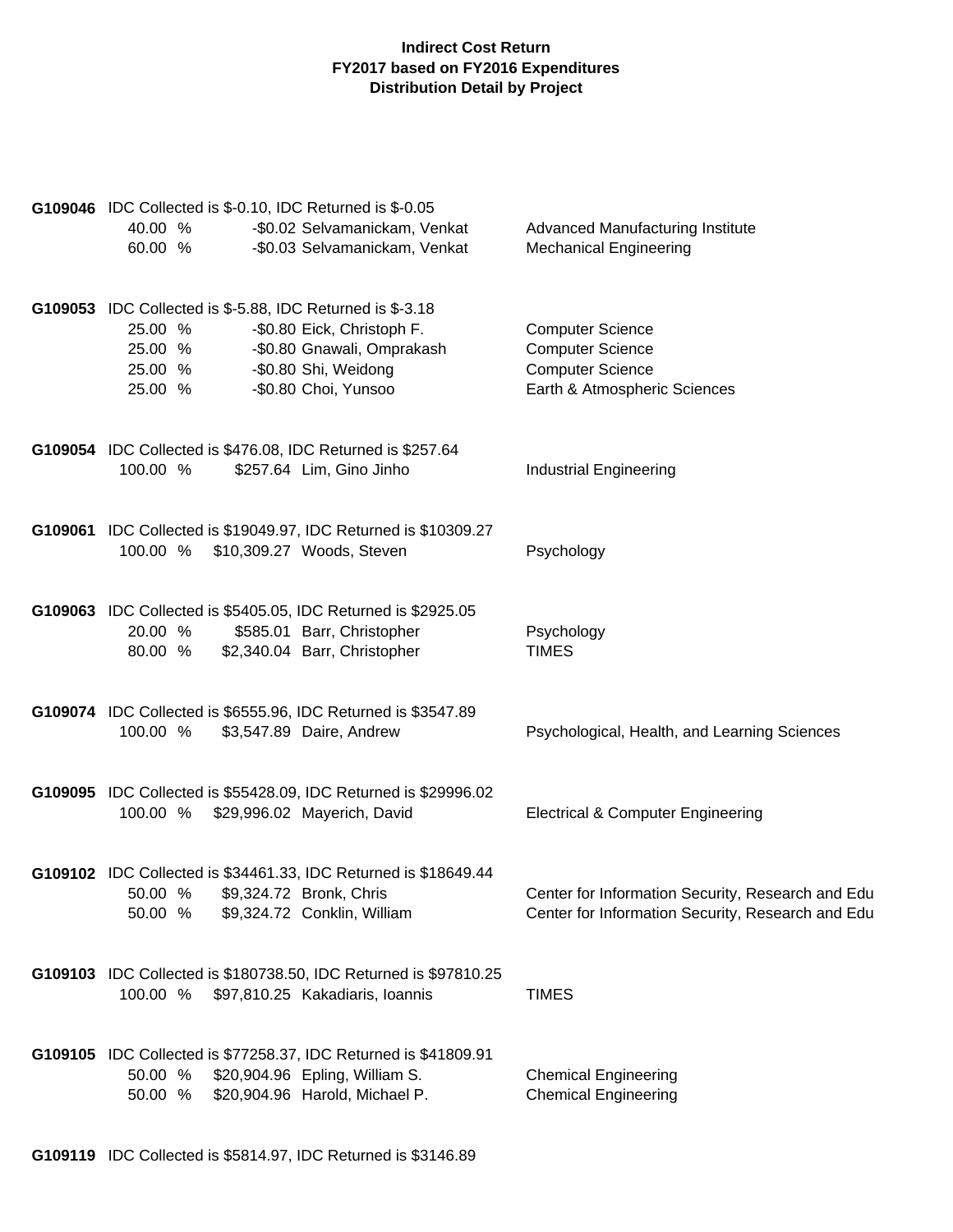| 14.00 %  | \$440.56 El Nahas, Medhat                                             | <b>Engineering Technology</b>                 |
|----------|-----------------------------------------------------------------------|-----------------------------------------------|
| 15.00 %  | \$472.03 Malki, Heidar A.                                             | <b>Engineering Technology</b>                 |
| 14.00 %  | \$440.56 Moges, Mequanint                                             | <b>Engineering Technology</b>                 |
| 14.00 %  | \$440.56 Pascali, Raresh                                              | <b>Engineering Technology</b>                 |
| 14.00 %  | \$440.56 Robles-Hernande, Francisco                                   | <b>Engineering Technology</b>                 |
| 14.00 %  | \$440.56 Shireen, Wajiha                                              | <b>Engineering Technology</b>                 |
| 15.00 %  | \$472.03 Yuan, Xiaojing                                               | <b>Engineering Technology</b>                 |
|          |                                                                       |                                               |
|          |                                                                       |                                               |
|          | G109122 IDC Collected is \$3030.00, IDC Returned is \$1639.75         |                                               |
| 100.00 % | \$1,639.75 Gray, Patricia                                             | Law-UH                                        |
|          |                                                                       |                                               |
|          |                                                                       |                                               |
|          | G109136 IDC Collected is \$35063.71, IDC Returned is \$18975.43       |                                               |
| 50.00 %  | \$9,487.71 Talbot, Robert                                             | Earth & Atmospheric Sciences                  |
|          |                                                                       |                                               |
| 50.00 %  | \$9,487.71 Talbot, Robert                                             | Institute for Climate and Atmospheric Science |
|          |                                                                       |                                               |
|          |                                                                       |                                               |
|          | G109155 IDC Collected is \$56097.62, IDC Returned is \$30358.35       |                                               |
| 100.00 % | \$30,358.35 Halasyamani, P. Shiv                                      | Chemistry                                     |
|          |                                                                       |                                               |
|          |                                                                       |                                               |
|          | G109157 IDC Collected is \$10898.52, IDC Returned is \$5897.95        |                                               |
| 100.00 % | \$5,897.95 Thummel, Randolph P.                                       | Chemistry                                     |
|          |                                                                       |                                               |
|          |                                                                       |                                               |
|          | G109160 IDC Collected is \$13977.29, IDC Returned is \$7564.09        |                                               |
| 100.00 % | \$7,564.09 Li, Liming                                                 | Physics                                       |
|          |                                                                       |                                               |
|          |                                                                       |                                               |
|          | G109161 IDC Collected is \$31880.65, IDC Returned is \$17252.85       |                                               |
| 100.00 % | \$17,252.85 Lubchenko, Vassiliy                                       | Chemistry                                     |
|          |                                                                       |                                               |
|          |                                                                       |                                               |
|          | <b>G109171</b> IDC Collected is \$11748.78, IDC Returned is \$6358.09 |                                               |
|          | 100.00 % \$6,358.09 Zouridakis, George                                | <b>Engineering Technology</b>                 |
|          |                                                                       |                                               |
|          |                                                                       |                                               |
|          | G109178 IDC Collected is \$15795.56, IDC Returned is \$8548.08        |                                               |
| 100.00 % | \$8,548.08 Sharma, Pradeep                                            | <b>Mechanical Engineering</b>                 |
|          |                                                                       |                                               |
|          |                                                                       |                                               |
|          | G109210 IDC Collected is \$54563.53, IDC Returned is \$29528.15       |                                               |
|          | 50.00 % \$14,764.07 Donnelly, Vincent M.                              | <b>Chemical Engineering</b>                   |
|          | 50.00 % \$14,764.07 Economou, Demetre J.                              | <b>Chemical Engineering</b>                   |
|          |                                                                       |                                               |
|          |                                                                       |                                               |
|          | G109224 IDC Collected is \$20139.75, IDC Returned is \$10899.03       |                                               |
| 100.00 % | \$10,899.03 Woods, Steven                                             | Psychology                                    |
|          |                                                                       |                                               |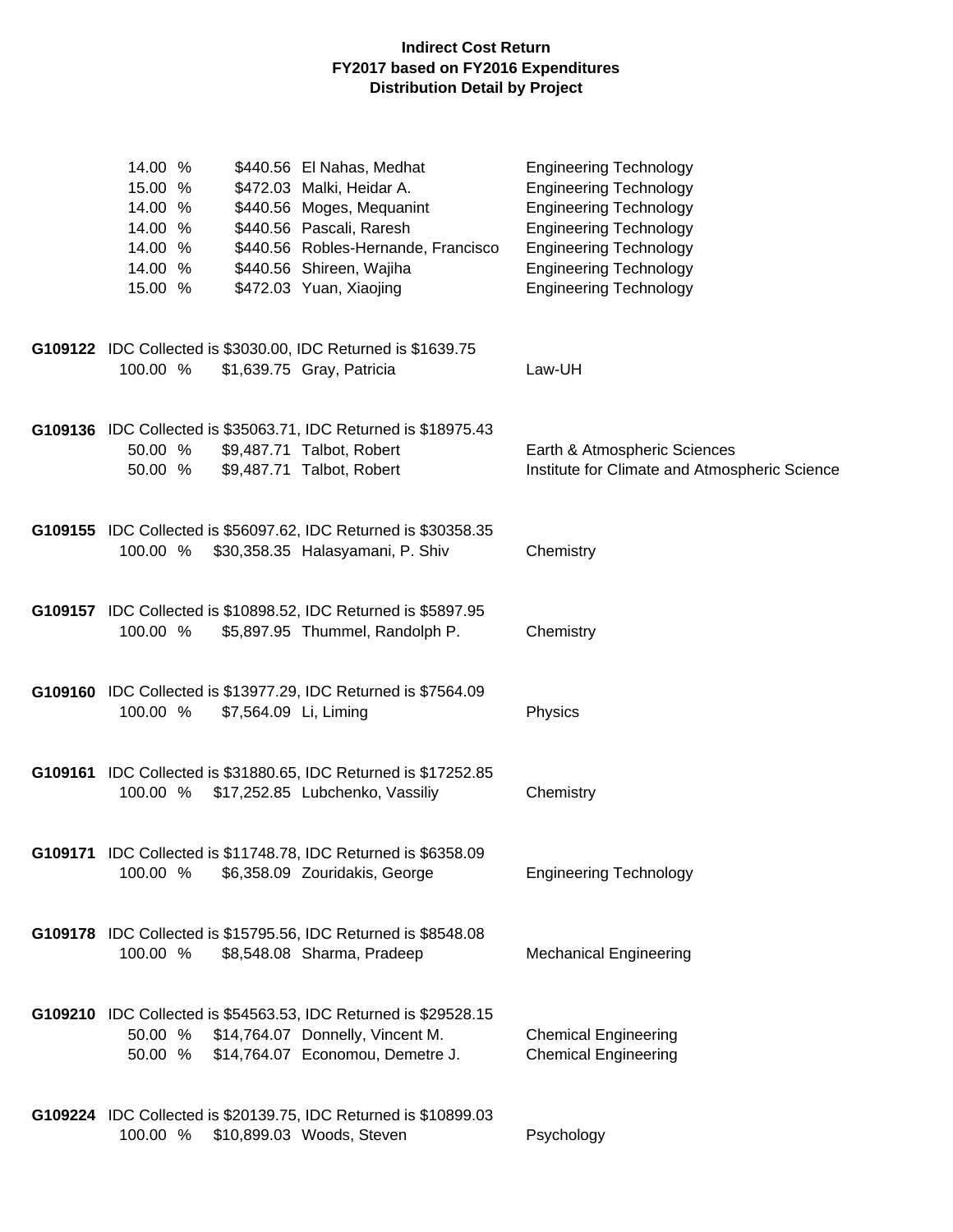| G109227 IDC Collected is \$20216.50, IDC Returned is \$10940.56<br>\$10,940.56 Cuny, Gregory D.<br>100.00 %                                         | <b>Pharmacological and Pharmaceutical Sciences</b>         |
|-----------------------------------------------------------------------------------------------------------------------------------------------------|------------------------------------------------------------|
| G109228 IDC Collected is \$18331.56, IDC Returned is \$9920.49<br>\$9,920.49 Udugamasooriya, Damith<br>100.00 %                                     | <b>Pharmacological and Pharmaceutical Sciences</b>         |
| G109233 IDC Collected is \$1513.50, IDC Returned is \$819.06<br>100.00 %<br>\$819.06 Wen, Sharon                                                    | Modern/Classical Languages                                 |
| G109240 IDC Collected is \$11001.59, IDC Returned is \$5953.73<br>\$1,786.12 Kosten, Therese<br>30.00 %<br>\$4,167.61 Kosten, Therese<br>70.00 %    | Psychology<br><b>TIMES</b>                                 |
| G109242 IDC Collected is \$24933.33, IDC Returned is \$13493.17<br>100.00 % \$13,493.17 Cirino, Patrick C.                                          | <b>Chemical Engineering</b>                                |
| G109246 IDC Collected is \$10151.53, IDC Returned is \$5493.70<br>\$3,296.22 Conrad, Jacinta<br>60.00 %<br>\$2,197.48 Willson, Richard<br>40.00 %   | <b>Chemical Engineering</b><br><b>Chemical Engineering</b> |
| G109249 IDC Collected is \$9783.13, IDC Returned is \$5294.34<br>\$5,294.34 Yu, Cunjiang<br>100.00 %                                                | <b>Mechanical Engineering</b>                              |
| G109254 IDC Collected is \$33107.43, IDC Returned is \$17916.75<br>100.00 % \$17,916.75 Kulkarni, Yashashree                                        | <b>Mechanical Engineering</b>                              |
| G109260 IDC Collected is \$2403.33, IDC Returned is \$1300.61<br>100.00 %<br>\$1,300.61 Glennie, Craig                                              | Civil Engineering                                          |
| G109263 IDC Collected is \$36395.25, IDC Returned is \$19696.02<br>50.00 %<br>\$9,848.01 Grabow, Lars C.<br>\$9,848.01 Rimer, Jeffrey D.<br>50.00 % | <b>Chemical Engineering</b><br><b>Chemical Engineering</b> |
| G109264 IDC Collected is \$1300.95, IDC Returned is \$704.04<br>100.00 %<br>\$704.04 Schwartz, Robert J.                                            | Biology/Biochemistry                                       |
| G109273 IDC Collected is \$4257.53, IDC Returned is \$2304.05<br>\$576.01 Flynn, James H.<br>25.00 %                                                | Earth & Atmospheric Sciences                               |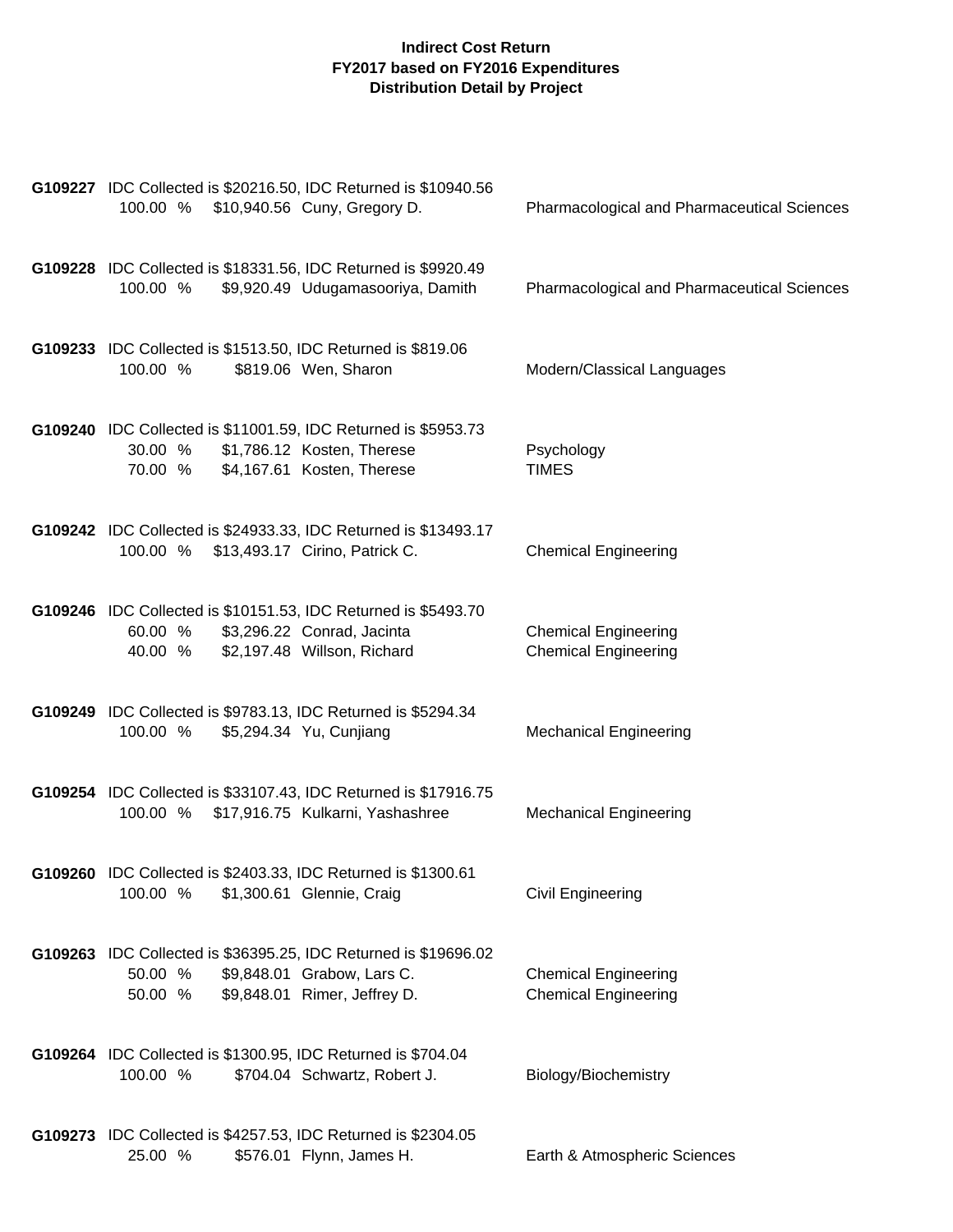| 25.00 %<br>25.00 %<br>25.00 % | \$576.01 Lefer, Barry<br>\$576.01 Flynn, James H.<br>\$576.01 Lefer, Barry                                                                                                          | Earth & Atmospheric Sciences<br>Institute for Climate and Atmospheric Science<br>Institute for Climate and Atmospheric Science |
|-------------------------------|-------------------------------------------------------------------------------------------------------------------------------------------------------------------------------------|--------------------------------------------------------------------------------------------------------------------------------|
| 100.00 %                      | G109275 IDC Collected is \$16722.30, IDC Returned is \$9049.61<br>\$9,049.61 Grabow, Lars C.                                                                                        | <b>Chemical Engineering</b>                                                                                                    |
| 10.00 %                       | G109283 IDC Collected is \$54506.13, IDC Returned is \$29497.08<br>40.00 % \$11,798.83 Daugulis, Olafs<br>50.00 % \$14,748.54 Miljanic, Ognjen S.<br>\$2,949.71 Miljanic, Ognjen S. | Chemistry<br>Chemistry<br><b>TcSUH</b>                                                                                         |
| 60.00 %<br>40.00 %            | G109287 IDC Collected is \$14145.06, IDC Returned is \$7654.88<br>\$4,592.93 Bassler, Kevin E.<br>\$3,061.95 Bassler, Kevin E.                                                      | Physics<br><b>TcSUH</b>                                                                                                        |
| 100.00 %                      | G109304 IDC Collected is \$2819.58, IDC Returned is \$1525.87<br>\$1,525.87 Das, Vallabh                                                                                            | <b>Optometry Vision Sciences</b>                                                                                               |
| 100.00 %                      | G109318 IDC Collected is \$3113.29, IDC Returned is \$1684.82<br>\$1,684.82 lyer, Rupa                                                                                              | Center for Life Sciences Technology                                                                                            |
| 40.00 %                       | G109326 IDC Collected is \$36255.73, IDC Returned is \$19620.51<br>60.00 % \$11,772.31 Xu, Shoujun<br>\$7,848.21 Xu, Shoujun                                                        | Chemistry<br><b>TcSUH</b>                                                                                                      |
| 100.00 %                      | G109333 IDC Collected is \$24278.63, IDC Returned is \$13138.87<br>\$13,138.87 Ratti, Claudia                                                                                       | Physics                                                                                                                        |
| 100.00 %                      | G109346 IDC Collected is \$743.93, IDC Returned is \$402.59<br>\$402.59 Patel, Nimesh                                                                                               | <b>Optometry Vision Sciences</b>                                                                                               |
| 100.00 %                      | G109347 IDC Collected is \$7184.18, IDC Returned is \$3887.86<br>\$3,887.86 Layne, Charles S.                                                                                       | Health and Human Performance                                                                                                   |
| 37.50 %<br>25.00 %<br>37.50 % | G109352 IDC Collected is \$2364.00, IDC Returned is \$1279.33<br>\$479.75 Garbey, Marc<br>\$319.83 Pennings, Steve C.<br>\$479.75 Pennings, Steve C.                                | Biology/Biochemistry<br>Biology/Biochemistry<br><b>Houston Coastal Center</b>                                                  |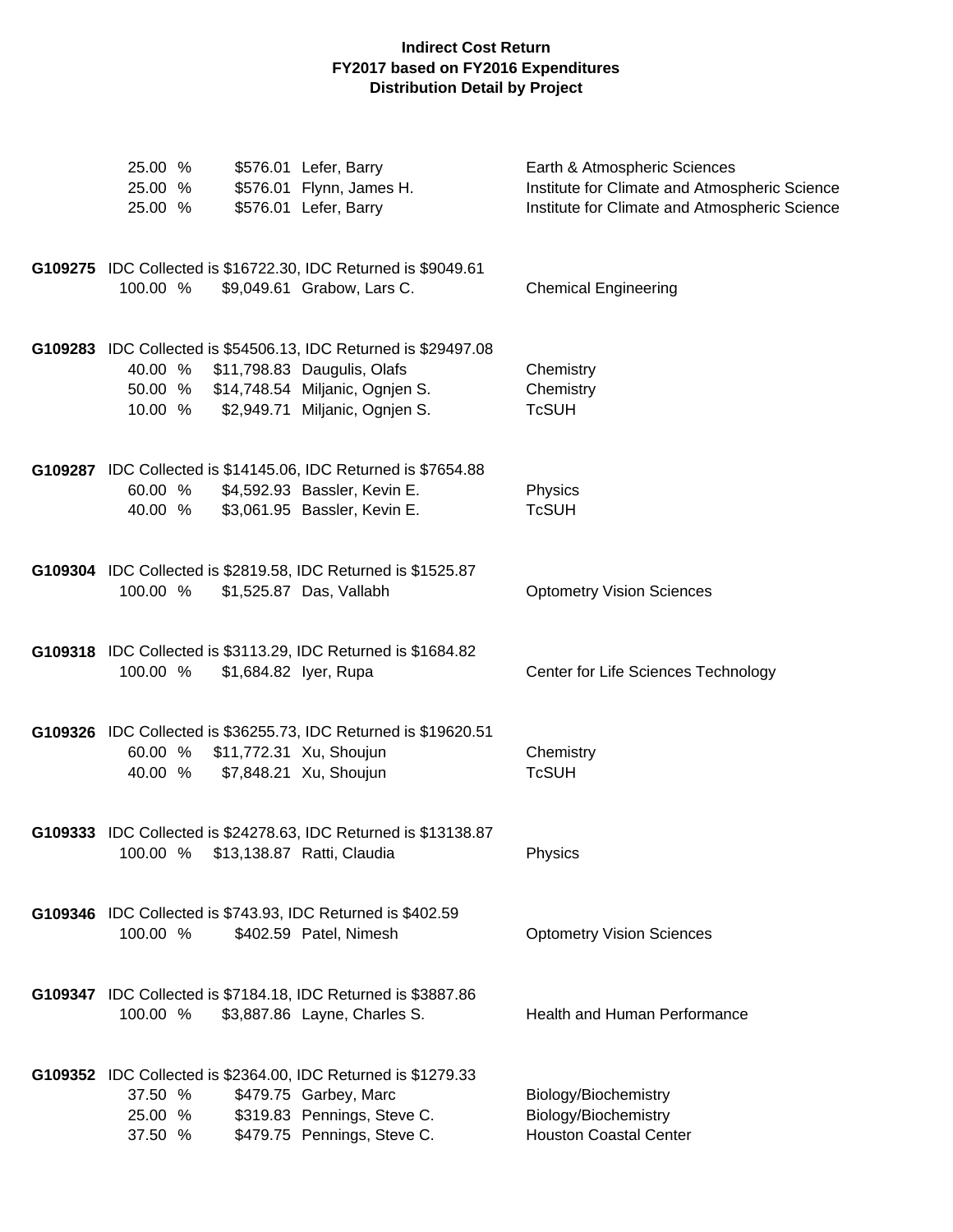| G109364 IDC Collected is \$28646.59, IDC Returned is \$15502.68<br>100.00 %<br>\$15,502.68 Torres, Isabel                                                                                                   | Child & Family for Innovative Research             |
|-------------------------------------------------------------------------------------------------------------------------------------------------------------------------------------------------------------|----------------------------------------------------|
| G109367 IDC Collected is \$41403.90, IDC Returned is \$22406.55<br>\$4,481.31 Conrad, Jacinta<br>20.00 %<br>80.00 % \$17,925.24 Cai, Chengzhi                                                               | <b>Chemical Engineering</b><br>Chemistry           |
| G109371 IDC Collected is \$10080.87, IDC Returned is \$5455.46<br>100.00 % \$5,455.46 Fujita, Masaya                                                                                                        | Biology/Biochemistry                               |
| G109378 IDC Collected is \$5067.21, IDC Returned is \$2742.22<br>100.00 %<br>\$2,742.22 Pinsky, Lawrence S.                                                                                                 | Physics                                            |
| G109396 IDC Collected is \$33996.25, IDC Returned is \$18397.75<br>100.00 % \$18,397.75 Josic, Kresimir                                                                                                     | <b>Mathematics</b>                                 |
| G109411 IDC Collected is \$53090.38, IDC Returned is \$28730.92<br>\$7,182.73 Chu, Ching-Wu<br>25.00 %<br>25.00 % \$7,182.73 Lv, Bing<br>25.00 % \$7,182.73 Chu, Ching-Wu<br>25.00 %<br>\$7,182.73 Lv, Bing | Physics<br>Physics<br><b>TcSUH</b><br><b>TcSUH</b> |
| G109419 IDC Collected is \$1559.29, IDC Returned is \$843.84<br>100.00 %<br>\$843.84 Mach, Claire                                                                                                           | Clinical Pharmacy & Administration                 |
| G109423 IDC Collected is \$48155.14, IDC Returned is \$26060.12<br>50.00 %<br>\$13,030.06 Vekilov, Peter G.<br>50.00 %<br>\$13,030.06 Lubchenko, Vassiliy                                                   | <b>Chemical Engineering</b><br>Chemistry           |
| G109433 IDC Collected is \$51280.29, IDC Returned is \$27751.35<br>\$27,751.35 Simpson, Richard J.<br>100.00 %                                                                                              | Health and Human Performance                       |
| <b>G109459</b> IDC Collected is \$1442.44, IDC Returned is \$780.61<br>100.00 %<br>\$780.61 Hoppe, Ronald                                                                                                   | <b>Mathematics</b>                                 |
| G109466 IDC Collected is \$9556.85, IDC Returned is \$5171.88<br>100.00 %<br>\$5,171.88 Olshanskiy, Maxim                                                                                                   | Mathematics                                        |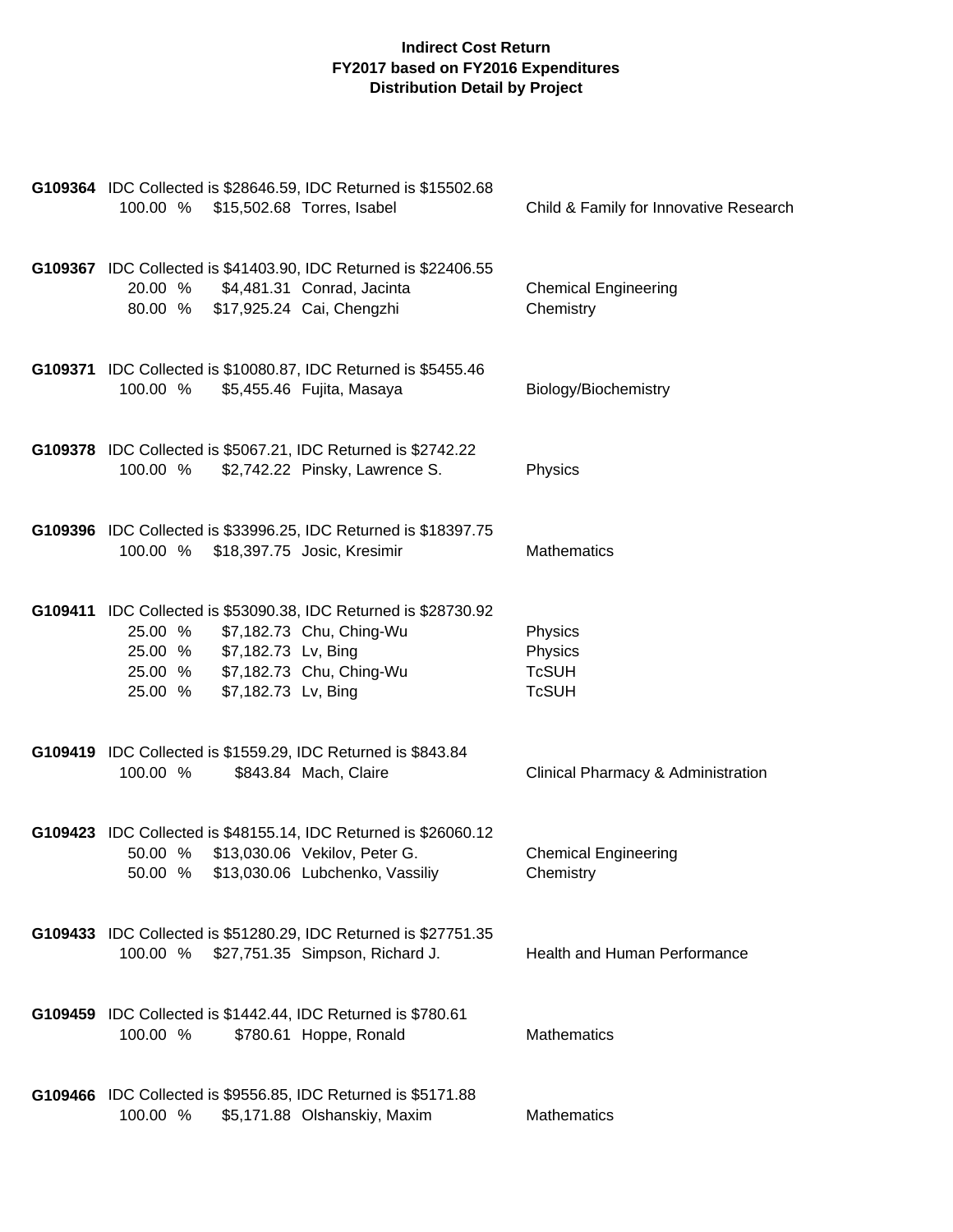| G109477 IDC Collected is \$30946.43, IDC Returned is \$16747.28<br>100.00 %<br>\$16,747.28 Taylor, Shelton                                                                                                                                                                                                           | <b>Engineering Technology</b>                                                                                                                                                                                                                          |
|----------------------------------------------------------------------------------------------------------------------------------------------------------------------------------------------------------------------------------------------------------------------------------------------------------------------|--------------------------------------------------------------------------------------------------------------------------------------------------------------------------------------------------------------------------------------------------------|
| G109493 IDC Collected is \$12692.65, IDC Returned is \$6868.88<br>100.00 %<br>\$6,868.88 Qiu, Jingmei                                                                                                                                                                                                                | <b>Mathematics</b>                                                                                                                                                                                                                                     |
| G109512 IDC Collected is \$2084.14, IDC Returned is \$1127.87<br>\$563.94 Gustafsson, Jan-Ake<br>50.00 %<br>25.00 %<br>\$281.97 Kakadiaris, Ioannis<br>25.00 %<br>\$281.97 Kakadiaris, Ioannis                                                                                                                       | Center for Nuclear Receptors and Cell Signaling<br><b>Computer Science</b><br><b>TIMES</b>                                                                                                                                                             |
| G109599 IDC Collected is \$41917.95, IDC Returned is \$22684.74<br>100.00 %<br>\$22,684.74 Pandurangan, Gopal                                                                                                                                                                                                        | <b>Computer Science</b>                                                                                                                                                                                                                                |
| G109613 IDC Collected is \$19580.72, IDC Returned is \$10596.50<br>100.00 % \$10,596.50 Hu, Yandi                                                                                                                                                                                                                    | <b>Civil Engineering</b>                                                                                                                                                                                                                               |
| G109645 IDC Collected is \$3186.86, IDC Returned is \$1724.63<br>100.00 %<br>\$1,724.63 Zvolensky, Michael J.                                                                                                                                                                                                        | Psychology                                                                                                                                                                                                                                             |
| G109647 IDC Collected is \$679.96, IDC Returned is \$367.97<br>\$367.97 Lim, Gino Jinho<br>100.00 %                                                                                                                                                                                                                  | <b>Industrial Engineering</b>                                                                                                                                                                                                                          |
| G109661 IDC Collected is \$68520.50, IDC Returned is \$37081.24<br>50.00 % \$18,540.62 Contreras-Vidal, Jose<br>\$9,270.31 Prasad, Saurabh<br>25.00 %<br>\$9,270.31 Roysam, Badrinath<br>25.00 %                                                                                                                     | <b>Electrical &amp; Computer Engineering</b><br><b>Electrical &amp; Computer Engineering</b><br><b>Electrical &amp; Computer Engineering</b>                                                                                                           |
| G109663 IDC Collected is \$46896.18, IDC Returned is \$25378.81<br>8.00%<br>\$2,030.30 Bao, Jiming<br>\$3,553.03 Ruchhoeft, Paul<br>14.00 %<br>\$7,106.07 Donnelly, Vincent M.<br>28.00 %<br>\$7,106.07 Economou, Demetre J.<br>28.00 %<br>\$2,030.30 Bao, Jiming<br>8.00 %<br>\$3,553.03 Ruchhoeft, Paul<br>14.00 % | Center for Integrated Bio and Nano Systems<br>Center for Integrated Bio and Nano Systems<br><b>Chemical Engineering</b><br><b>Chemical Engineering</b><br><b>Electrical &amp; Computer Engineering</b><br><b>Electrical &amp; Computer Engineering</b> |
| G109719 IDC Collected is \$26589.05, IDC Returned is \$14389.20<br>\$14,389.20 Deng, Zhigang<br>100.00 %                                                                                                                                                                                                             | <b>Computer Science</b>                                                                                                                                                                                                                                |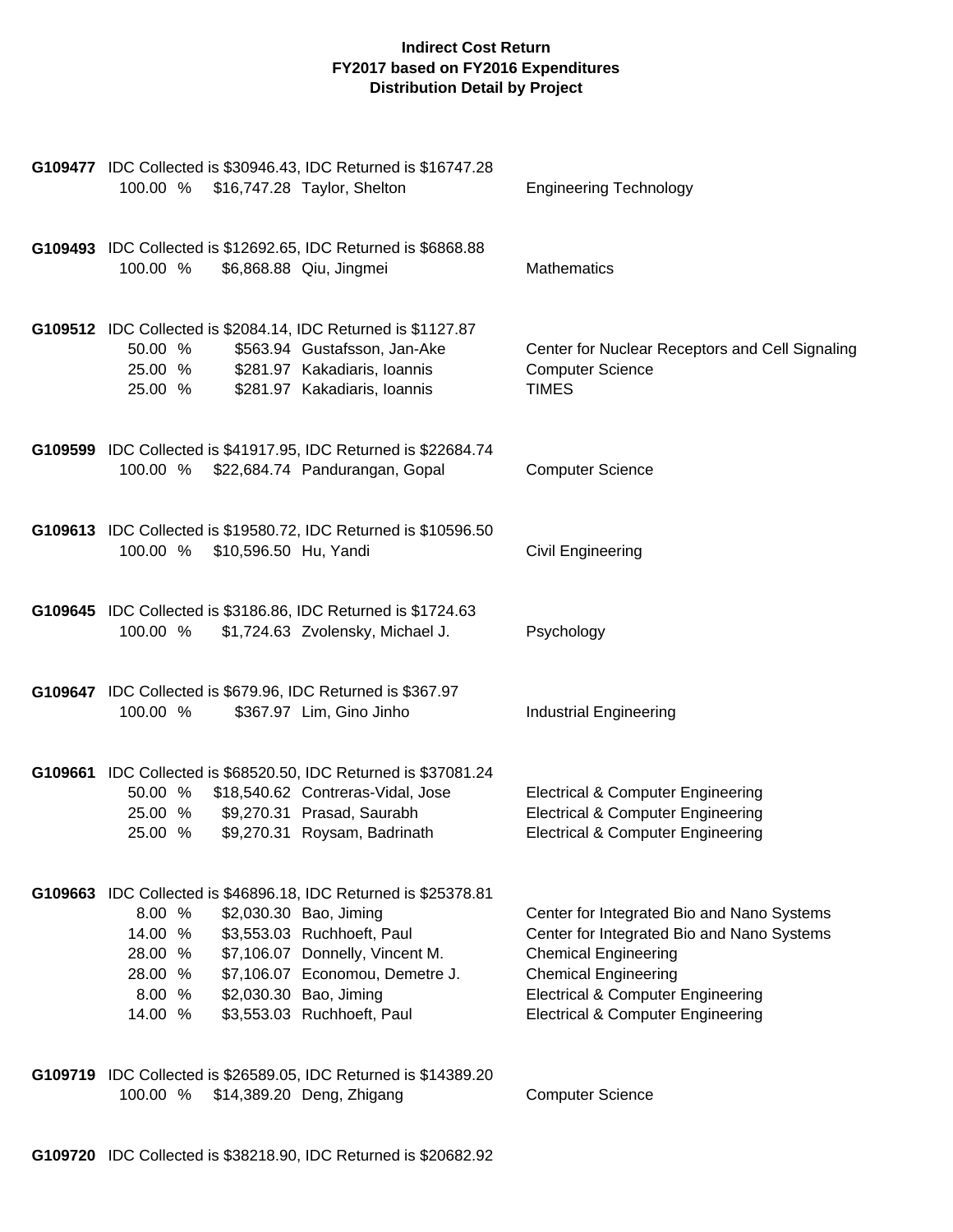| 80.00 %<br>20.00 %                  | \$16,546.34 Mukherjee, Arjun<br>\$4,136.58 Solorio, Thamar                                                                              | <b>Computer Science</b><br><b>Computer Science</b> |
|-------------------------------------|-----------------------------------------------------------------------------------------------------------------------------------------|----------------------------------------------------|
| 100.00 %                            | G109726 IDC Collected is \$52221.34, IDC Returned is \$28260.62<br>\$28,260.62 Ordonez, Carlos R.                                       | Physics                                            |
| 100.00 %                            | G109739 IDC Collected is \$3145.72, IDC Returned is \$1702.37<br>\$1,702.37 Layne, Charles S.                                           | Health and Human Performance                       |
| 100.00 % \$12,306.83 Chen, Jinghong | G109742 IDC Collected is \$22741.15, IDC Returned is \$12306.83                                                                         | <b>Electrical &amp; Computer Engineering</b>       |
| 100.00 %<br>\$23,280.97 Fu, Xin     | G109763 IDC Collected is \$43019.70, IDC Returned is \$23280.97                                                                         | <b>Electrical &amp; Computer Engineering</b>       |
| 100.00 %                            | G109764 IDC Collected is \$1051.81, IDC Returned is \$569.21<br>\$569.21 Fu, Xin                                                        | <b>Electrical &amp; Computer Engineering</b>       |
| 50.00 %<br>50.00 %                  | G109769 IDC Collected is \$2048.67, IDC Returned is \$1108.68<br>\$554.34 Rifai, Hanadi<br>\$554.34 Rodrigues, Debora F.                | Civil Engineering<br>Civil Engineering             |
| 100.00 %                            | G109772 IDC Collected is \$11688.26, IDC Returned is \$6325.34<br>\$6,325.34 Dominey, Wallace                                           | Curriculum and Instruction                         |
| 50.00 %<br>50.00 %                  | G109791 IDC Collected is \$86218.42, IDC Returned is \$46658.82<br>\$23,329.41 Krishnamoorti, Ramanan<br>\$23,329.41 Tedesco, Joseph W. | <b>UH Energy</b><br><b>UH Energy</b>               |
| 100.00 %<br>\$11,609.85 Chen, Ji    | G109833 IDC Collected is \$21453.24, IDC Returned is \$11609.85                                                                         | <b>Electrical &amp; Computer Engineering</b>       |
| 100.00 % \$10,454.14 Peng, Jiming   | G109836 IDC Collected is \$19317.66, IDC Returned is \$10454.14                                                                         | <b>Industrial Engineering</b>                      |
| 100.00 %                            | G109841 IDC Collected is \$68530.44, IDC Returned is \$37086.62<br>\$37,086.62 Dryer, Stuart E.                                         | Biology/Biochemistry                               |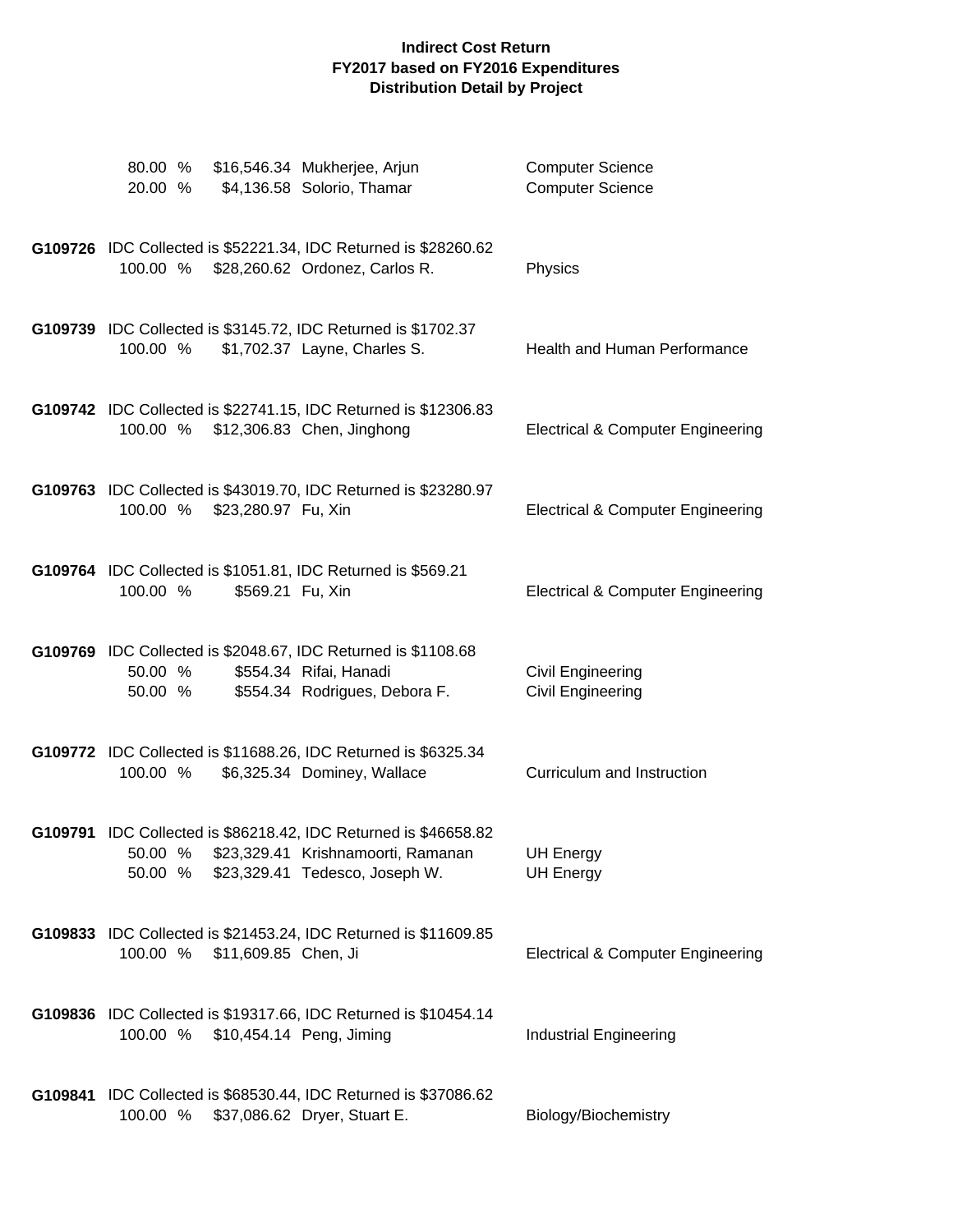| 30.00 % \$40,154.23 Gnawali, Omprakash<br>30.00 % \$40,154.23 Huang, Shou-Hsuan<br>40.00 %                                         | G109844 IDC Collected is \$247329.74, IDC Returned is \$133847.44<br>\$53,538.97 Shi, Weidong          | <b>Computer Science</b><br><b>Computer Science</b><br><b>Computer Science</b>                                                                                                 |
|------------------------------------------------------------------------------------------------------------------------------------|--------------------------------------------------------------------------------------------------------|-------------------------------------------------------------------------------------------------------------------------------------------------------------------------------|
| G109853 IDC Collected is \$-0.01, IDC Returned is \$-0.01<br>20.00 %<br>20.00 %<br>40.00 %<br>20.00 %                              | -\$0.00 Omurtag, Ahmet<br>-\$0.00 Chen, Ji<br>-\$0.00 Contreras-Vidal, Jose<br>-\$0.00 Mayerich, David | <b>Biomedical Engineering</b><br><b>Electrical &amp; Computer Engineering</b><br><b>Electrical &amp; Computer Engineering</b><br><b>Electrical &amp; Computer Engineering</b> |
| G109858 IDC Collected is \$67629.43, IDC Returned is \$36599.02<br>100.00 %                                                        | \$36,599.02 Gonzalez, Jorge                                                                            | Psychological, Health, and Learning Sciences                                                                                                                                  |
| G109859 IDC Collected is \$86117.95, IDC Returned is \$46604.45<br>100.00 %                                                        | \$46,604.45 Gonzalez, Jorge                                                                            | Psychological, Health, and Learning Sciences                                                                                                                                  |
| G109865 IDC Collected is \$11321.18, IDC Returned is \$6126.68<br>25.00 %<br>25.00 % \$1,531.67 Lefer, Barry<br>25.00 %<br>25.00 % | \$1,531.67 Flynn, James H.<br>\$1,531.67 Flynn, James H.<br>\$1,531.67 Lefer, Barry                    | Earth & Atmospheric Sciences<br>Earth & Atmospheric Sciences<br>Institute for Climate and Atmospheric Science<br>Institute for Climate and Atmospheric Science                |
| G109872 IDC Collected is \$15560.35, IDC Returned is \$8420.79<br>100.00 %                                                         | \$8,420.79 Gunaratne, Preethi H.                                                                       | Biology/Biochemistry                                                                                                                                                          |
| G109875 IDC Collected is \$5609.72, IDC Returned is \$3035.81<br>100.00 %<br>\$3,035.81 Yang, Di                                   |                                                                                                        | <b>Mechanical Engineering</b>                                                                                                                                                 |
| G109880 IDC Collected is \$31384.53, IDC Returned is \$16984.37<br>100.00 %                                                        | \$16,984.37 Conrad, Jacinta                                                                            | <b>Chemical Engineering</b>                                                                                                                                                   |
| G109881 IDC Collected is \$1452.82, IDC Returned is \$786.22<br>100.00 %                                                           | \$786.22 Pandurangan, Gopal                                                                            | <b>Computer Science</b>                                                                                                                                                       |
| G109884 IDC Collected is \$14012.33, IDC Returned is \$7583.05<br>47.00 %<br>53.00 %                                               | \$3,564.03 Gencturk, Bora<br>\$4,019.02 Willam, Kaspar                                                 | Civil Engineering<br><b>Civil Engineering</b>                                                                                                                                 |

**G109899** IDC Collected is \$71006.71, IDC Returned is \$38426.70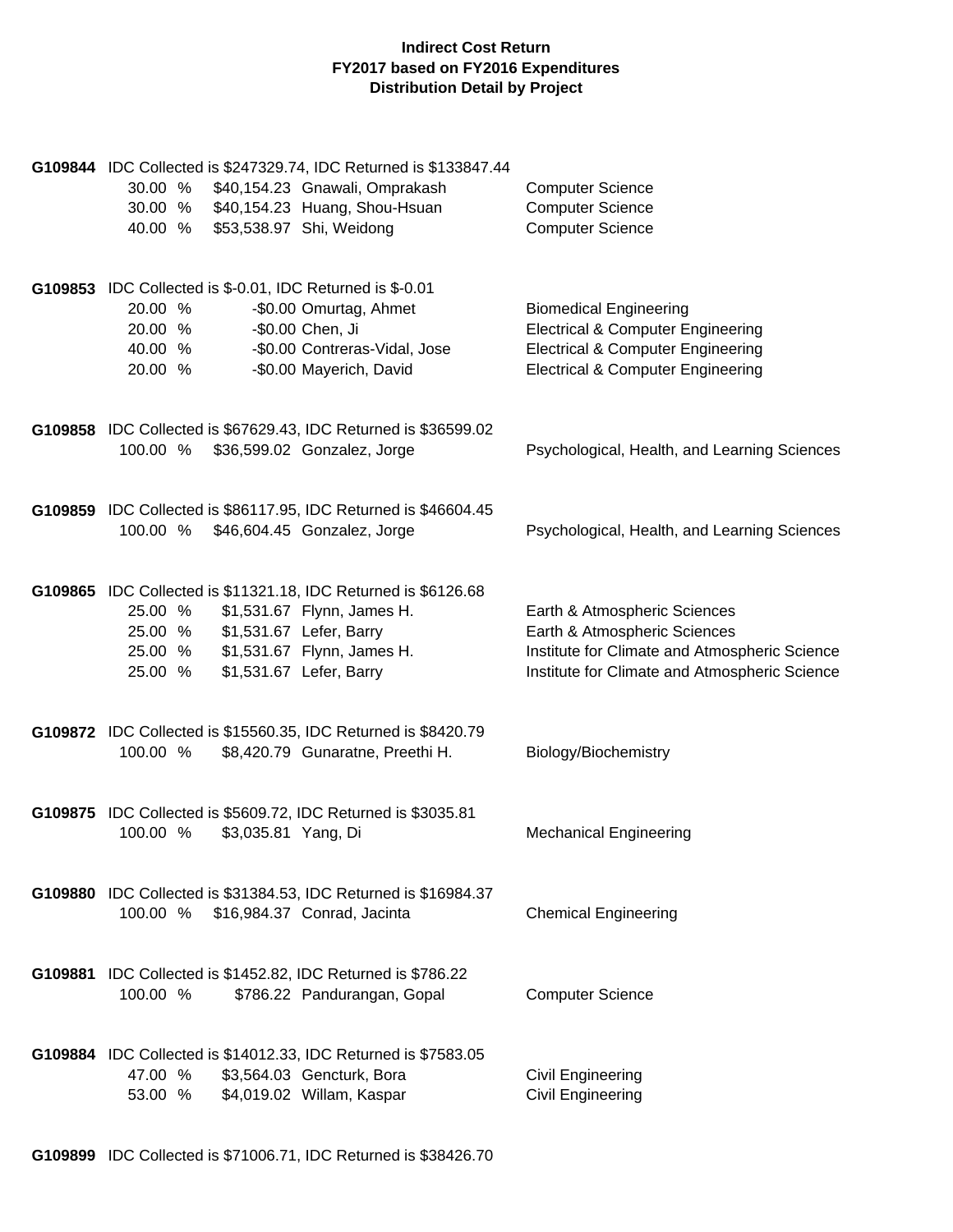| 100.00 %<br>\$38,426.70 Larin, Kirill                                     |                                                                                                                                                                                   | <b>Biomedical Engineering</b>                                                                                                                                                                |
|---------------------------------------------------------------------------|-----------------------------------------------------------------------------------------------------------------------------------------------------------------------------------|----------------------------------------------------------------------------------------------------------------------------------------------------------------------------------------------|
| G109904 IDC Collected is \$3181.80, IDC Returned is \$1721.89<br>100.00 % | \$1,721.89 Farber, Karen                                                                                                                                                          | Cynthia Woods Mitchell Center for the Arts                                                                                                                                                   |
| G109905 IDC Collected is \$1126.04, IDC Returned is \$609.38<br>100.00 %  | \$609.38 Frishman, Laura J.                                                                                                                                                       | <b>Optometry Vision Sciences</b>                                                                                                                                                             |
| 100.00 % \$48,216.08 Berntsen, David                                      | G109914 IDC Collected is \$89096.00, IDC Returned is \$48216.08                                                                                                                   | <b>Optometry Vision Sciences</b>                                                                                                                                                             |
| 100.00 % \$17,965.18 Pennings, Steve C.                                   | G109940 IDC Collected is \$33196.92, IDC Returned is \$17965.18                                                                                                                   | Biology/Biochemistry                                                                                                                                                                         |
| 100.00 %                                                                  | G109943 IDC Collected is \$42946.45, IDC Returned is \$23241.33<br>\$23,241.33 Young, Frederick M.                                                                                | <b>Small Business Development Center</b>                                                                                                                                                     |
| 50.00 %<br>25.00 %<br>25.00 %                                             | G109975 IDC Collected is \$26213.54, IDC Returned is \$14185.98<br>\$7,092.99 Flynn, James H.<br>\$3,546.50 Flynn, James H.<br>\$3,546.50 Flynn, James H.                         | Earth & Atmospheric Sciences<br><b>Houston Coastal Center</b><br>Institute for Climate and Atmospheric Science                                                                               |
| 25.00 %<br>50.00 %<br>10.00 %<br>15.00 %                                  | G110005 IDC Collected is \$25072.08, IDC Returned is \$13568.26<br>\$3,392.06 Bronk, Chris<br>\$6,784.13 Conklin, William<br>\$1,356.83 Gurkan, Deniz<br>\$2,035.24 Gurkan, Deniz | Center for Information Security, Research and Edu<br>Center for Information Security, Research and Edu<br>Center for Information Security, Research and Edu<br><b>Engineering Technology</b> |
| G110008 IDC Collected is \$1321.96, IDC Returned is \$715.41<br>100.00 %  | \$715.41 lyer, Rupa                                                                                                                                                               | Center for Life Sciences Technology                                                                                                                                                          |
| 62.50 %<br>31.60 %<br>5.90 %                                              | G110011 IDC Collected is \$27016.11, IDC Returned is \$14620.31<br>\$9,137.69 Dauwalder, Brigitte<br>\$4,620.02 Das, Joydip<br>\$862.60 Leasure, J. Leigh                         | Biology/Biochemistry<br><b>Pharmacological and Pharmaceutical Sciences</b><br>Psychology                                                                                                     |
| 5.90 %<br>31.60 %<br>62.50 %                                              | G110012 IDC Collected is \$25836.85, IDC Returned is \$13982.13<br>\$824.95 Roman, Gregg<br>\$4,418.35 Das, Joydip<br>\$8,738.83 Leasure, J. Leigh                                | Biology/Biochemistry<br>Pharmacological and Pharmaceutical Sciences<br>Psychology                                                                                                            |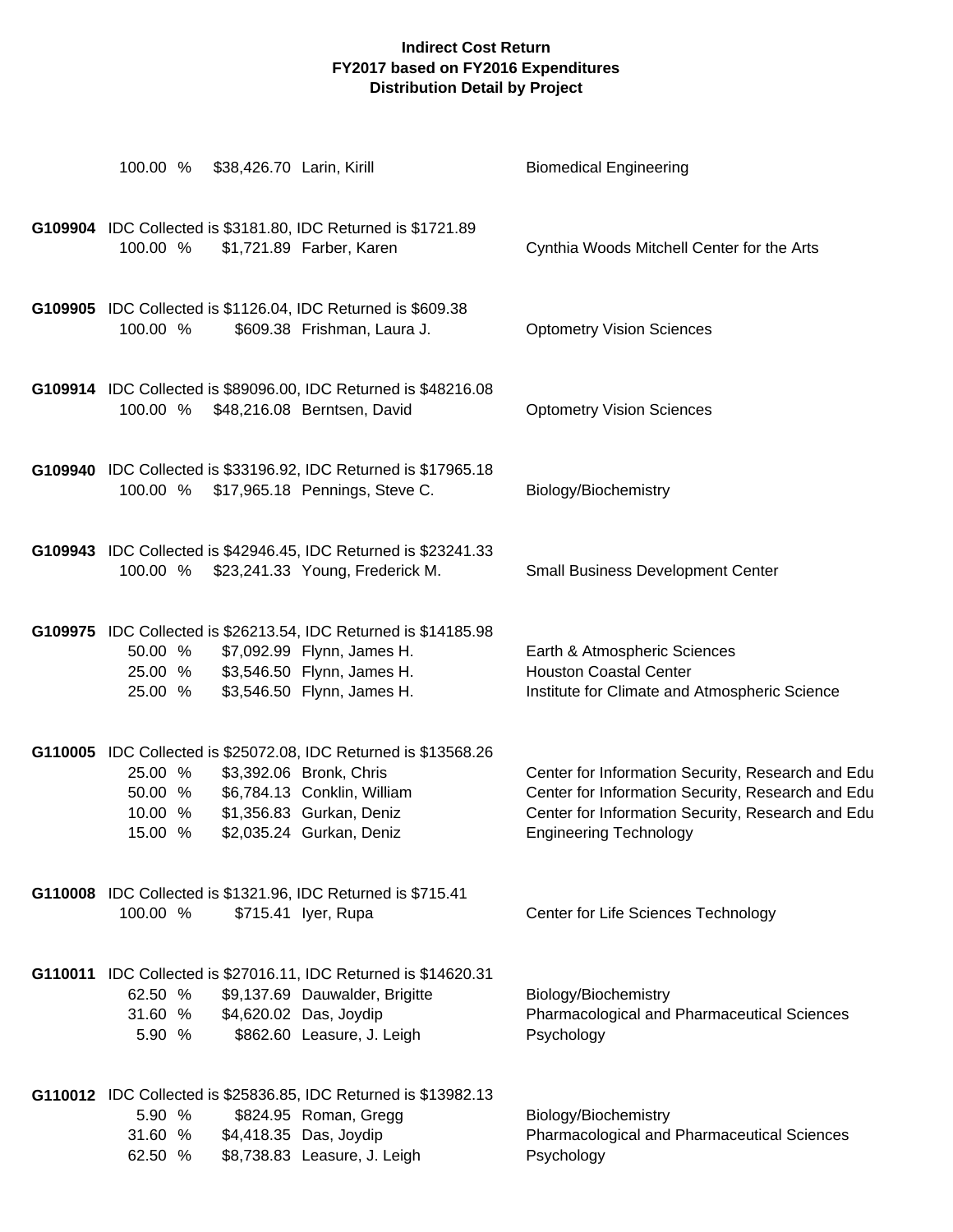| G110047 IDC Collected is \$16855.47, IDC Returned is \$9121.67<br>100.00 %<br>\$9,121.67 Taylor, Shelton                                                                                                                                                                                       | <b>Engineering Technology</b>                                                                                                                                                                                                    |
|------------------------------------------------------------------------------------------------------------------------------------------------------------------------------------------------------------------------------------------------------------------------------------------------|----------------------------------------------------------------------------------------------------------------------------------------------------------------------------------------------------------------------------------|
|                                                                                                                                                                                                                                                                                                |                                                                                                                                                                                                                                  |
| G110049 IDC Collected is \$2249.60, IDC Returned is \$1217.42<br>100.00 %<br>\$1,217.42 Frishman, Laura J.                                                                                                                                                                                     | <b>Optometry Vision Sciences</b>                                                                                                                                                                                                 |
| G110061 IDC Collected is \$4673.59, IDC Returned is \$2529.21<br>10.00 %<br>\$252.92 Hernandez, Daphne<br>\$252.92 Dawson, Mary<br>10.00 %<br>\$1,770.44 Madera, Juan M.<br>70.00 %<br>10.00 %<br>\$252.92 Neal, Jay A.                                                                        | Health and Human Performance<br>Hotel and Restaurant Management<br>Hotel and Restaurant Management<br>Hotel and Restaurant Management                                                                                            |
| G110066 IDC Collected is \$8490.87, IDC Returned is \$4595.00<br>\$919.00 Flynn, James H.<br>20.00 %<br>\$919.00 Lefer, Barry<br>20.00 %<br>\$459.50 Flynn, James H.<br>10.00 %<br>\$919.00 Lefer, Barry<br>20.00 %<br>\$919.00 Flynn, James H.<br>20.00 %<br>\$459.50 Lefer, Barry<br>10.00 % | Earth & Atmospheric Sciences<br>Earth & Atmospheric Sciences<br><b>Houston Coastal Center</b><br><b>Houston Coastal Center</b><br>Institute for Climate and Atmospheric Science<br>Institute for Climate and Atmospheric Science |
| G110093 IDC Collected is \$13984.99, IDC Returned is \$7568.26<br>100.00 %<br>\$7,568.26 Young, Frederick M.                                                                                                                                                                                   | <b>Small Business Development Center</b>                                                                                                                                                                                         |
| G110108 IDC Collected is \$13974.95, IDC Returned is \$7562.82<br>100.00 %<br>\$7,562.82 Hu, Ming                                                                                                                                                                                              | Pharmacological and Pharmaceutical Sciences                                                                                                                                                                                      |
| G110116 IDC Collected is \$31176.44, IDC Returned is \$16871.75<br>\$16,871.75 Winnike, Allison<br>100.00 %                                                                                                                                                                                    | Dean, Law                                                                                                                                                                                                                        |
| G110118 IDC Collected is \$7566.30, IDC Returned is \$4094.65<br>100.00 %<br>\$4,094.65 Jennings, Sheara Williams                                                                                                                                                                              | Child & Family for Innovative Research                                                                                                                                                                                           |
| G110132 IDC Collected is \$13997.06, IDC Returned is \$7574.79<br>50.00 %<br>\$3,787.39 Choi, Yunsoo<br>\$3,787.39 Choi, Yunsoo<br>50.00 %                                                                                                                                                     | Earth & Atmospheric Sciences<br>Institute for Climate and Atmospheric Science                                                                                                                                                    |
| G110137 IDC Collected is \$9306.52, IDC Returned is \$5036.41<br>100.00 %<br>\$5,036.41 Torres-Hostos, Luis R.                                                                                                                                                                                 | Child & Family for Innovative Research                                                                                                                                                                                           |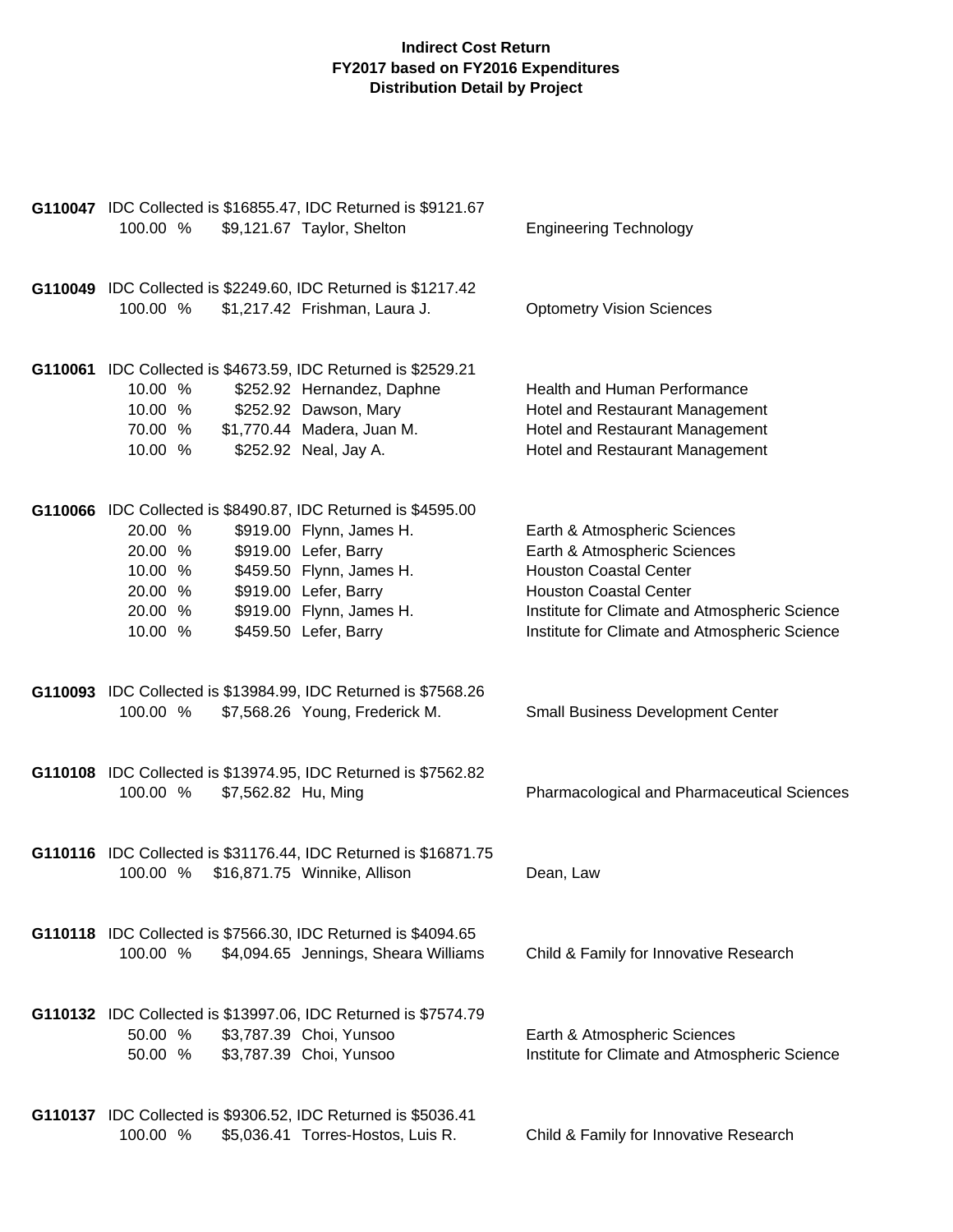| G110167 IDC Collected is \$54101.33, IDC Returned is \$29278.02<br>100.00 % \$29,278.02 McKeon, Frank                                                                                                                                                                                                            | Biology/Biochemistry                                                                                                                                                                                                             |
|------------------------------------------------------------------------------------------------------------------------------------------------------------------------------------------------------------------------------------------------------------------------------------------------------------------|----------------------------------------------------------------------------------------------------------------------------------------------------------------------------------------------------------------------------------|
| G110184 IDC Collected is \$45816.78, IDC Returned is \$24794.67<br>70.00 %<br>\$17,356.27 Chino, Yuzo M.<br>5.00 % \$1,239.73 Das, Vallabh<br>5.00 % \$1,239.73 Smith III, Earl L.<br>20.00 %<br>\$4,958.93 Wensveen, Janice                                                                                     | <b>Optometry Vision Sciences</b><br><b>Optometry Vision Sciences</b><br><b>Optometry Vision Sciences</b><br><b>Optometry Vision Sciences</b>                                                                                     |
| G110185 IDC Collected is \$9271.58, IDC Returned is \$5017.50<br>10.00 %<br>\$501.75 Willson, Richard<br>22.50 %<br>\$1,128.94 Litvinov, Dmitri<br>5.00 %<br>\$250.88 Kourentzi, Ekaterini<br>\$1,756.13 Willson, Richard<br>35.00 %<br>5.00 %<br>\$250.88 Chang, Long<br>\$1,128.94 Litvinov, Dmitri<br>22.50 % | Biology/Biochemistry<br>Center for Integrated Bio and Nano Systems<br><b>Chemical Engineering</b><br><b>Chemical Engineering</b><br><b>Electrical &amp; Computer Engineering</b><br><b>Electrical &amp; Computer Engineering</b> |
| G110187 IDC Collected is \$21011.01, IDC Returned is \$11370.53<br>100.00 % \$11,370.53 Gilbertson, Scott R.                                                                                                                                                                                                     | Chemistry                                                                                                                                                                                                                        |
| G110191 IDC Collected is \$16593.70, IDC Returned is \$8980.01<br>\$8,980.01 Dettlaff, Alan<br>100.00 %                                                                                                                                                                                                          | Child & Family for Innovative Research                                                                                                                                                                                           |
| G110196 IDC Collected is \$978.69, IDC Returned is \$529.64<br>100.00 %<br>\$529.64 Ratti, Claudia                                                                                                                                                                                                               | Physics                                                                                                                                                                                                                          |
| G110197 IDC Collected is \$10759.81, IDC Returned is \$5822.89<br>\$1,979.78 Gao, Lu<br>34.00 %<br>33.00 % \$1,921.55 Senouci, Ahmed<br>33.00 %<br>\$1,921.55 Song, Lingguang                                                                                                                                    | <b>Construction Management</b><br><b>Construction Management</b><br><b>Construction Management</b>                                                                                                                               |
| G110198 IDC Collected is \$49521.20, IDC Returned is \$26799.39<br>100.00 %<br>\$26,799.39 Cheung, Monit                                                                                                                                                                                                         | Child & Family for Innovative Research                                                                                                                                                                                           |
| G110209 IDC Collected is \$31316.72, IDC Returned is \$16947.67<br>100.00 %<br>\$16,947.67 Glennie, Craig                                                                                                                                                                                                        | National Center for Airborne Laser Mapping                                                                                                                                                                                       |
| G110218 IDC Collected is \$1764.52, IDC Returned is \$954.91<br>100.00 %<br>\$954.91 Gurkan, Deniz                                                                                                                                                                                                               | <b>Engineering Technology</b>                                                                                                                                                                                                    |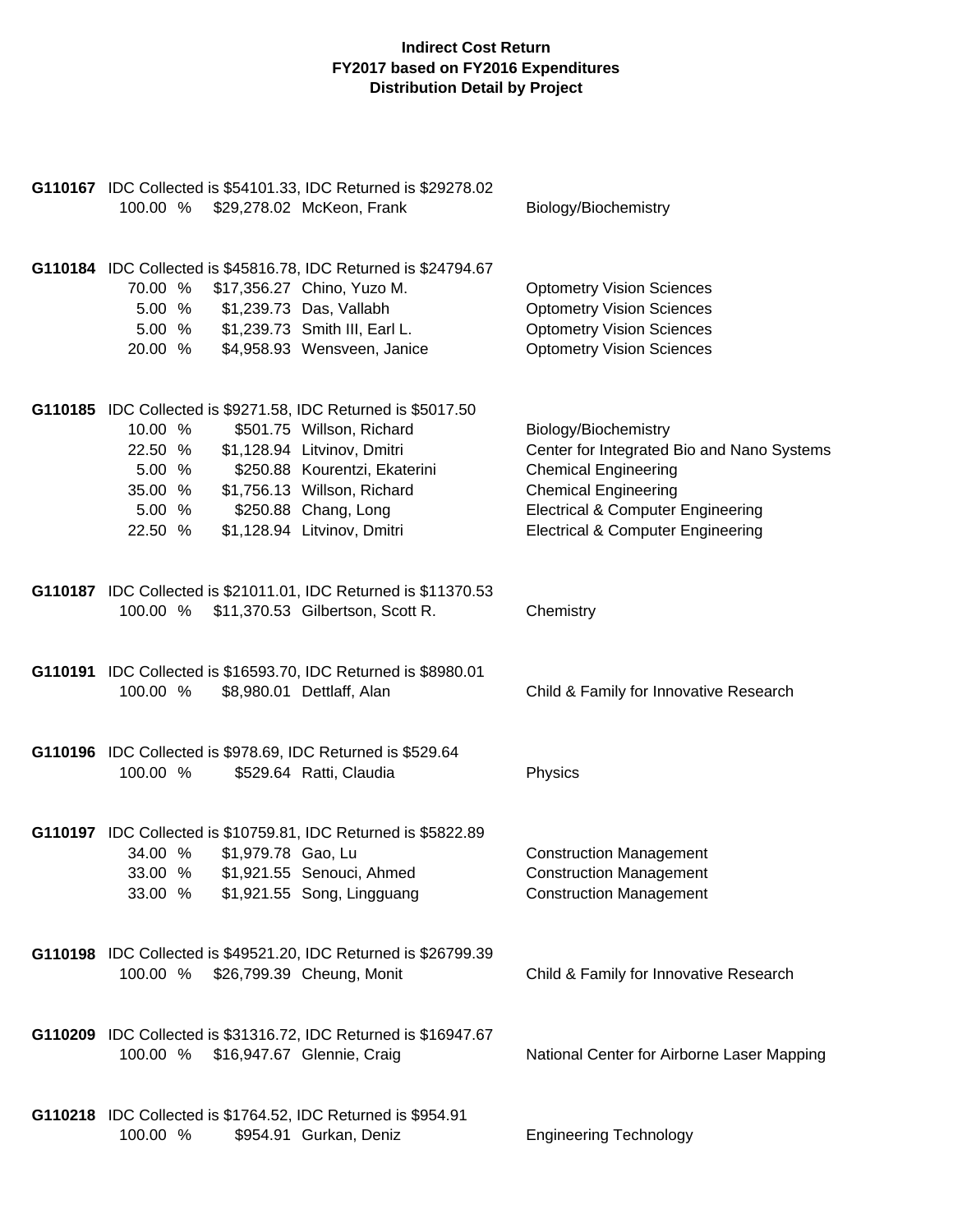| G110229 IDC Collected is \$103089.37, IDC Returned is \$55788.87<br>50.00 % \$27,894.44 Zhang, Yang<br>50.00 % \$27,894.44 Zhang, Yang              | Heart and Kidney Institute<br>Pharmacological and Pharmaceutical Sciences               |
|-----------------------------------------------------------------------------------------------------------------------------------------------------|-----------------------------------------------------------------------------------------|
| G110234 IDC Collected is \$4251.08, IDC Returned is \$2300.56<br>100.00 %<br>\$2,300.56 Kosten, Therese                                             | Psychology                                                                              |
| G110238 IDC Collected is \$9054.03, IDC Returned is \$4899.77<br>100.00 %<br>\$4,899.77 Townsend, Shelley                                           | Psychological, Health, and Learning Sciences                                            |
| G110249 IDC Collected is \$16931.86, IDC Returned is \$9163.01<br>\$9,163.01 Rimer, Jeffrey D.<br>100.00 %                                          | <b>Chemical Engineering</b>                                                             |
| G110250 IDC Collected is \$893.49, IDC Returned is \$483.53<br>100.00 %<br>\$483.53 Vipulanandan, Cumaraswamy                                       | Center for Innovative Grouting Materials and Tech                                       |
| G110254 IDC Collected is \$171560.70, IDC Returned is \$92843.50<br>100.00 % \$92,843.50 Frishman, Laura J.                                         | <b>Optometry Vision Sciences</b>                                                        |
| G110262 IDC Collected is \$310.95, IDC Returned is \$168.28<br>\$126.21 Cao, Wenhua<br>75.00 %<br>\$42.07 Lim, Gino Jinho<br>25.00 %                | <b>Industrial Engineering</b><br><b>Industrial Engineering</b>                          |
| G110271 IDC Collected is \$22218.96, IDC Returned is \$12024.23<br>100.00 % \$12,024.23 Saylor, Joel E.                                             | Earth & Atmospheric Sciences                                                            |
| G110286 IDC Collected is \$51276.94, IDC Returned is \$27749.54<br>\$13,874.77 Bronk, Chris<br>50.00 %<br>50.00 %<br>\$13,874.77 Bronk, Chris       | Center for Information Security, Research and Edu<br>Information & Logistics Technology |
| G110300 IDC Collected is \$4121.84, IDC Returned is \$2230.62<br>60.00 %<br>\$1,338.37 Yuan, Xiaojing<br>\$892.25 Song, Gangbing<br>40.00 %         | <b>Engineering Technology</b><br><b>Mechanical Engineering</b>                          |
| G110311 IDC Collected is \$7046.52, IDC Returned is \$3813.37<br>50.00 %<br>\$1,906.68 Pavlidis, Ioannis<br>\$1,906.68 Pavlidis, Ioannis<br>50.00 % | <b>Computer Science</b><br><b>TIMES</b>                                                 |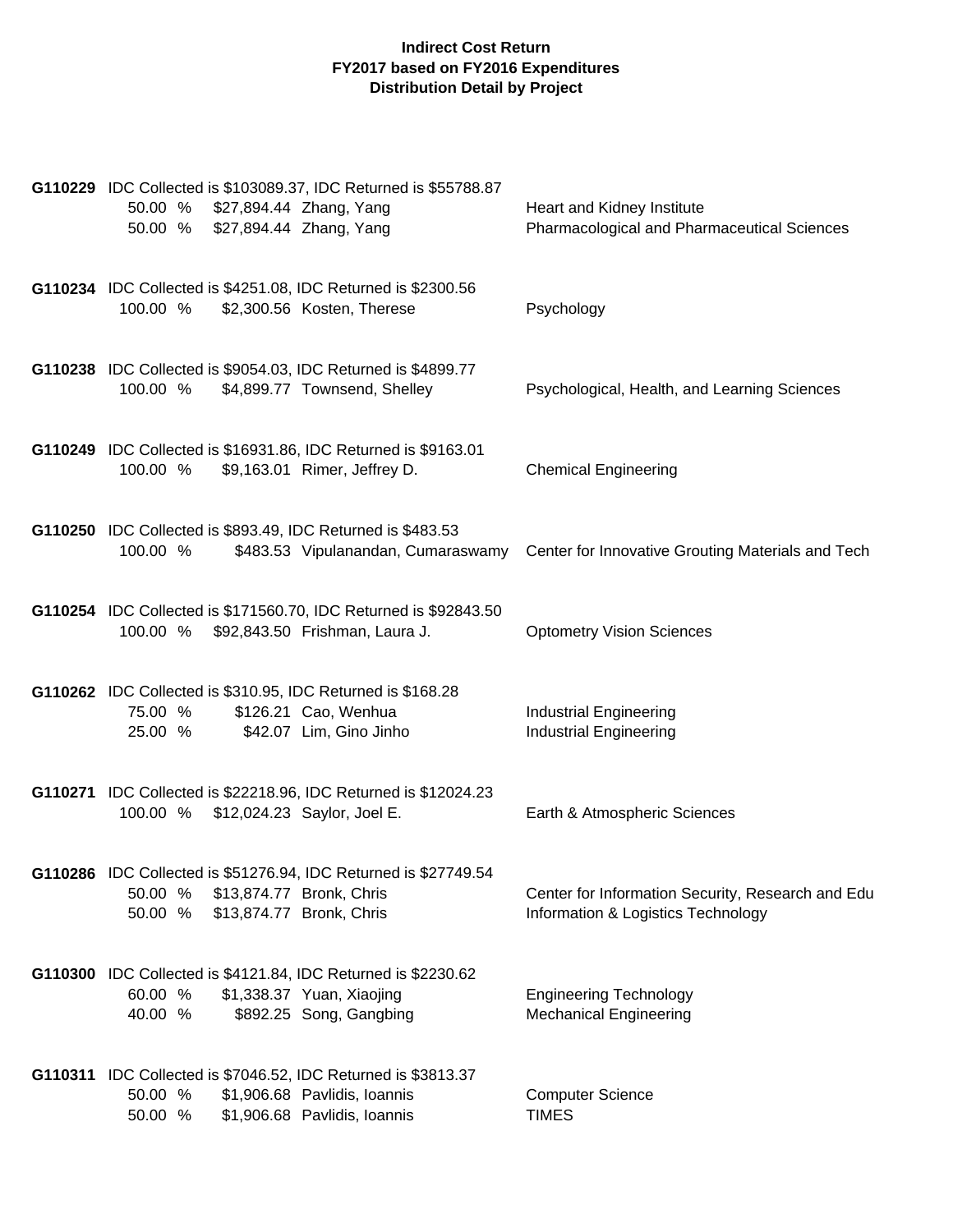| G110312 IDC Collected is \$13812.24, IDC Returned is \$7474.77<br>20.00 %<br>\$1,494.95 Miciak, Jeremy<br>80.00 %<br>\$5,979.82 Miciak, Jeremy                    | Psychology<br><b>TIMES</b>                                                    |
|-------------------------------------------------------------------------------------------------------------------------------------------------------------------|-------------------------------------------------------------------------------|
| G110344 IDC Collected is \$30388.75, IDC Returned is \$16445.48<br>\$16,445.48 Larin, Kirill<br>100.00 %                                                          | <b>Biomedical Engineering</b>                                                 |
| G110350 IDC Collected is \$1944.00, IDC Returned is \$1052.03<br>100.00 %<br>\$1,052.03 Burns, Alan R.                                                            | <b>Optometry Vision Sciences</b>                                              |
| G110357 IDC Collected is \$5988.01, IDC Returned is \$3240.53<br>\$1,620.27 Flynn, James H.<br>50.00 %<br>\$1,620.27 Flynn, James H.<br>50.00 %                   | Earth & Atmospheric Sciences<br>Institute for Climate and Atmospheric Science |
| G110359 IDC Collected is \$90149.14, IDC Returned is \$48786.01<br>50.00 % \$24,393.01 Zhang, Yang<br>\$24,393.01 Zhang, Yang<br>50.00 %                          | Heart and Kidney Institute<br>Pharmacological and Pharmaceutical Sciences     |
| G110372 IDC Collected is \$19237.80, IDC Returned is \$10410.92<br>\$5,205.46 Ren, Zhifeng<br>50.00 %<br>\$5,205.46 Ren, Zhifeng<br>50.00 %                       | Physics<br><b>TcSUH</b>                                                       |
| G110377 IDC Collected is \$3304.91, IDC Returned is \$1788.52<br>\$894.26 Bondesson Bolin, Eva Maria<br>50.00 %<br>\$894.26 Bondesson Bolin, Eva Maria<br>50.00 % | Biology/Biochemistry<br>Center for Nuclear Receptors and Cell Signaling       |
| G110379 IDC Collected is \$11702.71, IDC Returned is \$6333.16<br>50.00 %<br>\$3,166.58 Crawford, Kerri M.<br>50.00 %<br>\$3,166.58 Crawford, Kerri M.            | Biology/Biochemistry<br><b>Houston Coastal Center</b>                         |
| G110384 IDC Collected is \$4435.24, IDC Returned is \$2400.22<br>50.00 %<br>\$1,200.11 Rifai, Hanadi<br>\$1,200.11 Rifai, Hanadi<br>50.00 %                       | Civil Engineering<br><b>SSPEED</b>                                            |
| G110385 IDC Collected is \$4328.29, IDC Returned is \$2342.34<br>50.00 %<br>\$1,171.17 Rifai, Hanadi<br>\$1,171.17 Rifai, Hanadi<br>50.00 %                       | Civil Engineering<br><b>SSPEED</b>                                            |
| G110386 IDC Collected is \$1808.71, IDC Returned is \$978.82<br>50.00 %<br>\$489.41 Rifai, Hanadi                                                                 | Civil Engineering                                                             |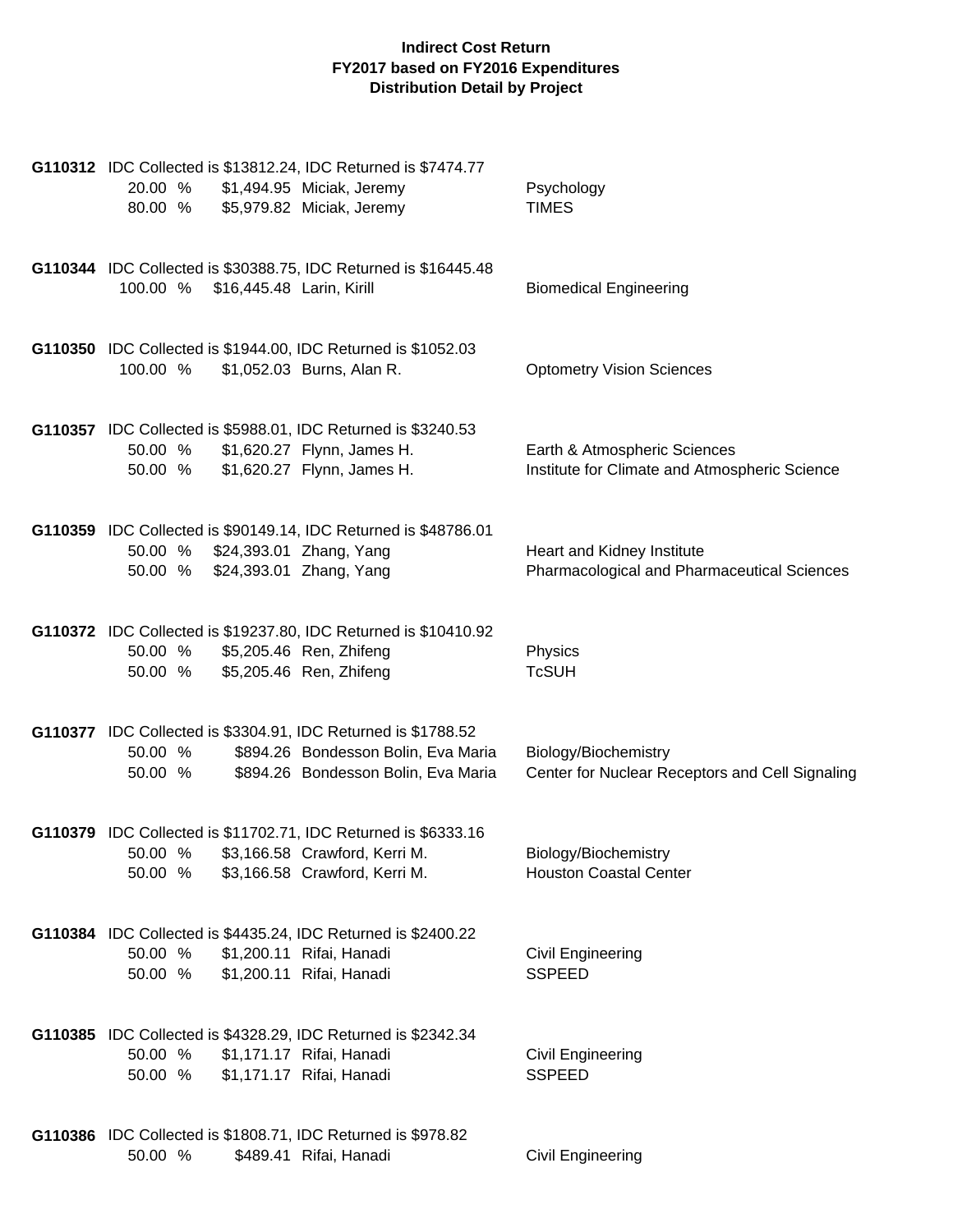| 50.00 %                                                                                        | \$489.41 Rifai, Hanadi                                                                                                         | <b>SSPEED</b>                                                                                                 |
|------------------------------------------------------------------------------------------------|--------------------------------------------------------------------------------------------------------------------------------|---------------------------------------------------------------------------------------------------------------|
| G110387 IDC Collected is \$7924.85, IDC Returned is \$4288.69<br>50.00 %<br>50.00 %            | \$2,144.35 Rifai, Hanadi<br>\$2,144.35 Rifai, Hanadi                                                                           | Civil Engineering<br><b>SSPEED</b>                                                                            |
| 100.00 %<br>\$15,698.37 Yao, Yan                                                               | G110408 IDC Collected is \$29008.20, IDC Returned is \$15698.37                                                                | <b>Electrical &amp; Computer Engineering</b>                                                                  |
| 20.00 %<br>80.00 %                                                                             | G110413 IDC Collected is \$15847.18, IDC Returned is \$8576.02<br>\$1,715.20 Fletcher, Jack M.<br>\$6,860.81 Fletcher, Jack M. | Psychology<br><b>TIMES</b>                                                                                    |
| G110420 IDC Collected is \$4817.56, IDC Returned is \$2607.12<br>33.00 %<br>34.00 %<br>33.00 % | \$860.35 Horn, Catherine L.<br>\$886.42 Evans, Paige K.<br>\$860.35 Burridge, Andrea B.                                        | Educational Leadership & Policy Studies<br><b>Mathematics</b><br>Psychological, Health, and Learning Sciences |
| 100.00 %                                                                                       | G110431 IDC Collected is \$16796.05, IDC Returned is \$9089.52<br>\$9,089.52 Han, Zhu                                          | <b>Electrical &amp; Computer Engineering</b>                                                                  |
| G110439 IDC Collected is \$1830.89, IDC Returned is \$990.82<br>100.00 %                       | \$990.82 Larin, Kirill                                                                                                         | <b>Biomedical Engineering</b>                                                                                 |
| G110448 IDC Collected is \$5653.96, IDC Returned is \$3059.75<br>100.00 %                      | \$3,059.75 Yu, Cunjiang                                                                                                        | <b>Mechanical Engineering</b>                                                                                 |
| 100.00 %                                                                                       | <b>G110457</b> IDC Collected is \$18420.86, IDC Returned is \$9968.82<br>\$9,968.82 Ostrowski, Elizabeth                       | Biology/Biochemistry                                                                                          |
| 100.00 %                                                                                       | G110466 IDC Collected is \$17719.11, IDC Returned is \$9589.05<br>\$9,589.05 Chen, Guoning                                     | <b>Computer Science</b>                                                                                       |
| G110474 IDC Collected is \$2183.86, IDC Returned is \$1181.84<br>50.00 %<br>50.00 %            | \$590.92 Gorniak, Stacey<br>\$590.92 Gorniak, Stacey                                                                           | <b>Health and Human Performance</b><br><b>Texas Obesity Research Center</b>                                   |
| 50.00 %                                                                                        | G110481 IDC Collected is \$20245.19, IDC Returned is \$10956.09<br>\$5,478.04 Flynn, James H.                                  | Earth & Atmospheric Sciences                                                                                  |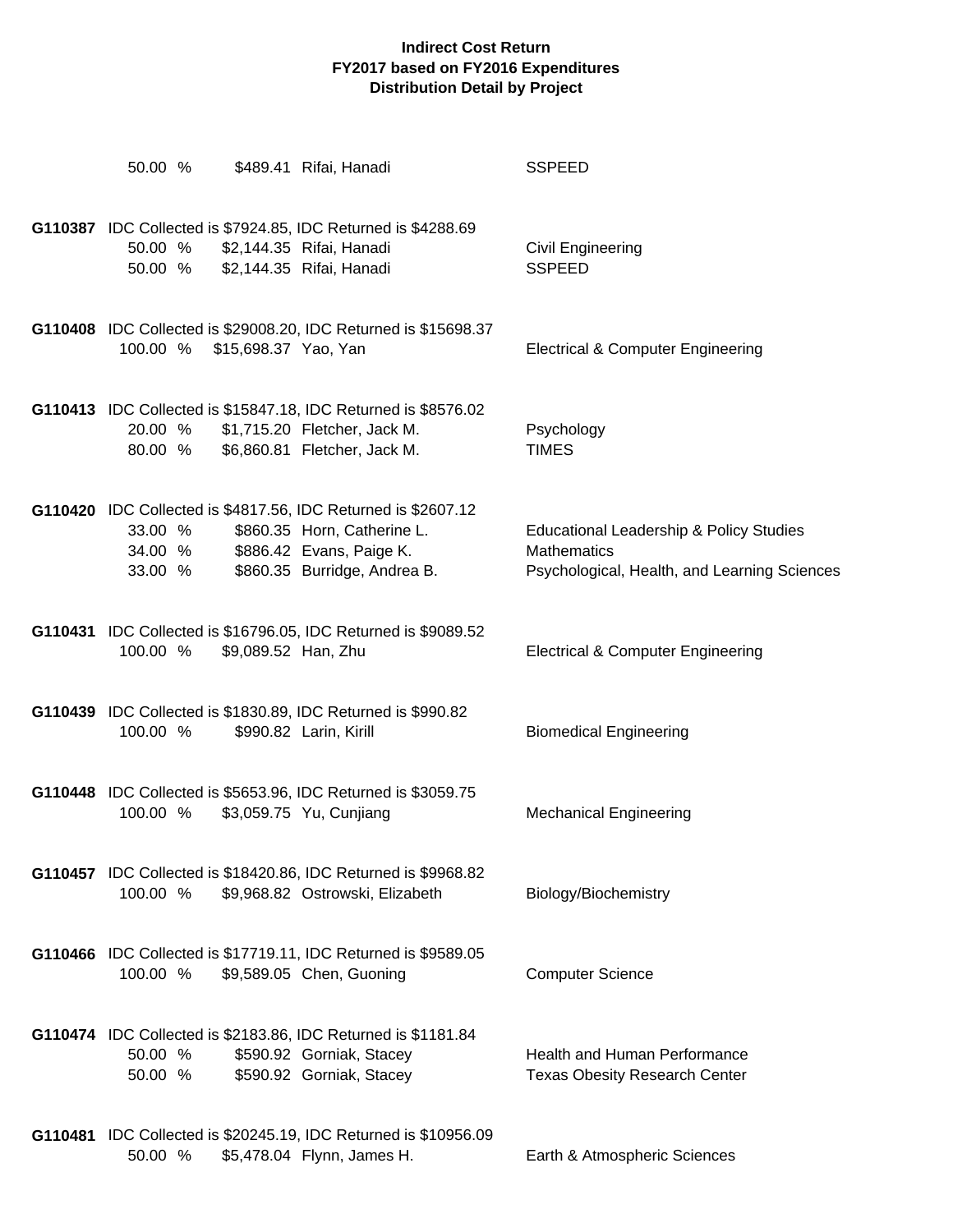| 50.00 %                                                                              | \$5,478.04 Flynn, James H.                                                                                                                                                                                   | Institute for Climate and Atmospheric Science                                                                                                                                                                                      |
|--------------------------------------------------------------------------------------|--------------------------------------------------------------------------------------------------------------------------------------------------------------------------------------------------------------|------------------------------------------------------------------------------------------------------------------------------------------------------------------------------------------------------------------------------------|
| 40.00 %<br>60.00 %                                                                   | G110483 IDC Collected is \$46124.69, IDC Returned is \$24961.30<br>\$9,984.52 Alam, Mohammad<br>\$14,976.78 Garey, Kevin                                                                                     | Clinical Pharmacy & Administration<br>Clinical Pharmacy & Administration                                                                                                                                                           |
| G110514 IDC Collected is \$14591.20, IDC Returned is \$7896.32<br>100.00 %           | \$7,896.32 Benhaddou, Driss                                                                                                                                                                                  | <b>Engineering Technology</b>                                                                                                                                                                                                      |
| G110531 IDC Collected is \$14135.56, IDC Returned is \$7649.74<br>100.00 %           | \$7,649.74 Canic, Suncica                                                                                                                                                                                    | Mathematics                                                                                                                                                                                                                        |
| G110535 IDC Collected is \$10875.82, IDC Returned is \$5885.67<br>30.00 %<br>70.00 % | \$1,765.70 Fletcher, Jack M.<br>\$4,119.97 Fletcher, Jack M.                                                                                                                                                 | Psychology<br><b>TIMES</b>                                                                                                                                                                                                         |
| 80.00 %<br>\$1,982.26 Chen, Hua<br>10.00 %<br>10.00 %                                | G110536 IDC Collected is \$36629.19, IDC Returned is \$19822.62<br>\$15,858.10 Aparasu, Rajender<br>\$1,982.26 Johnson, Michael L.                                                                           | Pharm Health Outcomes & Policy<br>Pharm Health Outcomes & Policy<br>Pharm Health Outcomes & Policy                                                                                                                                 |
| G110538 IDC Collected is \$1933.16, IDC Returned is \$1046.17<br>100.00 %            | \$1,046.17 Hughes, Zoe                                                                                                                                                                                       | Biology/Biochemistry                                                                                                                                                                                                               |
| 50.00 %<br>50.00 %                                                                   | G110539 IDC Collected is \$32644.58, IDC Returned is \$17666.27<br>\$8,833.13 Hussain, Tahir<br>\$8,833.13 Hussain, Tahir                                                                                    | Heart and Kidney Institute<br>Pharmacological and Pharmaceutical Sciences                                                                                                                                                          |
| 100.00 %                                                                             | G110545 IDC Collected is \$20910.40, IDC Returned is \$11316.08<br>\$11,316.08 Solorio, Thamar                                                                                                               | <b>Computer Science</b>                                                                                                                                                                                                            |
| 100.00 %                                                                             | G110560 IDC Collected is \$34285.65, IDC Returned is \$18554.37<br>\$18,554.37 Young, Frederick M.                                                                                                           | <b>Small Business Development Center</b>                                                                                                                                                                                           |
| 16.00 %<br>18.00 %<br>16.00 %<br>16.00 %<br>16.00 %                                  | G110577 IDC Collected is \$36931.32, IDC Returned is \$19986.12<br>\$3,197.78 Bronk, Chris<br>\$3,597.50 Conklin, William<br>\$3,197.78 Gurkan, Deniz<br>\$3,197.78 Gurkan, Deniz<br>\$3,197.78 Bronk, Chris | Center for Information Security, Research and Edu<br>Center for Information Security, Research and Edu<br>Center for Information Security, Research and Edu<br><b>Engineering Technology</b><br>Information & Logistics Technology |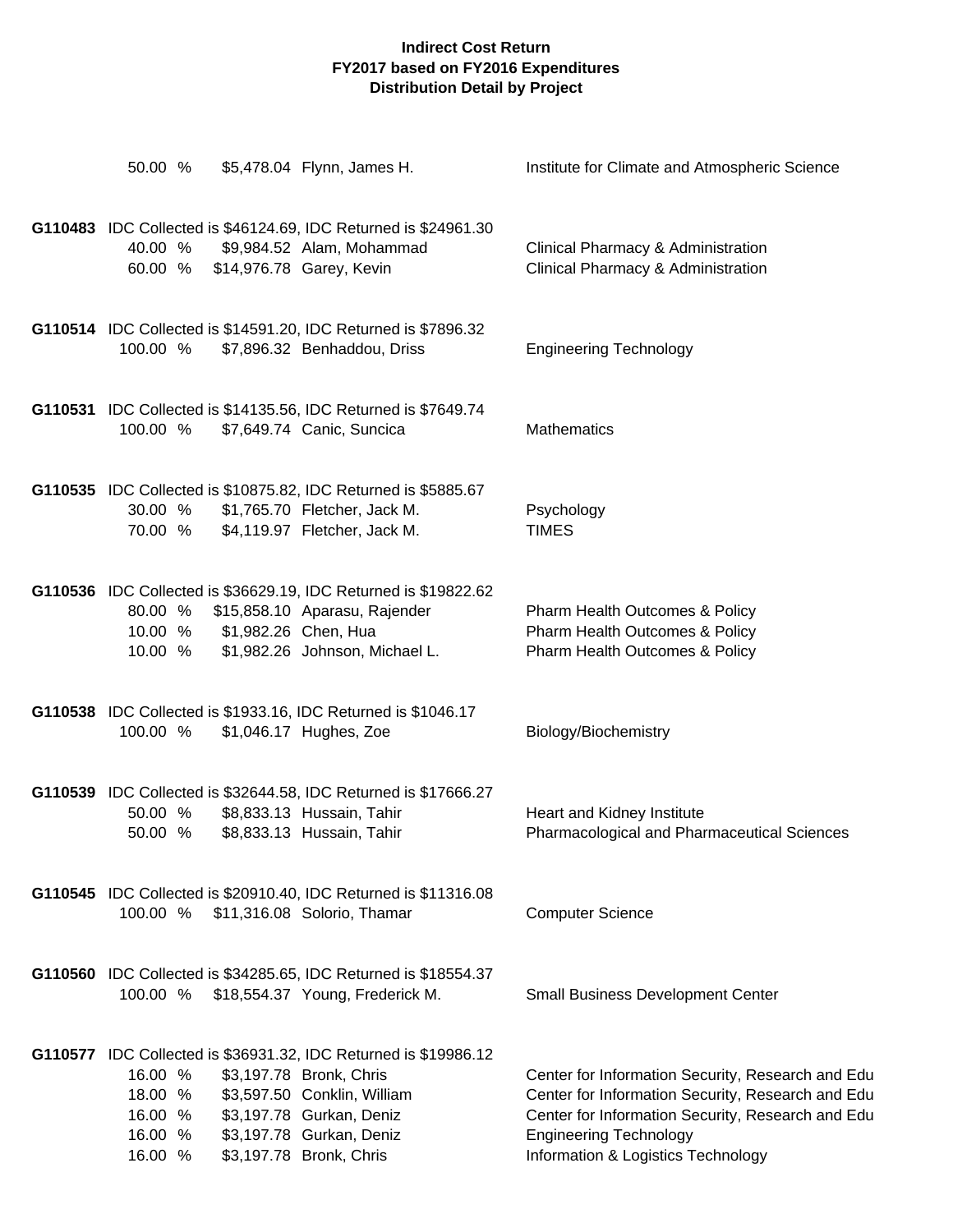| 18.00 %                                                                                          | \$3,597.50 Conklin, William                                                                  | Information & Logistics Technology                                                                  |
|--------------------------------------------------------------------------------------------------|----------------------------------------------------------------------------------------------|-----------------------------------------------------------------------------------------------------|
| G110632 IDC Collected is \$29749.31, IDC Returned is \$16099.43<br>100.00 %                      | \$16,099.43 Burns, Alan R.                                                                   | <b>Optometry Vision Sciences</b>                                                                    |
| G110634 IDC Collected is \$90262.56, IDC Returned is \$48847.39                                  | 100.00 % \$48,847.39 Das, Vallabh                                                            | <b>Optometry Vision Sciences</b>                                                                    |
| G110690 IDC Collected is \$5211.32, IDC Returned is \$2820.21<br>100.00 %                        | \$2,820.21 Shih, Wei-Chuan                                                                   | <b>Electrical &amp; Computer Engineering</b>                                                        |
| G110696 IDC Collected is \$1606.28, IDC Returned is \$869.27<br>100.00 %                         | \$869.27 Shi, Weidong                                                                        | <b>Computer Science</b>                                                                             |
| G110728 IDC Collected is \$135.91, IDC Returned is \$73.55<br>100.00 %                           | \$73.55 Flynn, James H.                                                                      | Earth & Atmospheric Sciences                                                                        |
| G110748 IDC Collected is \$16548.97, IDC Returned is \$8955.81<br>100.00 %                       | \$8,955.81 Merchant, Fatima A.                                                               | <b>Engineering Technology</b>                                                                       |
| G110757 IDC Collected is \$31936.94, IDC Returned is \$17283.31<br>100.00 %                      | \$17,283.31 Becker, Aaron T.                                                                 | <b>Electrical &amp; Computer Engineering</b>                                                        |
| G110776 IDC Collected is \$31793.04, IDC Returned is \$17205.44<br>15.00 %<br>75.00 %<br>10.00 % | \$2,580.82 Clarke, Mark S.<br>\$12,904.08 Laughlin, Mitzi S.<br>\$1,720.54 Layne, Charles S. | <b>Health and Human Performance</b><br>Health and Human Performance<br>Health and Human Performance |
| G110782 IDC Collected is \$3938.06, IDC Returned is \$2131.16<br>50.00 %<br>50.00 %              | \$1,065.58 Kakadiaris, Ioannis<br>\$1,065.58 Kakadiaris, Ioannis                             | <b>Computer Science</b><br><b>TIMES</b>                                                             |
| G110785 IDC Collected is \$42103.28, IDC Returned is \$22785.03<br>30.00 %<br>70.00 %            | \$6,835.51 Viana, Andres<br>\$15,949.52 Viana, Andres                                        | Psychology<br><b>TIMES</b>                                                                          |
| G110789 IDC Collected is \$1875.00, IDC Returned is \$1014.69<br>100.00 %                        | \$1,014.69 Rinker, Dipali                                                                    | Psychology                                                                                          |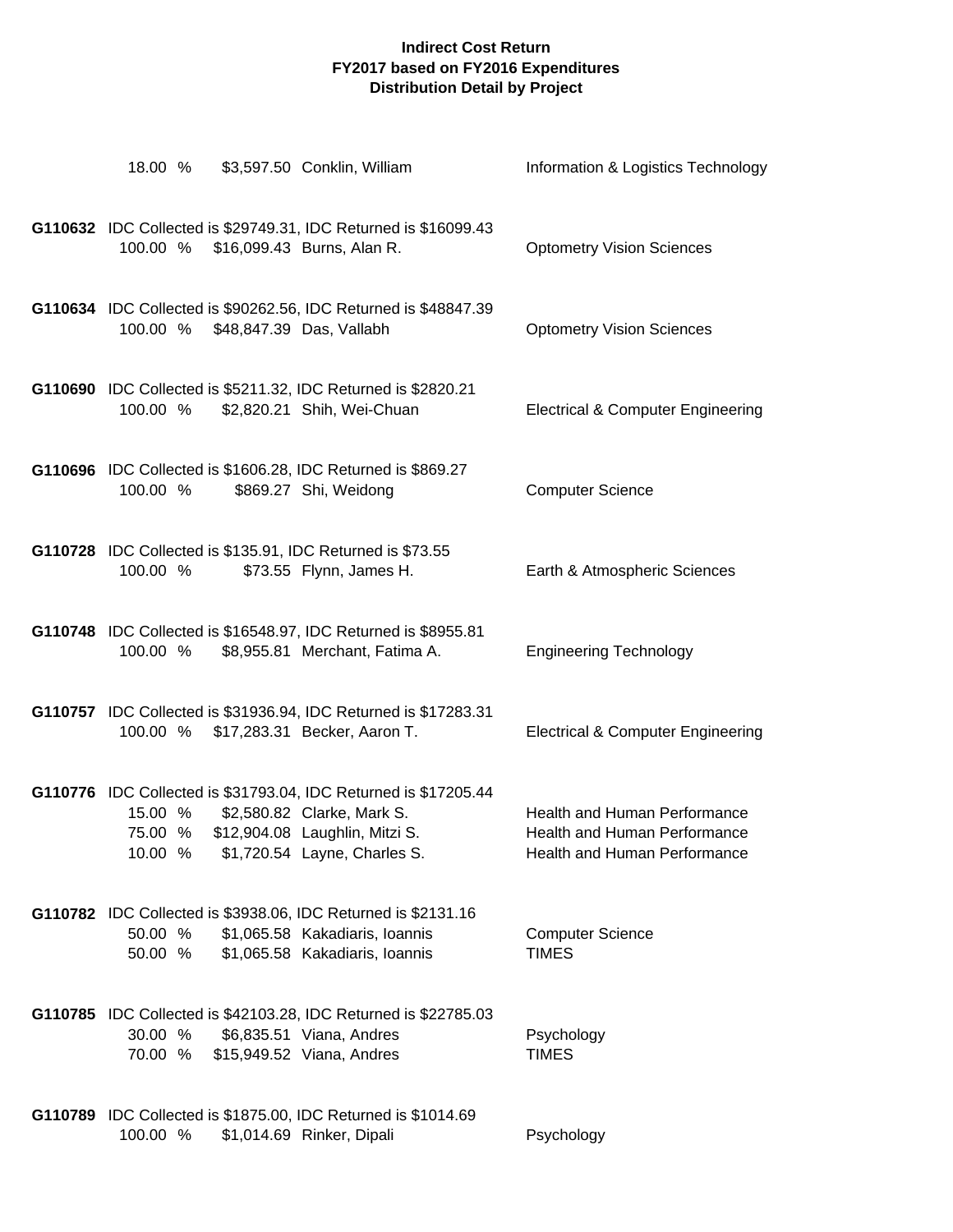|         | G110800 IDC Collected is \$31373.24, IDC Returned is \$16978.26<br>\$8,489.13 Wang, Yuhong<br>50.00 %<br>\$4,244.56 Xu, Shoujun<br>25.00 %<br>\$4,244.56 Xu, Shoujun<br>25.00 %                                                     |                                | Biology/Biochemistry<br>Chemistry<br><b>TcSUH</b>                                                                                                                                              |
|---------|-------------------------------------------------------------------------------------------------------------------------------------------------------------------------------------------------------------------------------------|--------------------------------|------------------------------------------------------------------------------------------------------------------------------------------------------------------------------------------------|
|         | G110805 IDC Collected is \$85312.36, IDC Returned is \$46168.49<br>51.00 % \$23,545.93 Selvamanickam, Venkat<br>49.00 % \$22,622.56 Selvamanickam, Venkat                                                                           |                                | Advanced Manufacturing Institute<br><b>Mechanical Engineering</b>                                                                                                                              |
|         | G110809 IDC Collected is \$1921.46, IDC Returned is \$1039.84<br>100.00 %                                                                                                                                                           | \$1,039.84 Cheung, Margaret S. | Physics                                                                                                                                                                                        |
|         | G110811 IDC Collected is \$14138.11, IDC Returned is \$7651.12<br>100.00 %<br>\$7,651.12 Frankino, William A.                                                                                                                       |                                | Biology/Biochemistry                                                                                                                                                                           |
|         | G110822 IDC Collected is \$166351.08, IDC Returned is \$90024.21<br>50.00 % \$45,012.11 Ren, Zhifeng<br>50.00 % \$45,012.11 Ren, Zhifeng                                                                                            |                                | Physics<br><b>TcSUH</b>                                                                                                                                                                        |
|         | G110824 IDC Collected is \$10208.79, IDC Returned is \$5524.69<br>\$3,314.81 Brgoch, Jakoah<br>60.00 %<br>40.00 %<br>\$2,209.88 Brgoch, Jakoah                                                                                      |                                | Chemistry<br><b>TcSUH</b>                                                                                                                                                                      |
|         | G110826 IDC Collected is \$5418.26, IDC Returned is \$2932.20<br>\$2,932.20 Simpson, Richard J.<br>100.00 %                                                                                                                         |                                | Health and Human Performance                                                                                                                                                                   |
|         | G110837 IDC Collected is \$11903.72, IDC Returned is \$6441.94<br>20.00 % \$1,288.39 Dunkelberger, Martha<br>39.00 %<br>\$2,512.36 Hawkins, Jacqueline<br>\$128.84 Litvinov, Dmitri<br>2.00 %<br>39.00 %<br>\$2,512.36 Tolar, Tammy |                                | Educational Leadership & Policy Studies<br>Educational Leadership & Policy Studies<br><b>Educational Leadership &amp; Policy Studies</b><br><b>Educational Leadership &amp; Policy Studies</b> |
|         | G110839 IDC Collected is \$9120.88, IDC Returned is \$4935.95<br>100.00 %<br>\$4,935.95 Qiu, Jingmei                                                                                                                                |                                | Mathematics                                                                                                                                                                                    |
| G110861 | IDC Collected is \$2528.15, IDC Returned is \$1368.16<br>100.00 %<br>\$1,368.16 Dawood, Mina                                                                                                                                        |                                | Civil Engineering                                                                                                                                                                              |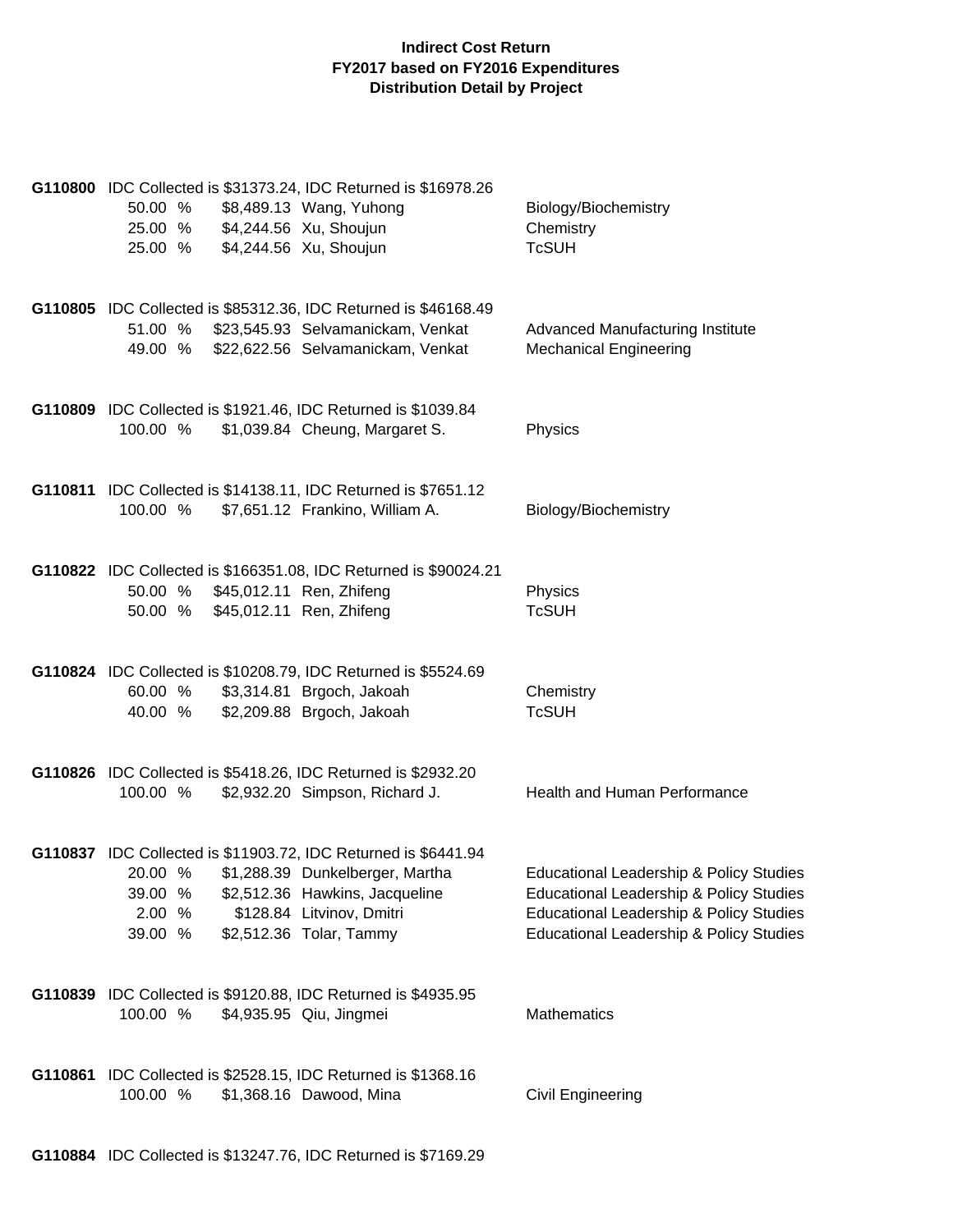| 50.00 %<br>50.00 %                                                                                 | \$3,584.65 Flynn, James H.<br>\$3,584.65 Flynn, James H.                                 | Earth & Atmospheric Sciences<br>Institute for Climate and Atmospheric Science |
|----------------------------------------------------------------------------------------------------|------------------------------------------------------------------------------------------|-------------------------------------------------------------------------------|
| G110918 IDC Collected is \$10472.37, IDC Returned is \$5667.33<br>73.00 %<br>13.00 %<br>14.00 %    | \$4,137.15 Dominey, Wallace<br>\$736.75 Cheung, Margaret S.<br>\$793.43 Forrest, Rebecca | Curriculum and Instruction<br>Physics<br>Physics                              |
| G110931 IDC Collected is \$10349.34, IDC Returned is \$5600.75<br>100.00 %                         | \$5,600.75 Dearing, Ronda                                                                | Child & Family for Innovative Research                                        |
| G110941 IDC Collected is \$7759.67, IDC Returned is \$4199.30<br>100.00 %                          | \$4,199.30 Ghasemi, Hadi                                                                 | <b>Mechanical Engineering</b>                                                 |
| G110945 IDC Collected is \$9211.95, IDC Returned is \$4985.23<br>50.00 %<br>50.00 %                | \$2,492.62 Hsu, Thomas T. C.<br>\$2,492.62 Mo, Yi-Lung                                   | Civil Engineering<br><b>Civil Engineering</b>                                 |
| G110946 IDC Collected is \$6048.99, IDC Returned is \$3273.53<br>50.00 %<br>50.00 %                | \$1,636.77 Hsu, Thomas T. C.<br>\$1,636.77 Mo, Yi-Lung                                   | Civil Engineering<br><b>Civil Engineering</b>                                 |
| G110956 IDC Collected is \$18027.05, IDC Returned is \$9755.70<br>50.00 %<br>50.00 %               | \$4,877.85 Flynn, James H.<br>\$4,877.85 Flynn, James H.                                 | Earth & Atmospheric Sciences<br>Institute for Climate and Atmospheric Science |
| G110987 IDC Collected is \$11249.43, IDC Returned is \$6087.85<br>100.00 %                         | \$6,087.85 Fujita, Masaya                                                                | Biology/Biochemistry                                                          |
| G110994 IDC Collected is \$10258.43, IDC Returned is \$5551.55<br>100.00 %<br>\$5,551.55 Pan, Miao |                                                                                          | <b>Electrical &amp; Computer Engineering</b>                                  |
| G110995 IDC Collected is \$11097.71, IDC Returned is \$6005.75<br>100.00 %<br>\$6,005.75 Pan, Miao |                                                                                          | <b>Electrical &amp; Computer Engineering</b>                                  |
| G111001 IDC Collected is \$6695.38, IDC Returned is \$3623.34<br>100.00 %<br>\$3,623.34 Li, Aibing |                                                                                          | Earth & Atmospheric Sciences                                                  |

**G111006** IDC Collected is \$2932.33, IDC Returned is \$1586.89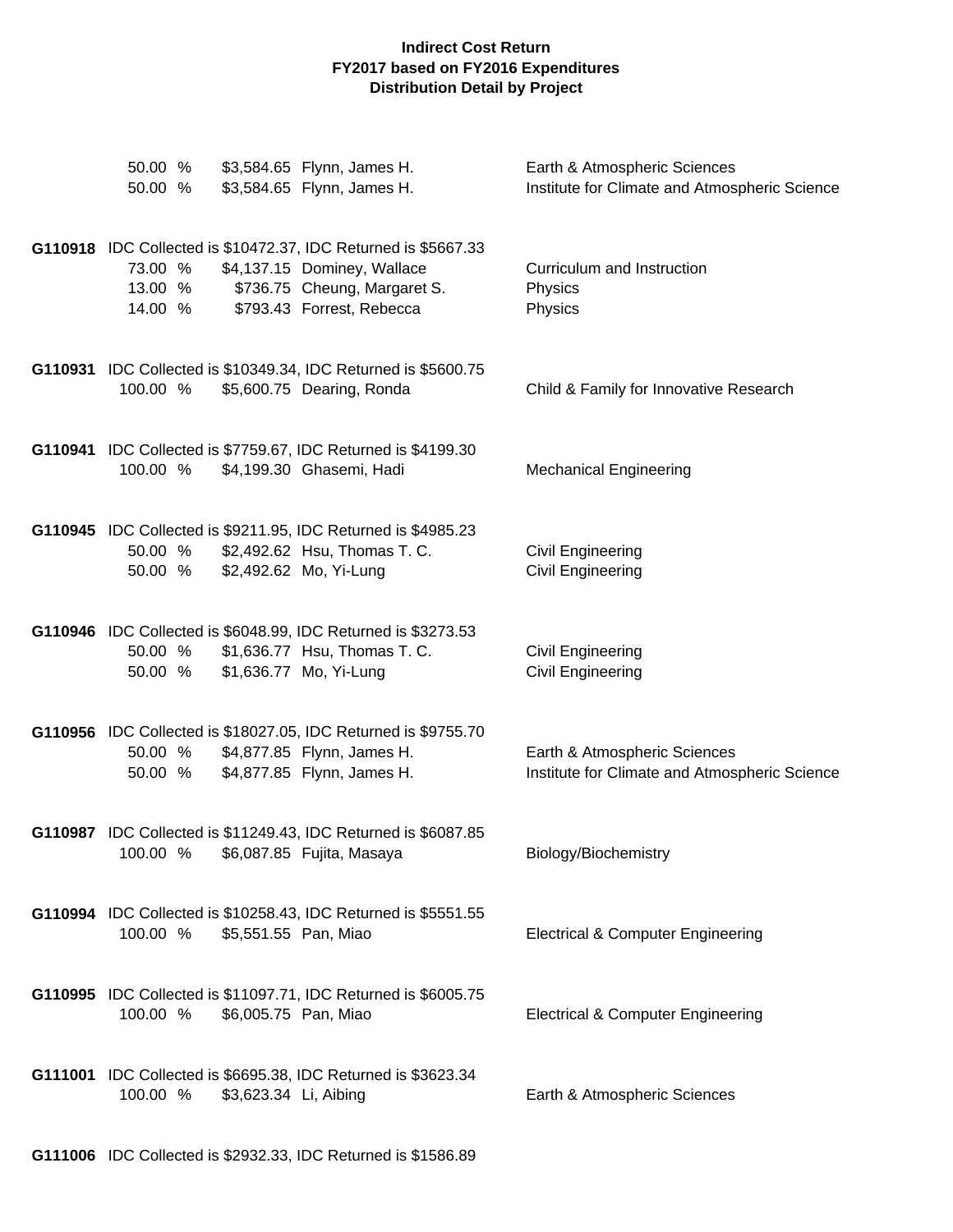| 60.00 %<br>40.00 % |                        | \$952.13 Belarbi, Abdeldjelil<br>\$634.76 Dawood, Mina                                                                                                  | Civil Engineering<br>Civil Engineering                |
|--------------------|------------------------|---------------------------------------------------------------------------------------------------------------------------------------------------------|-------------------------------------------------------|
|                    |                        | G111023 IDC Collected is \$74012.38, IDC Returned is \$40053.28<br>30.00 % \$12,015.98 Grigorenko, Elena L.<br>70.00 % \$28,037.30 Grigorenko, Elena L. | Psychology<br><b>TIMES</b>                            |
| 100.00 %           | \$1,964.28 Feng, Jeff  | G111043 IDC Collected is \$3629.70, IDC Returned is \$1964.28                                                                                           | Architecture                                          |
| 100.00 %           |                        | G111044 IDC Collected is \$5191.13, IDC Returned is \$2809.28<br>\$2,809.28 Obasi, Ezemenari                                                            | Psychological, Health, and Learning Sciences          |
| 100.00 %           | \$1,278.82 Hill, Larry | G111061 IDC Collected is \$2363.07, IDC Returned is \$1278.82                                                                                           | Child & Family for Innovative Research                |
| 100.00 %           |                        | G111075 IDC Collected is \$8644.29, IDC Returned is \$4678.03<br>\$4,678.03 Fox, George E.                                                              | Biology/Biochemistry                                  |
| 20.00 %<br>80.00 % |                        | G111077 IDC Collected is \$12252.87, IDC Returned is \$6630.89<br>\$1,326.18 Carlson, Coleen<br>\$5,304.71 Carlson, Coleen                              | Psychology<br><b>TIMES</b>                            |
| 50.00 %            |                        | G111080 IDC Collected is \$9294.86, IDC Returned is \$5030.10<br>50.00 % \$2,515.05 Laws, Angela<br>\$2,515.05 Laws, Angela                             | Biology/Biochemistry<br><b>Houston Coastal Center</b> |
| 100.00 %           |                        | G111110 IDC Collected is \$12174.73, IDC Returned is \$6588.60<br>\$6,588.60 Nicol, Matthew                                                             | <b>Mathematics</b>                                    |
| 100.00 %           |                        | G111141 IDC Collected is \$3938.38, IDC Returned is \$2131.33<br>\$2,131.33 Varghese, Oomman K.                                                         | Physics                                               |
| 50.00 %<br>50.00 % |                        | G111158 IDC Collected is \$18003.35, IDC Returned is \$9742.87<br>\$4,871.44 Ren, Zhifeng<br>\$4,871.44 Ren, Zhifeng                                    | Physics<br><b>TcSUH</b>                               |
| 100.00 %           |                        | G111162 IDC Collected is \$3896.75, IDC Returned is \$2108.80<br>\$2,108.80 Shah, Shishir                                                               | <b>Computer Science</b>                               |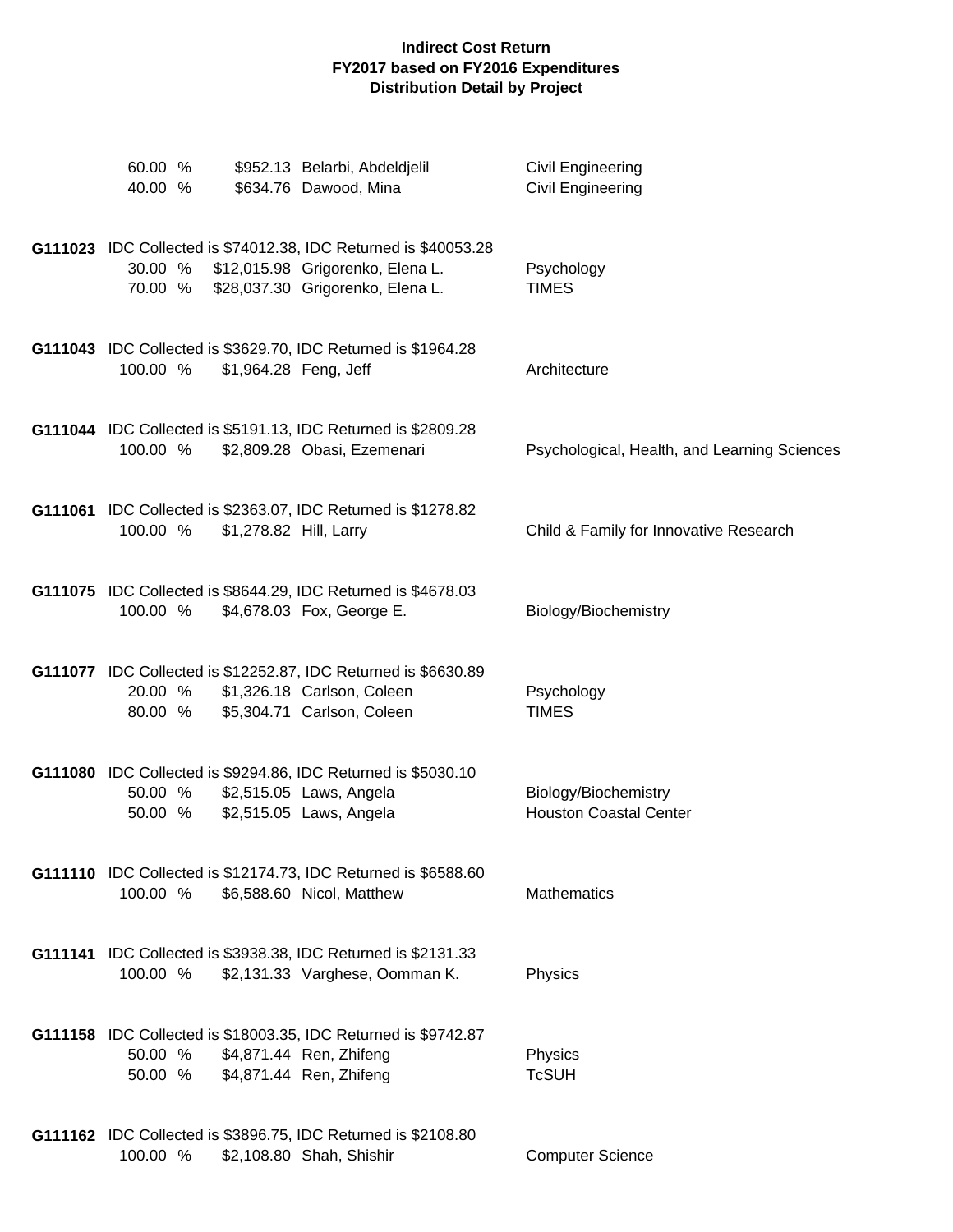| G111227 IDC Collected is \$10329.79, IDC Returned is \$5590.17<br>100.00 %<br>\$5,590.17 Rixey, William G.                                               | Civil Engineering                                                         |
|----------------------------------------------------------------------------------------------------------------------------------------------------------|---------------------------------------------------------------------------|
| G111246 IDC Collected is \$696.31, IDC Returned is \$376.82<br>100.00 %<br>\$376.82 Patel, Nimesh                                                        | <b>Optometry Vision Sciences</b>                                          |
| G111252 IDC Collected is \$46474.12, IDC Returned is \$25150.40<br>50.00 % \$12,575.20 Kakadiaris, Ioannis<br>50.00 %<br>\$12,575.20 Shah, Shishir       | <b>TIMES</b><br><b>TIMES</b>                                              |
| G111253 IDC Collected is \$8302.17, IDC Returned is \$4492.89<br>\$2,246.44 Burns, Maria<br>50.00 %<br>50.00 %<br>\$2,246.44 Burns, Maria                | Information & Logistics Technology<br><b>TIMES</b>                        |
| G111254 IDC Collected is \$706.99, IDC Returned is \$382.60<br>100.00 %<br>\$382.60 Beyda, Nicholas                                                      | Clinical Pharmacy & Administration                                        |
| G111260 IDC Collected is \$32939.63, IDC Returned is \$17825.94<br>100.00 %<br>\$17,825.94 Ruchhoeft, Paul                                               | <b>Electrical &amp; Computer Engineering</b>                              |
| G111278 IDC Collected is \$17986.81, IDC Returned is \$9733.92<br>\$4,866.96 Chapman, Barbara M.<br>50.00 %<br>\$4,866.96 Chapman, Barbara M.<br>50.00 % | Center for Advanced Computing and Data Systems<br><b>Computer Science</b> |
| G111313 IDC Collected is \$3454.20, IDC Returned is \$1869.31<br>\$934.65 Rimer, Jeffrey D.<br>50.00 %<br>\$934.65 Vekilov, Peter G.<br>50.00 %          | <b>Chemical Engineering</b><br><b>Chemical Engineering</b>                |
| G111314 IDC Collected is \$12538.09, IDC Returned is \$6785.24<br>100.00 %<br>\$6,785.24 Hu, Yandi                                                       | Civil Engineering                                                         |
| G111322 IDC Collected is \$55331.10, IDC Returned is \$29943.53<br>100.00 %<br>\$29,943.53 Kakadiaris, Ioannis                                           | <b>TIMES</b>                                                              |
| G111332 IDC Collected is \$4309.63, IDC Returned is \$2332.24<br>100.00 %<br>\$2,332.24 Evans, Barbara                                                   | Law-UH                                                                    |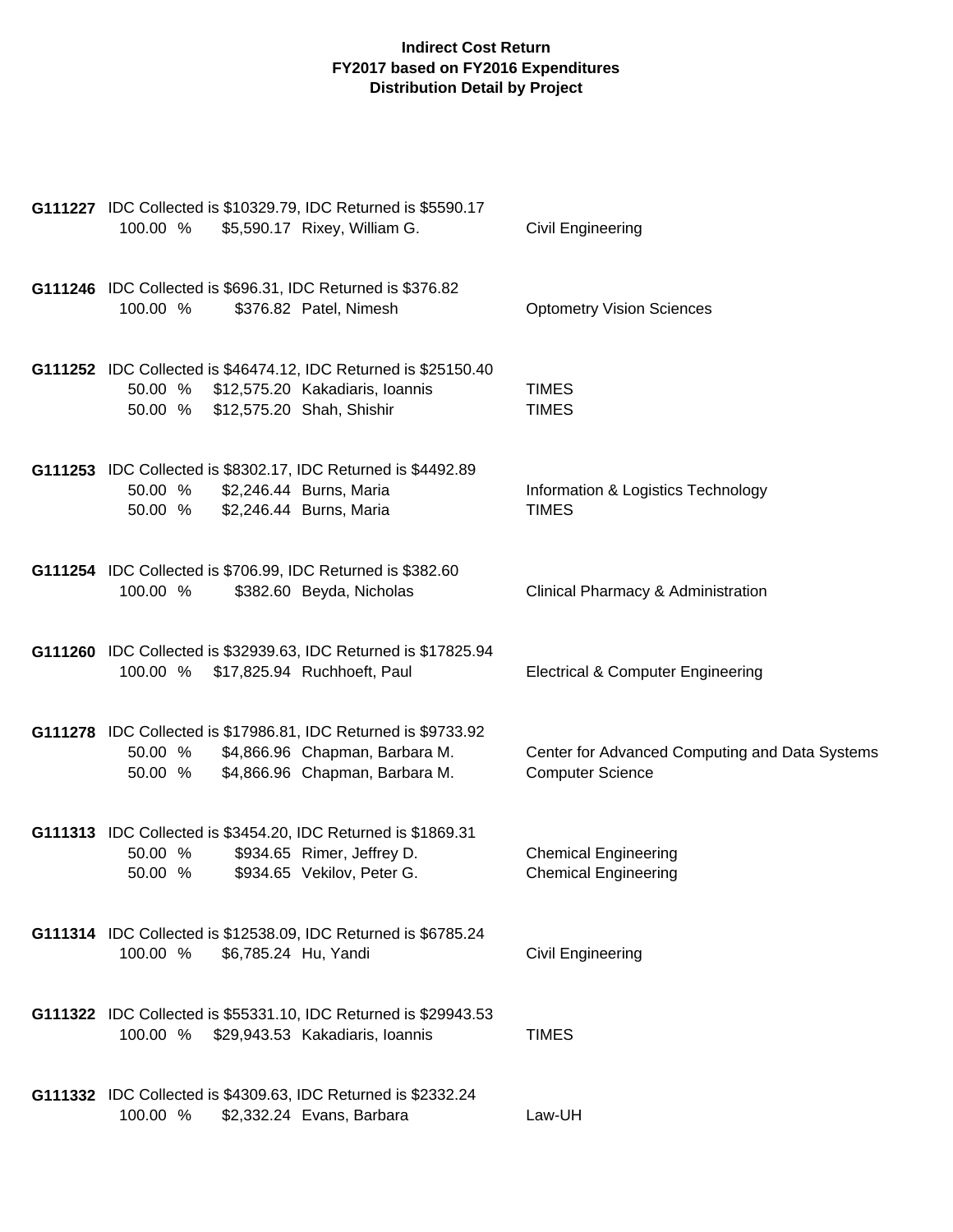| 100.00 %                                           | G111366 IDC Collected is \$536.00, IDC Returned is \$290.07<br>\$290.07 Robertson, Megan                                                                                                                                  | <b>Chemical Engineering</b>                                                                                                        |
|----------------------------------------------------|---------------------------------------------------------------------------------------------------------------------------------------------------------------------------------------------------------------------------|------------------------------------------------------------------------------------------------------------------------------------|
| 15.00 %<br>42.00 %<br>20.00 %<br>8.00 %<br>15.00 % | G111387 IDC Collected is \$3289.18, IDC Returned is \$1780.01<br>\$267.00 Selvamanickam, Venkat<br>\$747.60 Selvamanickam, Venkat<br>\$356.00 Sharma, Pradeep<br>\$142.40 Majkic, Goran<br>\$267.00 Selvamanickam, Venkat | Advanced Manufacturing Institute<br><b>Mechanical Engineering</b><br><b>Mechanical Engineering</b><br><b>TcSUH</b><br><b>TcSUH</b> |
| 100.00 %                                           | G111425 IDC Collected is \$29870.27, IDC Returned is \$16164.89<br>\$16,164.89 Naash, Muna                                                                                                                                | <b>Biomedical Engineering</b>                                                                                                      |
|                                                    | G111443 IDC Collected is \$55336.49, IDC Returned is \$29946.45<br>100.00 % \$29,946.45 Naash, Muna                                                                                                                       | <b>Biomedical Engineering</b>                                                                                                      |
| 100.00 %                                           | G111505 IDC Collected is \$907.96, IDC Returned is \$491.36<br>\$491.36 Dominey, Wallace                                                                                                                                  | Curriculum and Instruction                                                                                                         |
| 100.00 %                                           | G111525 IDC Collected is \$8648.38, IDC Returned is \$4680.24<br>\$4,680.24 Ardebili, Haleh                                                                                                                               | <b>UH Energy</b>                                                                                                                   |
|                                                    | G111526 IDC Collected is \$23583.31, IDC Returned is \$12762.58<br>100.00 % \$12,762.58 Stewart, Robert R.                                                                                                                | <b>UH Energy</b>                                                                                                                   |
| 40.00 %<br>20.00 %<br>40.00 %                      | G111536 IDC Collected is \$3062.29, IDC Returned is \$1657.22<br>\$662.89 Flynn, James H.<br>\$331.44 Flynn, James H.<br>\$662.89 Flynn, James H.                                                                         | Earth & Atmospheric Sciences<br><b>Houston Coastal Center</b><br>Institute for Climate and Atmospheric Science                     |
| 100.00 %                                           | G111539 IDC Collected is \$55920.51, IDC Returned is \$30262.50<br>\$30,262.50 Berntsen, David                                                                                                                            | <b>Optometry Vision Sciences</b>                                                                                                   |
| 100.00 %                                           | G111710 IDC Collected is \$3280.99, IDC Returned is \$1775.57<br>\$1,775.57 Young, Frederick M.                                                                                                                           | <b>Small Business Development Center</b>                                                                                           |
| 12.00 %<br>12.00 %<br>12.00 %                      | G111730 IDC Collected is \$10565.28, IDC Returned is \$5717.61<br>\$686.11 Glennie, Craig<br>\$686.11 Rodrigues, Debora F.<br>\$686.11 Talbot, Robert                                                                     | <b>Civil Engineering</b><br>Civil Engineering<br>Earth & Atmospheric Sciences                                                      |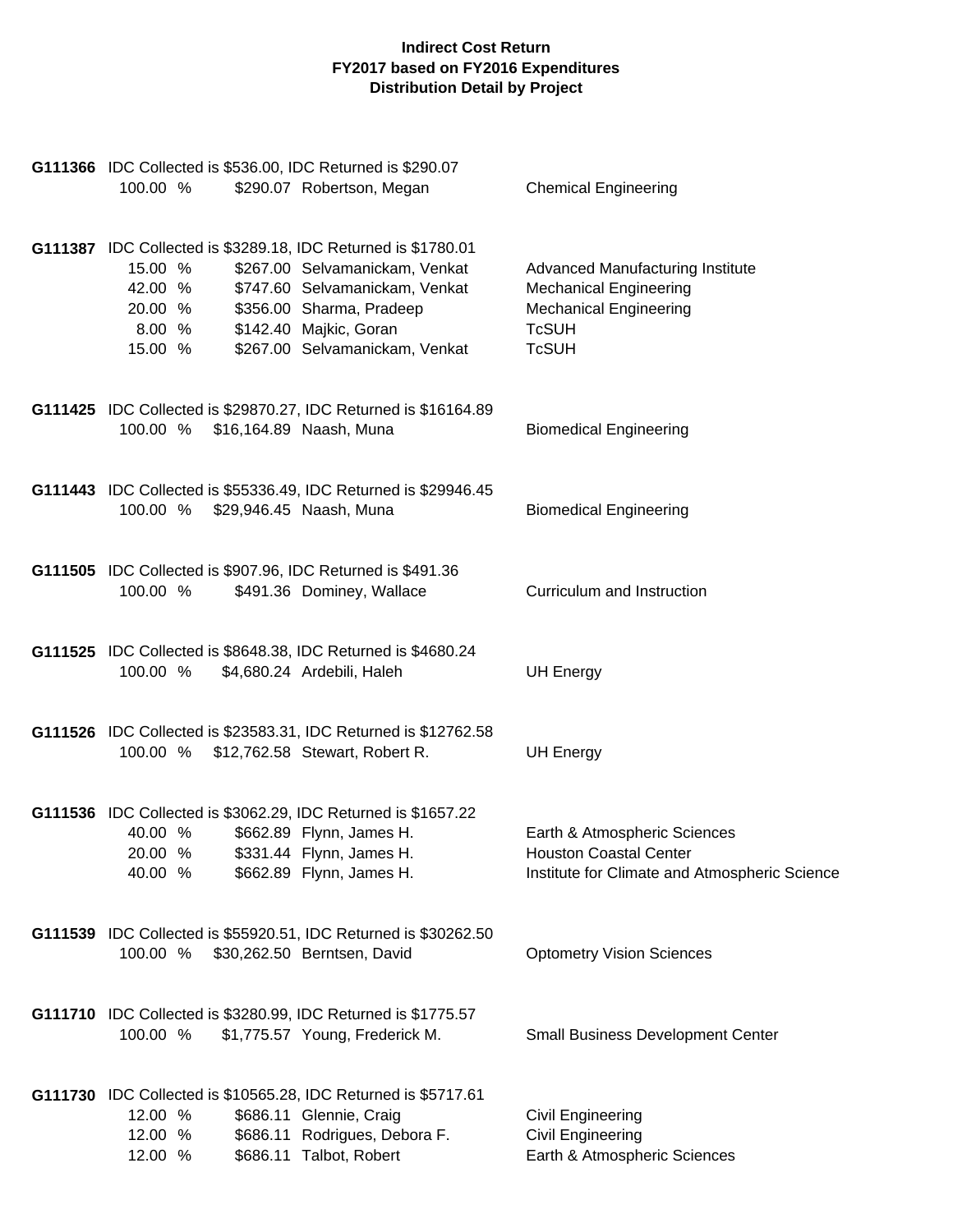| 12.00 %<br>12.00 %<br>40.00 %                                                                 | \$686.11 Chen, Jinghong<br>\$686.11 Marpaung, Julius<br>\$2,287.05 Bering, Edgar A.                                                | <b>Electrical &amp; Computer Engineering</b><br><b>Electrical &amp; Computer Engineering</b><br>Physics |
|-----------------------------------------------------------------------------------------------|------------------------------------------------------------------------------------------------------------------------------------|---------------------------------------------------------------------------------------------------------|
| G111756 IDC Collected is \$9784.38, IDC Returned is \$5295.01<br>100.00 %                     | \$5,295.01 Francis, Joseph                                                                                                         | <b>Biomedical Engineering</b>                                                                           |
| 70.00 %<br>30.00 %                                                                            | G111769 IDC Collected is \$46808.19, IDC Returned is \$25331.19<br>\$17,731.83 Abidian, Mohammad Reza<br>\$7,599.36 Majd, Sheereen | <b>Biomedical Engineering</b><br><b>Biomedical Engineering</b>                                          |
| 100.00 %                                                                                      | G111775 IDC Collected is \$23259.39, IDC Returned is \$12587.28<br>\$12,587.28 Burns, Alan R.                                      | <b>Optometry Vision Sciences</b>                                                                        |
| G111786 IDC Collected is \$5206.72, IDC Returned is \$2817.72<br>100.00 %                     | \$2,817.72 Frishman, Laura J.                                                                                                      | <b>Optometry Vision Sciences</b>                                                                        |
| G111814 IDC Collected is \$1520.52, IDC Returned is \$822.86<br>10.00 %<br>20.00 %<br>70.00 % | \$82.29 Francis, David J.<br>\$164.57 Francis, David J.<br>\$576.00 Francis, David J.                                              | Center for Advanced Computing and Data Systems<br>Psychology<br><b>TIMES</b>                            |
| G111828 IDC Collected is \$9464.33, IDC Returned is \$5121.81<br>50.00 %<br>50.00 %           | \$2,560.91 Josic, Kresimir<br>\$2,560.91 Ott, William                                                                              | <b>Mathematics</b><br><b>Mathematics</b>                                                                |
| G111839 IDC Collected is \$4896.01, IDC Returned is \$2649.57<br>100.00 %                     | \$2,649.57 Narendorf, Sarah                                                                                                        | Center for Drug and Social Policy Research                                                              |
| G111844 IDC Collected is \$1301.25, IDC Returned is \$704.20<br>100.00 %                      | \$704.20 Eriksen, Jason                                                                                                            | Pharmacological and Pharmaceutical Sciences                                                             |
| G111875 IDC Collected is \$13534.16, IDC Returned is \$7324.28<br>100.00 %                    | \$7,324.28 Cheung, Monit                                                                                                           | Child & Family for Innovative Research                                                                  |
| G111918 IDC Collected is \$7246.21, IDC Returned is \$3921.43<br>100.00 %                     | \$3,921.43 Schwartz, Robert J.                                                                                                     | Biology/Biochemistry                                                                                    |

**G111926** IDC Collected is \$1298.15, IDC Returned is \$702.52